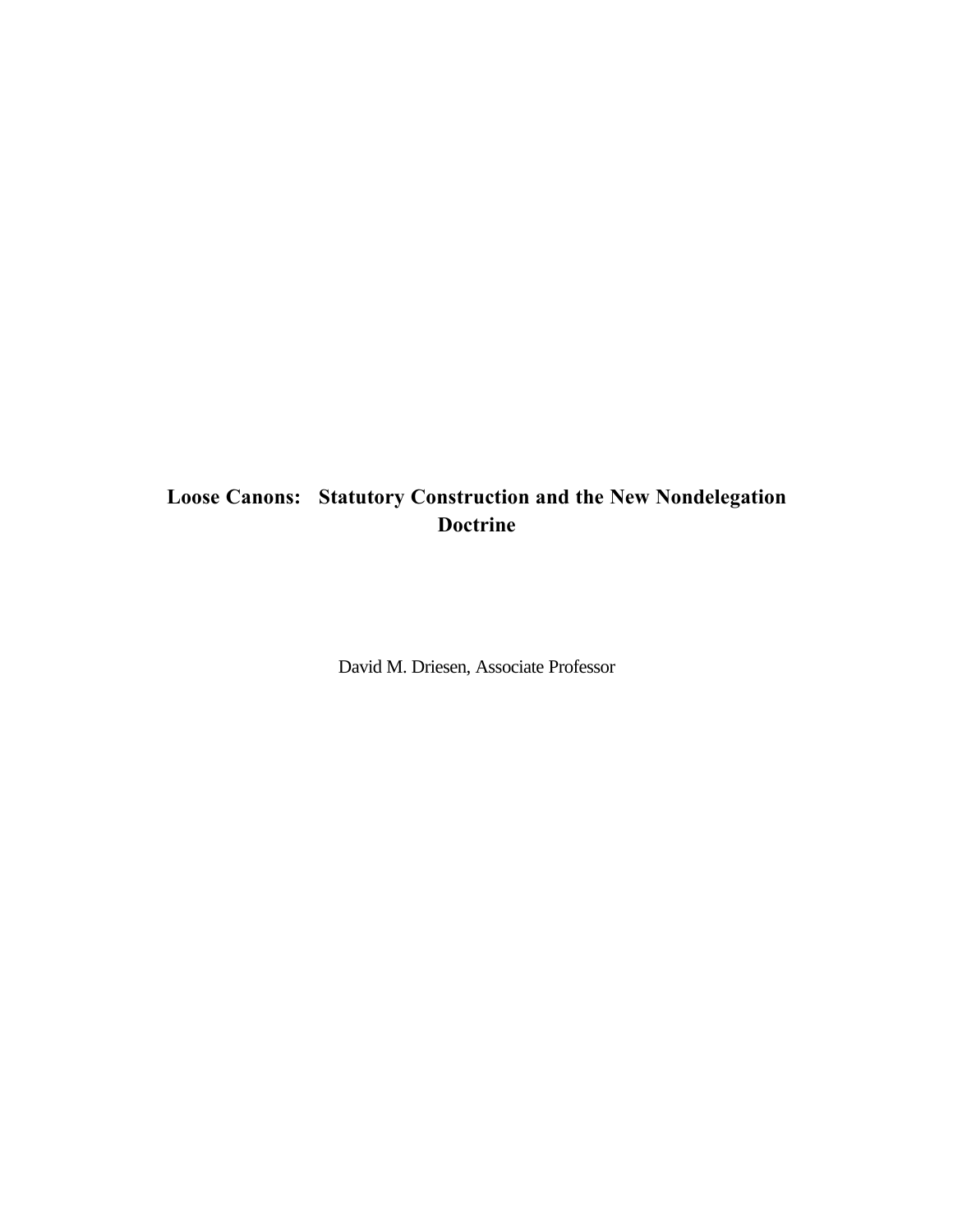## **Table of Contents**

| 1. The Practice of Reaching, Rather than Avoiding, Nondelegation Issues 24<br>2. The Claim that Numerous Canons of Construction Embody a |  |
|------------------------------------------------------------------------------------------------------------------------------------------|--|
|                                                                                                                                          |  |
| 3. The Claim that Supreme Court Statutory Interpretation Cases                                                                           |  |
|                                                                                                                                          |  |
| II. May Judges and Administrative Agencies Constitutionally Construe Statutes to Avoid a                                                 |  |
|                                                                                                                                          |  |
| C. Why Application of the Avoidance Canon Poses Unique Problems in the                                                                   |  |
|                                                                                                                                          |  |
|                                                                                                                                          |  |
| A. Advantages of Construction to Avoid Resolving a Nondelegation Problem 91                                                              |  |
|                                                                                                                                          |  |
|                                                                                                                                          |  |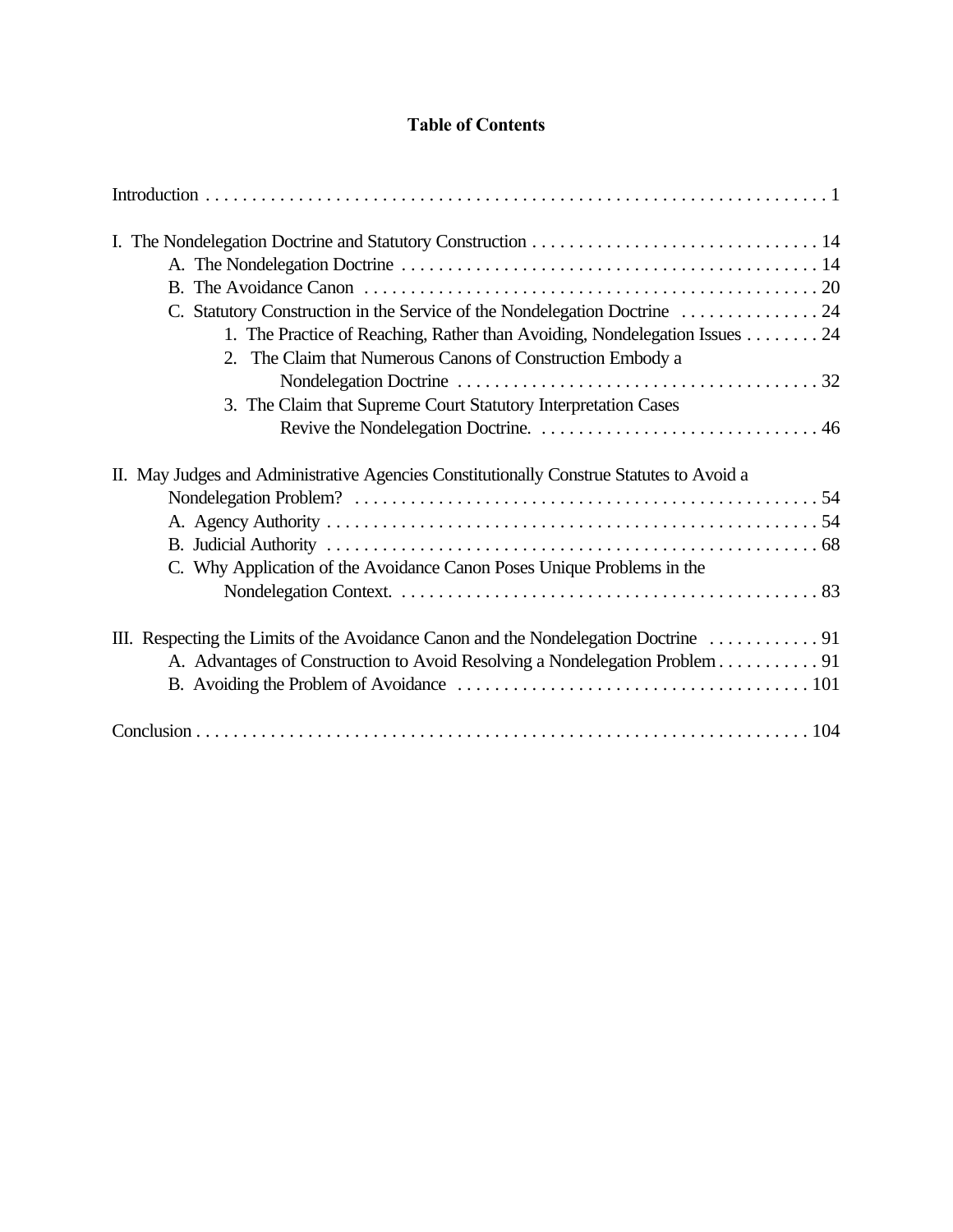#### **Introduction**

Should judges construe statutes narrowly to avoid deciding whether Congress has unconstitutionally delegated legislative authority to another body? The Supreme Court's recent decision in *Whitman v. American Trucking Ass'ns*<sup>1</sup> sheds light on this issue. The Court rejected the District of Columbia Circuit's practice of ordering administrative agencies to narrowly construe statutes to avoid possible violations of the nondelegation doctrine.<sup>2</sup> Since the Court did not examine the question of whether its rationale for rejecting administrative saving constructions should likewise apply to courts, this question remains open, and of great interest to scholars, judges, and litigants.<sup>3</sup> Indeed, this question raises issues central to the operation of federal courts, administrative law, and to constitutional law. Judicial reliance upon the nondelegation doctrine as a source of constitutional authority to revise regulatory statutes could aggrandize the judiciary at the expense of the more democratic branches of government, and could significantly affect public law.

This article has two major aims. Descriptively, this article disputes the conventional view that numerous canons of construction, including the canon that courts should construe statutes to avoid

 $1$  531 U.S. 457 (2001).

2 Id. at 472-73. *Cf.* American Trucking Ass'ns. v. Browner*,* 175 F. 3rd 1027, 1038 (D.C. Cir. 1999), *modified on petition for rehearing en banc,* 195 F.3rd 4, *reversed in part sub. nom.* Whitman v. American Trucking Ass'ns*,* 531 U.S. 457 (2001); International Union, UAW v. OSHA, 938 F.2d 1310, 1317 (D.C. Cir. 1991).

<sup>3</sup> *See* Lisa Schultz Bressman, *Disciplining Delegation After Whitman v. American Trucking Ass'ns,* 87 Cornell L. Rev. 452, 476 (2002) (reading *American Trucking* as suggesting that courts, rather than agencies, should interpret statutes to avoid nondelegation claims); Cass Sunstein, *Regulating Risks After ATA*, SUP. CT. REV (2002) (identifying judicial saving construction as an available response to serious nondelegation concerns after *American Trucking*). *Cf.* American Trucking, 531 U.S. at 472-73.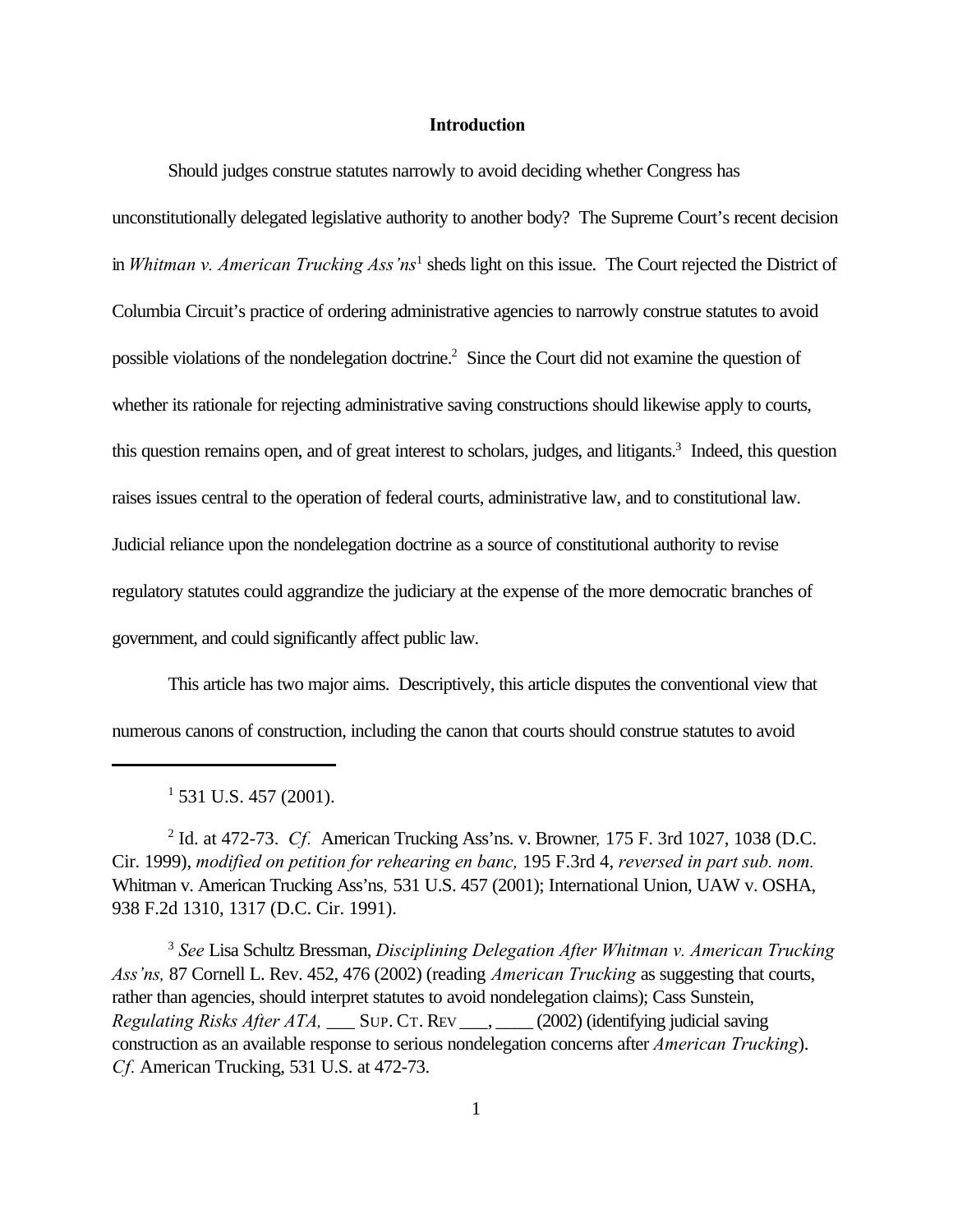constitutional issues if fairly possible (the avoidance canon), currently implement nondelegation values.<sup>4</sup> It shows that the nondelegation doctrine has played little or no role in statutory construction. Normatively, this article argues that the nondelegation doctrine should play little or no role in statutory construction. It examines Justice Scalia's reasons for rejecting administrative construction as a cure for non-delegation ills in *American Trucking* and explains how this reasoning applies to judicial construction as well.<sup>5</sup> Construction by another branch of government just does not solve the problem created by arguably improper delegation.<sup>6</sup> This article also refines this argument extending Scalia's analysis, by pointing out its limits, and adds to it, by exploring the consequences of not avoiding the constitutional issue. This exploration of consequences emphasizes a point neglected in the literature: a constitutional ruling on nondelegation does not formally limit the policy choices available to Congress. Because of this, the avoidance canon has less value in the nondelegation context than in other contexts.

While the nondelegation doctrine has played less of a role in statutory construction than many

<sup>4</sup> *Cf.* Cass Sunstein, *Nondelegation Canons,* 67 U. CHI. L. REV. 315 (2000) (arguing that numerous substantive canons of statutory construction implement nondelegation doctrines); Lisa S. Bressman, *Essay: Schechter Poultry at the Millennium: A Delegation Doctrine for the Administrative State,* 109 YALE L.J. 1399, 1409-11 (2000) (describing the application of clear statement rules and the avoidance canon as "surrogates for the nondelegation doctrine"); Ernest Gelhorn, *The Proper Role of the Nondelegation Doctrine,* 31 ENVT'L L. REP. (ENVT'L L. INST.) 10232, 10232 (2001) (claiming that the lower court opinion in *American Trucking was* "remarkable only for its ordinariness in applying the nondelegation doctrine in a limited sphere," that of statutory interpretation).

<sup>5</sup> *See* American Trucking, 531 U.S. at 473.

<sup>6</sup> *Cf.* John F. Manning, *The Nondelegation Doctrine as a Canon of Avoidance,* 2000 SUP. CT. REV. 223, 228 (2000) ("if the point of the nondelegation doctrine is to ensure that Congress makes important statutory policy, a strategy that requires the judiciary . . . to rewrite . . . a . ..statute cannot . . .serve" the doctrine's goal.)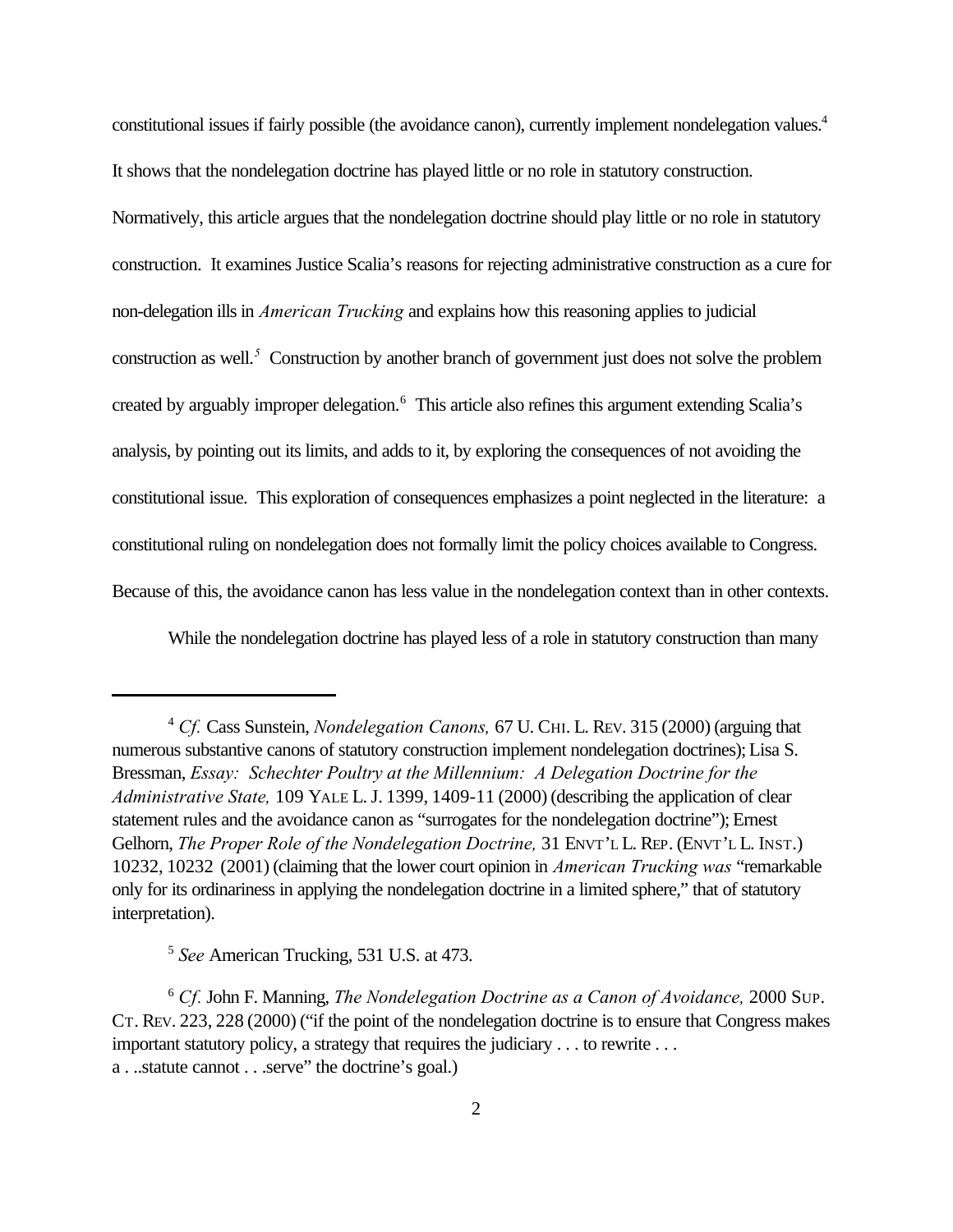scholars suggest, the nondelegation doctrine has played a role in a few significant recent decisions. Justice Rehnquist's concurring opinion in the "*Benzene Case"*<sup>7</sup> (evaluating the legality of an Occupational Safety and Health Administration standard for benzene) called for a revival of the nondelegation doctrine,<sup>8</sup> which the Court had used to strike down significant New Deal legislation at the end of the Lochner-era.<sup>9</sup> A small group of scholars, following Rehnquist's lead, called for a revival of the nondelegation doctrine.<sup>10</sup>

8 Id. at 672-688.

<sup>9</sup> *See* Panama Refining Co. v. Ryan, 293 U.S. 388 (1935) (striking down New Deal legislation establishing restrictions on "hot oil" under the nondelegation doctrine); A.L.A. Schechter Poultry Corp. v. United States, 295 U.S. 495 (1935) (striking down New Deal industrial codes under the nondelegation doctrine) . *See also* American Textile Manufacturers Union, Inc. v. Donovan, 452 U.S. 490, 543 (1981) (Rehnquist J., dissenting) (reiterating his support for a revival of the nondelegation doctrine, this time with Justice Burger joining his opinion). *See generally* Sandra B. Zellmer, *The Devil, the Details, and the Dawn of the 21st Century Administrative State: Beyond the New Deal,* 32 ARIZ. STATE L.J. 941, 942-43 (2000) (suggesting that the nondelegation doctrine expressed Lochner-era hostility to "socially progressive legislation").

<sup>10</sup> See e.g. DAVID SCHOENBROD, POWER WITHOUT RESPONSIBILITY: HOW CONGRESS ABUSES THE PEOPLE THROUGH DELEGATION (1993); Randolph J. May, *The Public Interest Standard: Is it Too Indeterminate to be Constitutional,* 53 FED. COMM. L.J. 427 (2001) (calling for Congressional amendment of the public interest standard, because of a conflict with nondelegation principles); Marci A. Hamilton, *Representation and Nondelegation: Back to Basics*, 20 CARDOZO L. REV. 807 (1999); David Schoenbrod, *Delegation and Democracy: A Reply to my Critics*, 20 CARDOZO L. REV. 731 (1999); Serge Mezhburd, *The Unintelligible Standard: Rethinking the Mandate for the FTC from a Nondelegation Perspective, 57 N.Y.U. ANNUAL SURVEY OF AMER.* L. 361 (2000); Peter H. Aranson, Ernest Gellhorn, and Glen O. Robinson, *A Theory of Legislative Delegation,* 68 CORNELL L. REV. 1 (1982) (arguing for a nondelegation doctrine revival based on public choice theory); Theodore J. Lowi, *Two Roads to Serfdom: Liberalism, Conservatism, and Administrative Power,* 36 AM. U. L. REV. 295, 296 (1987) (broad delegation "deranges" virtually all constitutional relationships). *See also* Gary Lawson, *The Rise and Rise of the Administrative State,* 107 HARV. L. REV. 1231, 1237-1241 (1994) (contrasting the "true constitutional rule of nondelegation" with the "post-New Deal positive law"). For responses to these advocates of a revival, *see* JERRY L.

<sup>7</sup> Industrial Union Dep't, AFL-CIO v. American Petroleum Institute, 448 U.S. 607 (1980).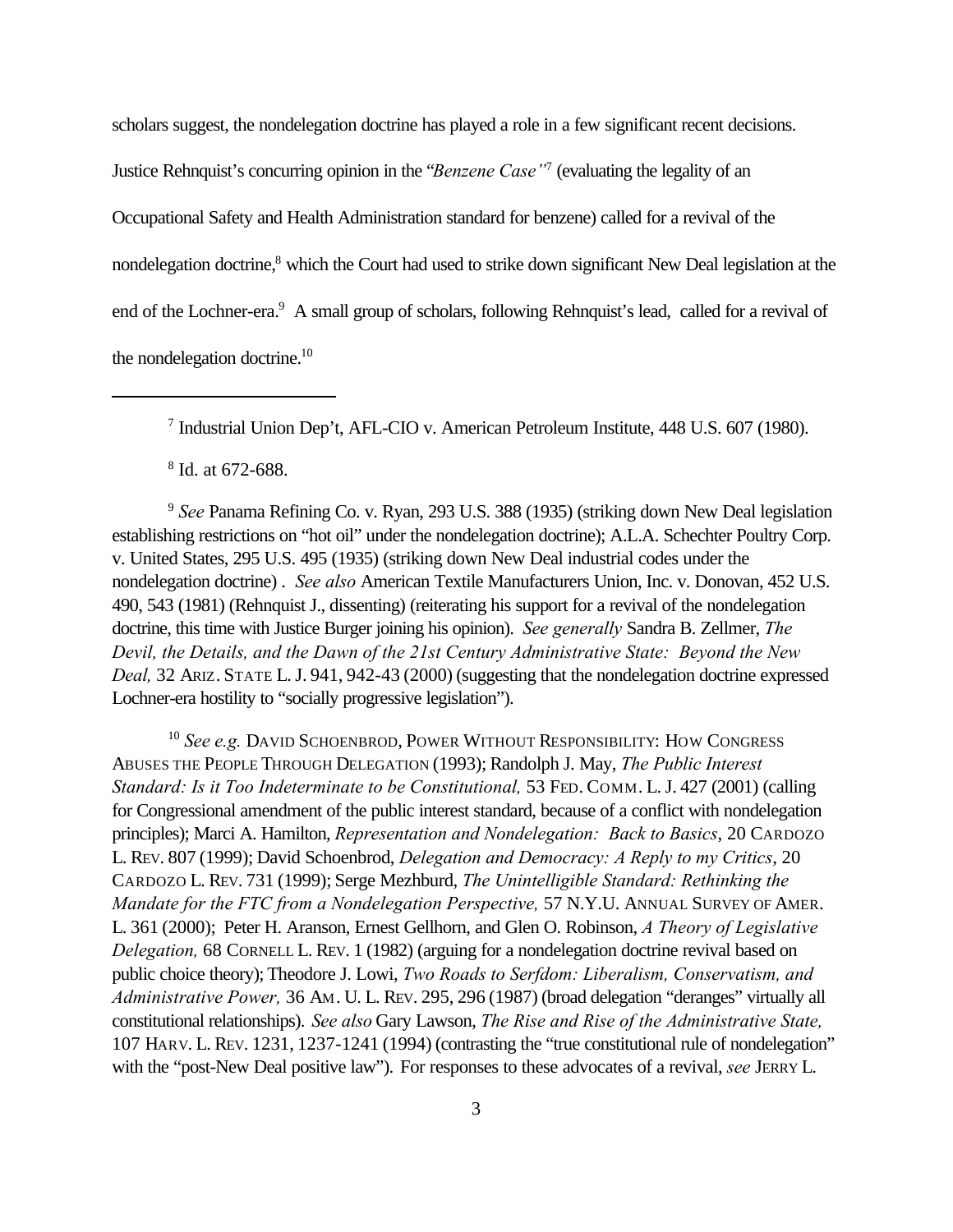The *Benzene* plurality opinion construed the Occupational Health and Safety Act<sup>11</sup> (OSHA) to require a finding of significant risk on statutory grounds, but responded to the Rehnquist concurrence by stating that absent this construction the OSHA "might" offend the nondelegation doctrine.<sup>12</sup> The Supreme Court subsequently suggested, in a footnote in *Mistretta v. United States,<sup>13</sup>* that the nondelegation doctrine has played a significant role in statutory construction, through application of a familiar statutory canon requiring judges to construe statutes to avoid grave doubts about a statute's constitutionality, when such a construction is reasonably available.<sup>14</sup> The District of Columbia Circuit, in two cases reviewing rulemaking under  $OSHA^{15}$  and the Clean Air Act<sup>16</sup>, characterized legislation as suspect under the nondelegation doctrine and ordered the implementing agency to adopt a narrowing construction, citing the *Mistretta* footnote and *Benzene* to support its rulings.17 Several scholars have

<sup>11</sup> 29 U.S.C. §§ 651-678.

<sup>12</sup> *See Benzene,* 448 U.S. at 646.

<sup>13</sup> 488 U.S. 361, 373 n. 7 (1988).

<sup>14</sup> *See e.g.* United States v. Jin Fuey Moy, 241 U.S. 394, 401 (1916); Almendarez-Torres v. United States, 523 U.S. 224, 237-38 (1998).

<sup>15</sup> 29 U.S.C. §§ 651-678, 3142-1.

<sup>16</sup> 42 U.S.C. § 7401-7671.

<sup>17</sup> *See* American Trucking Assn's v. Browner, 175 F.3d 1027, 1038 (D.C. Cir. 1999) (citing Indus. Union Dep't, AFL-CIO v. American Petroleum Inst., 448 U.S. 607, 685 (1980)), *modified on petition for rehearing en banc,* 195 F.3rd 4, *reversed in part sub. nom.* Whitman v. American Trucking Ass'ns*,* 531 U.S. 457 (2001); International Union, UAW v. OSHA, 938 F.2d 1310, 1316

MASHAW, GREED, CHAOS, & GOVERNANCE: USING PUBLIC CHOICE TO IMPROVE PUBLIC LAW 139-40 (1997); Dan M. Kahan, *Democracy Schmemocracy,* 20 CARDOZO L. REV. 795 (1999); Peter Schuck, *Delegation & Democracy: Comments on David Schoenbrod,* 20 CARDOZO L. REV. 775 (1999). Richard Stewart, *Beyond Delegation Doctrine,* 36 AM. U. L. REV. 323 (1987).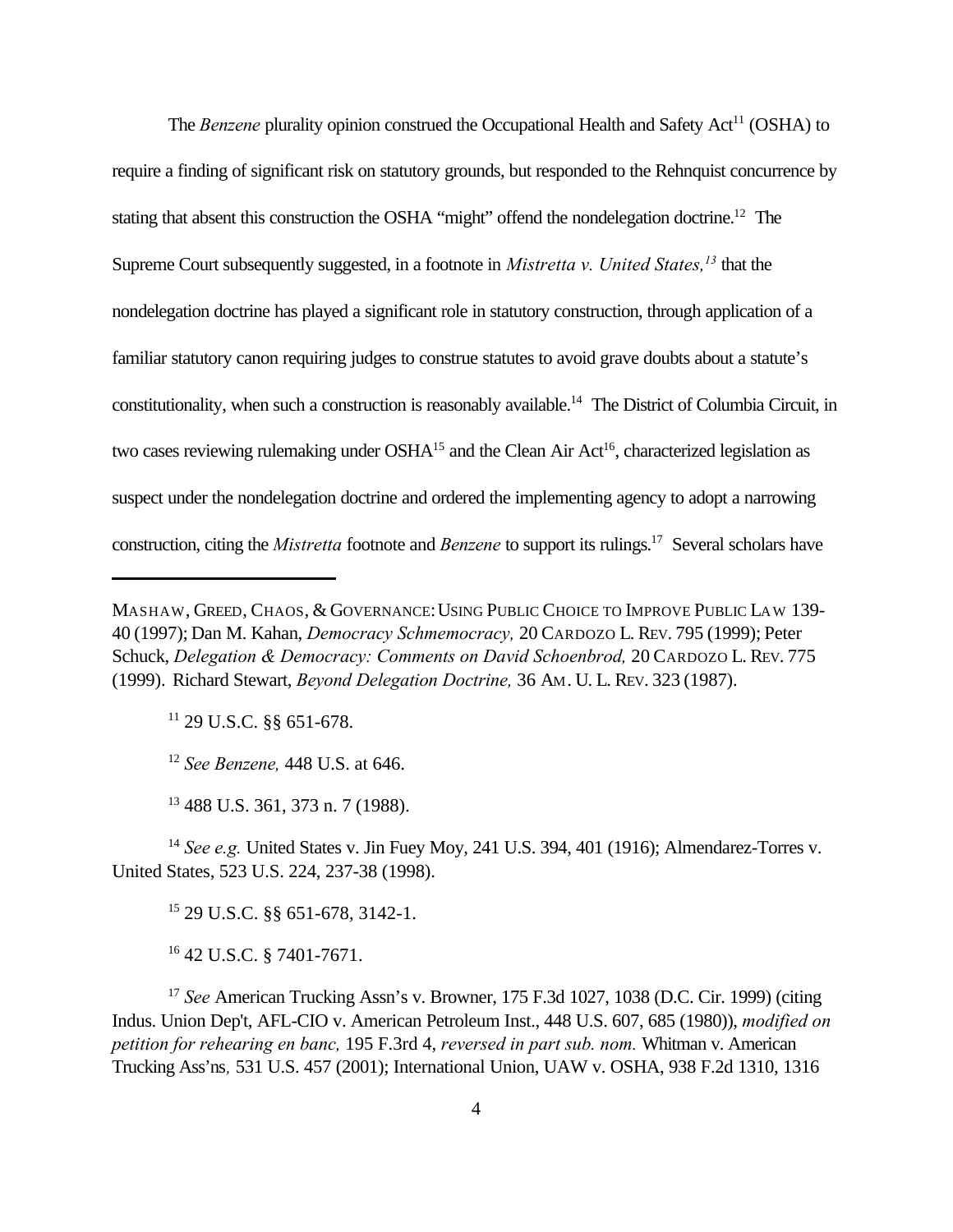argued that the nondelegation doctrine has not become dormant but has been "relocated" in the form of numerous canons of statutory construction.<sup>18</sup> This claim goes far beyond the claim that application of the avoidance canon as applied to nondelegation claims serves the nondelegation doctrine, identifying numerous clear statement rules (rules eschewing various substantive results absent explicit statements calling for those results in statutes) with the nondelegation doctrine.<sup>19</sup> These scholars favor the resulting quasi-constitutional law-making,<sup>20</sup> in the form of constitutionally motivated "construction" of statutes to

<sup>19</sup> *See* Sunstein, *supra* note 4, at 316 n. 5.

<sup>20</sup> *See generally* William N. Eskridge & Philip P. Frickey, *Quasi-Constitutional Law: Clear Statement Rules as Constitutional Lawmaking,* 45 VAND. L. REV. 593 (1992).

<sup>(</sup>D.C. Cir. 1991) (quoting Mistretta, 488 U.S. at 373 n.7). *See also* International Union, UAW v. OSHA, 37 F.3d 665 (D.C. Cir. 1994) (upholding agency construction that followed the remand in the first UAW case).

<sup>18</sup> *See* Sunstein, *supra* note 4; Bressman, *supra* note 4,at 1409-11; Gelhorn, *supra* note 4, at 10232 (claiming that the lower court opinion in *American Trucking was* "remarkable only for its ordinariness in applying the nondelegation doctrine in a limited sphere," that of statutory interpretation). This article will not focus upon theories of statutory interpretation that bear nondelegation labels, but address concerns markedly different from those central to the nondelegation doctrine. For example, John Manning has argued that cases barring delegation of lawmaking authority to people Congress directly controls might justify a refusal to consider legislative history. *See* John F. Manning, *Textualism as a Nondelegation Doctrine,* 97 COLUM. L. REV. 673 (1997); Metropolitan Wash. Airports Auth. v. Citizens for the Abatement of Aircraft Noise, Inc. 501 U.S. 252 (1991) (rejecting delegation of authority to a board under Congressional control); Ins v. Chadha, 462 U.S. 919 (1983) (rejecting one house veto); Bowsher v. Synar*,* 478 U.S. 714 (1986) (rejecting delegation to Congressional agents or members). Notwithstanding the title of Manning's article, he focuses on a limit upon who may receive delegated authority, rather than the focus of this article, limits on what authority may be delegated at all. *See* Manning, *supra* at 728-29 (distinguishing his self-delegation concerns from those surrounding the nondelegation doctrine). *Cf.* Jonathan R. Siegel, *The Use of Legislative History in a System of Separated Powers,* 53 VAND. L. REV. 1457 (2000) (rebutting Manning's constitutional rejection of legislative history). My article focuses upon the problem of an improper delegation of legislative authority to a judicial or administrative body, which unquestionably has constitutional authority to implement law passed by Congress.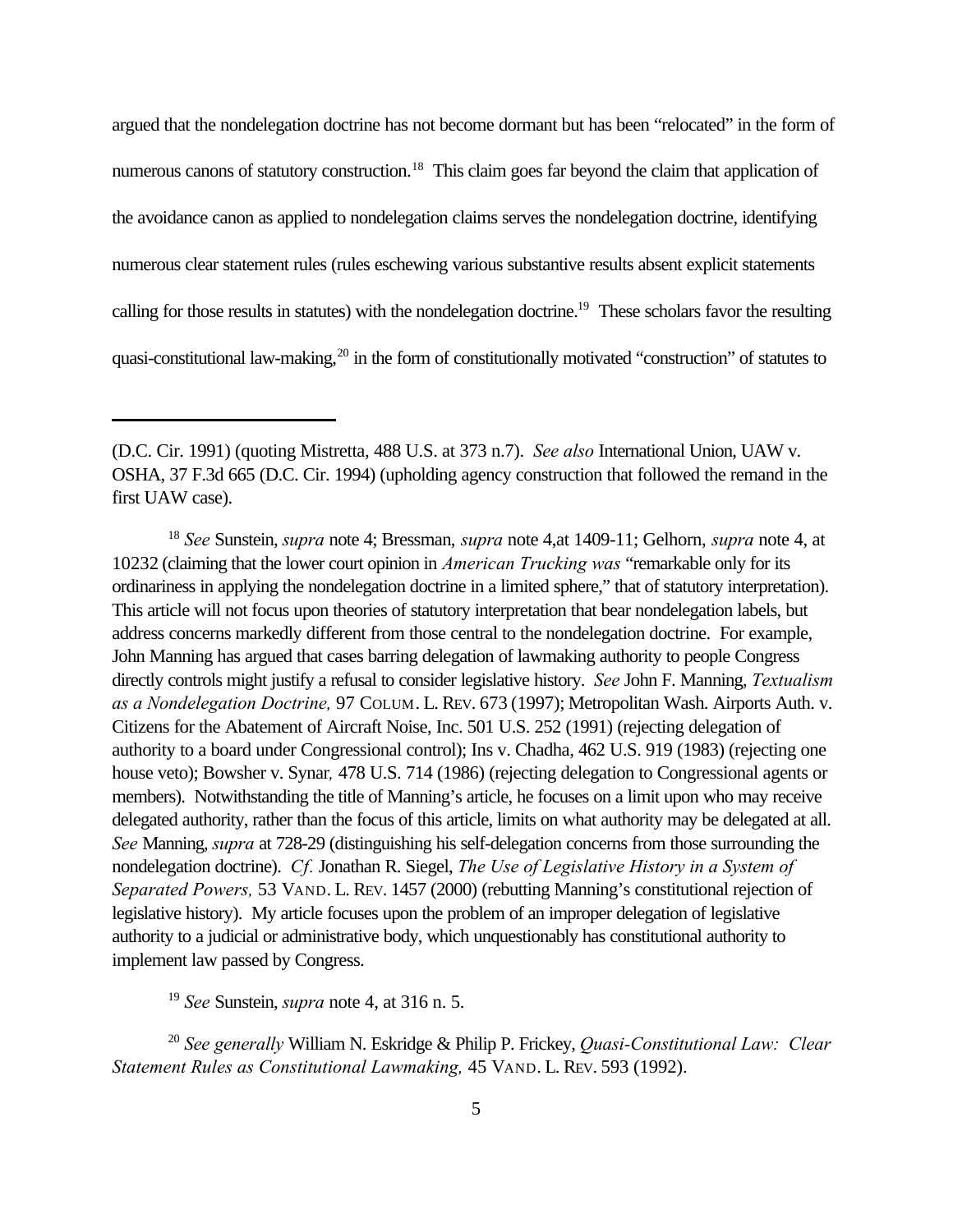avoid nondelegation problems.<sup>21</sup> These commentators support a "new" nondelegation doctrine, not as a source of rulings holding statutes unconstitutional, but as a ground for narrow statutory construction.<sup>22</sup>

The Supreme Court's *American Trucking* decision, however, dealt a blow to the new nondelegation doctrine, by reversing the D.C. Circuit's nondelegation ruling. The Court held that the principle goal setting provision of the Clean Air Act - the provision requiring EPA to set health based national ambient air quality standards  $-23$  clearly did not offend the nondelegation doctrine<sup>24</sup> and declined to construe this provision to authorize consideration of cost in setting health-based air quality standards in order to avoid the nondelegation issue.<sup>25</sup> The Court declined to construe the statute to avoid the constitutional issue, because Congress had decided, albeit not through a clear statement explicitly excluding costs, that EPA should base its NAAQS decisions solely on protecting public

<sup>22</sup> *See e.g.* Alex Forman, Note, *A Call to Restore Limitations on Unbridled Congressional Delegations: American Trucking Ass'ns v. EPA,* 34 INDIANA L. REV. 1476 (2001) (calling for courts to demand limiting constructions from agencies in order to limit delegations to administrative agencies); Bressman, *supra* note 4 (advocating a new nondelegation doctrine and claiming that Supreme Court precedent supports it); Cass Sunstein, *Is the Clean Air Act Constitutional?,* 98 MICH. L. REV. 303, 337, 350 (1999) (arguing that the new nondelegation doctrine promotes rule of law values); KENNETH CULP DAVIS, DISCRETIONARY JUSTICE: A PRELIMINARY INQUIRY 50 (1969) (calling for administrative clarification of legislative standards); Kenneth Culp Davis, *A New Approach to Delegation,* 36 U. CHI. L. REV. 713 (1969). *Cf.* Mark Seidenfeld & Jim Rossi, *The False Promise of the New Nondelegation Doctrine,* 76 NOTRE DAME L. REV. 1 (2000) (criticizing the new nondelegation doctrine).

 $23$  42 U.S.C. § 7409(b)(1).

<sup>24</sup> American Trucking, 531 U.S. at 474 (discretion allowed by section  $109(b)(1)$  is "well within the outer limits of our nondelegation precedent").

 $25$  Id. at 471.

<sup>21</sup> Sunstein, *supra* note 4, at 317, 341-343; Note, *The Weak Nondelegation Doctrine and American Trucking Ass'ns v. Browner,* 2 B.Y.U. L. REV. 627 (2000).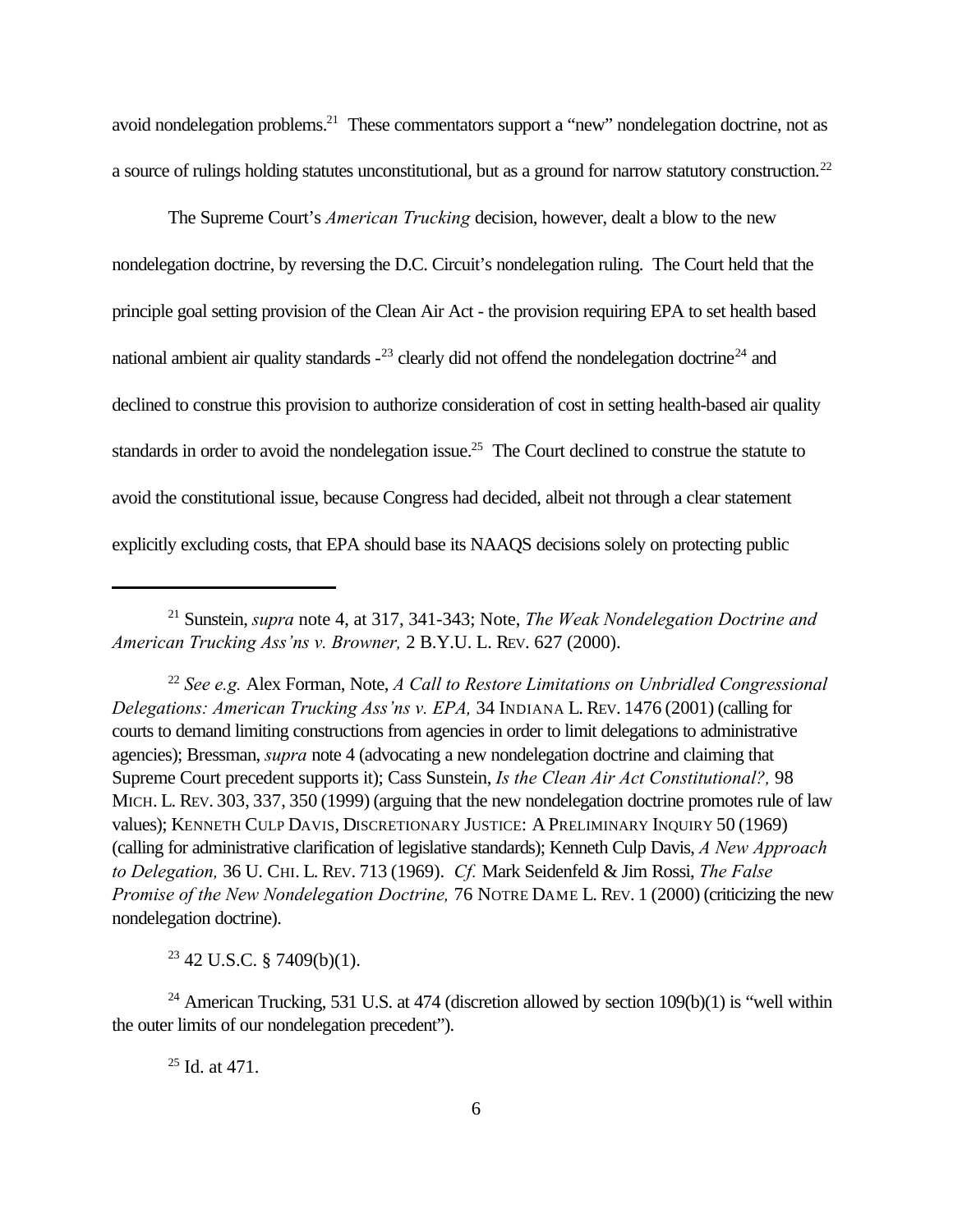health.<sup>26</sup> So, a construction requiring EPA to consider cost was not reasonably available under the statute.<sup>27</sup> Justice Scalia's opinion for the unanimous Court explicitly rejected one form of the new nondelegation doctrine by flatly repudiating the D.C. Circuit approach of ordering administrative agencies to narrowly construe statutes to avoid nondelegation problems as theoretically unsound.<sup>28</sup>

The issue of whether judicial statutory construction serves the nondelegation doctrine continues to matter after *American Trucking.* Academic proponents of the new nondelegation doctrine have continued to support activist judicial construction, employing numerous substantive canons of construction.<sup>29</sup> But scholars recognize that substantive canons of construction allow judges to engage in quasi-constitutional law-making, accomplishing results through statutory construction that the constitution may not directly authorize.<sup>30</sup> The avoidance canon, in particular, may extend judicial policy making power by creating a constitutional penumbra,<sup>31</sup> an effective extension of scope of a

 $27$  Id. at 471.

<sup>28</sup> *See* id. at 472-73.

<sup>29</sup> *See* Sunstein, *supra* note 3 (arguing for judicial activism on a variety of grounds); Cass Sunstein, *Cost-Benefit Default Principles*, 99 MICH. L. REV. 1651 (2001) (same). *Cf.* Bressman, *supra* note 3, at 452-453 (calling for administrative law standards to "discipline delegation). *See also* Cass R. Sunstein, *Interpreting Statutes in the Regulatory State,* 103 HARV. L. REV. 405 (1989) (arguing for increased activism through substantive canons); Eben Moglen and Richard J. Pierce, Jr., *Sunstein's New Canons: Choosing Fictions of Statutory Interpretations,* 57 U. CHI. L. REV. 1203 (1990) (contesting Sunstein's views).

<sup>30</sup> *See generally* Eskridge & Frickey, *supra* note 20.

<sup>31</sup> *See generally* RICHARD POSNER, THE FEDERAL COURTS: CRISES AND REFORM 285 (1985) ("The practical effect of interpreting statutes to avoid raising constitutional questions . . . is to enlarge the . . . reach of constitutional prohibition beyond even the most extravagant modern interpretations of the

<sup>26</sup> *See* id. at 465-471.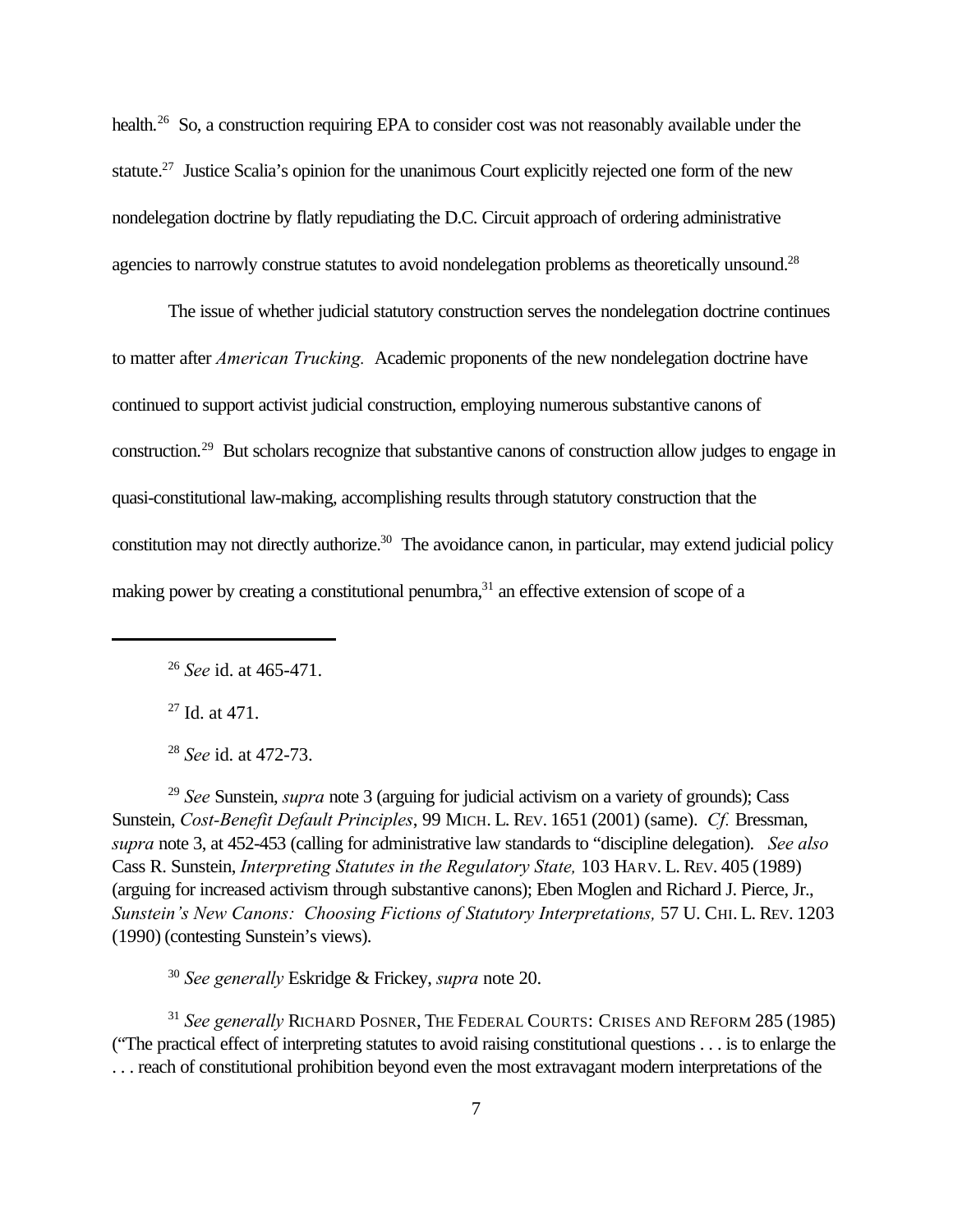constitutional doctrine as an influence in statutory interpretation. This implies that statutory interpretation in the service of the nondelegation doctrine could greatly limit the scope of regulatory programs.

Moreover, narrowing statutory construction in the service of a nondelegation doctrine might appear attractive to federal judges, because it comports with current judicial skepticism regarding federal regulatory power.<sup>32</sup> The Supreme Court has become increasingly active in imposing substantive and structural constitutional restraints upon the federal government's regulatory powers. The Court has limited the means Congress can employ to carry out its policy choices, restricting the use of private damage actions to enforce federal obligations against states under principles derived from the 11th Amendment, $33$  restricting the federal government's form under separation of powers principles  $34$  and

<sup>32</sup> *See e.g.* Richard L. Revesz, *Environmental Regulation, Ideology and the D.C. Circuit,* 83 VA. L. REV. 1717, 1766 (1997) (concluding that the judges on the powerful D.C. circuit "employ a strategically ideological approach to judging."); Douglas T. Kendall & Eric Sorkin, *Nothing for Free: How Private Judicial Seminars are Undermining Environmental Protections and Breaking the Public's Trust,* 25 HARV. ENVTL. L. REV. 405, 449 (2001) (describing an ideological swing toward conservatism on the D.C. Circuit leading to "a gauntlet of hurdles" to regulation).

<sup>33</sup> Seminole Tribe of Florida v. Florida, 517 U.S. 44 (1996) (striking down order that Florida negotiate with the Seminole Indian tribe under the Indian Gaming Act as inconsistent with the 11th Amendment); Florida Prepaid Postsecondary Educational Expense Board v. College Savings Bank, 527 U.S. 627 (1999) (invalidating federal abrogation of state immunity from private suit for patent infringement); College Savings Bank v. Florida Prepaid Postsecondary Education Expense Board, 527 U.S. 666 (1999) (invalidating federal abrogation of state immunity from private suit for false and misleading advertising); Alden v. Maine, 527 U.S. 706 (1999) (invalidating enforcement of the Fair Labor Standards Act by a private individual against his own state in state court); Kimel v. Board of Regents, 528 U.S. 62 (2000) (holding state immune from suit under Age Discrimination in Employment Act); Board of Trustees of the University of Alabama v. Garrett, 531 U.S. 356 (2001) (forbidding

Constitution . . ."); William K. Kelly, *Avoiding Constitutional Questions as a Three Branch Problem, 86 CORNELL L. REV. 831, 860-65 (2001)* (treating this problem as a "traditional critique" of the avoidance canon).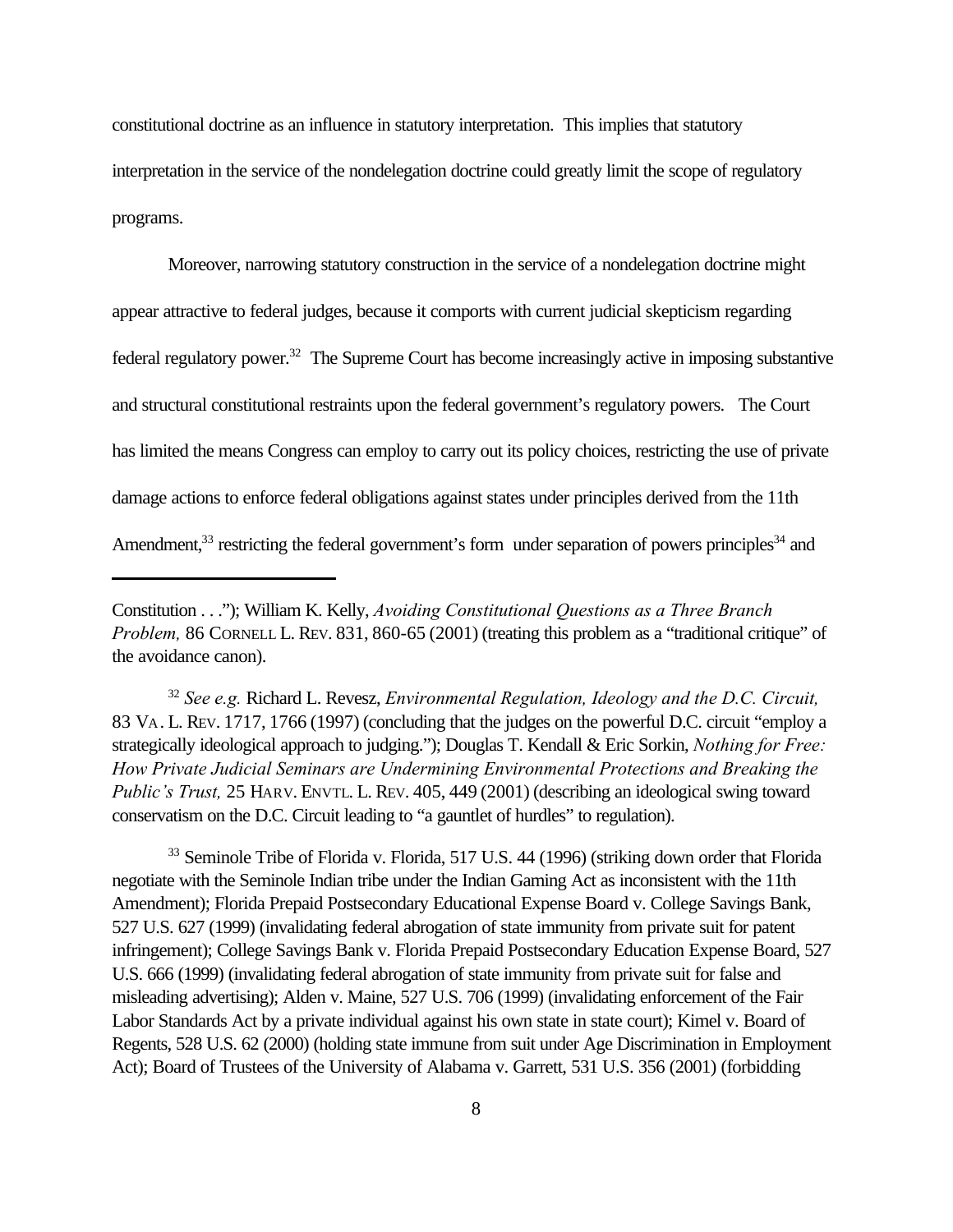limiting coercion of states under the 10th Amendment.<sup>35</sup> Even more importantly, the Court, in a series of 5-4 rulings, has adopted an increasingly narrow view of Congressional authority to regulate interstate commerce<sup>36</sup> under Article I, section 8 of the Constitution and to enforce the equal protection clause of the Fourteenth Amendment,<sup>37</sup> the two principle constitutional sources of federal regulatory power. In

 $34$  Clinton v. City of New York, 524 U.S. 417 (1998) (invalidating the line item veto); Metropolitan Wash. Airports Auth. v. Citizens for the Abatement of Aircraft Noise, In*c*. 501 U.S. 252 (1991) (rejecting delegation of authority to a board under Congressional control); Ins v. Chadha, 462 U.S. 919 (1983) (rejecting one house veto of agency actions); Bowsher v. Synar*,* 478 U.S. 714 (1986) (rejecting delegation to Congressional agents or members).

<sup>35</sup> *See e.g.* New York v. United States, 505 U.S. 144, 174-88 (1992) (holding that the take title provisions of the Low-Level Radioactive Waste Policy Act violate the Tenth Amendment); Printz v. United States, 511 U.S. 898, 933-35 (1997) (holding that federal requirement that states conduct background checks on prospective handgun purchasers violates the Tenth Amendment). *Cf.* Reno v. Condon, 528 U.S. 141 (2000) (upholding law prohibiting states from divulging information collected by state motor vehicle departments).

<sup>36</sup> United States v. Lopez, 514 U.S. 549 (1995) (constitutional grant of authority to regulate interstate commerce does not allow for federal restrictions on gun possession near schools); United States v. Morrison, 529 U.S. 598, 607-19 (2000) (interstate commerce authority does not authorize creation of a federal remedy for gender-based violence).

<sup>37</sup> *See* Garrett, 531 U.S. at 365-74 (2001) (holding that Congress may not enforce the equal protection clause of the fourteenth amendment by requiring reasonable accommodations for the disabled); Morrison, 529 U.S. at 619-627 (Congress has no power to create a private right of action against perpetrators of gender-based violence under the 14th amendment); City of Boerne v. Flores, 521 U.S. 507 (1997) (invalidating Religious Freedom Restoration Act as outside the scope of Congressional authority to enforce the 14th Amendment); Florida Prepaid, 527 U.S. at 639-647 (federal remedy for state patent violations not appropriate under the14th Amendment); College Savings Bank, 527 U.S. at 672-75 (federal remedy for false and misleading state advertising not appropriate under 14th Amendment). *See also* Catherine A. MacKinnon, *Disputing Male Sovereignty: On United States v. Morrison,* 114 HARV. L. REV. 135 (2000).

private damage actions against the states under the Americans with Disabilities Act). *See generally Symposium: State Sovereign Immunity and the Eleventh Amendment, 75 NOTRE DAME L. REV.* 817 (2000).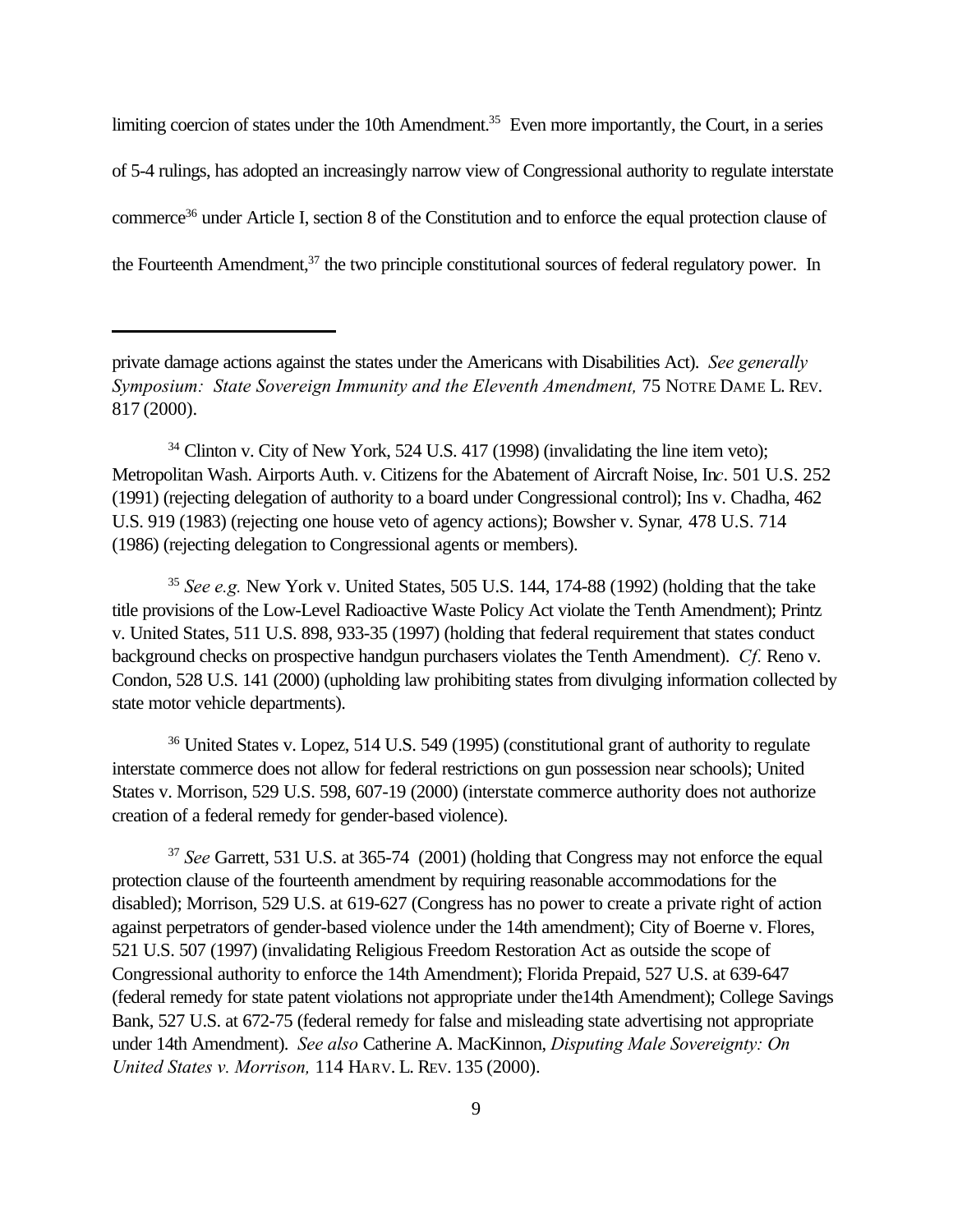many of these cases limiting Congressional regulatory power, the dissenters accused the majority of taking steps toward a return to the *Lochner*-era practice of applying theoretically unsound and unworkable formalistic constitutional doctrine to advance laissez-faire goals.<sup>38</sup>

The Court's treatment of federalism issues shows that the extension of constitutional protection through statutory interpretation can matter even when a dormant constitutional doctrine is at stake. The Tenth Amendment to the Constitution states that powers not granted the federal government are reserved to the states and the people, respectively.<sup>39</sup> In a line of cases directly addressing the scope of the Tenth Amendment, the Court upheld application of the Fair Labor Standards Act (FLSA)<sup>40</sup> to state government in *Maryland v. Wirtz,*<sup>41</sup> then repudiated that position, 5-4, in *National League of Cities v. Usery.*<sup>42</sup> *National League of Cities* held that the FLSA, by applying to "States *qua* States,"<sup>43</sup> would "impermissibly interfere [with] integral government functions,"<sup>44</sup> thereby violating the Tenth Amendment. In *Garcia v. San Antonio Metropolitan Transit Authority,<sup>45</sup>* however, the Court

- <sup>40</sup> 29 U.S.C. §§ 201-219.
- <sup>41</sup> 392 U.S. 183 (1968).
- $42$  426 U.S. 833 (1976).
- <sup>43</sup> Id. at 847.

<sup>45</sup> 469 U.S. 528 (1985).

<sup>38</sup> *See, e.g.,* Morrison, 527 U.S. at 644 (Souter J., dissenting); Lopez, 514 U.S. at 608 (Souter J., dissenting).

<sup>39</sup> U.S. Const. Amend. 10.

<sup>44</sup> Id. at 851.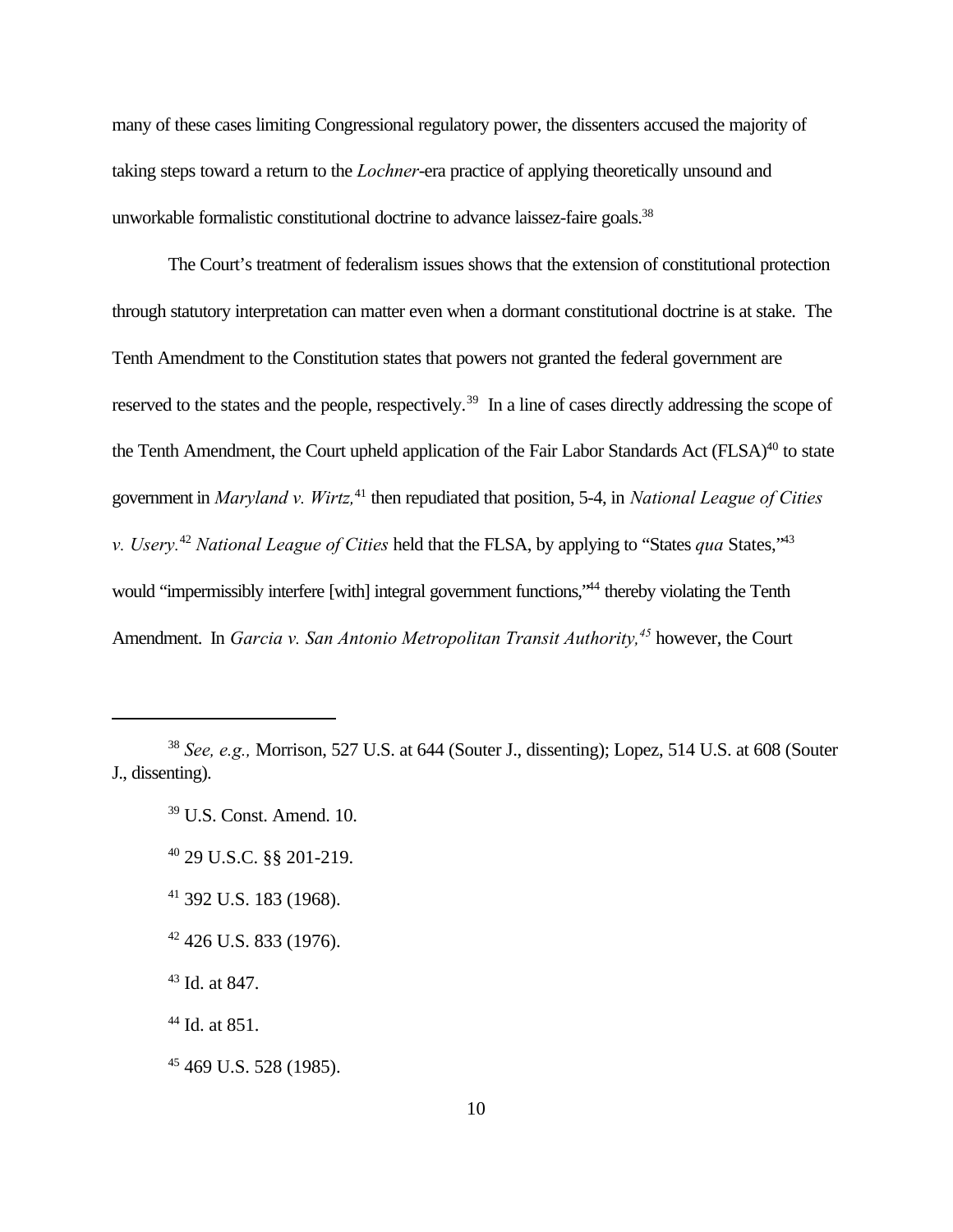overruled its Tenth Amendment holding in *National League of Cities.<sup>46</sup>* The *Garcia* Court found a state right to freedom from federal regulation of traditional government functions *"*unworkable" and "unsound in principle."<sup>47</sup> Thus, the Court, when it directly faced the constitutional issue, emphatically rejected the notion that the 10th Amendment immunizes traditional state governmental functions from federal regulation.<sup>48</sup>

Yet in *Gregory v. Ashcroft*,<sup>49</sup> the Court applied the avoidance canon to reach the kind of constitutional result it rejected in *National League of Cities.<sup>50</sup>* The *Gregory* Court, after referring to the Tenth Amendment,<sup>51</sup> held that the federal Age Discrimination in Employment Act of 1967<sup>52</sup> did not protect state judges from state mandatory retirement laws.<sup>53</sup> It announced a plain statement rule enforcing the constitutional principle it had rejected in *National League of Cities,* stating that the Court will read statutes not to "intrude on state government functions" absent a plain statement in the statute

<sup>46</sup> Id. at 557.

 $47$  Id. at 546.

<sup>48</sup> *See* id. at 531 (stating that the federal judiciary's use of the 10th Amendment to immunize traditional state governmental functions from federal regulation is unworkable and "inconsistent with [the] established principles of federalism).

<sup>49</sup> 501 U.S. 452 (1991).

<sup>50</sup> *See* WILLIAM N. ESKRIDGE & PHILIP P. FRICKEY, CASES AND MATERIALS ON LEGISLATION: STATUTES AND THE CREATION OF FEDERAL POLICY 687 (1995) (*Gregory* demonstrates that "what the court taketh away as constitutional protection it can revive as canonical interpretive protection.").

<sup>51</sup> Gregory, 501 U.S. at 457, 463.

<sup>52</sup> 29 U.S.C. §§ 621-634.

<sup>53</sup> Id. at 473.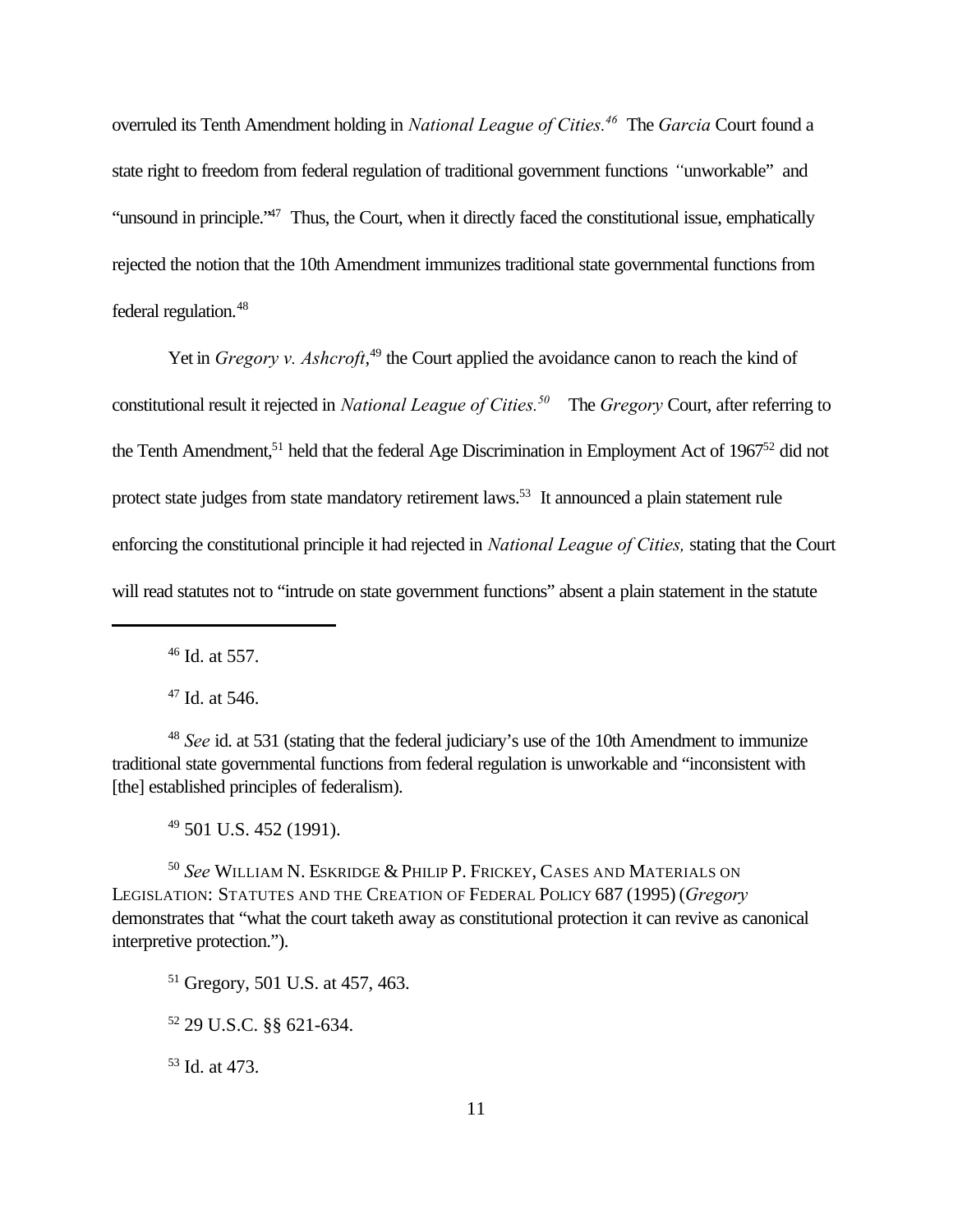expressing the intent to do so.<sup>54</sup>

The Tenth Amendment experience suggests that the avoidance canon has the potential to revive the nondelegation doctrine as a substantial restraint upon federal regulation, notwithstanding its dormant constitutional status. Hence, the question of whether judges should interpret statutes to avoid nondelegation issues is of vital importance.

This article argues that construction of statutes to avoid nondelegation claims poses enormous theoretical and practical problems. Most fundamentally, a strong nondelegation claim casts doubt not just upon the constitutionality of a statute, but also upon the constitutional authority of government agencies and courts to adopt saving constructions. Construction to avoid serious nondelegation claims invites, indeed may require, unconstrained judicial or administrative lawmaking.<sup>55</sup>

This article begins with a review of the nondelegation doctrine, the avoidance canon, the claim that the nondelegation doctrine has been "relocated" in numerous statutory canons of construction, and the argument that recent Supreme Court statutory construction reflects a revival of the dormant nondelegation doctrine.<sup>56</sup> It shows that the canons of construction have not played a major role in implementing the nondelegation doctrine. It then shows that nondelegation concerns played no

<sup>54</sup> Id. at 464.

<sup>55</sup> *Cf.* Thomas O. McGarity, *The Clean Air Act at a Crossroads: Statutory Interpretation and Longstanding Administrative Practice in the Shadow of the Delegation Doctrine,* 9 N.Y.U. ENVTL L.J. 1, 4 (2000) (characterizing the D.C. Circuit's holding in *American Trucking* as "an unprincipled arrogation of power to the federal judiciary").

<sup>56</sup> *Cf.* Sunstein, *supra* note 4.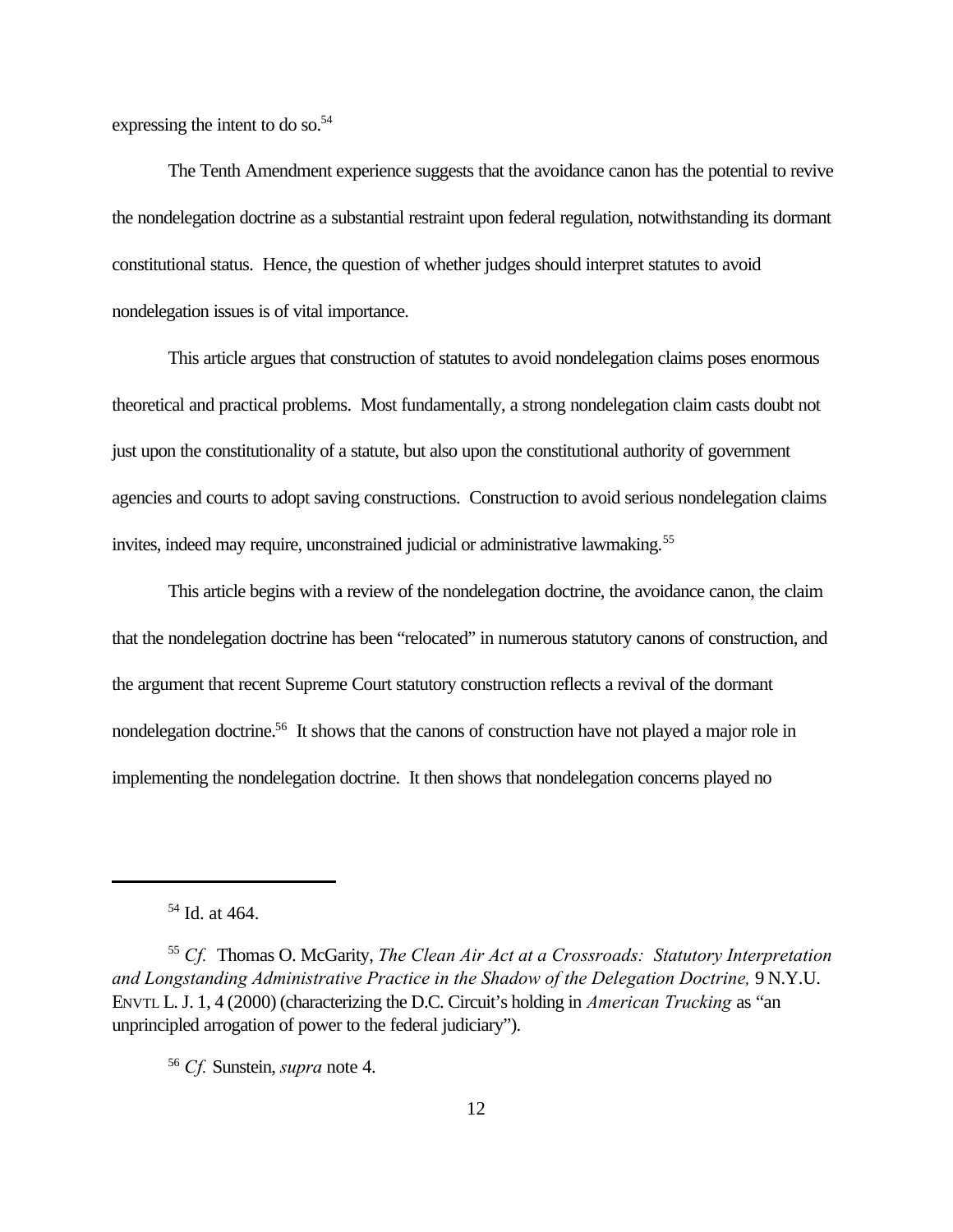discernible role in other cases that some scholars have identified with the doctrine.<sup>57</sup>

The article's second part develops the argument that grave doubts about the constitutionality of a statute under the nondelegation doctrine create equally grave doubts about the constitutionality of saving constructions. It explains why the *American Trucking* Court was probably correct to disapprove of judges ordering administrative agencies to narrowly construe statutes in order to save them from nondelegation claims. It further shows that the Court's rationale for discouraging saving administrative construction plausibly extends to the judiciary as well, calling into question judicial application of the avoidance canon to avoid adjudication of nondelegation claims.

The final part addresses the problem of what courts should do when confronting a nondelegation problem. This discussion leads to renewed respect for the value of the limits to the application of the avoidance canon articulated in Supreme Court decisions. The Court should respect these limits and the limits of the nondelegation doctrine itself, to prevent the constitutional problems outlined in this article from arising frequently. Congress too must play its part, by continuing to make at least some general policy when writing legislation.

Statutory construction offers a constitutionally unsuitable home for a revival of the nondelegation doctrine. Ironically, in this area, construction to avoid a constitutional problem might create constitutional dilemmas where few currently exist, with quite pernicious consequences for democratic governance.

#### I. **The Nondelegation Doctrine and Statutory Construction**

<sup>57</sup> *Cf.* Bressman, *supra* note 4, at 1401 (claiming that "*Iowa Utilities Board*" may be understood to revive the dormant nondelegation doctrine).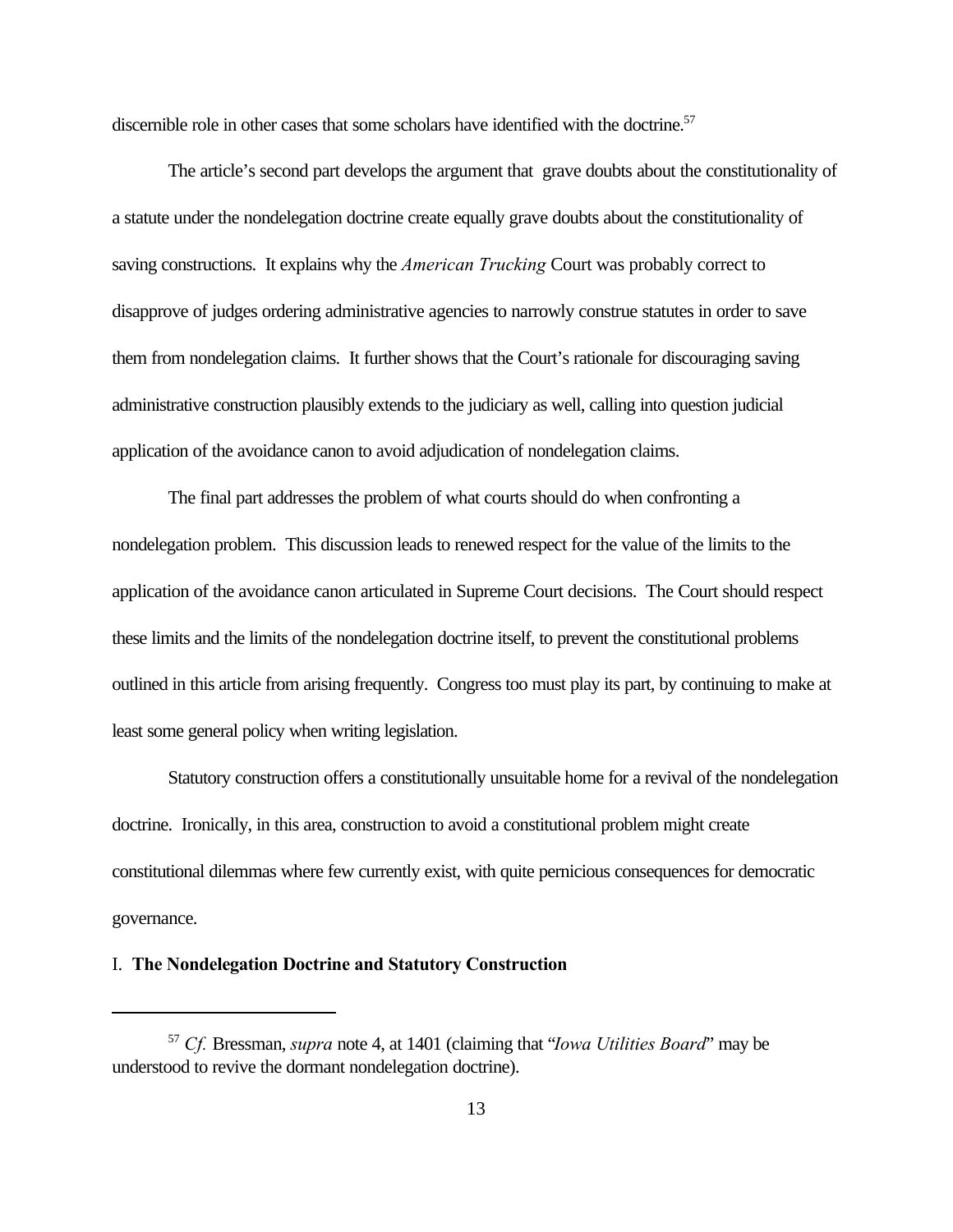This part describes the nondelegation doctrine and the contours of the avoidance canon. It then examines the claim that the nondelegation doctrine has been relocated in the form of numerous canons of construction.

#### A. **The Nondelegation Doctrine**

Article I of the constitution vests all legislative authority in the Congress.<sup>58</sup> The Supreme Court has inferred a constitutional prohibition of delegation of legislative authority from this affirmative grant of authority.<sup>59</sup>

The constitution authorizes the executive branch to "execute" laws, so the Court has consistently recognized that the nondelegation doctrine does not prohibit administrative agencies or courts from filling in the details of very general statutes or from applying general principles to new facts.<sup>60</sup> In particular, agencies and, in some circumstances, judges, may write legislative rules implementing Congressional legislation embodying a general policy choice.<sup>61</sup>

Nevertheless, cases involving quasi-legislative rulemaking can sometimes raise nondelegation

<sup>59</sup> *See* Mistretta v. United States, 488 U.S. 361, 371 (1988).

<sup>60</sup> *See* U.S. Const. art. II, sec. 3; Wayman v. Southard, 23 U.S. (10 Wheat.) 1, 43 (1825) (Congress may delegate power to "fill up the details" under general provisions of law). *See also* Manning, *supra* note 18, at 695 (textualists accept that agencies and courts routinely define the specific meaning of general statutory texts).

<sup>61</sup> *See* Loving v. United States, 517 U.S. 748, 758-59 (1996) (entities other than Congress may write prospective rules executing a statute); United States v. Shreveport Grain & Elevator Co., 287 U.S. 77, 85 (1932) (approving agency authority to "make supplementary rules and regulations . . ."); Mistretta, 488 U.S. at 368-369, 371 (upholding delegation of authority to write sentencing guidelines to a commission including federal judges).

<sup>58</sup> U.S. Const. Art. I, § 1.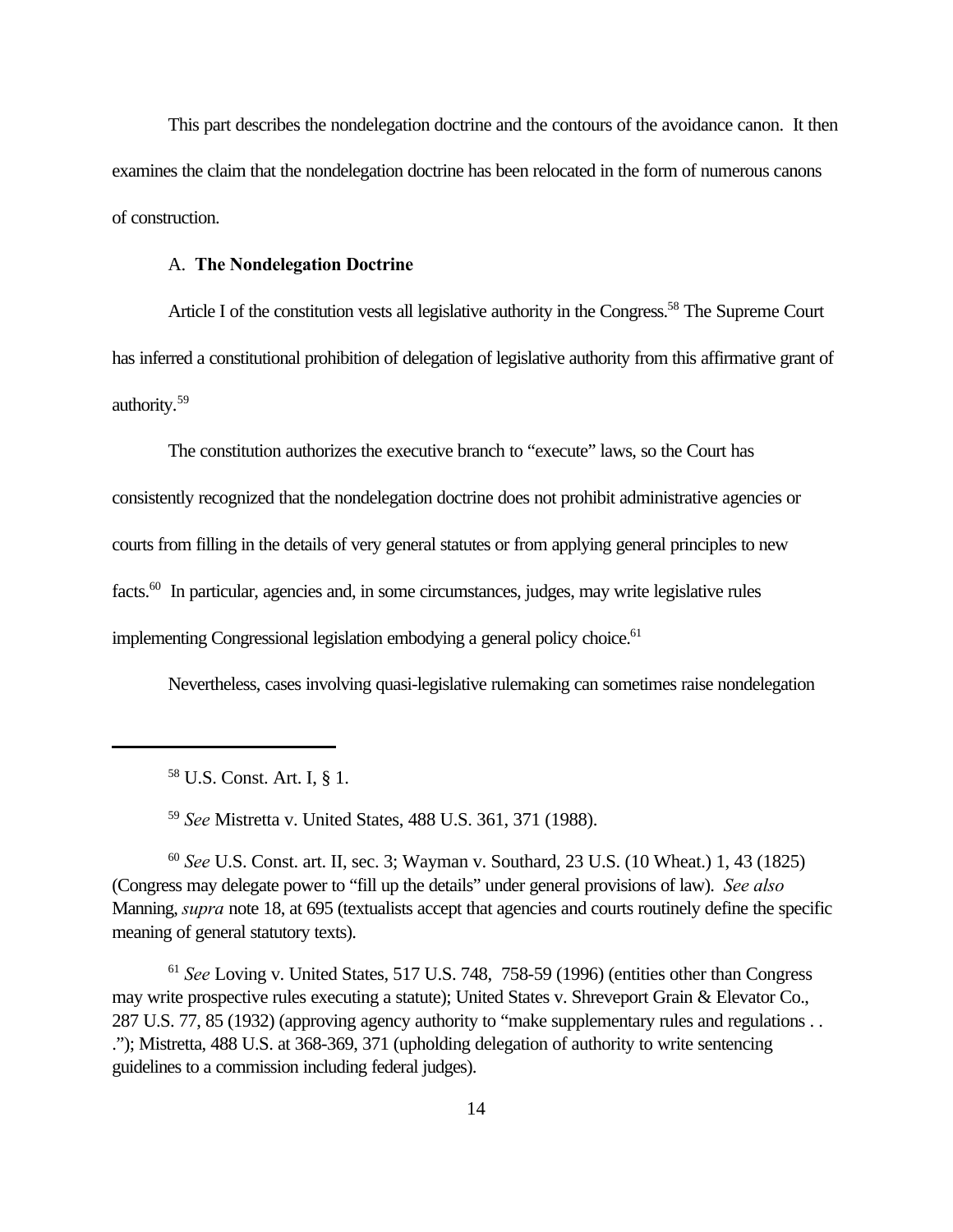issues. When the executive branch enacts rules, they operate generally and prospectively, and so resemble ordinary legislation.<sup>62</sup> While administrative agencies sometimes make policy judgments through case-by-case decisions, lawsuits arising under the nondelegation doctrine usually challenge executive branch exercises of rulemaking authority.<sup>63</sup> The challenges that have arisen outside of the rulemaking context have been few and unsuccessful.<sup>64</sup>

The nondelegation doctrine has little substantive content. Unlike, for example, a constitutional provision forbidding limits on speech, its strictures can apply in almost any substantive context.<sup>65</sup> In

<sup>62</sup> *See* Whitman v. American Trucking Ass'ns, 531 U.S. 457, 488-89 (2001) (Stevens J., concurring).

<sup>63</sup> *See e.g.* Panama Refining Co. v. Ryan, 293 U.S. 388, 405-412 (1935) (challenge to executive orders and Interior Department regulations governing oil production); A.L.A. Schechter Poultry Corp. v. United States, 295 U.S. 495, 521-527 (1935) (describing poultry code enacted through an executive order); Mistretta, 488 U.S. at 371 (challenge to sentencing guidelines enacted by a Sentencing Commission); National Broadcasting Co. v. United States, 319 U.S. 190, 209 (1942) (regulation of broadcasting); Loving, 517 U.S. at 754-58 (executive order establishing aggravating factors that can justify the death penalty's application in cases before military tribunals); Yakus v. United States, 321 U.S. 415, 418, 438 (1943) (Office of Price Administration's maximum price regulations).

<sup>64</sup> *See e.g.* American Power Co. v. S.E.C. 329 U.S. 90, 96, 104-106 (1946) (upholding an order dissolving two regulated utilities); Lichter v. United States, 334 U.S. 743, 747-53, 774-787 (1947) (upholding orders forcing disgorgement of "excess profits" from several named companies and individuals); Fahey v. Mallonee*,* 332 U.S. 245, 247-250 (1946) (upholding federal takeover of Long Beach Federal Savings and Loan Ass'n) . *Lichter* involved orders that applied a prior general administrative directive elaborating the relevant statutory standard. But the petitioners did not challenge the administrative directive itself. Instead, they sought to invalidate the specific actions undertaken under the statute against them on the grounds that the statute itself violated the nondelegation doctrine.

<sup>65</sup> I use the term "almost" because the doctrine may not apply fully when the body to whom Congress delegates the authority has independent authority over the subject matter. *See infra* notes 291-292, 344-345 and accompanying text. Nevertheless, the nondelegation doctrine applies quite broadly to a wide variety of subject matter.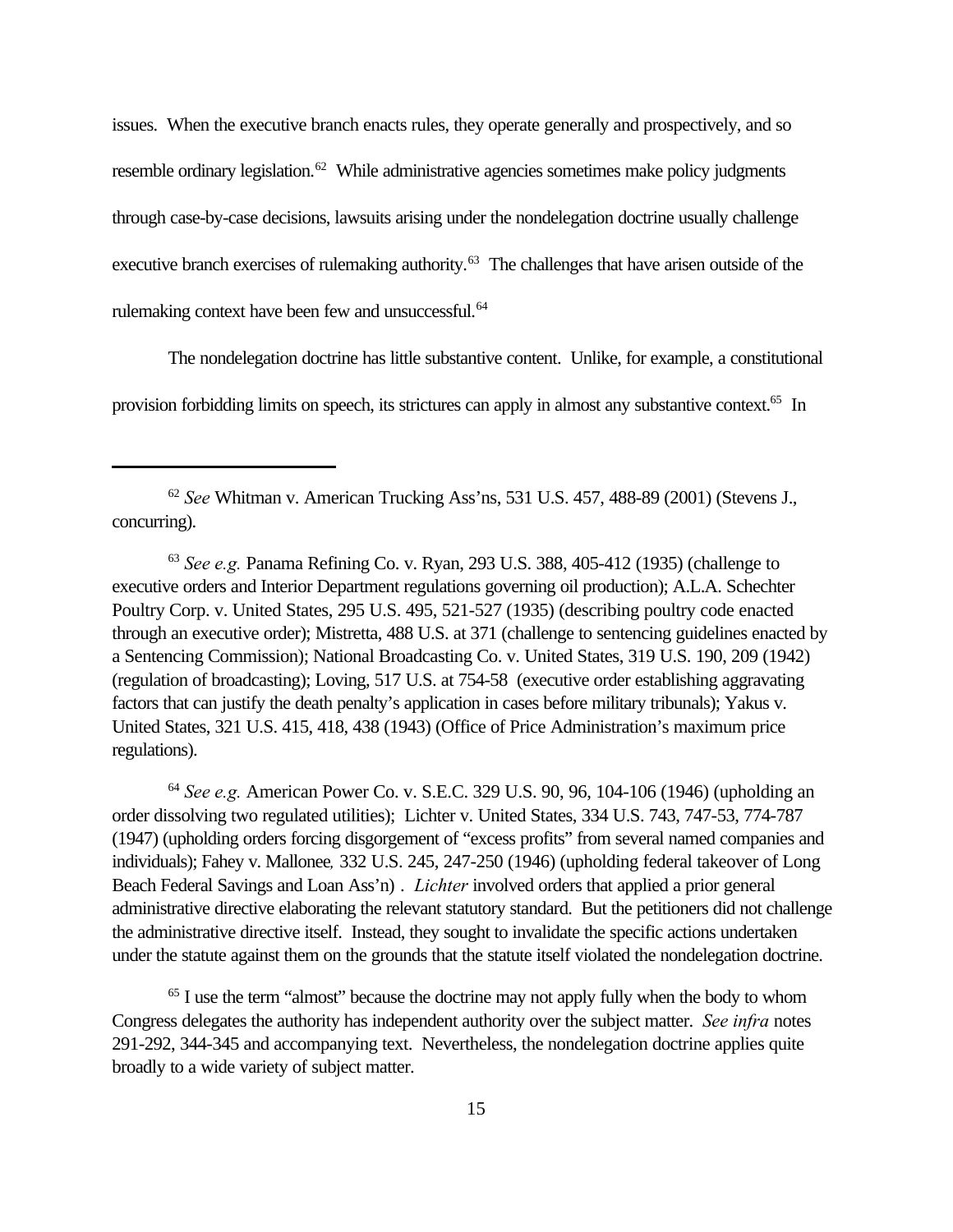other words, it prohibits all delegations of legislative authority almost regardless of subject matter, and allows all delegations of implementation authority, again regardless of subject matter.<sup>66</sup> Indeed, our constitutional system routinely delegates the most drastic decisions the legal system ever makes, decisions about who shall live and who shall die, to private bodies, juries deciding death penalty cases.<sup>67</sup> And the Court has upheld delegations of authority to write rules establishing the factors that can justify imposition of the death penalty or a life sentence.<sup>68</sup> Hence, the doctrine does not eliminate private or executive branch implementation of important decisions or particular types of decisions.<sup>69</sup>

The modern Court has emphasized that the nondelegation doctrine responds to concerns about separation of powers.<sup>70</sup> Therefore, the doctrine functions as a procedural check on the form of government, rather than as a restriction upon the substance of statutes.

For many years, the doctrine existed only in dicta. Until 1935, the Court never based a

<sup>68</sup> *See* Loving, 517 U.S. 748; Mistretta, 488 U.S. 361.

<sup>69</sup> *Cf*. Carter v. Carter Coal Co., 298 U.S. 238, 311 (1936) (holding that a delegation of authority to a private industry body that allows it to oppress competitors violates due process).

<sup>&</sup>lt;sup>66</sup> See Panama Refining, 293 U.S. at 406, 430 (delegation of authority to regulate oil supplies); United States v. Mazurie, 419 U.S. 544, 546, 556 (1975) (delegation of authority to regulate liquor); Schechter, 295 U.S. at 521-22, 541-42 (delegation of authority to establish codes of fair competition); ); Loving, 517 U.S. at 751, 771 (delegation of authority to establish factors justifying the death penalty in murder cases before courts martial).

<sup>67</sup> *See* Duncan v. Louisiana, 391 U.S. 145, 154-157 (1968) (holding that defendants facing the death plenalty have a right to a jury trial).

<sup>70</sup> *See* Loving, 517 U.S. at 758-59 (emphasizing that delegation doctrine involves a distinction between the power to make law and the power to execute it).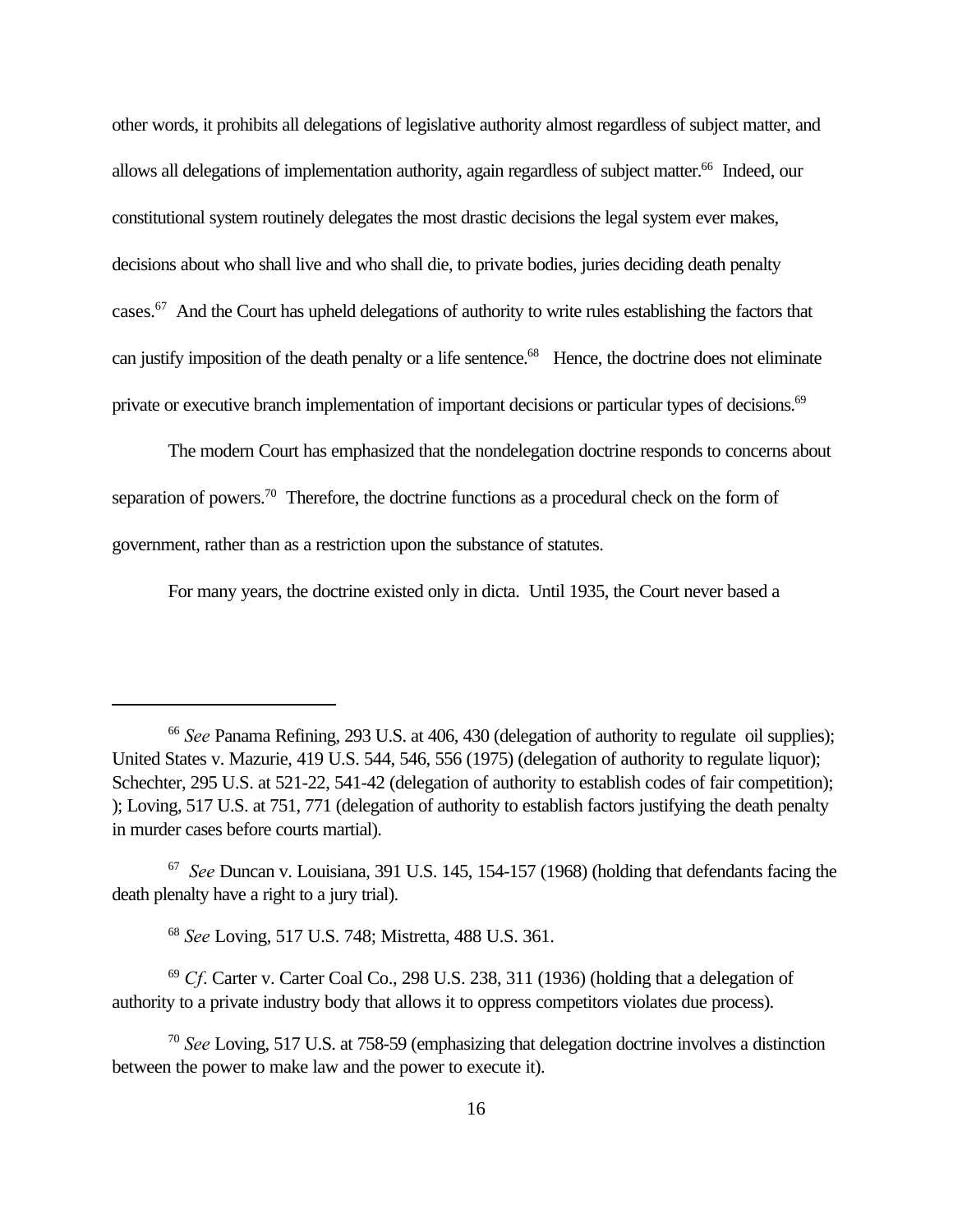constitutional ruling upon the nondelegation doctrine.<sup>71</sup> Indeed, during this period the Court upheld delegations of authority containing either no policy guidance at all or extraordinarily vague guidance for implementing executive branch officials.<sup>72</sup>

In 1935, however, the Court struck down provisions of the National Industrial Recovery Act (NIRA)<sup>73</sup> under the nondelegation doctrine in *A.L.A. Schechter Poultry Corp. v. United States<sup>74</sup>* and *Panama Refining Corp. v. Ryan.<sup>75</sup>* One of these provisions authorized the President to adopt privately developed codes of fair competition, with very sparse guidance as to content.<sup>76</sup> Another authorized the President to regulate the supply of oil, but did not spell out a specific policy for this regulation.77 The Court held, in essence, that the challenged NIRA provisions lacked intelligible

<sup>72</sup> *See e.g.* Field v. Clark, 143 U.S. 649, 693 (1892); Wayman v. Southard, 23 U.S. (10 Wheat.) 1, 43 (1825) (approving delegation of authority to write the law governing execution of judgments); J.W. Hampton, Jr. & Co. v. United States, 276 U.S. 394, 403-04 (1928) (upholding delegation of power to adjust tariffs when rates failed to equalize. . . differences in the cost of production); Buttfield v. Stranahan, 192 U.S. 470, 497-98 (1904) (sustaining delegation of power to "establish uniform standards" for importing tea); New York Central Securities Corp. v. United States, 287 U.S. 12, 24-25 (1932) (upholding a "public interest" standard); United States v. Grimaud, 220 U.S. 506, 515 (1911) (upholding delegation of authority to regulate the occupancy and use of forest preserves).

<sup>73</sup> Ch. 90, 48 Stat. 195 (1933).

<sup>74</sup> 295 U.S. 495 (1935).

<sup>75</sup> 293 U.S. 388 (1935).

<sup>76</sup> *See* Schechter, 295 U.S. at 521-523.

<sup>77</sup> *See* Panama Refining, 293 U.S. at 406.

<sup>71</sup> Mistretta, 488 U.S. at 373.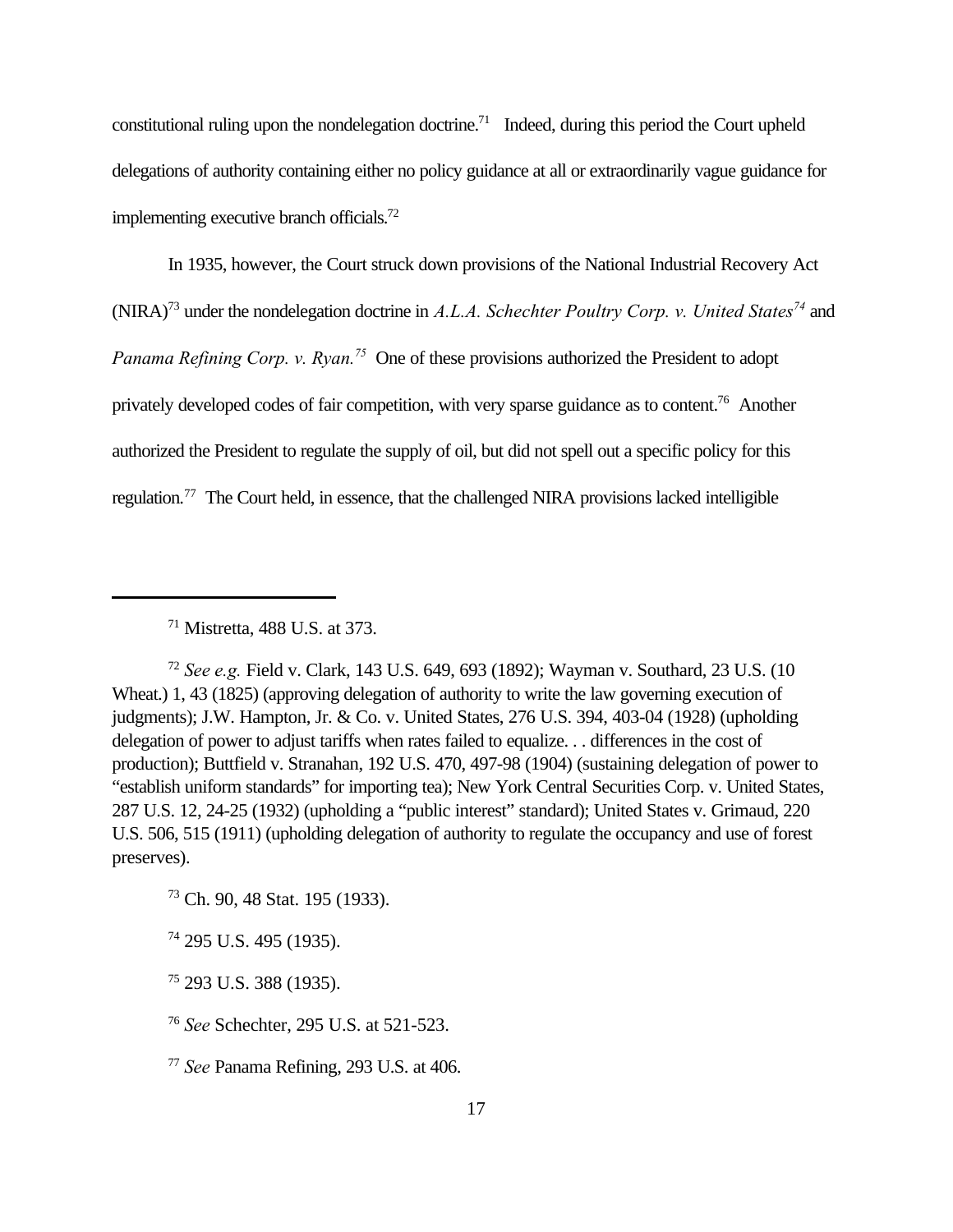principles to guide its implementers.<sup>78</sup>

In subsequent years, the Court consistently rejected challenges to statutes under the nondelegation doctrine.<sup>79</sup> It upheld, once again, delegations containing very vague policy guidance, such as laws directing regulation serving "the public interest, necessity, or convenience"<sup>83</sup> or authorizing "fair and equitable" regulation.<sup>84</sup> Such standards leave a great deal of room for agency policymaking.

The Supreme Court has emphasized that the doctrine only requires the existence of a general "intelligible" principle in authorizing legislation.<sup>85</sup> This means that the legislation must reflect at least a general policy that guides those implementing the statute.*<sup>86</sup>* The doctrine does not require detailed legislation.<sup>87</sup> This view of the nondelegation doctrine forms the basis for the modern administrative

<sup>78</sup> *See* Loving v. United States, 517 U.S. 748, 771 (1996).

<sup>79</sup> Mistretta v. United States, 488 U.S. 361, 373 (1988). The Court did hold that a law delegating standard setting authority to a private industry body constituted "legislative delegation in its most obnoxious form." Carter v. Carter Coal Co., 298 U.S. 238, 311 (1936). It found that this private delegation violated the due process clause of the Fifth Amendment, however, rather than the prohibition on delegating legislative authority without an accompanying intelligible principle. Id.

<sup>83</sup> National Broadcasting Co. v. United States, 319 U.S. 190, 216-217, 225-226 (1943).

<sup>84</sup> Yakus v. United States, 321 U.S. 414, 420, 427 (1943). The statute upheld in Yakus also identified some policy goals and factors to be taken into account in writing just and equitable price controls. *See* id. at 420-27.

<sup>85</sup> *See* Loving, 517 U.S. at 771; Mistretta, 488 U.S. at 372-73. This view of the doctrine actually pre-dates *Schechter* & *Panama Refining. See* J.W. Hampton, Jr. Co. v. United States, 276 U.S. 394, 409 (1928) (delegation is not forbidden if accompanied by an "intelligible principle").

<sup>86</sup> *See* Amalgamated Meat Cutters v. Connally, 337 F. Supp. 737, 746 (D.D.C. 1971) (3 judge panel) (citing Yakus, 321 U.S. at 426; Hampton, 276 U.S. at 409; L. Jaffe, *An Essay on Delegation of Legislative Power,* 47 COL. L. REV. 561, 569 (1947))

<sup>87</sup> *See* Mistretta, 488 U.S. at 372 ("Congress cannot do its job absent an ability to delegate power under broad general directives.").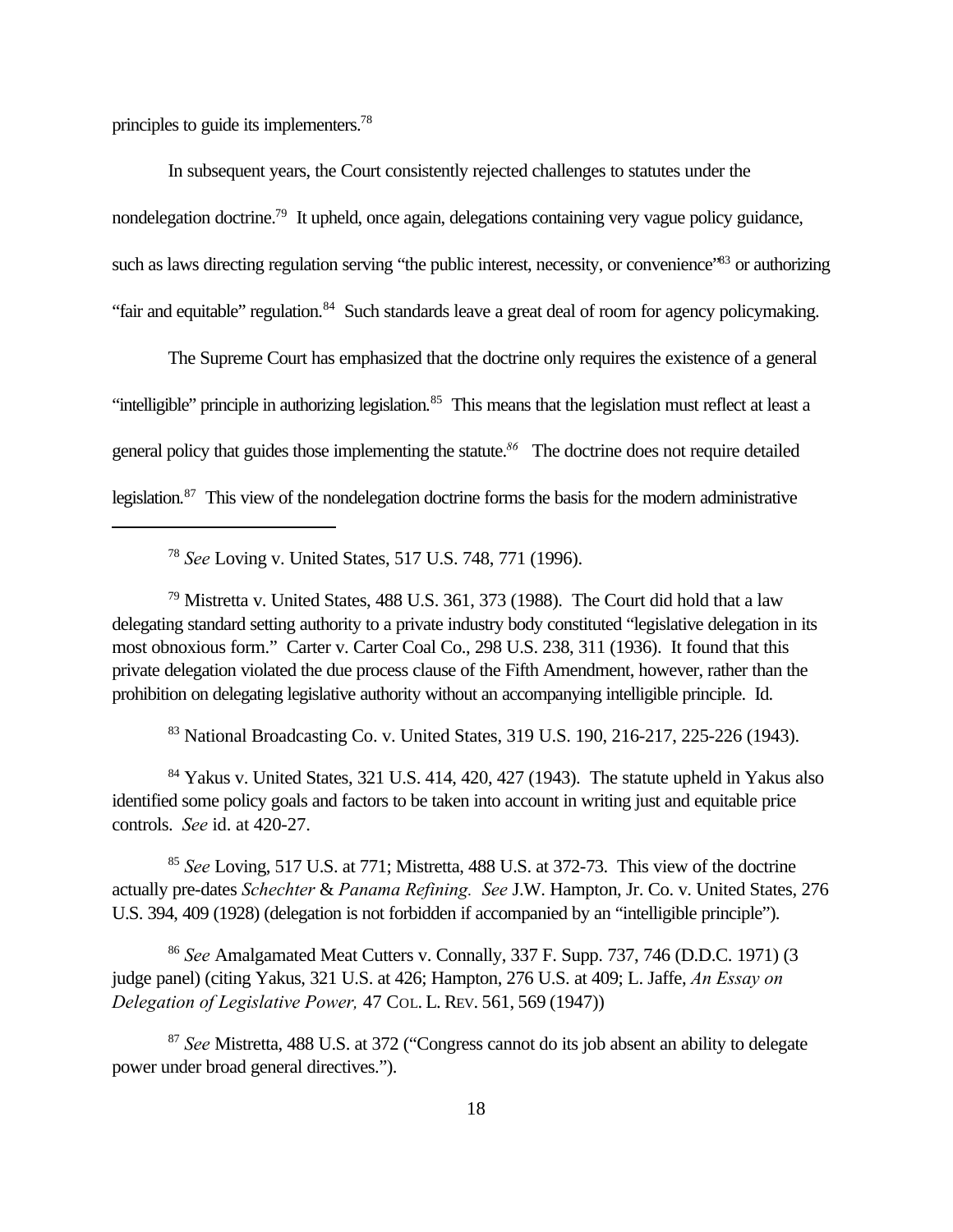state, which relies upon legislation that authorizes administrative agencies to make subsidiary policy judgments under fairly general legislation.<sup>88</sup>

Nevertheless, the nondelegation doctrine limits delegation to a wide variety of bodies, not just to administrative agencies. The doctrine rests upon the assumption that Congress may not delegate legislative authority at all, which implies that it may not delegate this authority to anybody. Historically, the doctrine has applied to entities besides administrative agencies.

The only two cases to invalidate statutes on nondelegation grounds involved delegations of power to the President, not just to administrative agencies.<sup>89</sup> And the Court has repeatedly applied the doctrine to legislative delegations of rulemaking authority to the judiciary.<sup>90</sup> Hence, the doctrine generally applies to delegations to any other branch of the federal government.

In practice, the Supreme Court has often accepted as evidence of compliance with the nondelegation doctrine constraints other than an intelligible principle in authorizing legislation.<sup>91</sup> It has

<sup>89</sup> *See* Shechter, 295 U.S. at 521-22, 525, 537-39; Panama Refining, 293 U.S. at 405, 414- 15, 420. *See also* Hampton, 276 U.S. at 403-04 (upholding delegation of power to President to set tariffs).

<sup>90</sup> *See* Wayman v. Southard, 23 U.S. (10 Wheat) 1, 43 (1825) (Marshall, C.J.); Mistretta, 488 U.S. at 368-79 (considering claim that Congressional delegation of authority to write sentencing guidelines to a judicial commission violates the nondelegation doctrine); Manning, *supra* note 6, at 238.

<sup>91</sup> *See generally* Amalgamated Meat Cutters, 337 F. Supp. at 748-763; Sunstein, *supra* note 22, at 349-50 (discussing the idea of procedural safeguards as surrogates for the safeguards of the nondelegation doctrine); Aranson et al., *supra* note 10, at 14 (referring to Meat Cutters as an "authoritative modern statement of the procedural due process gloss on the delegation doctrine.").

<sup>88 1</sup> Kenneth Culp Davis & Richard J. Pierce, Jr., ADMINISTRATIVE LAW TREATISE 8-9, 66 (3d ed. 1994).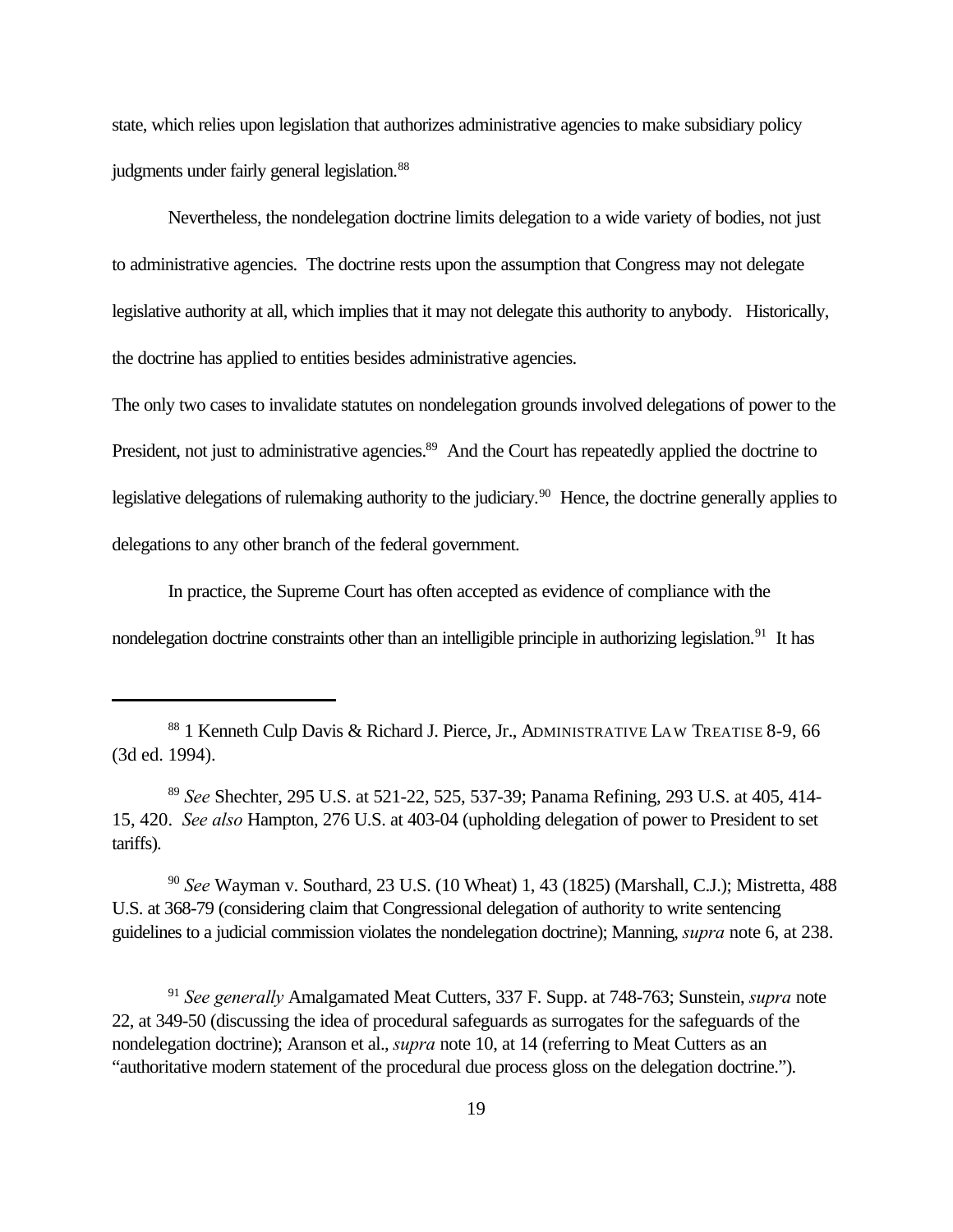suggested, at times, that judicial review,  $^{92}$  agency construction,  $^{93}$  and the existence of relevant background legal principles<sup>94</sup> may obviate the need for an "intelligible principle." *American Trucking*, however, rejects agency construction as an acceptable substitute.<sup>95</sup> The Court has also never demanded an intelligible principle when the recipient of delegated authority has adequate independent constitutional authority over the subject matter.<sup>96</sup>

#### B. **The Avoidance Canon**

For more than 80 years, the Supreme Court has accepted the principle that the courts should construe statutes, if reasonably possible, in a way that allows the Court to avoid resolving grave doubts about a statute's constitutionality.<sup>97</sup> This rule allows the Court to avoid resolving constitutional issues until it is absolutely necessary. This reluctance to resolve constitutional issues rests on important

<sup>93</sup> *See e.g.* Lichter v. United States, 334 U.S. 742, 783 (1948) (suggesting that administrative clarification of statutory term helps it survive nondelegation doctrine scrutiny).

<sup>94</sup> See e.g. Fahey v. Mallonee, 332 U.S. 245, 250 (1947) ("discretion" to regulate in fields with customary practices may exceed permissible discretion in field without such practice).

<sup>95</sup> *See* American Trucking, 531 U.S. at 472-73.

<sup>96</sup> *See e.g.* Loving v. United States, 517 U.S. 748, 772-73 (1996) (nondelegation doctrine may not apply fully to rulemaking regarding military discipline because of President's authority as commander-in-chief); United States v. Mazurie, 419 U.S. 544, 556-557 (1975) (nondelegation doctrine does not apply fully to delegation to an Indian Tribe).

<sup>97</sup> *See e.g.* United States v. Jin Fuey Moy, 241 U.S. 394, 401 (1916) (*citing* United States Delaware and Hudson Co., 213 U.S. 366, 408 (1909)).

<sup>92</sup> *See e.g.* Yakus v. United States, 321 U.S. 414, 426 (1943). *See also* Amalgamated Meat Cutters, 337 F. Supp. at 759-62. *Cf.* Department of the Interior v. South Dakota, 519 U.S. 919, 921-22 (1996) (Justices Scalia, O'Connor, and Thomas dissenting) (doubting that the availability of judicial review is relevant to the question of whether a statute delegates legislative authority to an agency).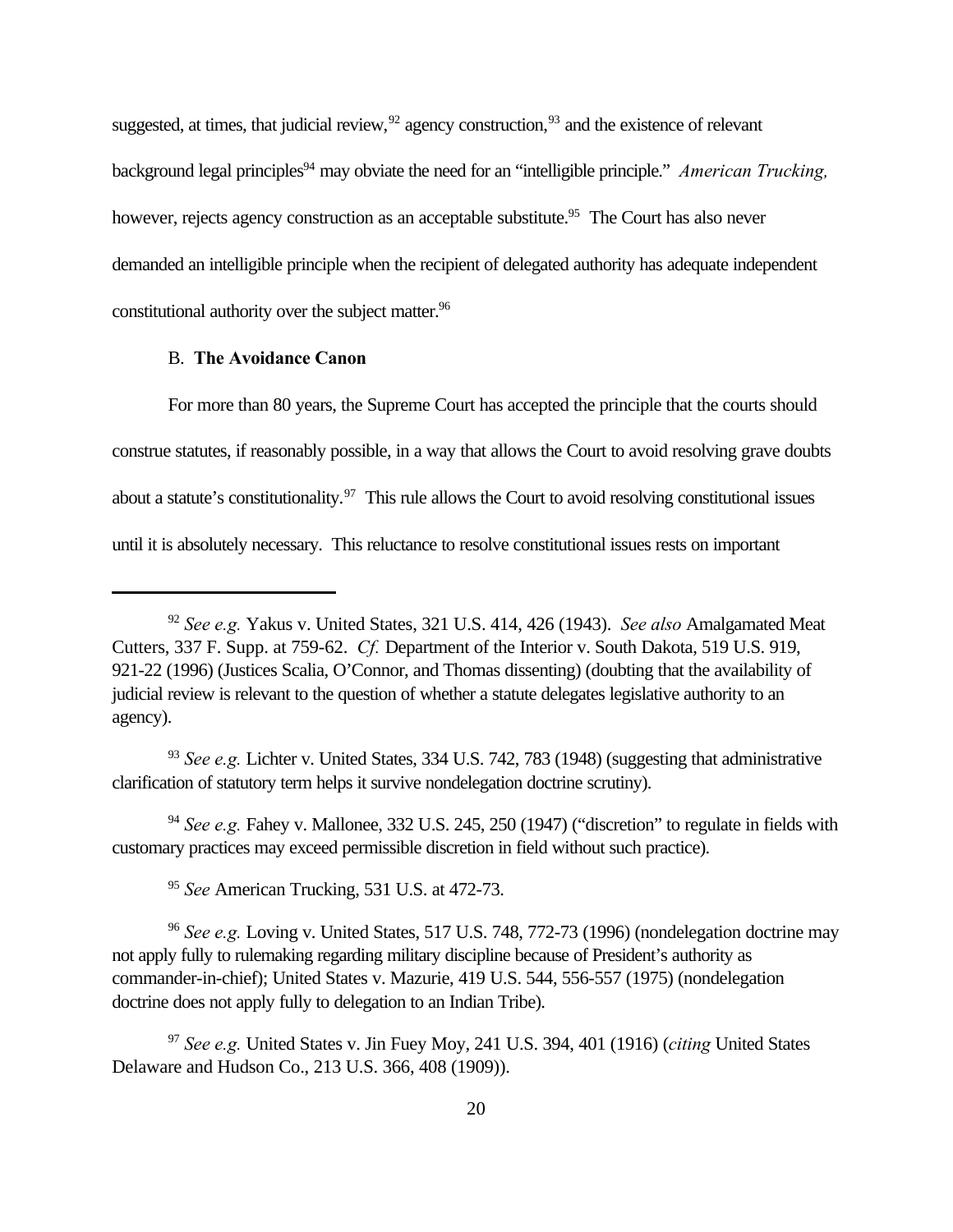prudential considerations. When the Court resolves a constitutional issue, it may permanently limit the scope of future democratic decision-making.<sup>98</sup> If it makes a mistake in such a ruling, only a constitutional amendment (or a rare decision to overrule precedent) can correct it.<sup>99</sup> In most contexts, the avoidance canon reinforces democratic decision-making by allowing statutes that the Court might otherwise find unconstitutional to remain in effect, albeit in narrowed form.

It also serves the function of avoiding erroneous constitutional rulings upholding legislation.<sup>100</sup> Such rulings have the potential to lend the Court's imprimatur to the legislation's policy, even if the legislation's wisdom is questionable.<sup>101</sup> And decisions upholding legislation may permanently limit the scope of important constitutional rights.<sup>102</sup>

Nevertheless, the Court has recognized that the avoidance canon, if applied inappropriately, can undermine democratic decision-making by distorting the policy choices embodied in the legislation the Court construes. For that reason, the Court has emphasized that it may only adopt "reasonably

<sup>100</sup> *See generally* Alexander M. Bickel, *The Supreme Court 1960 Term Foreword: The Passive Virtues,* 75 HARV. L. REV. 40 (1960).

<sup>101</sup> *See e.g.* Kloppenberg, *supra* note 99, at 1049-1050. *See generally* Bickel, *supra* note 100, at 48.

<sup>98</sup> *See* Thomas W. Merrill, *The Common Law Powers of Federal Courts*, 52 U. CHI. L. REV. 1, 27 (1985) (discussing the principle of electoral accountability).

<sup>99</sup> *See* Lisa A. Kloppenberg, *Avoiding Constitutional Questions,* 35 BOST. COLL. L. REV. 1003, 1036 (1994). A constitutional amendment ordinarily requires ratification by three-fourths of the state legislatures, so passage of an amendment is very difficult. *See* U.S. Const. art. V.

<sup>102</sup> *See* Korematsu v. United States, 323 U.S. 214, 245-46 (Jackson J., dissenting) (describing ruling upholding internment of citizens of Japanese extraction under the due process clause as a blow to liberty).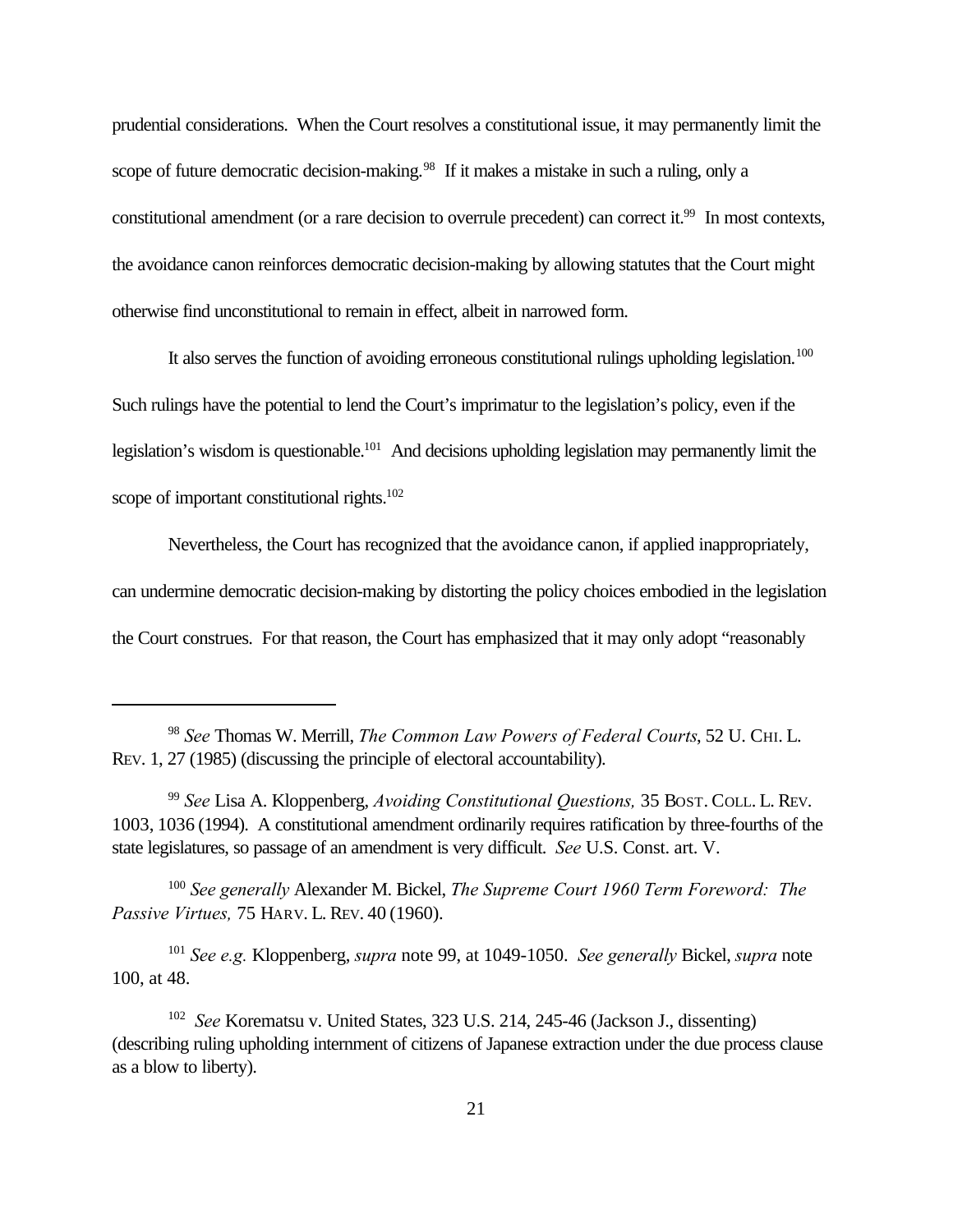available" statutory constructions, not constructions that do violence to the legislative will.<sup>103</sup> Indeed, this aspect of the avoidance canon played an important role in *American Trucking.* Since the Court concluded that the Clean Air Act "unambiguously bars cost considerations from the . . . process" for setting National Ambient Air Quality Standards, it could not construe the Act to include cost in order to avoid deciding the nondelegation issue raised in the case.<sup>104</sup> Justice Scalia, writing for the Court, explained, "No matter how severe the constitutional doubt, courts may choose only between reasonably available interpretations of a text."<sup>105</sup>

In order to avoid disruption of the democratic process through questionable construction, the Court has also held that the canon properly applies only in the case of "grave doubt" about a statute's constitutionality,<sup>106</sup> not in every case where a litigant claims that a constitutional issue exists. Indeed, in *Almendarez-Torres v. United States*, <sup>107</sup> the Court held that judges should only apply the avoidance canon where a "serious likelihood" exists that the Court would otherwise have to strike down the statute.<sup>108</sup> It expressed the fear that otherwise the Court would construe statutes to avoid constitutional issues that "upon analysis, evaporate."109 In *Rust v. Sullivan,* the Court declined to apply the canon

 $105$  Id.

<sup>107</sup> 523 U.S. 224 (1998).

<sup>103</sup> *See e.g.* Miller v. French, 530 U.S. 327, 341 (2000) (declining to apply canon).

<sup>104</sup> Whitman v. American Trucking Ass'ns, 531 U.S. 457, 471 (2001).

<sup>106</sup> *See* Jin Fuey Moy, 241 U.S. at 401.

<sup>108</sup> Id. at 237-38.

 $109$  Id.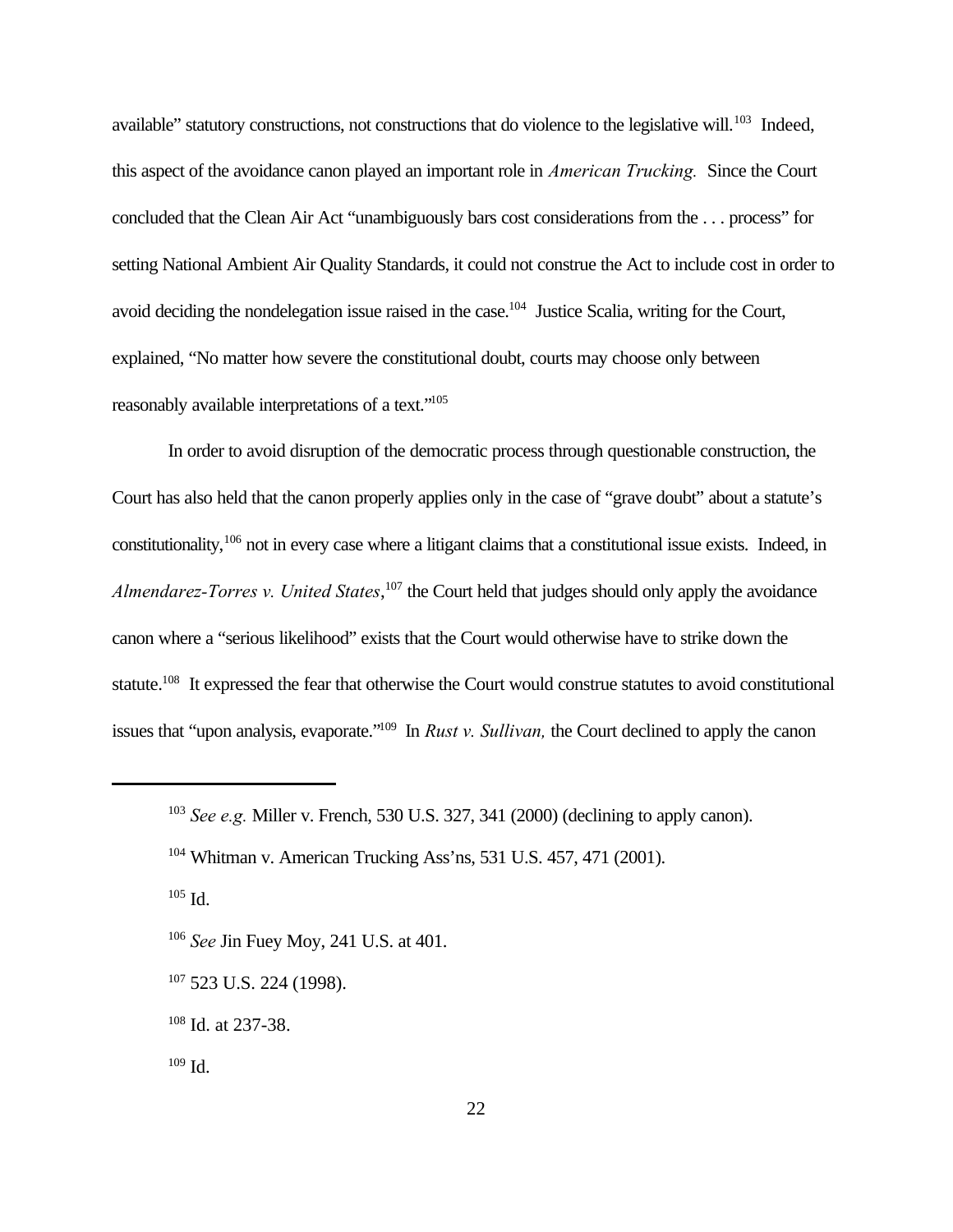even though the constitutional objections before it (to federal restrictions on abortion counseling) had "some force."<sup>110</sup> *Almendarez-Torres* and subsequent cases demand that the courts examine precedent carefully in assessing whether a grave doubt should exist about a statute's constitutionality before applying the avoidance canon. $^{111}$ 

The Court is right to recognize that abuse of the avoidance canon can interfere with democratic decision-making. Judge Posner has pointed out that a misinterpretation of a statute, while theoretically correctable through ordinary legislation, may remain uncorrected for a long time in practice.<sup>112</sup> Congress often fails to revise misinterpreted legislation, not because the correction is not needed or desired, but because its members lack the time to consider all needed revisions of existing law as they grapple with an annual budget process, new legislation, provision of constituent services, and fund raising for coming elections.<sup>113</sup>

Prior to *Almendarez-Torres*, the Court has often applied the avoidance canon inconsistently, even though the clearer statements of the avoidance canon going back to Holmes' day have always contained the strictures that the Court subsequently reaffirmed and rationalized in *Almendarez-*

<sup>112</sup> *See* POSNER,*supra* note 31, at 285.

<sup>113</sup> *See e.g.* Bressman, *supra* note 4, at 1419 (discussing how competing bills may lessen chances of reenacting stricken legislation); Lawrence C. Marshall, *Let Congress Do It: The Case for An Absolute Value of Statutory Stare Decisis,* 88 MICH. L. REV. 177, 190 (1989) (same).

<sup>110</sup> 500 U.S. 173, 191 (1991).

<sup>111</sup> *See* Almendarez-Torres, 523 U.S. at 239-247 (extensively examining precedent in determining that no grave constitutional doubt should exist). *See e.g*. Jones v. United States, 526 U.S. 227, 239-51 (1999) (same); Zadvydas v. Davis, 121 S. Ct. 2491, 2498-2502 (2001) (same).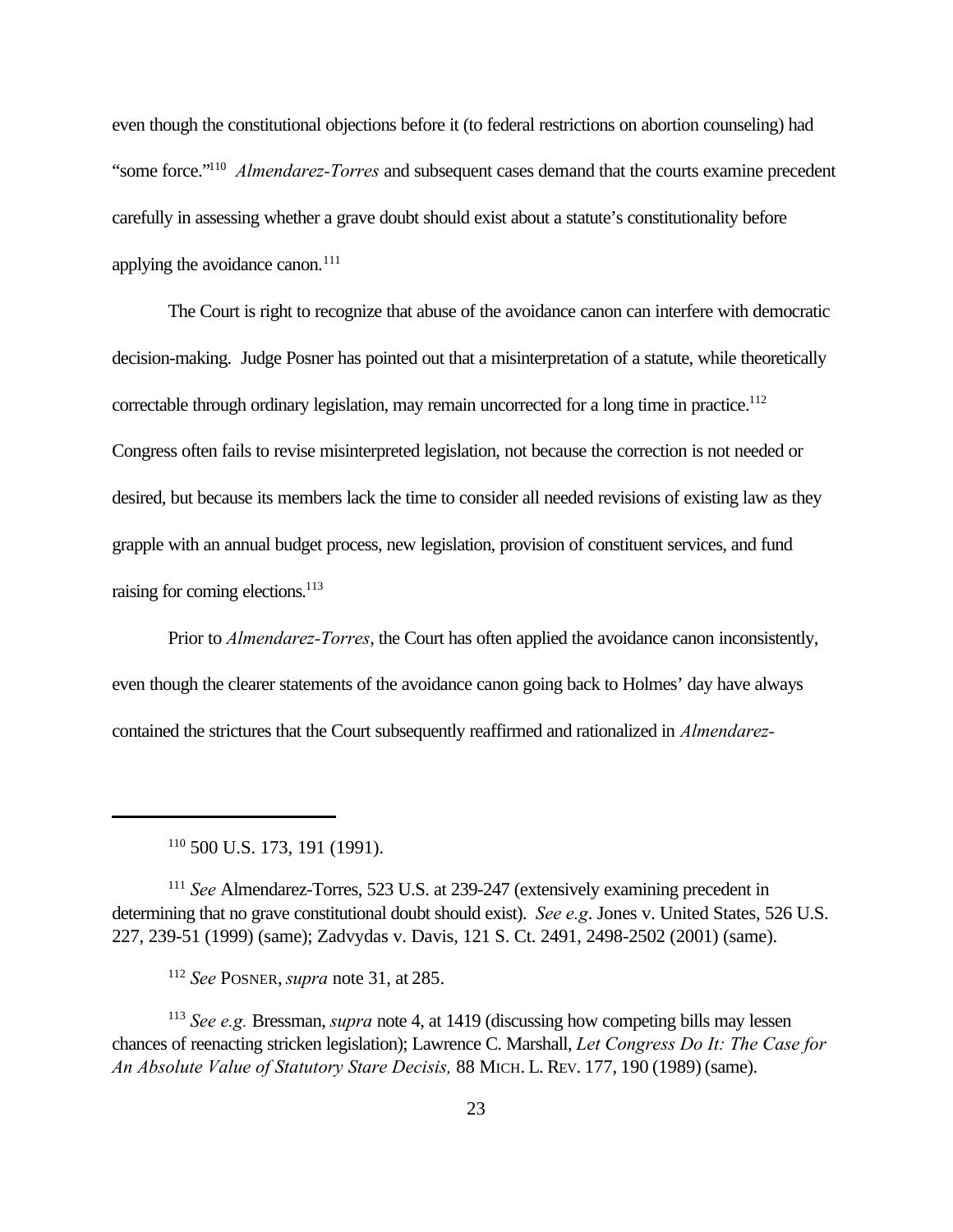*Torres.<sup>114</sup>* The Court has followed its own doctrinal position more consistently since articulating the reasons for the avoidance canon's limits in *Almendarez-Torres.<sup>115</sup>*

#### C. **Statutory Construction in the Service of the Nondelegation Doctrine**

The avoidance canon authorizes construction to avoid grave doubts about constitutionality under a variety of constitutional provisions.<sup>116</sup> This section examines its application in the nondelegation context. It also considers the claim that the nondelegation doctrine permeates statutory construction, not just under the avoidance canon, but under a large number of other canons as well. Finally, it addresses arguments that the nondelegation doctrine explains a recent Supreme Court case narrowly interpreting statutes without invoking "nondelegation canons."<sup>117</sup>

#### 1. **The Practice of Reaching, Rather than Avoiding, Nondelegation Issues**

Avoidance of the nondelegation doctrine has played a very minor role in the Court's statutory

<sup>114</sup> Almendarez-Torres, 523 at 237; Ashwander v. TVA, 297 U.S. 288, 348 (1936) (only authorizing avoidance if the saving construction is "fairly possible"); United States v. Jin Fuey Moy, 241 U.S. 394, 401 (1916) (canon applies when doubts about constitutionality are "grave").

<sup>115</sup> *See e.g.* Jones, 526 U.S. at 239-51 (declining to apply canon where constitutional doubt is not grave); Whitman v. American Trucking Ass'ns, 531 U.S. 457, 471 (2001) (declining to apply canon where statute is clear); Miller v. French, 530 U.S. 327, 341 (2000) (same).

<sup>116</sup> *See e.g.* N.L.R.B. v. Catholic Bishops of Chicago, 440 U.S. 490, 507 (1979) (free exercise clause of the First Amendment); Lisa A. Kloppenberg, *Avoiding Serious Constitutional Doubts: The Supreme Court's Construction of Statutes Raising Free Speech Concerns,* 30 U.C. DAVIS. L. REV. 1 (1996); Brian C. Murchison, *Interpretation and Independence: How Judges Use the Avoidance Canon in Separation of Powers Cases*, 30 GA. L. REV. 85 (1995).

<sup>117</sup> *See* Bressman, *supra* note 4.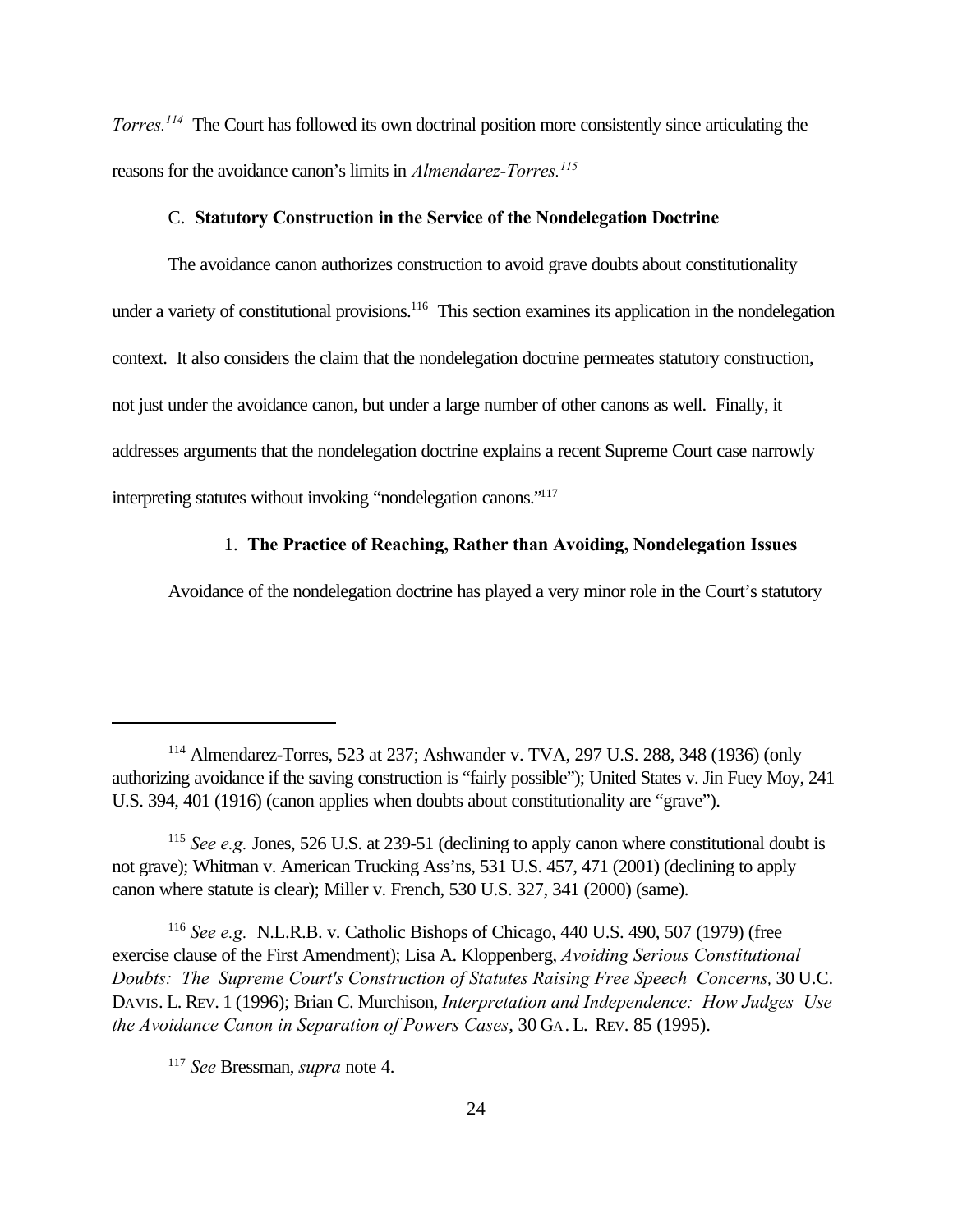construction cases. This minor role may reflect the moribund status of the nondelegation doctrine.<sup>118</sup>

In most of the cases adjudicating litigants' requests to narrowly construe a statute to avoid a nondelegation problem, the Court has declined the request and reached the nondelegation issue. In a very early nondelegation case, *Wayman v. Southard,<sup>119</sup>* the Marshall Court rejected a request that it construe the Process Act narrowly to avoid a constitutional issue about Congressional authority to delegate the power to create law governing execution of federal judgments to the federal courts.<sup>120</sup> The Court construed the question before it narrowly, without construing the statute narrowly. It held that Kentucky statutes enacted after the Process Act cannot govern execution of federal judgments.<sup>121</sup> While the Court might have avoided the constitutional issue by saying nothing more than that, it went on to address the nondelegation issue, stating that Congress may authorize federal courts to create the law governing execution of federal judgments.<sup>122</sup>

In later cases as well, the Court declined to avoid nondelegation issues through statutory

<sup>119</sup> 23 U.S. (10 Wheat.) 1 (1825).

<sup>118</sup> *See* John Hart Ely, *The American War in Indochina, Part I: The (Troubled) Constitutionality of the War They Told Us About*, 42 STAN. L. REV. 877, 894 (1990) (describing the nondelegation doctrine as "long moribund"); Steven F. Huefner, *The Supreme Court's Avoidance of the Nondelegation Doctrine in Clinton v. City of New York: More Than "A Dime's Worth of Difference*," 49 CATH. U. L. REV. 337, 340 (2000) (describing the nondelegation doctrine as "currently moribund" and suggesting that the nondelegation doctrine has been moribund for some time).

<sup>&</sup>lt;sup>120</sup> *See* id. at 15 (arguing that construing the Process Acts to authorize "Courts to make execution laws, would be to suppose Congress intended to violate the constitution by delegating their legislative authority to the judiciary.")

<sup>121</sup> *See* id. at 48-49.

<sup>122</sup> *See* id. at 50.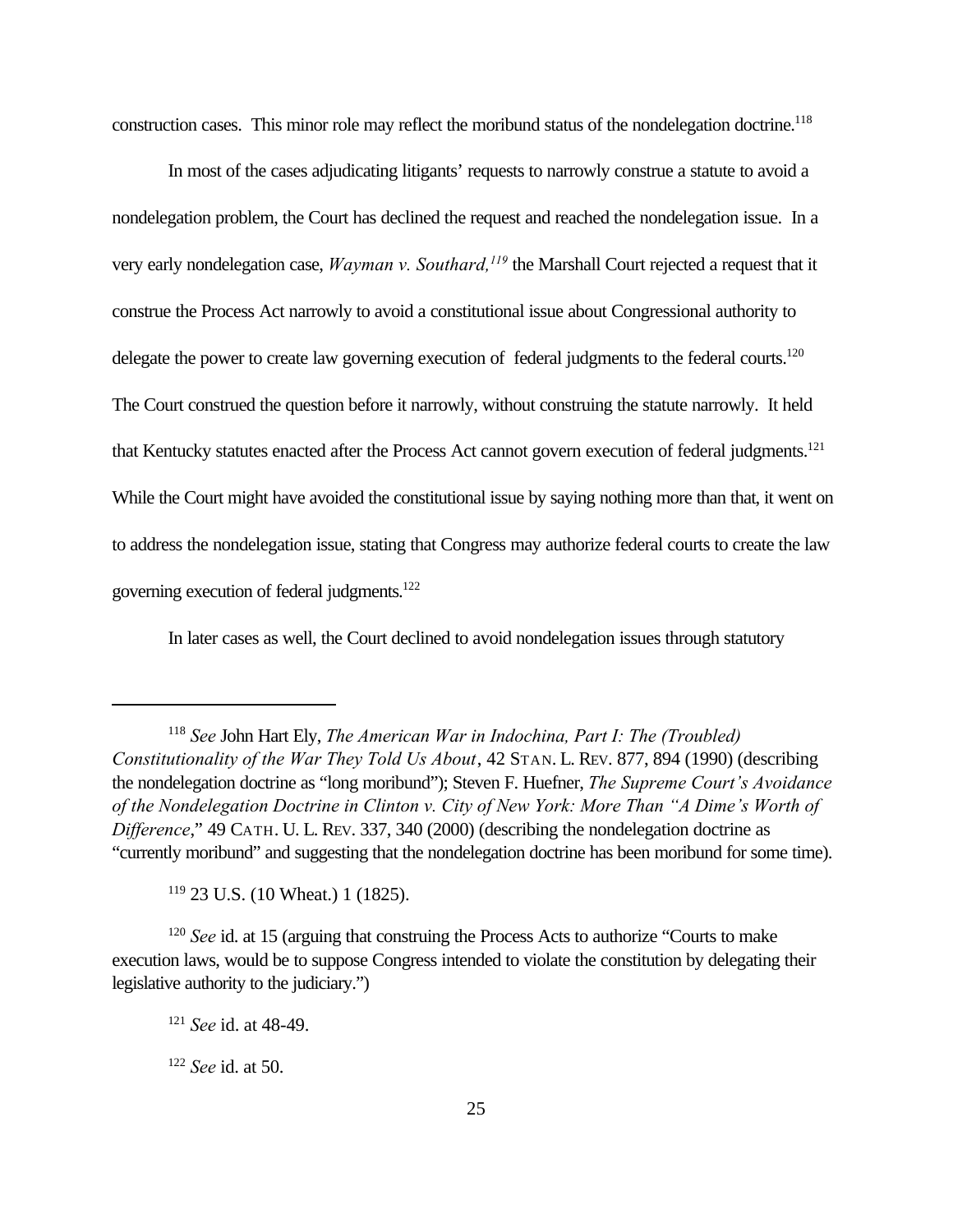construction. In 1942, broadcasters challenging Federal Communication Commission (FCC) regulations argued that the Court must construe the Communications Act of 1934<sup>123</sup> narrowly in order to avoid an unconstitutional delegation of legislative power.<sup>124</sup> Instead, the Court reached and rejected the nondelegation argument, upholding the regulations.<sup>125</sup> Indeed, the Court, far from trying to duck the nondelegation issue, interpreted the Act broadly to effectuate its purposes in a dynamic changing environment. $126$ 

A Supreme Court majority has only arguably construed a statute to avoid a nondelegation problem on one occasion, and that occasion involved an anomalous variant of the doctrine. The relevant case, *National Cable Television Ass'n., Inc. v. United States*, <sup>127</sup> involved a challenge to fees that the FCC imposed upon owners of cable television systems. Justice Douglas' opinion for the Court construed the statute authorizing these fees narrowly, explaining that "Congress is the sole organ for levying taxes" and "it would be a sharp break with our traditions to conclude that Congress had bestowed on a federal agency the taxing power."<sup>128</sup> While the opinion did cite nondelegation doctrine precedent, it may have construed the statute narrowly not to avoid a problem of delegation without a guiding intelligible principle, but to avoid the conclusion that the statute authorized an administrative

- <sup>125</sup> *See* id. at 215-218.
- <sup>126</sup> *See* id. at 219-221.
- $127$  455 U.S. 336 (1974).

<sup>128</sup> Id. at 341.

<sup>123</sup> 47 U.S.C. §§ 151-161.

<sup>124</sup> Nat'l Broadcasting Co. v. U.S., 319 U.S. 190, 209 (1942).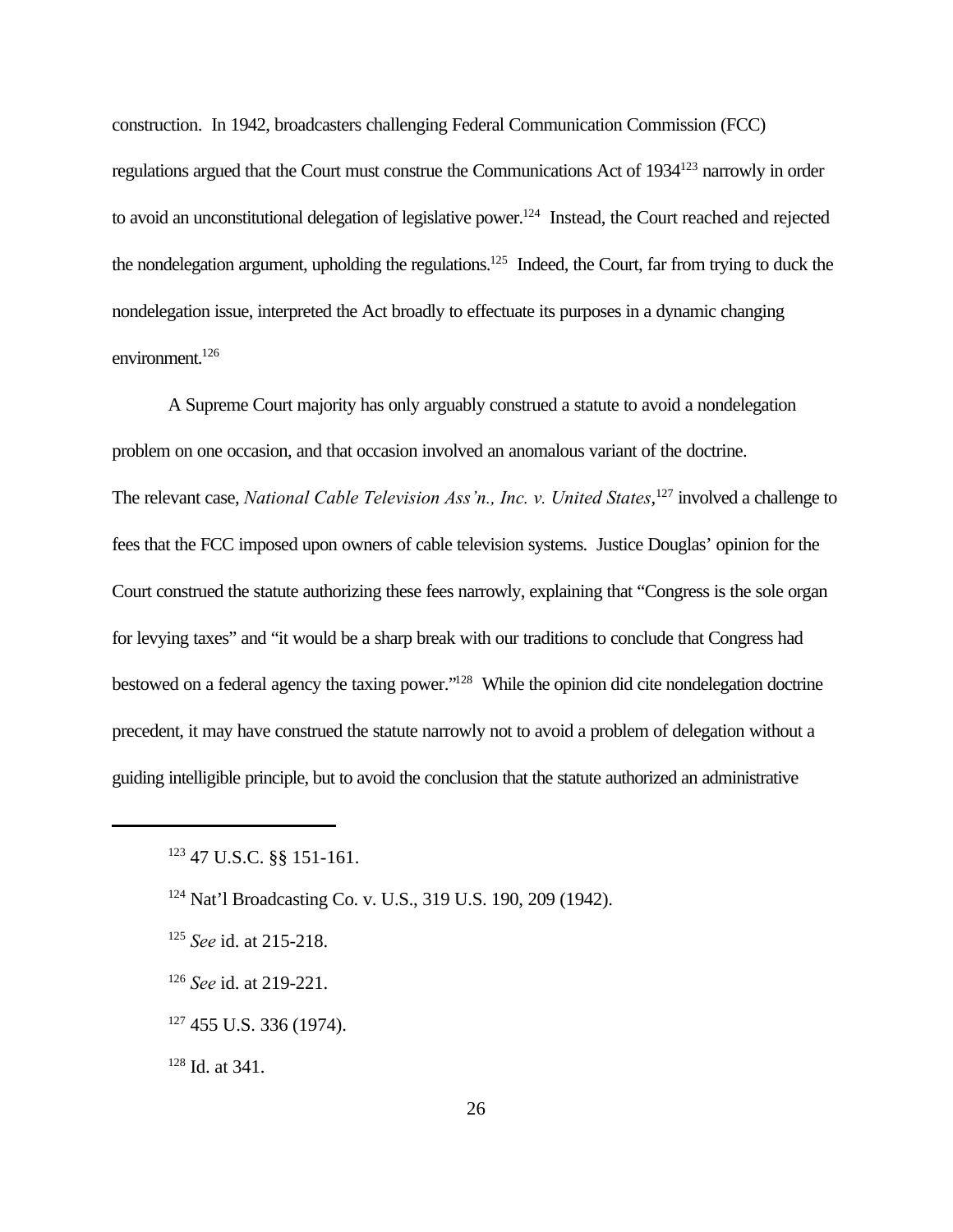agency to levy a tax.<sup>129</sup>

Justice Douglas, however, cites two nondelegation doctrine cases.<sup>130</sup> He cites *Schechter* for the proposition that Congress may not delegate "essential legislative functions."<sup>131</sup> In context, this seems to suggest that Congress may not delegate any taxation authority.

But Justice Douglas then points out that Congress may delegate authority to an administrative agency if it provides an "intelligible principle" guiding its exercise, citing a case, *Hampton & Co. v. United States,<sup>132</sup>* that upheld delegation of authority to set a tariff - a type of tax. He then states that the "hurdles revealed in those decisions lead us to read the Act narrowly to avoid constitutional problems."<sup>133</sup> The opinion, however, does not precisely identify these hurdles.<sup>134</sup> The reference to hurdles, in the plural, does suggest that Douglas sees not one, but at least two hurdles.<sup>135</sup> It is possible that the lack of an intelligible principle is one of the hurdles. But the rest of the decision casts some doubt upon the hypothesis that a want of intelligible principle matters much to this case.<sup>136</sup>

The Court explains why the statute would violate a prohibition on implied delegation of taxation

<sup>130</sup> Id. at 342 (*citing* A.L.A. Schechter Poultry Corp. v. United States, 295 U.S. 495, 529 (1935); J.W. Hampton, Jr. & Co. v. United States, 276 U.S. 394, 409 (1928)).

<sup>131</sup> Id.

<sup>132</sup> 276 U.S. 394.

<sup>133</sup> National Cable, 415 U.S. at 342.

<sup>134</sup> *See* id.

<sup>136</sup> *See* id.

<sup>129</sup> Id. at 341-42.

<sup>135</sup> *See* id. at 342.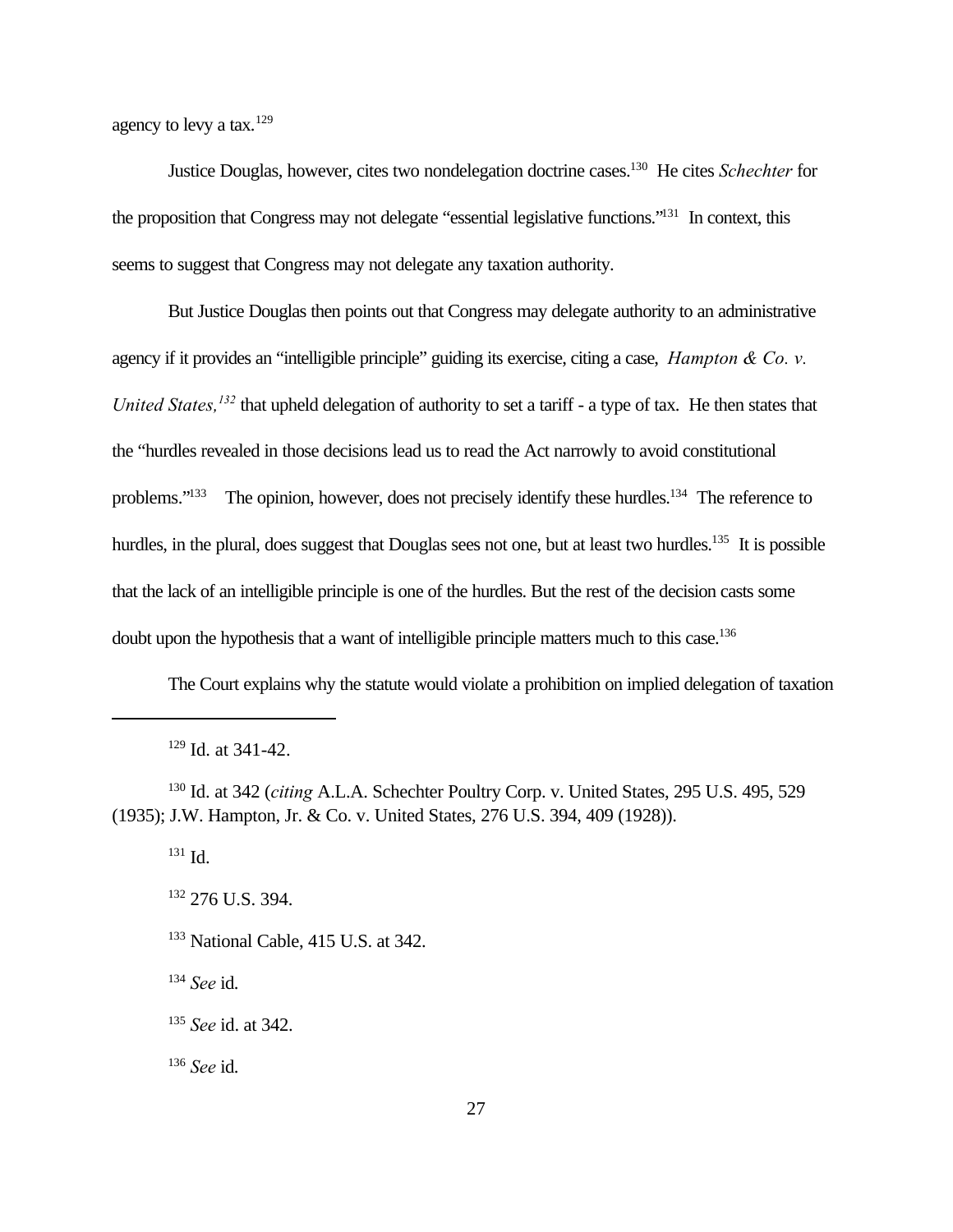authority,<sup>137</sup> but it does not explain why the statute would raise a serious question regarding the existence of an intelligible principle.<sup>138</sup> Indeed, the principle that the FCC relied upon, that the charge should cover all of the costs of regulating cable television, seems as intelligible as the principle the Court adopted, that the charge should cover only the benefits conferred upon the industry through regulation.<sup>139</sup> While the Court found the delegation of taxation authority troubling, the Court did not really decide whether a grave constitutional doubt existed regarding the requirement of an intelligible principle at the core of the nondelegation doctrine.<sup>140</sup>

Two years later, the Court confronted the issue of whether a statute should be construed to avoid a classic nondelegation problem, an arguable lack of an intelligible principle. In *FEA v. Algonquin SNG, Inc.<sup>141</sup>*, the Court upheld Presidential imposition of license fees on oil imports under the Trade Expansion Act of 1962, as amended<sup>142, 143</sup> The Court confronted a statute that authorized the President to "take such action . . . as he deems necessary to adjust . . . imports" to avoid national security threats.<sup>144</sup> Since this statute contains only an objective- to avoid national security threats - and

<sup>138</sup> *See* id.

- <sup>140</sup> *See* id. at 340-44.
- $141$  426 U.S. 548 (1976).
- <sup>142</sup> 19 U.S.C. §§ 1801-1982.
- <sup>143</sup> Id. at 550, 571.

<sup>144</sup> Id. at 550.

<sup>137</sup> *See* id. at 341-342.

<sup>139</sup> *See* id. at 341-44.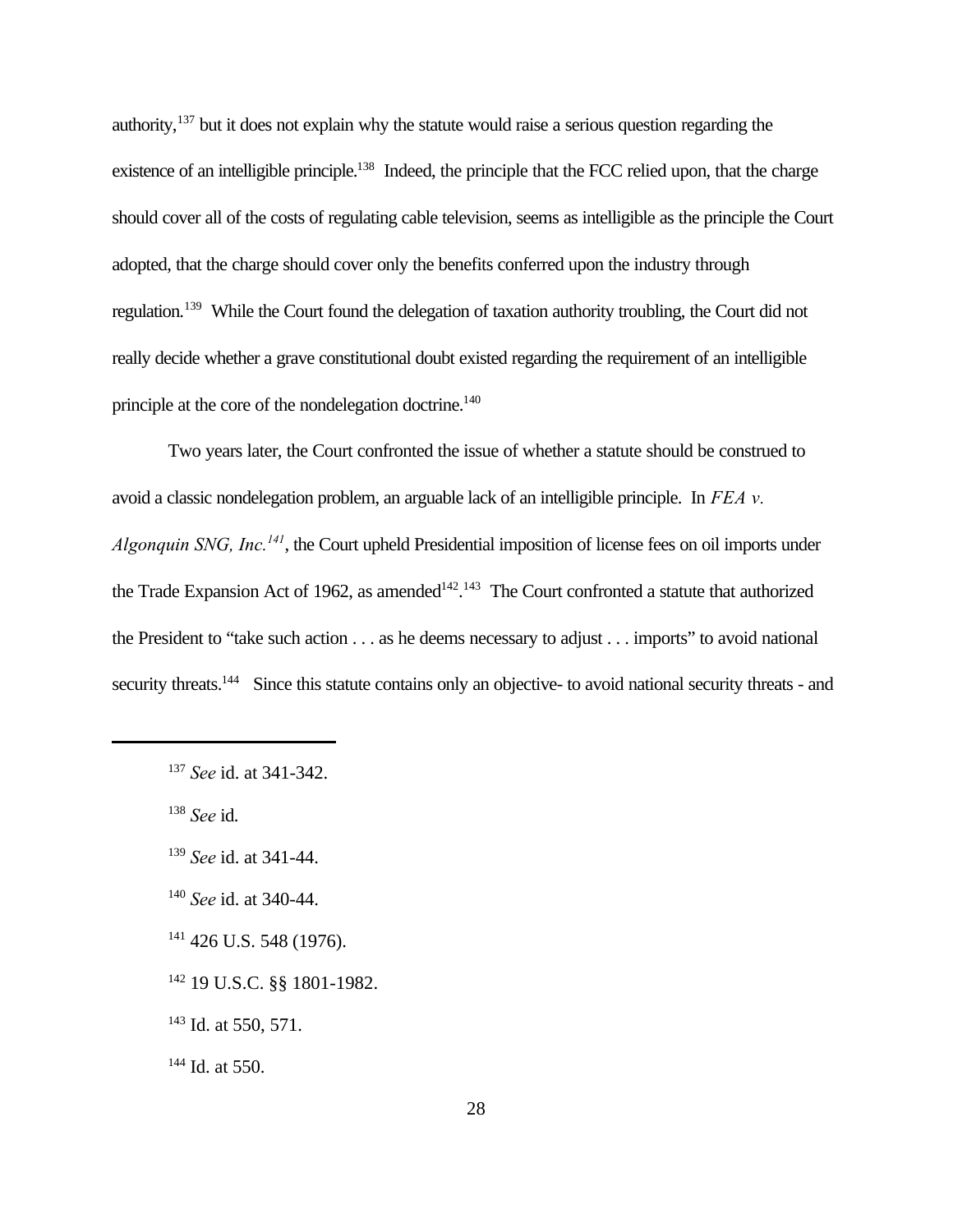no specific policy about when and how to avoid such threats, it seems to raise a potential classic nondelegation issue.

The Supreme Court, however, did not construe the statute to avoid the nondelegation issue. It reversed a Court of Appeals ruling holding that this statute authorized only import quotas, but not license fees.<sup>145</sup>

The *FEA* Court squarely rejected the suggestion that it should construe the statute narrowly to avoid a nondelegation problem, finding the statute "clearly sufficient to meet any delegation attack."<sup>146</sup> Unlike the *National Cable Television* Court, the *FEA* Court seriously examined the content of the nondelegation doctrine, and found that the statute presented "no looming problem of improper nondelegation that should affect our reading" of the statute.<sup>147</sup> And indeed, prior cases upholding delegations of taxation authority suggested that the statute did not wholly lack intelligibility.<sup>148</sup>

The *FEA* Court reinterpreted *National Cable Television* to fit conventional nondelegation concepts. In distinguishing that case, the *FEA* Court claimed that the *National Cable Television* decision was "apparently motivated" by a desire to avoid the problem of having to decide whether

<sup>148</sup> *See e.g.* Field v. Clark, 143 U.S. 649, 683-689 (1892) (giving weight to longstanding practice of delegation of taxation authority to President, and upholding delegation of authority to levy a tariff against nondelegation challenge); J.W. Hampton, Jr., & Co. v. United States, 276 U.S. 394 (1928) (upholding delegation of authority to President to tax imports).

<sup>&</sup>lt;sup>145</sup> Id. at 557-58.

<sup>&</sup>lt;sup>146</sup> Id. at 558-59.

 $147$  Id. at 559-560.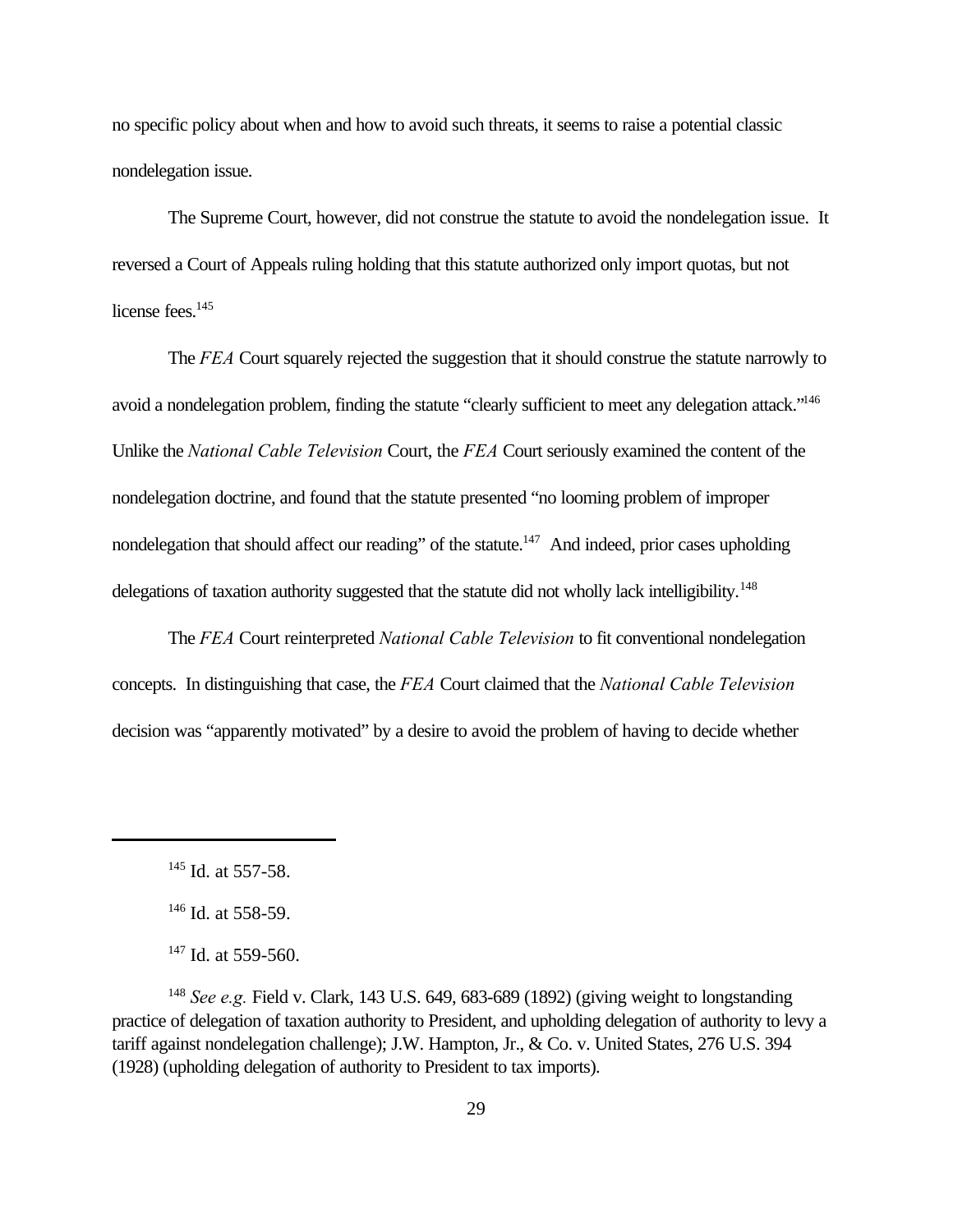"open-ended" language in the general statute failed to provide an intelligible principle.<sup>149</sup>

The nondelegation doctrine also played a role in the Benzene case, *Industrial Union Dep't, AFL-CIO v. American Petroleum Inst.*<sup>150</sup> The plurality opinion held that the Occupation Health and Safety Administration may only regulate when it finds that a toxic substance poses a "significant risk."<sup>151</sup>

The *Benzene* plurality opinion mentions the nondelegation doctrine without explicitly invoking the avoidance canon, stating that the Occupational Safety and Health Act "might" offend the nondelegation doctrine absent the construction the plurality adopted.<sup>152</sup> The *Benzene* plurality, however, states that its resolution of the case "turns, to a large extent" on the analysis of two specific statutory subsections, which the opinion parses at length before briefly mentioning nondelegation.<sup>153</sup> In any case, the *Benzene* plurality decision does not involve explicit consideration of the intelligible principle issue, an explicit application of the avoidance canon, or a majority opinion on anything.<sup>154</sup>

In footnote 7 of *Mistretta v. United States,*155 the Court stated, "In recent years our

<sup>149</sup> FEA, 426 U.S. at 560 n. 10.

<sup>150</sup> 448 U.S. 607 (1980).

<sup>151</sup> Benzene Case, 448 U.S. at 662.

 $152$  Id. at 646 (plurality opinion).

<sup>153</sup> Id. at 639. Cf. American Trucking Ass'ns v. EPA, 195 F.3d 4, 14 (D.C. Cir. 1999) (Judge Silberman dissenting) (characterizing Benzene's reference to nondelegation as a "makeweight"), *majority opinion reversed in part sub. nom.* Whitman v. American Trucking Ass'ns*,* 531 U.S. 457 (2001).

<sup>154</sup> *See* Benzene Case, 448 U.S. 607.

<sup>155</sup> 488 U.S. at 373 n. 7.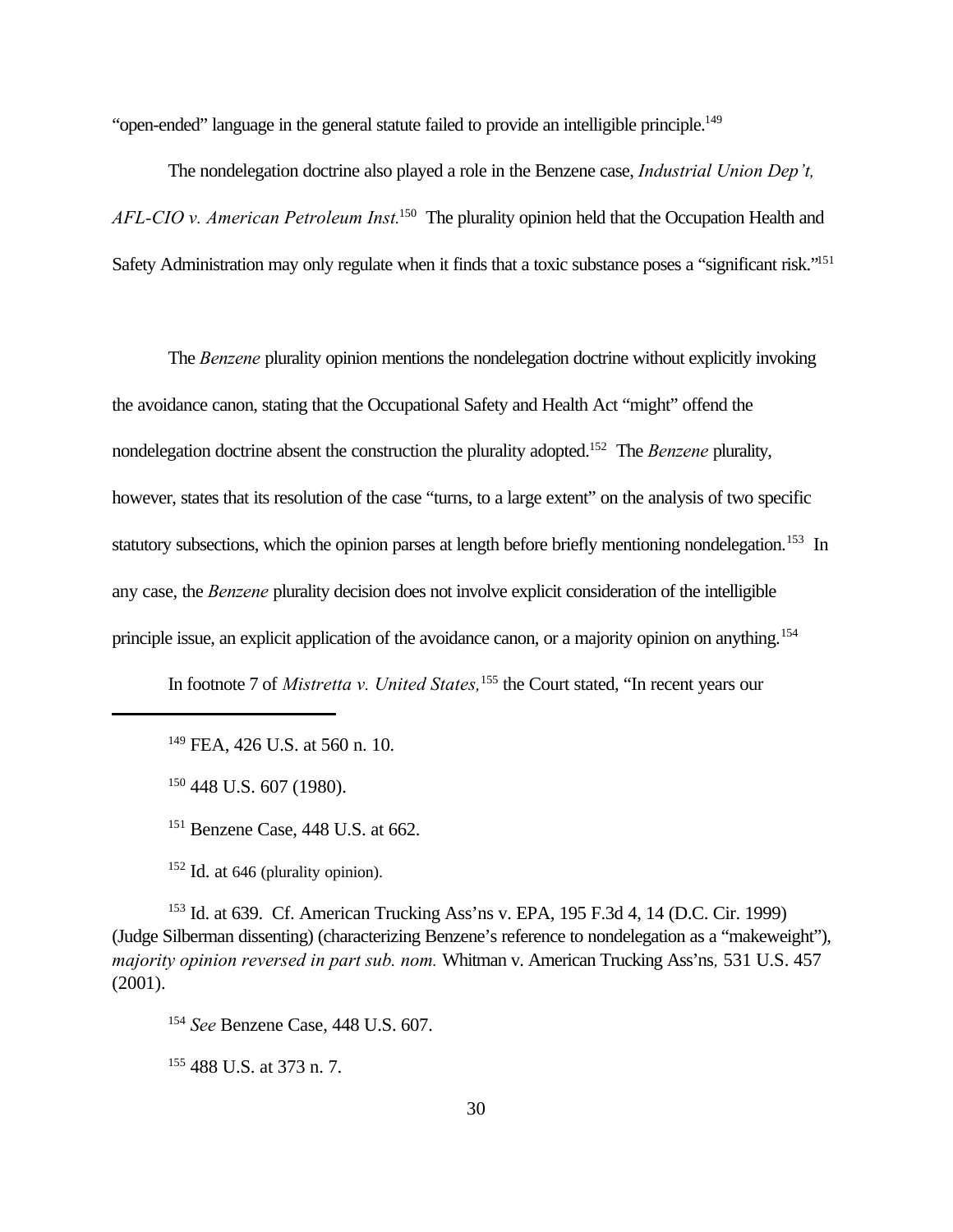application of the nondelegation doctrine principally has been limited to the interpretation of statutory texts, and more particularly to giving narrow constructions to statutory delegations that might otherwise be thought unconstitutional" citing only *National Cable Television* and *Benzene*'s plurality opinion. These applications have been few and quite questionable.

Shortly after relying upon *National Cable Television* in the *Mistretta* footnote as the only example of a majority opinion using the nondelegation doctrine as a tool of statutory construction, the Court revisited *National Cable Television* and suggested that it did not, in fact, involve a serious nondelegation issue. In *Skinner v. Mid-American Pipeline Co.,<sup>156</sup>* the Court reversed a ruling holding that a law delegating authority to set user fees for natural gas and hazardous liquid pipelines unconstitutionally delegated taxation authority to the Executive Branch.<sup>157</sup> In doing so, the Court squarely rejected the proposition that the nondelegation doctrine applies more strictly to tax cases than to other cases,<sup>158</sup> relying upon *FEA* while distinguishing *National Cable Television.<sup>159</sup>* Had it stopped there, *Skinner* might have reinforced the *FEA* and *Mistretta* view of *National Cable Television* as a case involving construction to avoid the classic nondelegation concern about intelligible principles.

The *Skinner* Court, however, went on to recharacterize *National Cable Television* in a way that divorces it from any concern about the nondelegation doctrine generally. Justice O'Connor, writing for the Court, states that *National Cable Television* "stand[s] *only* for the proposition that Congress

- <sup>157</sup> Id. at 214.
- <sup>158</sup> Id. at 222-23.
- <sup>159</sup> Id. at 223-24.

<sup>156 490</sup> U.S. 212 (1989).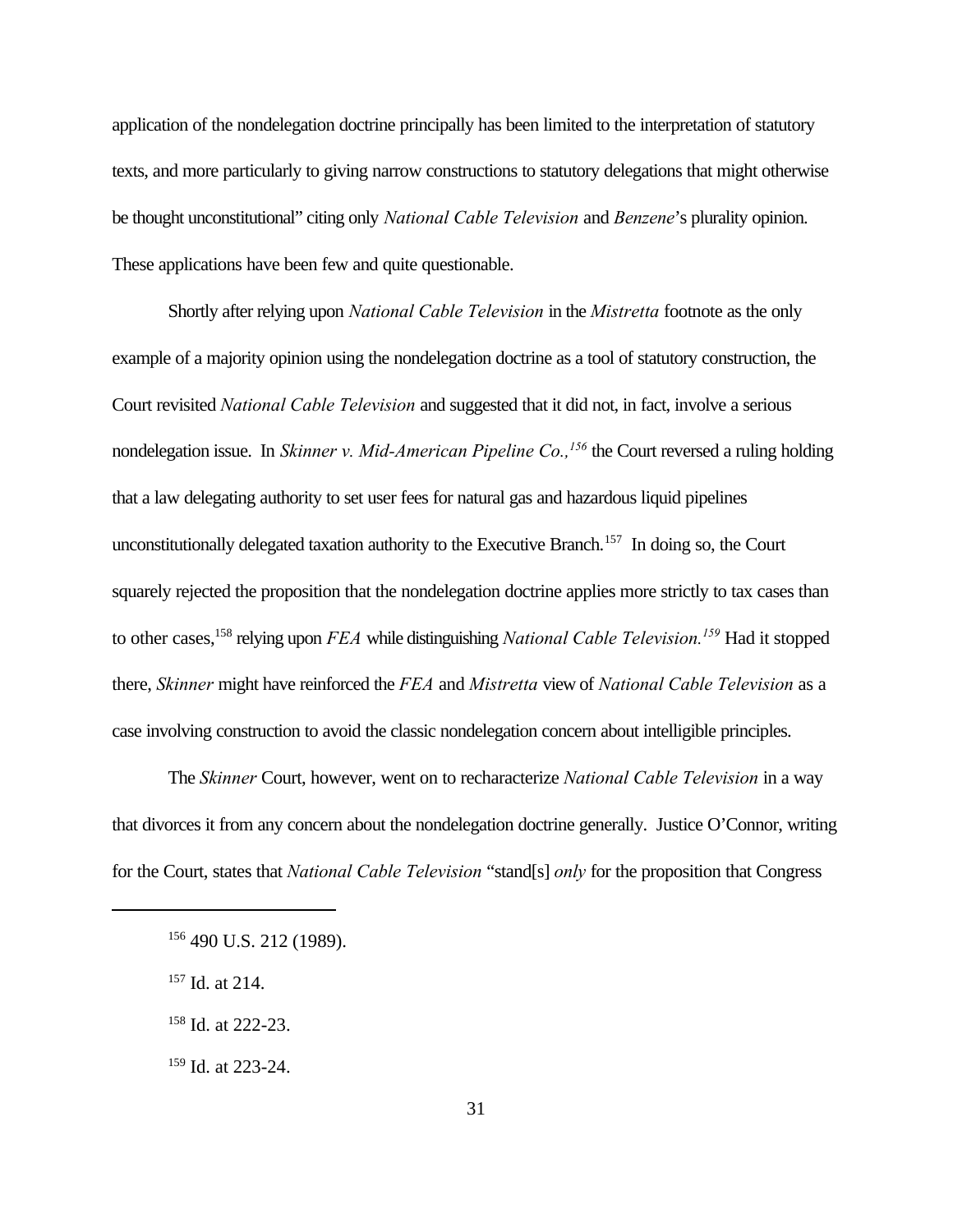must indicate clearly its intention to delegate to the Executive the discretionary authority to recover administrative costs not inuring directly to the benefit of regulated parties . . ."<sup>160</sup> [emphasis added]. Thus, the *Skinner* Court cast doubt upon the proposition that the open-ended nature of the language governing the delegation explains *National Cable Television,* the hypothesis of the *FEA* Court*.*  Justice O'Connor's opinion converts a general concern about open-ended language that might create an unintelligible principle, into a requirement that has never been part of the nondelegation doctrine, a requirement that a specific type of policy decision, a decision to impose monetary burdens upon regulated industry that do not benefit them, requires a "clear statement."<sup>161</sup> This amounts to a strong statutory presumption favoring industries burdened by fees and has little to do with the nondelegation doctrine's concern about the existence, rather than the substantive direction, of a governing legislative principle.

The Court has never addressed in detail the wisdom or constitutionality of applying the avoidance canon to avoid nondelegation issues. In practice, however, the Court has often sought to reach, rather than avoid, nondelegation issues. The one possible exception seems anomalous and has been subsequently construed by the Court to have little connection with constitutional concerns about nondelegation. Hence, the Court has never clearly applied the avoidance canon just to avoid a real nondelegation issue.

### 2. **The Claim that Numerous Canons of Construction Embody a Nondelegation Doctrine**

 $161$  Id.

 $160$  Id. at 224 (emphasis added).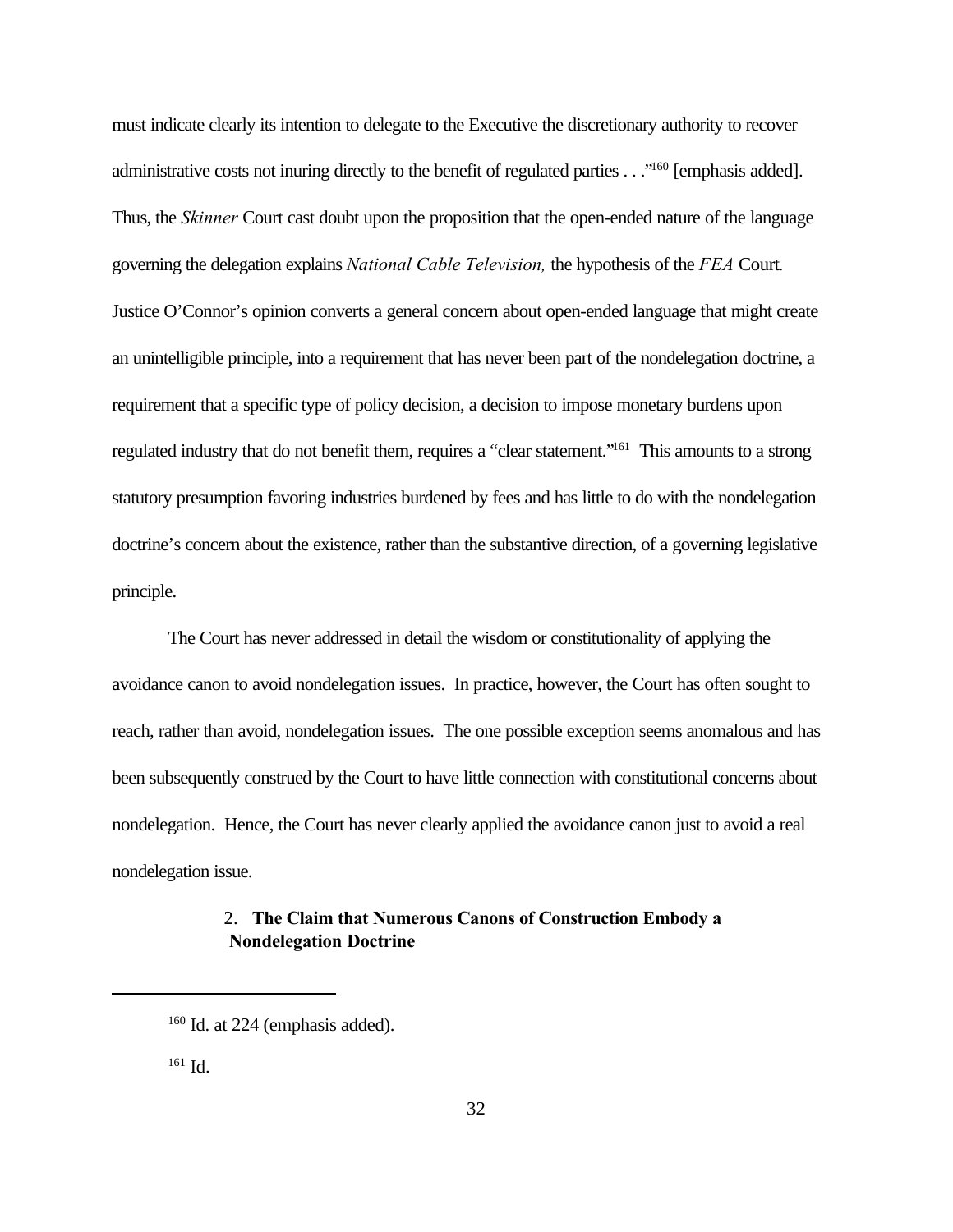Notwithstanding this evidence that the nondelegation doctrine has played little or no role in the Supreme Court's construction of statutes, Cass Sunstein argues that the nondelegation doctrine is "alive and well" in the realm of statutory construction.<sup>162</sup> He claims that it has been relocated from its home as a constitutional basis for invalidating legislation to a set of holdings that "federal administrative agencies may not engage in certain activities unless and until Congress . . . expressly" authorizes them.<sup>163</sup> Thus, Sunstein identifies the nondelegation doctrine with clear statement rules.<sup>164</sup> He cites as examples a large number of substantive canons of construction, some of which are often implemented without a clear statement requirement. These include the rule of lenity,<sup>165</sup> the avoidance canon,<sup>166</sup> the statutory presumption that legislation only applies domestically,  $167$  and several other substantive canons of construction.<sup>168</sup>

This subsection will show that these canons do not implement a nondelegation doctrine. As Sunstein acknowledges, the Supreme Court has never claimed that these canons (excepting the

<sup>163</sup> Id. at 316.

 $165$  Id. at 332.

<sup>166</sup> Id. at 331.

<sup>167</sup> *See* id. at 333.

<sup>168</sup> *See* id. at 334-335.

<sup>162</sup> Sunstein, *supra* note 4, at 315.

<sup>164</sup> *See* id. at 316 n. 5 (the nondelegation canons are all clear statement rules). Sunstein's examples, however, include cases that do not invoke clear statement rules or any canon of construction. *See e.g.* id. at 331 n. 79 (citing National Association of Regulatory Utility Commissioners v. FCC, 880 F.2d 422 (D.C. Cir. 1989)).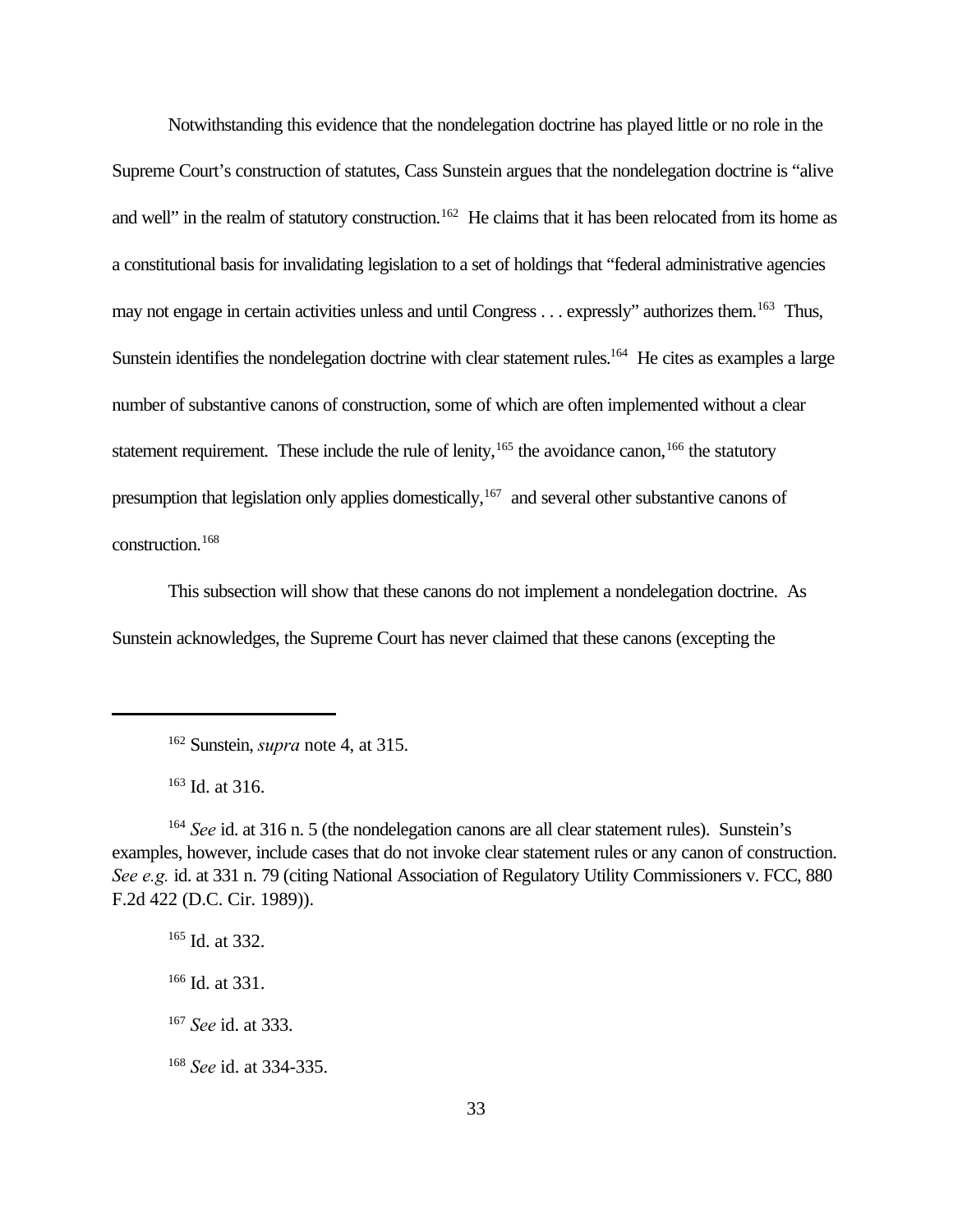avoidance canon as applied to nondelegation claims) implement the nondelegation doctrine.<sup>169</sup>

Moreover, they reflect no particular concern with the problem that Sunstein focuses upon, delegation to administrative agencies.<sup>170</sup> Sunstein claims that these are nondelegation canons because they "forbid agencies from making decisions on their own,"<sup>171</sup> but the canons he cites affect all substantive interpretation within the policy concern of the canon, regardless of whether an agency has an interpretive role, and the cases he cites say nothing about agency decision-making.

For example, Sunstein refers to a canon that "agencies are not permitted to apply statutes outside the territorial borders of the United States."<sup>172</sup> The case he cites for this proposition, *EEOC v. Arabian American Oil Co.,<sup>173</sup>* simply does not prohibit *agency* application of a statute abroad. Indeed, the case involved review of a *district court* application of Title VII of the Civil Rights Act of 1964 to a lawsuit brought by a private party, not an agency application of the statute.<sup>174</sup> The Court held that unless Congress has "clearly expressed" an intent to regulate conduct oversees, it will only apply domestically.<sup>175</sup> The case thus embodies a strong principle of construction that applies to all

 $171$  Id. at 316.

 $172$  Id. at 316.

- 173 499 U.S. 244 (1998).
- <sup>174</sup> *See* id. at 247.

<sup>175</sup> Id. at 248.

<sup>169</sup> *See* id. at 316 (acknowledging that, "as a technical matter" the holdings he relies upon are not based on the nondelegation doctrine).

<sup>&</sup>lt;sup>170</sup> Sunstein recognizes that some clear statement rules are not nondelegation canons, "because they do not involve agencies at all." Id. at 316 n.5. But, as shown below, the cases Sunstein cites do not involve agencies in any significant way either.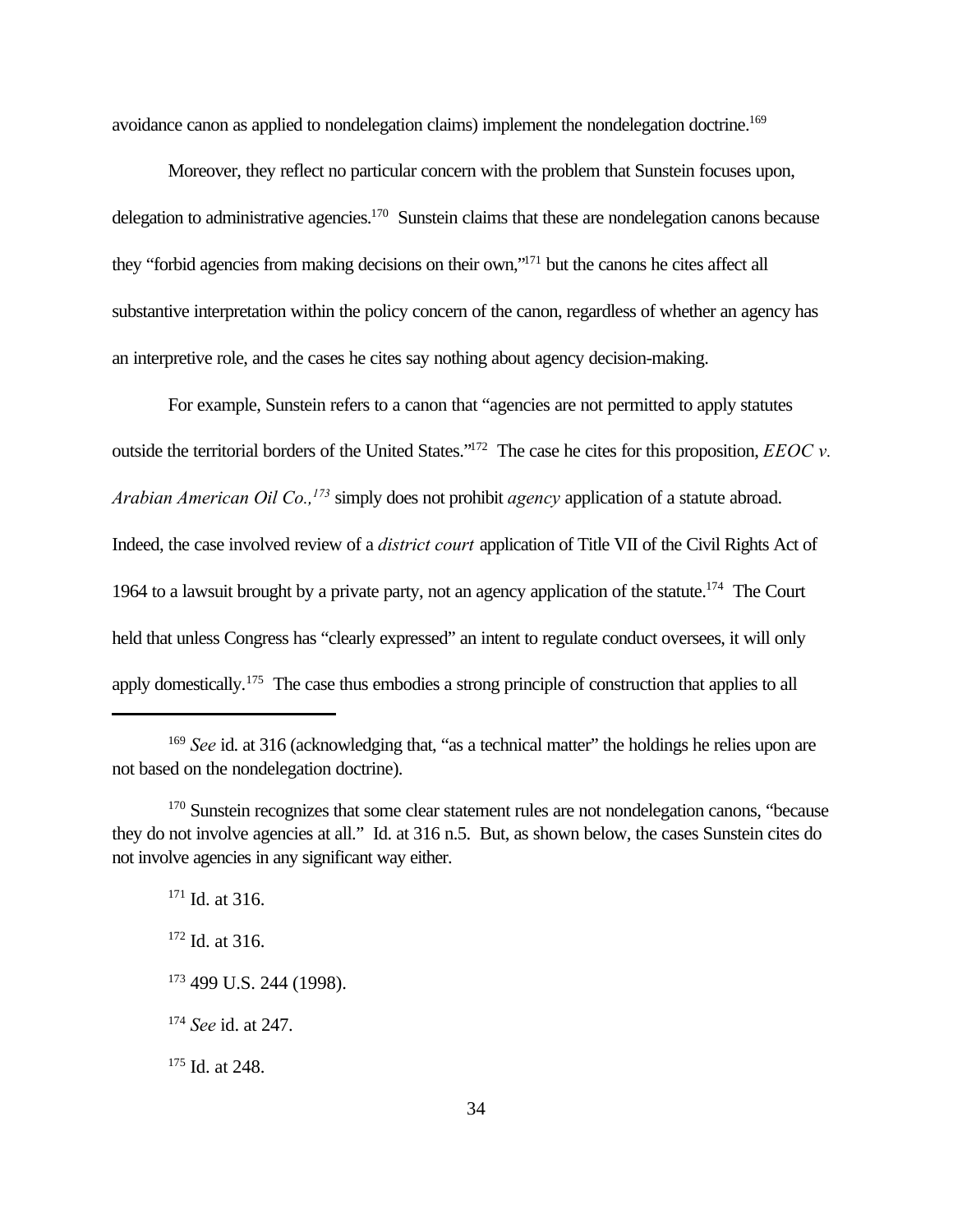legislation, not just to statutes delegating authority to agencies. Any limitation on agency conduct would be purely incidental.

Consider another example, the rule of lenity, which counsels courts to construe criminal statutes narrowly.<sup>176</sup> Most criminal statutes do not delegate any broad rulemaking authority to administrative agencies.<sup>177</sup> And the Supreme Court's lenity decisions do not address Sunstein's theme of limiting

<sup>177</sup> *See e.g.* Crandon, 494 U.S. at 177 (Scalia J., concurring) ("the law in question, a criminal statute, is not administered by any agency but by the courts."). *Cf.* Babbitt v. Sweet Home Chapter, Communities for Greater Oregon, 515 U.S. 687, 704 n. 18 (1995) (Court has applied rule of lenity where no regulations are present, but never suggested that the lenity rule provides a standard for reviewing regulations enforced through criminal sanctions). To be sure, prosecutors, the police, and judges must interpret criminal statutes in order to enforce the law. *See* Kozminski, 487 U.S. at 949 (statute if construed as government requests would delegate to prosecutors and juries the "legislative task" of determining what type of coercive activities are so morally reprehensible that they should be punished as crimes."). *Cf.* Crandon, 494 U.S. at 177 (Scalia J., concurring) (discussing opinions of government lawyers advising clients about scope of criminal bribery statute). But individual judgments by prosecutors and police about a statute's meaning do not generally create prospective rules governing the conduct of all future actors subject to the legislation. *See* Kozminski, 487 U.S. at 949 (suggesting that government interpretation of involuntary servitude statutes would "provide almost no objective indication of the conduct or condition they prohibit."). *Cf.* Daniel C. Richman, *Federal Criminal Law, Congressional Delegation, and Enforcement Discretion,* 46 U.C.L.A. L. REV. 757, 789-810 (1999) (discussing mechanisms of more broadly controlling prosecutorial discretion). In this respect, prosecutorial and police judgments differ markedly from exercises of quasi-legislative rulemaking

<sup>176</sup> *See e.g.* United States v. Lanier, 520 U.S. 259, 266 (1997) (rule of lenity "ensures fair warning" by confining scope of a criminal prohibition to matters "clearly covered."); United States v. Kozminski, 487 U.S. 931, 952 (1988) (rule of lenity promotes fair notice, minimizes risk of arbitrary enforcement, and maintains the proper balance between Congress, prosecutors, and courts); Crandon v. United States, 494 U.S. 152, 158 (1989) (rule of lenity assures fair warning and that legislatures rather than courts define criminal liability); McNally v. United States, 483 U.S. 350, 359-60 (1986); (narrowly construing mail fraud statute rather than leaving its outer boundaries ambiguous); Liparota v. United States, 471 U.S. 419, 427 (1984) (rule of lenity provides concerning conduct rendered illegal and strikes "the appropriate balance between the legislature, the prosecutor, and the court of defining criminal liability."); United States v. Bass, 404 U.S. 336, 347-48 (1971) (rule of lenity provides fair warning and assures that finding of criminality reflects moral condemnation of the community by making sure that legislatures, not courts, define crimes); Bifulco v. United States, 447 U.S. 381, 387 (1979) (rule of lenity applies to interpretation of penalty provisions of criminal statutes).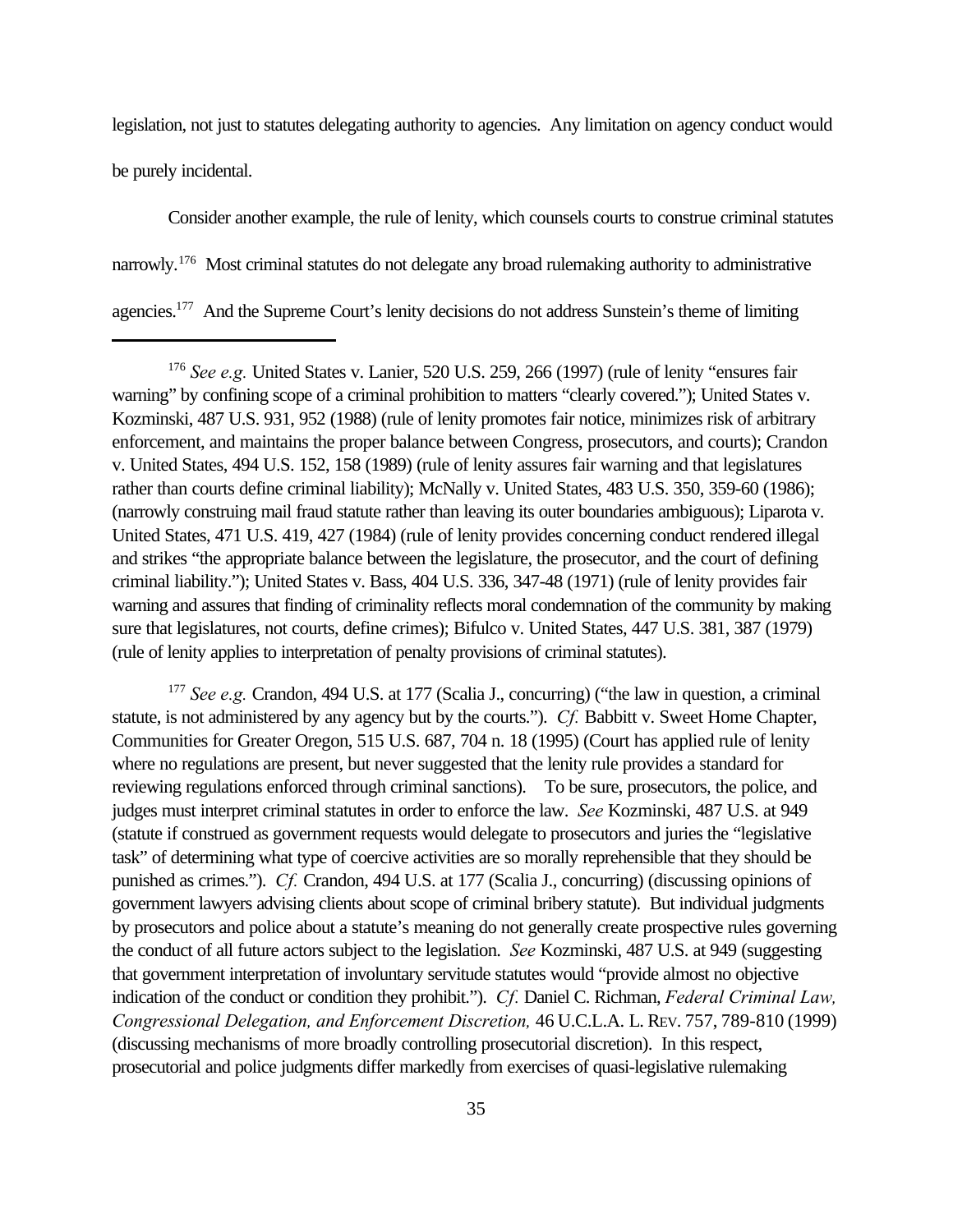agency action.

The rule of lenity also illustrates another problem with Sunstein's "nondelegation canons," they implement policies that have little connection to the nondelegation doctrine.<sup>178</sup> The rule of lenity assures that people have notice of what conduct will trigger criminal sanctions.<sup>179</sup> It also limits arbitrary law enforcement.<sup>180</sup> The nondelegation doctrine serves neither goal.

Statutes raising nondelegation problems by authorizing agency regulation generally do not raise a notice problem, because they do not regulate private conduct directly, unlike a criminal statute. Even the complete absence of standards in a statute delegating rulemaking authority to an administrative agency creates no issue of notice to private parties; they will get notice from the rules an agency enacts pursuant to the statute.<sup>181</sup>

The Supreme Court has repeatedly recognized that delegation under broad standards creates

authority that can raise serious questions under the nondelegation doctrine.

<sup>179</sup> *See* Lanier, 520 U.S. at 266 (rule of lenity assures "fair warning").

<sup>180</sup> *See* Kozminski, 487 U.S. at 952.

<sup>181</sup> *See* Loving v. United States, 517 U.S. 748, 768 (1996) ("The exercise of a delegated authority to define crimes may . . . supply" adequate "notice"); Kraus & Bros., Inc. v. United States, 327 U.S. 614, 622 (1946) (public looks to regulations to provide notice of what conduct is criminal); Yakus v. United States, 321 U.S. 414, 435 (1943) (publication of regulations in the federal register gives adequate notice for purposes of due process). *Accord* Seidenfeld & Rossi, *supra* note 22, at 10 (agency rules provide the certainty regulated parties need to know whether their conduct violates the law).

<sup>178</sup> *See* Sunstein, *supra* note 4, at 316 (acknowledging that "as a technical matter" the key holdings of the cases he relies upon are not based on the nondelegation doctrine)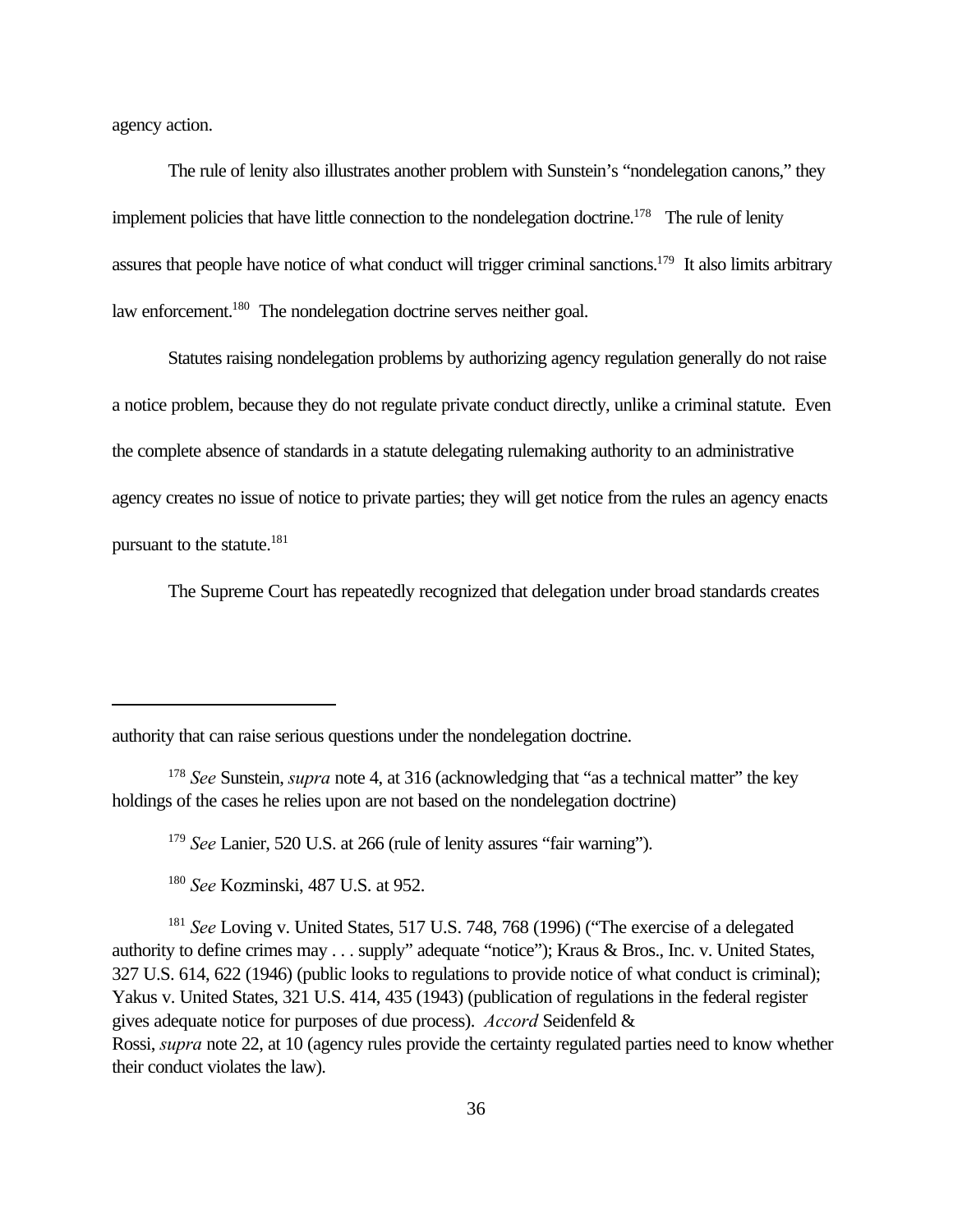no problem of notice, as long as implementing regulations provide sufficient clarity.<sup>182</sup> The Court's

<sup>182</sup> *See* Kraus & Bros. v. United States, 327 U.S. 614. 621-22 (1945) (applying the rule of lenity to the regulation, because the regulation, not the underlying statute, must provide notice of what conduct is criminal); Yakus v. United States, 321 U.S. 414, 435 (1943) (publication of regulations in the federal register gives adequate notice for purposes of due process). While the case law does not support the view that the lenity canon aims to limit delegation of the authority to define criminal offenses to agencies, a minor element in the doctrine does recognize some reluctance to delegate such authority to courts. This reluctance, however, has no connection with Sunstein's theory that the nondelegation canons serve a nondelegation doctrine by limiting **agency** action.

The concern about delegation really revolves around interpretive authority rather separate from the nondelegation doctrine's concern with delegation of legislative authority. Judicial decisions interpreting criminal statutes may operate prospectively by binding subsequent decisions. But judicial decisions in the criminal area usually come from efforts to adjudicate the scope of a particular defendant's rights, so they might be better thought of as part of the interpretation and enforcement process, not as an exercise of legislative authority.

The rationale expressing concern about delegation to courts originated late in the long history of the rule of lenity, in the Court's 1971 decision in *United States v. Bass,* 404 U.S. 336. The *Bass* Court stated:

Because criminal punishment usually represents the moral condemnation of the community, legislatures and not courts should define criminal activity. This policy embodies the instinctive distaste against men languishing in prison unless the lawmaker has clearly said they should. Id. at 347-48.

This dictum's opposition to delegation to the judiciary on grounds of democratic theory, while repeated in subsequent decisions, has dubious salience, for the Court does accept judicial clarification of the definition of criminal conduct, when it provides sufficient notice to defendants. *See* id. at 347-349. The Court considers judicial interpretation when deciding whether a statute is sufficiently ambiguous to invoke the rule of lenity, declining to apply the rule of lenity when judicial interpretation has sufficiently clarified a statutory definition of criminal conduct, and recognizes that the exercise of delegated authority to define crimes may be sufficient to provide adequate notice. *See e.g.* Staples v. United States, 511 U.S. 600, 619 n. 17 (1994) (rule of lenity not applied because case law clarifies mens rea requirement); Loving, 517 U.S. at 768 ("The exercise of delegated authority to define crimes may be sufficient. . . to supply" adequate notice to defendants). Later decisions sometimes reinterpret *Bass* as supporting something less than a doctrine opposing delegation to the judiciary, namely the "proper balance of authority between the legislature, prosecutors, and the judiciary," impliedly recognizing that notice and arbitrariness, not a blanket prohibition upon a class of judicial decisions, remains at the heart of the rule of lenity. *See e.g.* Liparota, 471 U.S. at 427 (rule of lenity strikes "the appropriate balance between the legislature, the prosecutor, and the court of defining criminal liability."); Kozminski, 487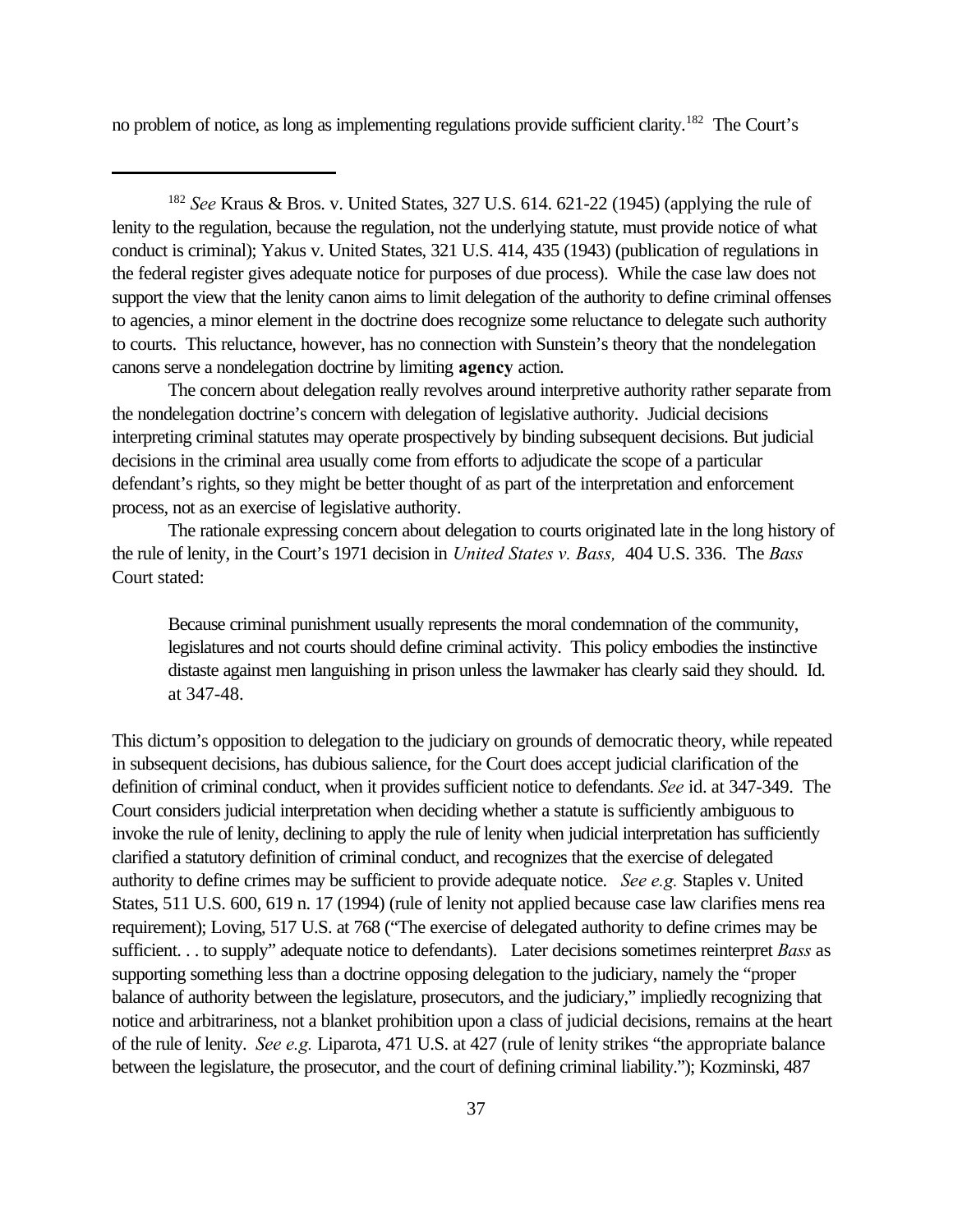recent decision not to apply the lenity canon in *Babbitt v. Sweet Home Chapter, Communities of Greater Oregon,<sup>183</sup>* illustrates the lack of connection between notice concerns and nondelegation concerns. *Babbitt* upheld the Secretary of the Interior's interpretation of a statutory prohibition upon "taking" endangered species as reaching conduct that harmed the species by modifying its habitat.<sup>184</sup> Since the Endangered Species  $Act^{185}$  provides for criminal penalties for willful taking of species, respondents argued that the rule of lenity applies.<sup>186</sup> The Court rejected the suggestion that the rule of lenity should provide the standard for reviewing challenges to administrative regulations that can be criminally enforced.<sup>187</sup> The Court did not consider any possible ambiguity in the governing statute germane to the question of whether the defendants would have adequate notice without the narrowing construction of the legislation they proposed.<sup>188</sup> Rather, the Court suggested that notice may come from the regulations themselves, which define precisely what taking an endangered species means under the statute.189 The Court conceded that a regulation might in some circumstances provide inadequate

- <sup>185</sup> 16 U.S.C.. §§ 1531-44.
- <sup>186</sup> Sweet Home, 515 U.S.. at 704 n.18.
- $187$  Id.

 $189$  Id.

U.S. at 952 (rule of lenity promotes fair notice, minimizes risk of arbitrary enforcement, and maintains the proper balance between Congress, prosecutors, and courts).

<sup>183</sup> 515 U.S. 687 (1995).

<sup>184</sup> Id. at 691, 708.

<sup>188</sup> *See id*. at 704 n.18.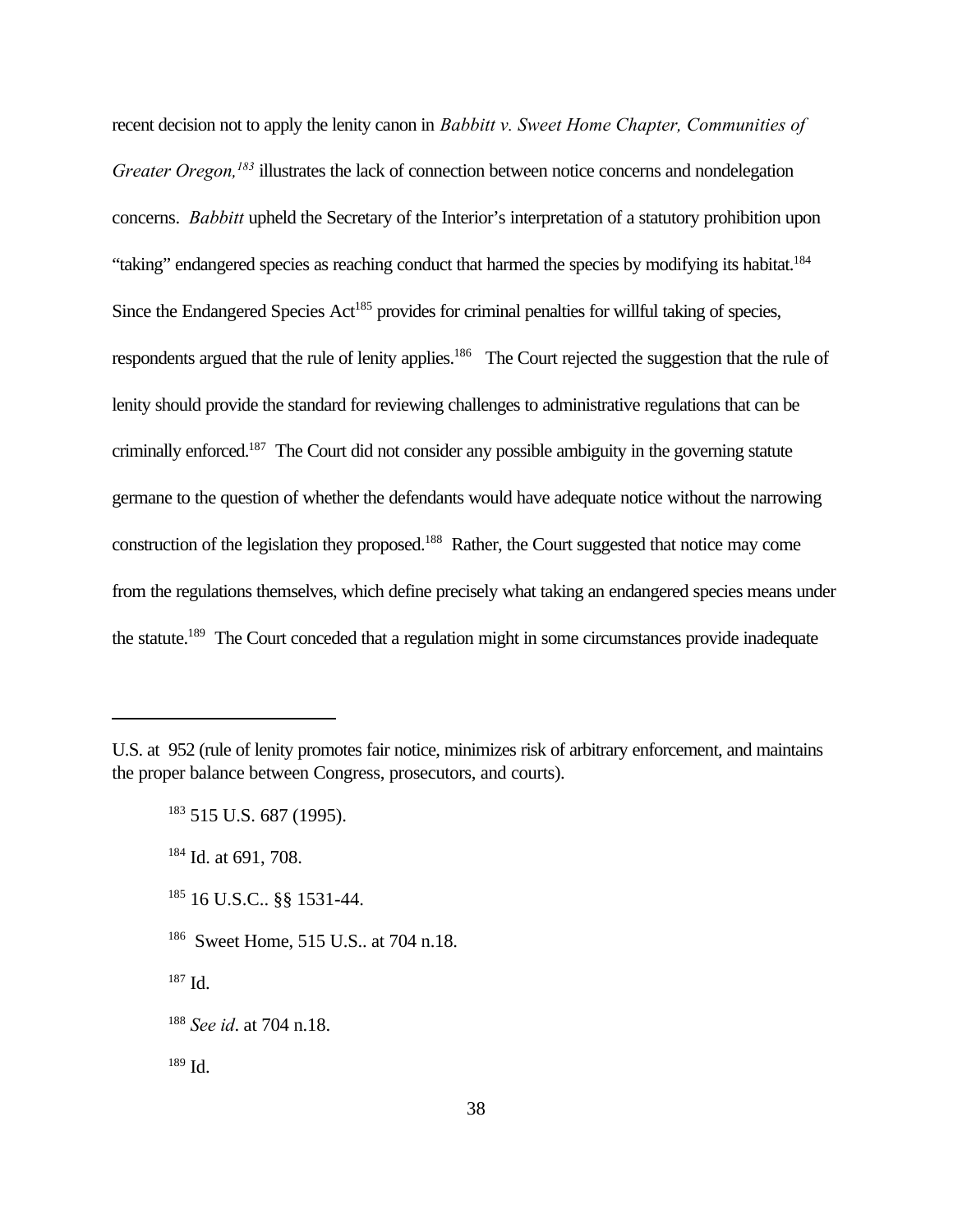notice of potential liability and therefore offend the rule of lenity.<sup>190</sup> But the regulation challenged in *Sweet Home* provides adequate notice, because it "gives a fair warning of its consequences" and "has existed for two decades."<sup>191</sup> No connection exists between the nondelegation doctrine and the central concern of the lenity canon, the notice concern.

The lenity canon's concern with arbitrary law enforcement (primarily by courts and the police) also has little connection to the nondelegation doctrine's concern that Congress should not delegate legislative authority to agencies. Indeed, the nondelegation doctrine has less connection to the very separate concern about arbitrary administrative agency action then many suppose, for reasons set out in the margins. $192$ 

<sup>190</sup> Id.

<sup>191</sup> Id. The Court also recognized that administrative regulation can serve the function of identifying criminal conduct with greater clarity in Federal Communications Commission (FCC) v. American Broadcasting Company, 347 U.S. 284, 289-90 n. 7 (1954). The *FCC* Court held that radio and television give-away programs did not constitute statutorily prohibited broadcast of a lottery, notwithstanding an FCC regulation bringing give-aways within the ambit of the statute. Id. at 285, 290. The Court found that give-aways did not constitute a lottery because the audience provided no consideration for its chance to win a prize, relying, in part, upon prior construction by the Postal Department and the Department of Justice. Id. at 290-295. Dictum in the case does apply the lenity canon to support this result. Id. at 296. The *FCC* Court applied the canon mechanically, without explicitly discussing why it should be necessary in the face of a clarifying regulation. Id. But the Court may have been concerned about ambiguity arising from the inconsistency between the Department of Justice's position and that of the FCC, which would certainly interfere with the clarifying function of administrative construction. *See* id. at 294-96. My general claim is not that the rule of lenity can never play a role in judicial review of agency action, but that the rule of lenity does not aim to limit delegation so much as provide notice, a function sometimes performed by regulations clarifying general statutory language.

<sup>192</sup> While the rule of lenity seeks to limit arbitrary law enforcement, the nondelegation doctrine does not address the question of whether an agency exercises its authority arbitrarily. The nondelegation doctrine prohibits delegation of legislative authority completely, regardless of how the agency exercises the legislative authority granted. In public law, the Administrative Procedure Act's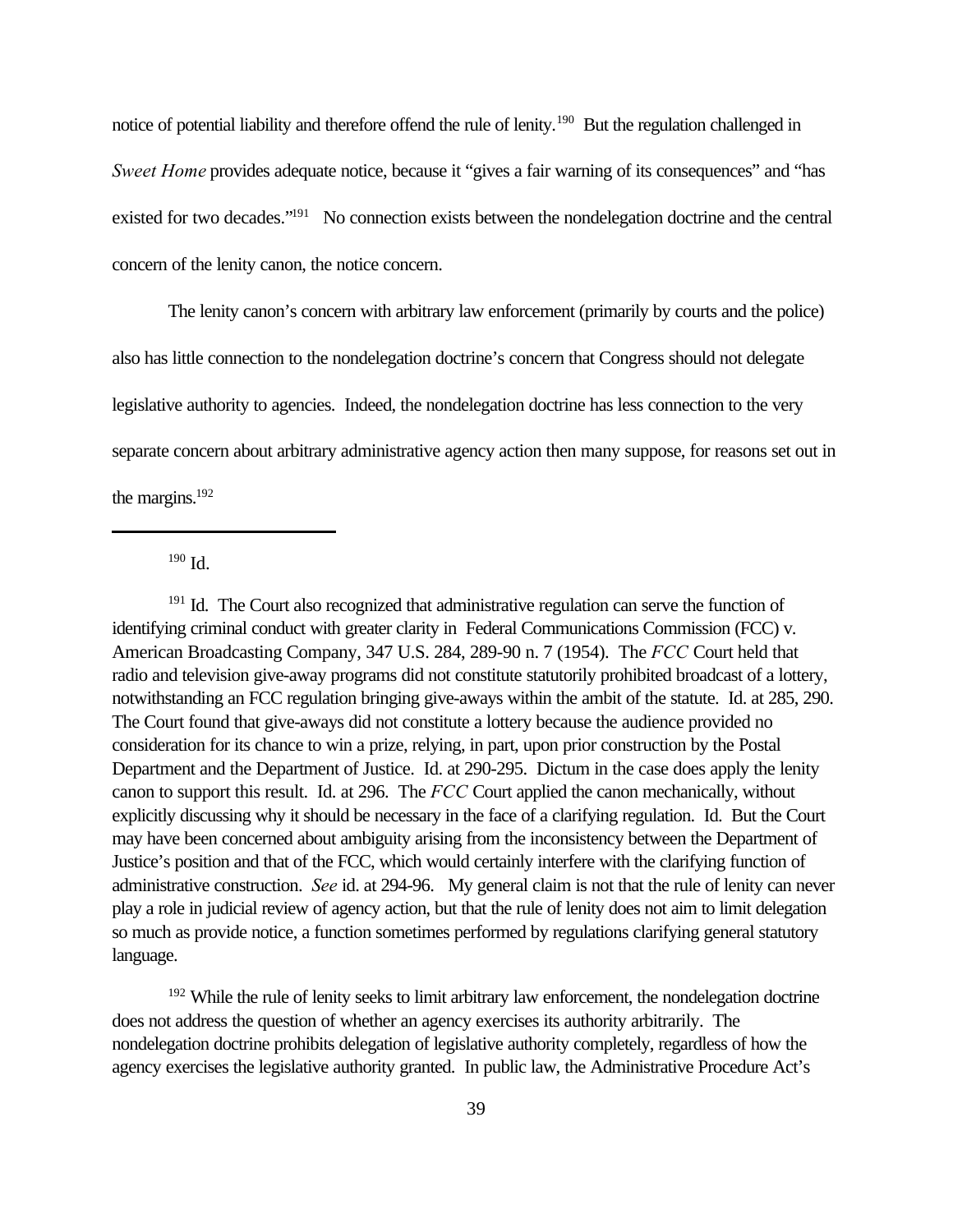The claim that the rule of lenity serves as a home for a relocated nondelegation doctrine does

not withstand scrutiny. The lenity canon encourages adequate notice of what conduct will be criminal

and limits arbitrary law *enforcement*, whilst the nondelegation doctrine serves neither purpose, focusing

on opposition to delegation of *legislative authority*. 193

(APA's) arbitrary and capricious test, rather than the nondelegation doctrine, checks arbitrary agency exercise of authority. *See* Patricia Ross McCubbin, *The D.C. Circuit Gives New Life to the Nondelegation Doctrine in American Trucking Ass'ns v. Browner, 19 VA.J. ENVTL. L. 57, 78 -79* (2000).

Agencies may act arbitrarily regardless of the breadth of a delegation. For example, imagine a statute that requires EPA to ban all chemicals killing more than 100 people, a rather specific statute. EPA could apply this very arbitrarily, by concluding that a chemical kills 100 people, even though less than 100 people are exposed to the chemical. This would be arbitrary, because it is impossible to die from a chemical without any exposure to it.

Also, an agency may act reasonably under very broad delegations of authority. For example, consider the code of fair competition at issue in *Schechter*. *See* A.L.A. Schechter Poultry Corp. v. United States, 295 U.S. 490, 521-525 (1935) (describing the codes). The *Schechter* Court found the legislative mandate to create these codes provided almost no guidance as to their content. *See* id. at 541 (statute "sets up no standards, aside from the statement of general aims of rehabilitation, correction, and expansion."). But President Roosevelt could have approved codes that did nothing more than prevent one manufacturer from passing off his goods as that of another company. *Cf.* id. at 531 (identifying pawning of goods as unfair competition at common law). Surely, this would constitute reasonable implementation of a statute authorizing creation of fair competition codes. The intelligibility of a legislative mandate and the general reasonableness of agency action under the mandate are analytically separable.

Indeed, a broader statutory mandate should increase the number of non-arbitrary actions an agency may take. For example, while an agency may act arbitrarily to ban a chemical that less than 100 people are exposed to under a statute that only authorizes action if more than 100 people die from exposure to the chemical, that same action would not necessarily be arbitrary under a statute directing the agency to write "good environmental policy." An agency may reasonably conclude that "good environmental policy" requires no deaths and adequately justify regulating a substance posing high risks to a small population under such a broad standard. Hence, the nondelegation doctrine does not serve as a limit to arbitrary agency action.

<sup>193</sup> *See* United States v. Bass, 404 U.S. 336, 348 (1971) (*quoting* United States v. Cardiff, 344 U.S. 174 (1952)); McBoyle v. United States, 283 U.S. 25, 27 n. 15 (1931); Henry Friendly, *Mr. Justice Frankfurter and the Reading of Statutes*, *in* BENCHMARKS 196, 209 (1967)) (describing policy supporting the rule of lenity).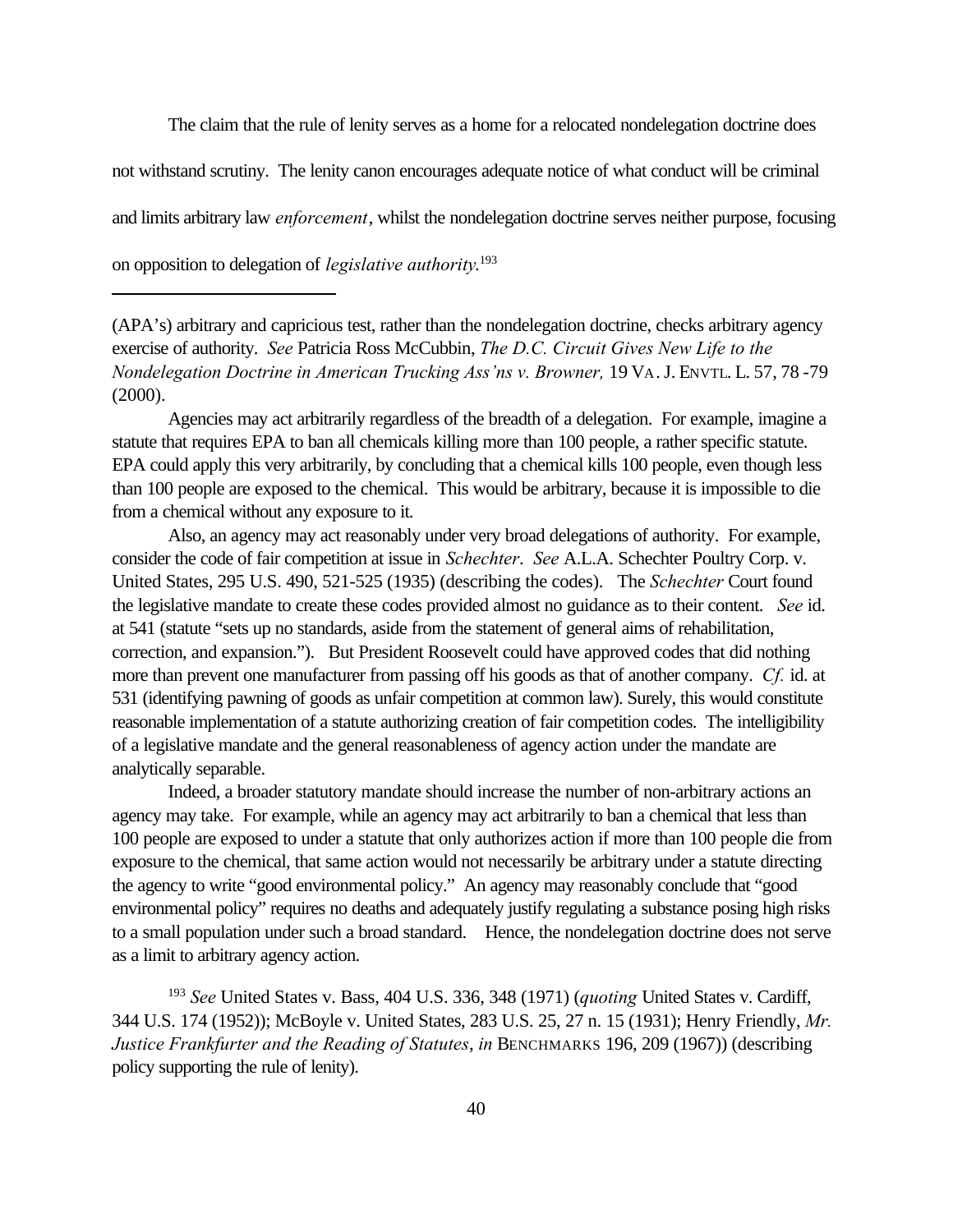The avoidance canon does not generally serve the values of the nondelegation doctrine either.<sup>194</sup> The avoidance canon's primary traditional purpose has been to help the Court avoid constitutional rulings that would limit the range of decisions open to democratic decision-making or permanently limit constitutional rights, as the Court has said repeatedly.<sup>195</sup> The avoidance canon generally does not seek to discourage delegation of legislative authority to agencies, even legislative authority in a particular area where constitutional questions might arise.<sup>196</sup>

Sunstein argues that the purpose of the avoidance canon is to require Congress to raise

<sup>195</sup> *See* Almendarez-Torres*,* 523 U.S. at 238 (avoidance doctrine serves the "basic democratic function of maintaining a set of statutes that reflect" elected representatives' policy choices); Rust, 500 U.S. at 190 (emphasizing canon's role in saving a statute).

<sup>196</sup> Sunstein refers to the avoidance canon as the canon that "agencies will not be permitted to construe statutes in such a way as to raise serious constitutional doubts." Sunstein, *supra* note 4, at 331. But the case he cites for the existence of this canon, *Bowen v. Georgetown University Hospital,* 488 U.S. 204 (1988), does not refer to the avoidance canon. Instead, the Court held that "a statutory grant of rulemaking authority will not, as a general matter, be understood to encompass the power to promulgate retroactive rules unless that power is conveyed by Congress in express terms." Bowen, 488 U.S. at 208-09. The majority made no mention of a constitutional issue to avoid. And Justice Scalia, in a concurring opinion, stated that the "issue here is not constitutionality." Id. at 223.

The avoidance canon, while irrelevant to *Bowen,* does exist. But it applies to statutes that do not delegate authority to administrative agencies as well as to statutes that delegate authority to agencies. The more specific "nondelegation canon" that Sunstein mentions, that agencies in particular may not construe statutes in such a way as to raise serious constitutional doubts, does not exist. *See* Rust, 500 U.S. at 190-91 (contrasting petitioners' claim that regulations raising serious questions must be invalidated with cases holding that statutes generally must be given a construction that avoids grave constitutional doubts if fairly possible).

<sup>194</sup> *See* Almendarez-Torres v. United States, 523 U.S. 224, 238 (1998) (avoidance canon minimizes disagreement with Congress by preserving enactments that might otherwise "founder upon constitutional objections."); Rust v. Sullivan, 500 U.S. 173, 191 (stating that avoidance canon reflects respect for Congress, which the Court assumes legislates with constitutional limitations in mind). I leave the discussion of whether the avoidance canon serves the values of the nondelegation doctrine when applied to avoid a nondelegation issue to later in the paper, showing that even in that context, it does not serve nondelegation values.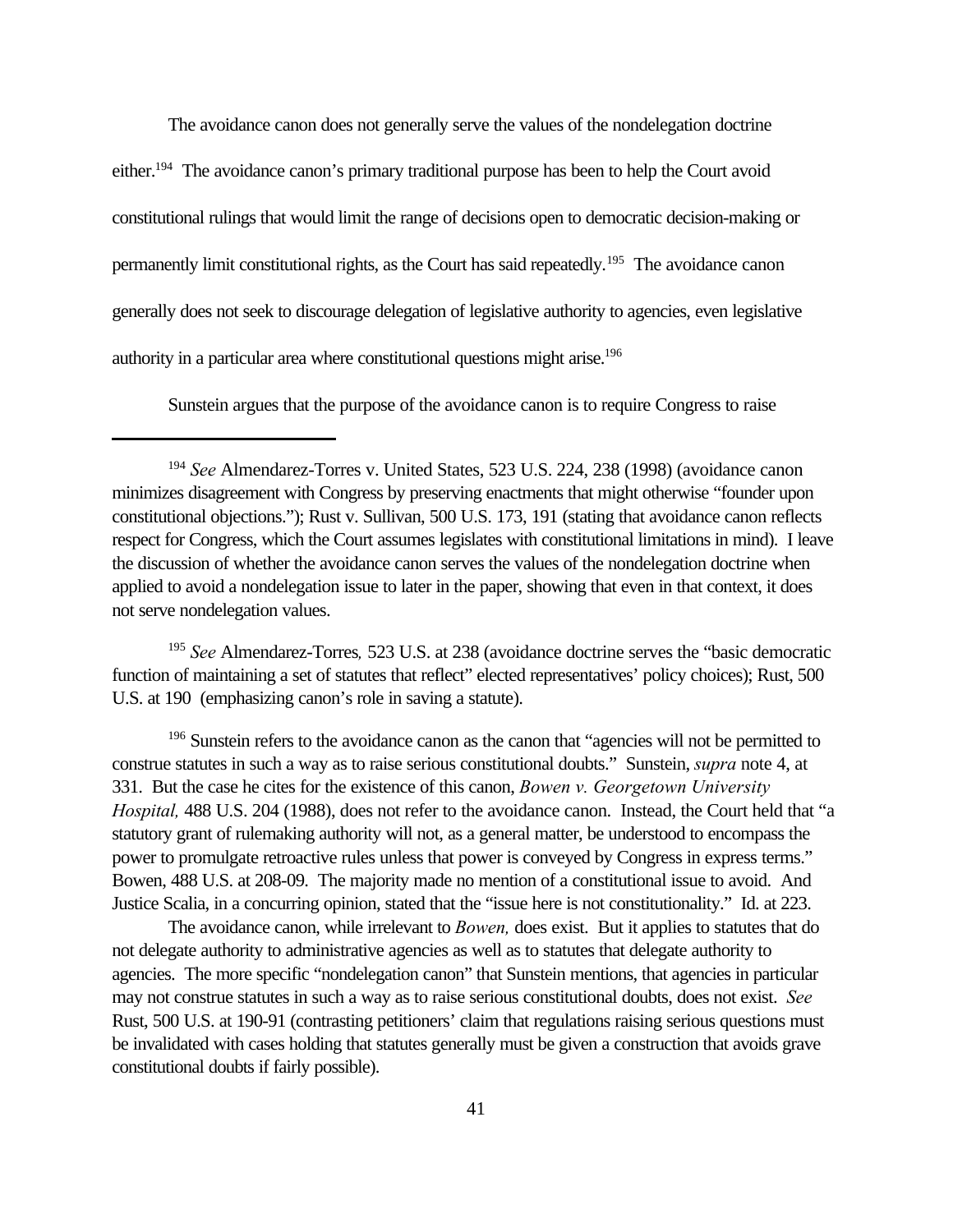constitutional issues only through an explicit statement and prohibit agencies from raising these issues through their interpretation, but cites no authority to support that view.<sup>197</sup> The Court has never stated that the avoidance canon has a general purpose of prohibiting agencies from raising constitutional issues through interpretation.<sup>198</sup> Nor does the avoidance canon require Congress to raise issues through explicit statement, for the Court has sometimes declined to apply the avoidance canon to unclear statutory language when legislative history or statutory structure, rather than a clear statement, make Congressional intent reasonably clear.<sup>199</sup>

To be sure, the Court has sometimes applied clear statement rules to serve quasi-constitutional values.200 Some of these clear statement rules, such as the rule discouraging legislation infringing in

<sup>197</sup> Sunstein, *supra* note 4, at 331.

<sup>198</sup> *Cf.* Almendarez-Torres, 523 U.S. at 238 (canon minimizes disagreement among branches and is followed out of respect for Congress); Jones v. United States, 526 U.S. 227, 239-40 (1999) (canon reflects a respectful assumption that Congress legislates "in light of constitutional limitations"). The canon has sometimes been invoked in the face of an administrative interpretation, but the Court has never suggested that the canon has any special role to play in limiting administrative agencies. *See e.g.* DeBartolo Corp. v. Fla. Gulf Coast Trades Council, 485 U.S. 568, 574-78 (1987) (holding that avoidance canon trumps Chevron deference and treating the case as an ordinary avoidance canon question); *See generally* Jane S. Schacter, *Metademocracy: The Changing Structure of Legitimacy in Statutory Interpretation,* 108 HARV. L. REV. 593, 609-10, 636-46 (1995) (identifying the kind of textualism Sunstein advocates here with a "disciplinarian approach toward statutory interpretation which tends to narrow the scope of regulatory legislation").

<sup>199</sup> *See* Almendarez-Torres, 523 U.S. at 229-238 (declining to avoidance canon when structure, legislative history, title of statutory amendments make Congressional intent clear); Whitman v. American Trucking Ass'ns, 531 U.S. 457, 471 (2001) (since statute clearly excludes cost, albeit without a clear statement explicitly excluding them, avoidance canon does not apply). *See also* DeBartolo Corp. v. Fla. Gulf Coast Trades Council, 485 U.S. 568, 577-78, 583-88 (1987) (suggesting that avoidance canon would not apply if legislative history clearly called for regulation of hand billing).

<sup>200</sup> *See* Eskridge & Frickey, *supra* note 20.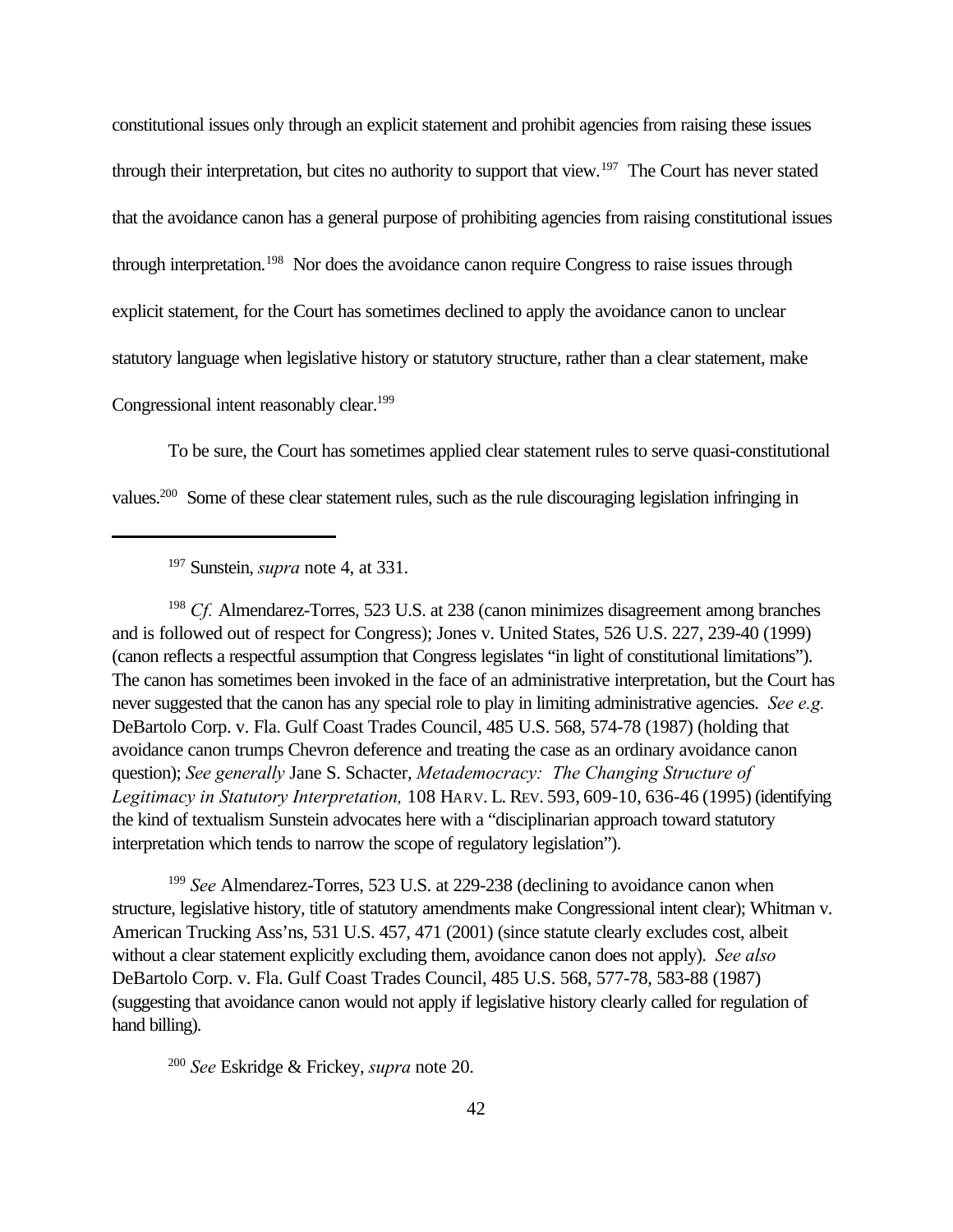certain ways upon state sovereignty, do have a goal of demanding legislative specificity.<sup>201</sup> But clear statement rules do not have the purpose of avoiding delegation of legislative authority to an agency. Indeed, many of the relevant cases arose in contexts where formal agency interpretation played little or no role.<sup>202</sup> Rather, clear statement rules ensure that the legislature gives the quasi-constitutional value the clear statement rule protects careful consideration.<sup>203</sup> It does not constitute a general requirement that Congress itself, rather than administrative agencies, carefully consider all policy details.

Sunstein defends his "nondelegation canons" on the grounds that the canons only restrict agency discretion when the substantive values the canons protect are at issue.<sup>204</sup> But that suggests that the canons are not really aimed at the nondelegation problem at all, rather they limit agency discretion, if at all, incidentally and for other reasons.<sup>205</sup> Hence, calling them nondelegation canons is misleading.

<sup>202</sup> *See e.g.* Gregory, 501 U.S. at 455-74 (not mentioning any agency interpretation of statute); EEOC v. Arabian American Oil Co., 499 U.S. 244, 247 (1998) (adjudicating district court, rather than agency application of Title VII of the Civil Rights Act of 1964).

 $203$  Gregory, 501 U.S. at 461 (clear statement rule "assures that the legislature has in fact faced" the federalism issue) [citations omitted]; Harold J. Krent, *Avoidance and its Costs: Application of the Clear Statement Rule to Supreme Court Review of NLRB Cases,* 15 CONN. L. REV. 209, 212 (1983) (clear statement rules "prod Congress" to consider rights arguably infringed by the statute).

<sup>204</sup> *See* id. at 338.

<sup>201</sup> *See* Gregory v. Ashcroft, 501 U.S. 452, 460-61, 467 (1990) (requiring Congress to make its intention to alter the balance between the states and the federal government unmistakably clear in the statutory language).

 $205$  A similar objection applies to Sunstein's efforts to link the nondelegation doctrine to the void for vagueness doctrine. *See* id. at 320. That doctrine generally applies to criminal statutes, because of the concern of criminalizing unspecified conduct, but not to regulatory statutes. *See* City of Chicago v. Morales, 527 U.S. 41, 55 (1999) (vagueness doctrine applies to criminal statutes lacking a scienter requirement).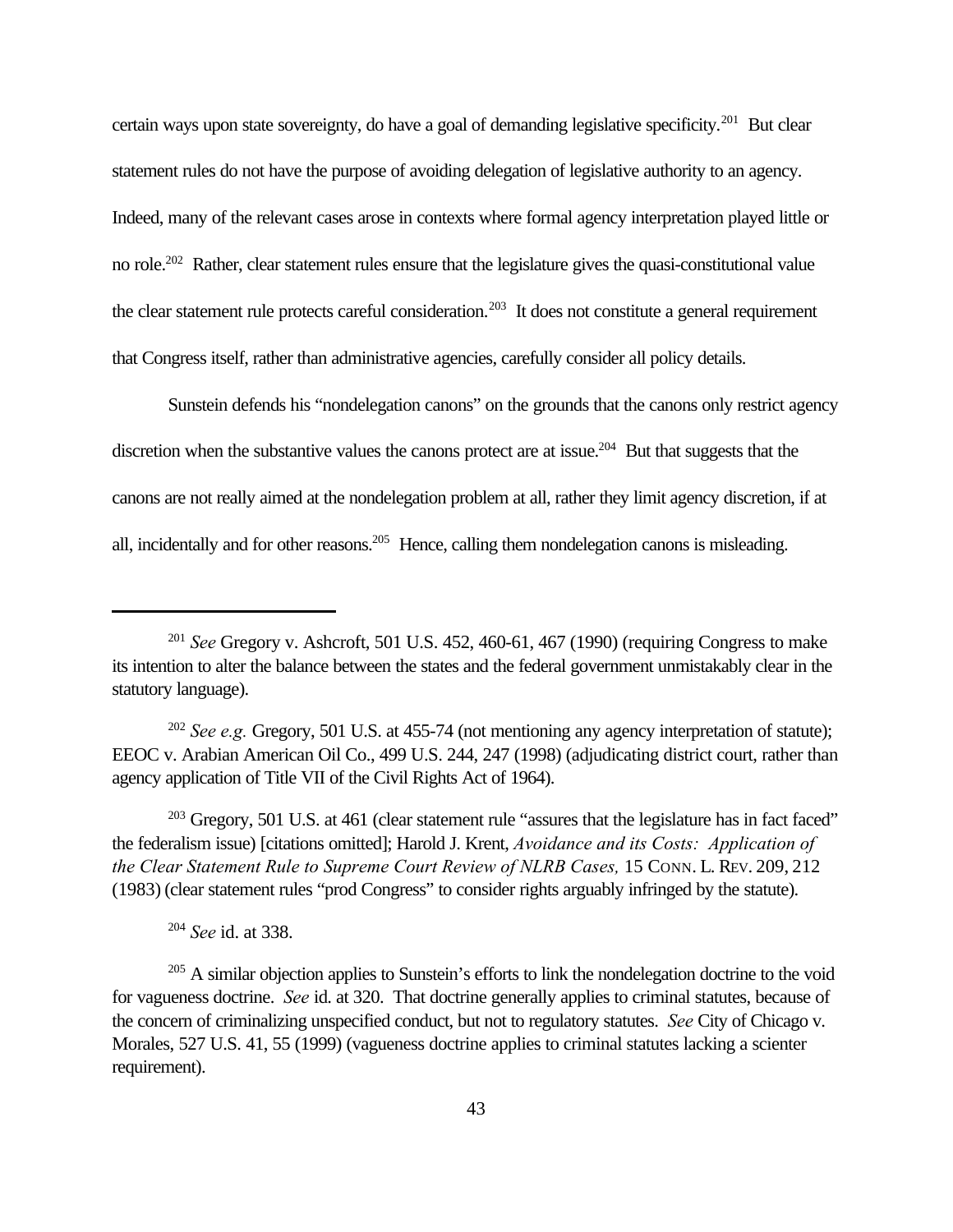Sunstein's very modest normative claim about the value of substantive canons as a new home for a nondelegation doctrine does not justify more widespread use of substantive canons. He claims that this new "nondelegation doctrine" suffers from fewer vices than the traditional nondelegation doctrine.<sup>206</sup> A normative case for the proliferation of such canons or more frequent application of existing canons would have to show that this alternative is better than the existing applications of the existing canons. But Sunstein does not make such a claim, at least not generally.<sup>207</sup> Nevertheless, Sunstein has advocated expansion of the catalogue of substantive canons, even when no constitutional values are at stake.<sup>208</sup> In particular, Sunstein has argued for a presumption favoring cost-benefit analysis,<sup>209</sup> a position the *American Trucking* Court, with the exception of Justice Breyer, declined to embrace. $210$ 

<sup>207</sup> *See* id.

<sup>208</sup> *See* Sunstein, supra note 29. Professor Sunstein presents his argument for expansion of canons as a mere description of existing law. But he recognizes that the "default principles" he advocates "remain mostly the creation of the United States Court of Appeals for the District of Columbia Circuit." Id. at 1654. His article advocates an expansion in two senses. First, the D.C. Circuit has not canonized the interpretations that Sunstein relies upon; it has not generally claimed that the particular interpretations Sunstein relies upon amount to general principles of construction. So, by seeking to identify a set of interpretations of particular statutes as containing generally applicable principles, Sunstein effectively seeks to canonize these cases and thereby extend their influence. Second, by seeking to defend, not just describe them, Sunstein effectively advocates their spread beyond the D.C. Circuit.

<sup>209</sup> Id. at 1655; Cass R. Sunstein, *Cognition and Cost-Benefit Analysis,* 29 J. LEGAL STUDIES 1059, 1095 (2000).

<sup>210</sup> *See* Whitman v. American Trucking Ass'ns, 531 U.S. 457, 468 (2001) (majority opinion) (in order to show that costs may be considered, respondents "must show a textual commitment of authority to the EPA to consider costs . . ."). *Cf.* Id. at 490 (Breyer J., concurring) (Court should

<sup>206</sup> *See* Sunstein, *supra* note 4, at 338.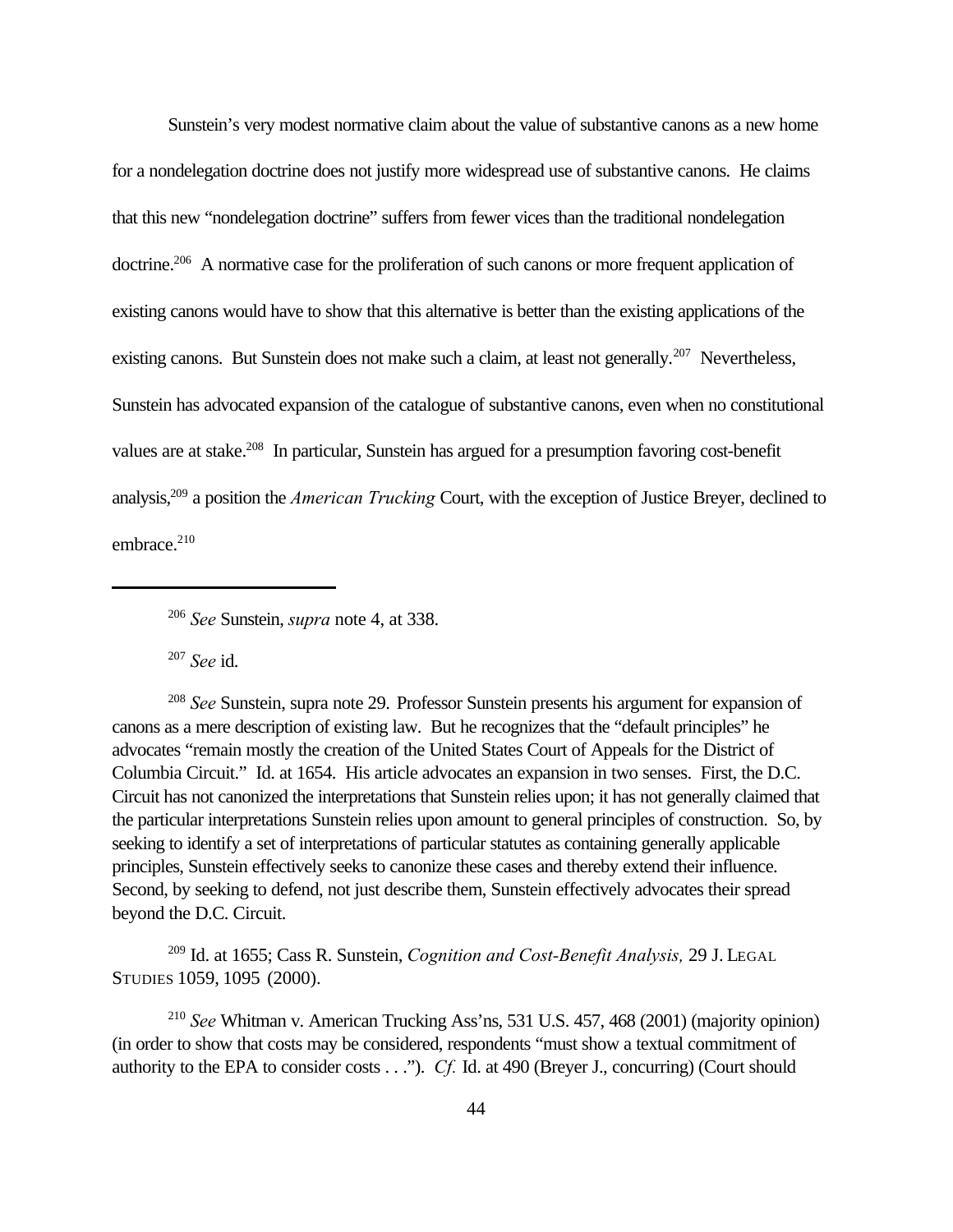Moreover, a major criticism that Sunstein makes of the nondelegation doctrine as a constitutional doctrine applies to many of the canons he defends. He argues that judicial rulings about whether legislation is too vague to withstand nondelegation scrutiny require judgments of degree not susceptible to control through reasonably clear legal rules.<sup>211</sup> In practice, he states, these judgments will likely depend on the judge's substantive policy views, with judges more likely to find a statute too vague when they disagree with a statute's policy.<sup>212</sup>

This problem of judgments depending on judicial policy views applies to substantive canons of construction. Judges choose the values the substantive canons protect.<sup>213</sup> While some of these values may have constitutional roots, some do not.<sup>214</sup> When the Court, as it did in *Skinner*, makes these kinds of policy judgments they seem quite troubling. The *Skinner* Court does not explain why Congress must issue a clear statement when imposing fees that force industries to internalize external costs, but may rely upon more general language to impose narrower fees only recapturing regulatory benefits for industry. The Court has certainly provided no constitutional support for judicial authority to prefer narrower over broader fees.

<sup>212</sup> Id. at 327.

generally read statutory silences or ambiguities as permitting consideration of cost).

<sup>211</sup> *See* Sunstein, *supra* note 4, at 326-27.

<sup>213</sup> *See generally* Krent, *supra* note 203, at 217 (clear statement rules may allow Court to "graft its values into a statute.")

<sup>214</sup> *See* id. at 245 (discussing the Justices' tendency to radiate "consideration for subconstitutional issues in applying clear statement rules"). *Cf.* Sunstein, *supra* note 29 (proposing a number of non-constitutional substantive canons).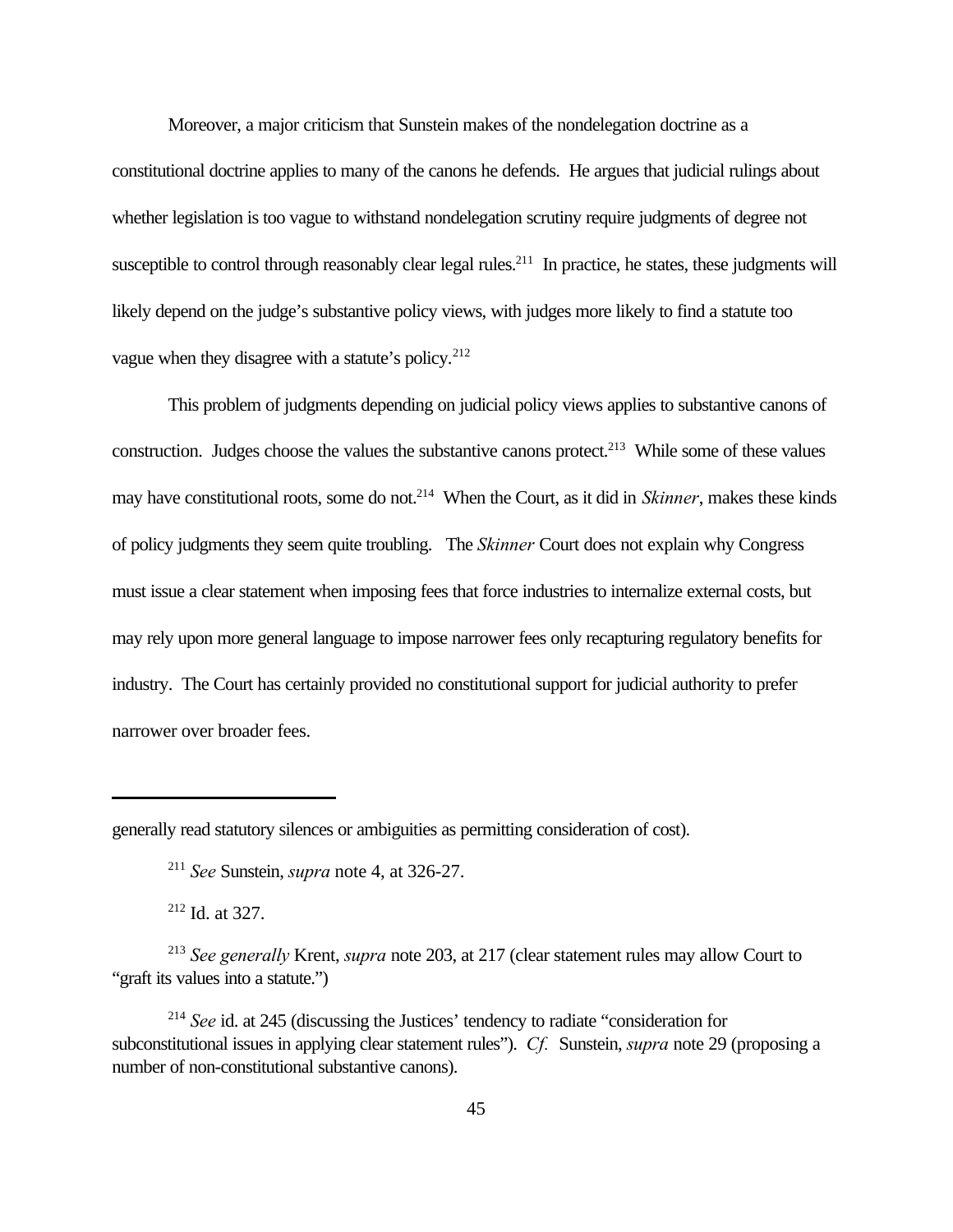Judges also must make judgments of degree not susceptible to legal rules about when

Congressional intent is clear enough to stand in face of a substantive canon favoring a contrary

policy.<sup>215</sup> Commentators have criticized some of these judgments as laden with poorly justified value

judgments.<sup>216</sup>

I do not mean to argue that the substantive canons are necessarily bad. But their defects are

very similar to the defects that Sunstein (and many others) recognize in the nondelegation doctrine.<sup>217</sup>

In any case, Sunstein's loose canons are not shooting at the nondelegation problem. If we start

re-aiming them to do so, their targets and their hits may be as erratic as a revitalized nondelegation

 $d$ octrine.<sup>218</sup>

## 3. **The Claim that Supreme Court Statutory Interpretation Cases Revive the Nondelegation Doctrine.**

<sup>216</sup> *See* Eskridge & Frickey, *supra* note 20, at 629-646 (discussing some of these choices); William N. Eskridge, *Public Values in Statutory Interpretation,* 137 U. PA. L. REV. 1007, 1010 (1989) (expressing concerns about the values the Justices have chosen to defend through substantive canons of construction).

<sup>217</sup> *See* Sunstein, *supra* note 13, at 321-28 (discussing the defects of the nondelegation doctrine); Krent, *supra* note 203 (documenting in detail the inconsistency of judicial applications of a clear statement rule in labor cases based on shifting judicial policy preferences).

<sup>215</sup> *See* Krent, *supra* note 203, at 209 ("Courts enjoy great latitude in deciding . . .which statutes" may receive "fairly possible" saving construction). *See e.g*. EEOC v. Arabian Am. Oil Co., 499 U.S. 244, 262-63 (1991) (dissenting opinion) (clear-statement rules compel selection of "less plausible" constructions and exclude extrinsic aids to interpretation); Landgraf v. USI Film Products*,* 511 U.S. 244, 251 (1994) (recognizing that Congress superseded *EEOC v. Arabian Am. Oil Co.'s* holding).

<sup>218</sup> *See* Seidenfeld & Rossi, *supra* note 22, at 10 (allowing courts to "override general legal requirements" to serve a nondelegation doctrine is "neither principled nor predictable").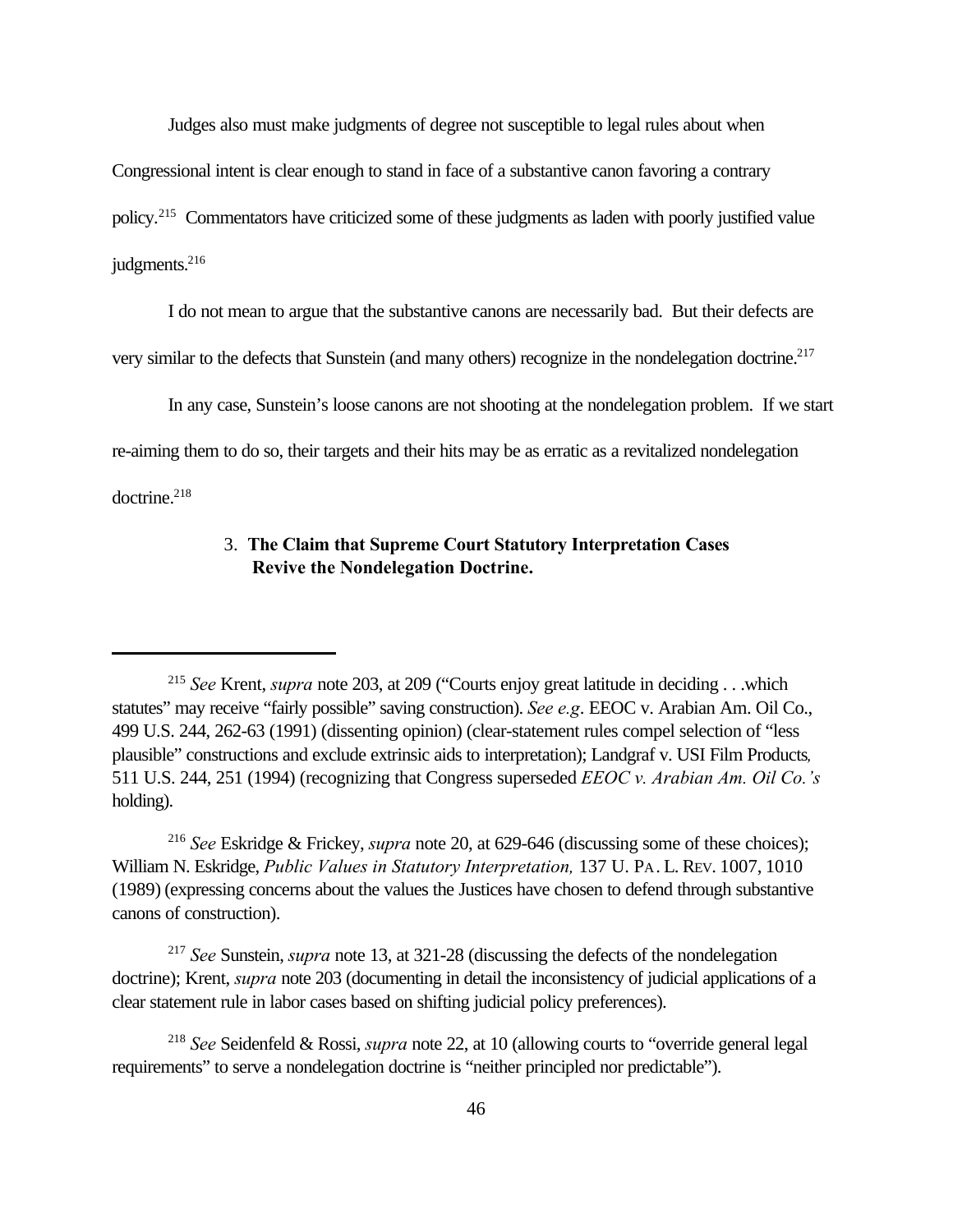Professor Bressman has recently argued that *AT&T Corp. v. Iowa Utilities Board*<sup>219</sup> "may be understood to revive the dormant nondelegation doctrine.<sup>"220</sup> But Professor Bressman acknowledges that the *Iowa Utilities Board* decision neither mentioned the term nondelegation nor cited nondelegation cases.<sup>221</sup>

A natural reading of the case suggests that this case involves routine, albeit intricate, statutory interpretation, rather than the concerns of the nondelegation doctrine.<sup>222</sup> The passage Professor Bressman focuses on<sup>223</sup> as a supposed use of the nondelegation doctrine evaluates a claim that a Federal Communication Commission (FCC) Order<sup>224</sup> conflicted with a local competition provision of the Telecommunications Act of 1996  $(Act)^{225}$ . The local competition provisions seek to assure competition in a deregulated telecommunications market by providing competitors with access to elements of local telephone company networks.<sup>226</sup> The relevant section of the FCC Order provided

<sup>220</sup> *See* Bressman, *supra* note 4, at 1401.

 $221$  Id.

<sup>222</sup> *See* Iowa Utilities, 525 U.S. at 392 ("Because the Commission has not interpreted *the terms of the statute* in reasonable terms, we must vacate" the unbundled access rule). [emphasis added]. *Accord* Seidenfeld & Rossi, *supra* note 22, at 17-18; Philip J. Weiser, *Federal Common* Law, Cooperative Federalism, and the Enforcement of the Telecom Act, 76 N.Y.U.L.REV. 1692, 1704, 1723-1726 (2001).

<sup>223</sup> Iowa Utilities, 525 U.S. at 386-90. *See* Bressman, *supra* note 4, at 1431-38.

 $224$  In re Implementation of the Local Competition Provisions of the Telecommunications Act of 1996, 11 FCC Red 15499 (1996).

 $225$  47 U.S.C. § 251(d)(2).

<sup>226</sup> *See* Iowa Utilities, 525 U.S. at 371-73.

 $219$  525 U.S. 366 (1999).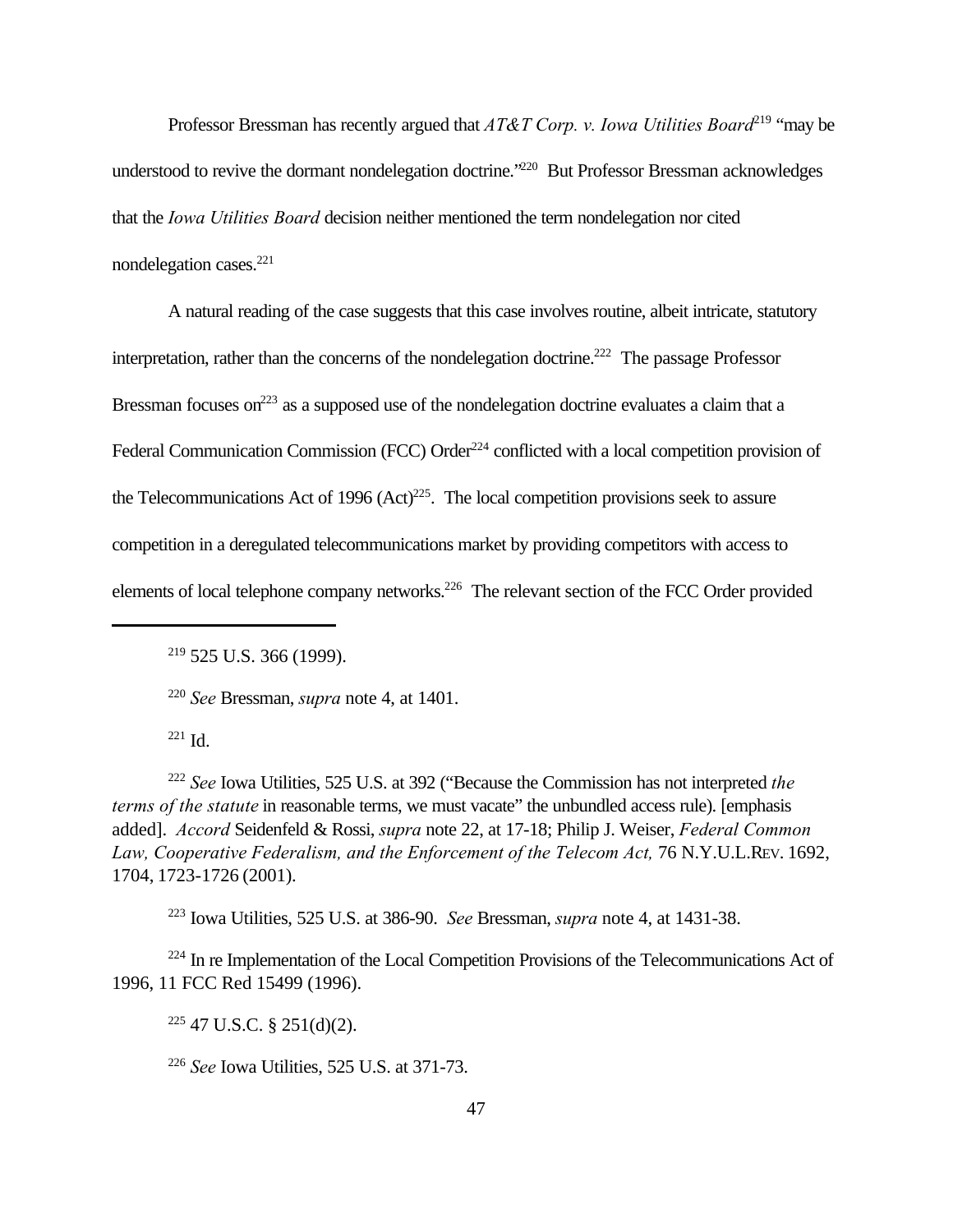the rules governing this access - referred to as unbundling. $227$ 

The Court read the telecommunications law as delegating authority to regulate these decisions to the FCC, so no issue of unconstitutional delegation to private parties existed under the statute.<sup>228</sup> Indeed, under the views of the dissenting Justices, which read the grant of regulatory authority to the FCC as not reaching the unbundling provisions, there would be no delegation to private parties under this statute, because the state commissions would then implement the unbundling provisions with no FCC guidance.<sup>229</sup> Nevertheless, Professor Bressman claims that the *Iowa Utility Board* Court invoked a "prohibition on private lawmaking" as a ground for its decision.<sup>230</sup>

Furthermore, the statute contained a policy to guide implementing agencies' determination of what unbundled services local phone companies must make available to competitors.<sup>231</sup> That policy required consideration of whether the "network element" in question "is necessary"<sup>232</sup> and "would impair the ability of the telecommunications carrier seeking access to provide the services that it seeks

<sup>228</sup> *See* id. at 382-83.

<sup>229</sup> *See* id. at 413 (Breyer, J. dissenting in part, and concurring part) (claiming that the lack of federal rulemaking authority is required in order to protect state jurisdiction over the unbundling rules that Professor Bressman's analysis focuses upon).

<sup>230</sup> *See* Bressman, *supra* note 4, at 1401.

<sup>231</sup> *See* Iowa Utilities Board, 525 U.S. at 351 n. 2 (quoting 42 U.S.C. § 251(c)(3)) (describing the general duty to make "network elements" available).

<sup>232</sup> This requirement only applies to "proprietary" elements under the statute. *See* 42 U.S.C. §  $251(d)(2)(A)$ .

<sup>227</sup> *See* id. at 373-74.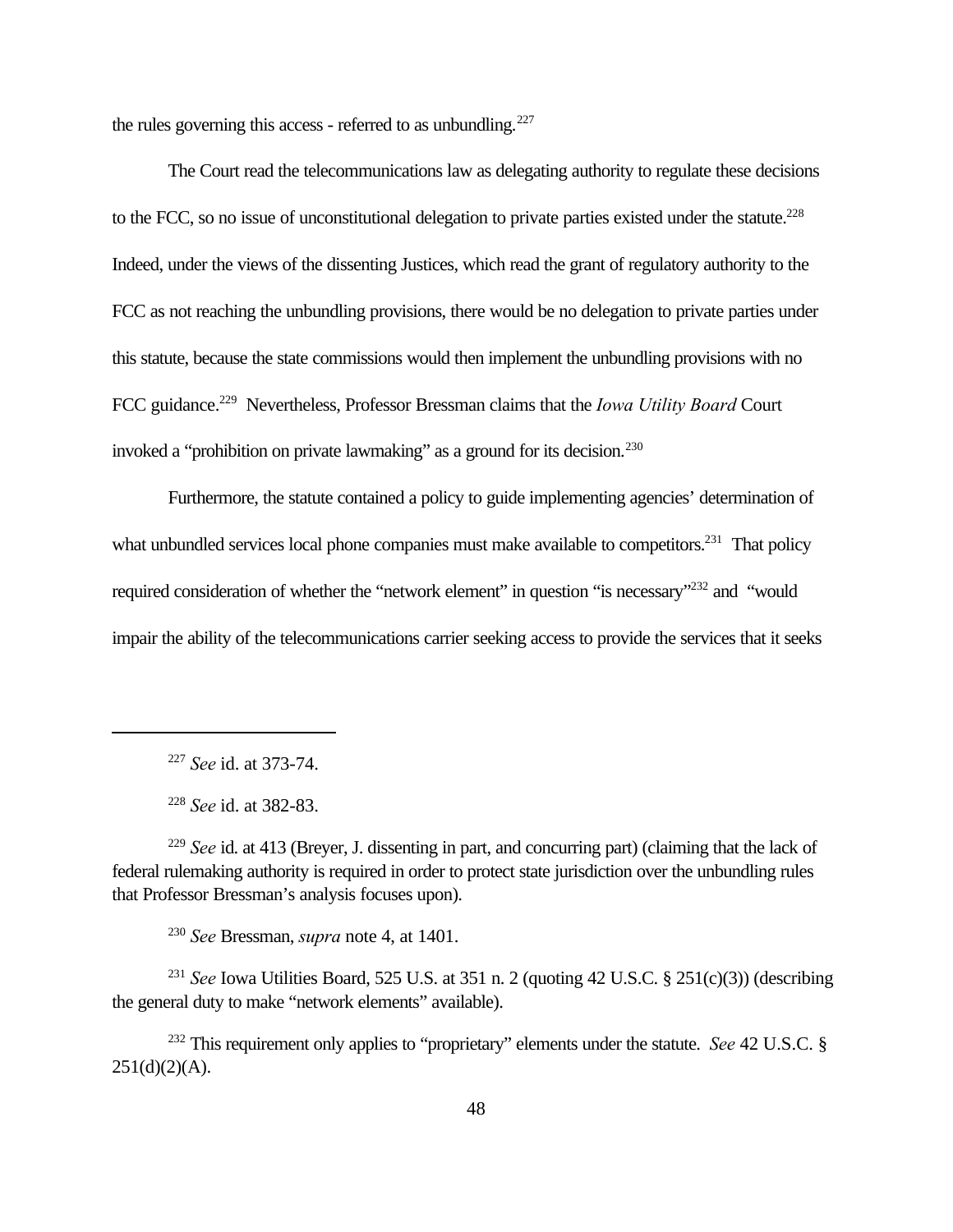to offer."<sup>233</sup> Although the Court drops not a hint that this "necessity" and "impairment" standard lacks an intelligible principle, Bressman claims the Court invoked "the requirement of limiting standards," which she refers to as a nondelegation principle.<sup>234</sup>

Professor Bressman finds a nondelegation doctrine revival in the Court's interpretation of language requiring the Commission to consider impairment and necessity.<sup>235</sup> The Court quite naturally read this standard as requiring a commission decision as whether a lack of access to a desired network element was necessary and would impair service.<sup>236</sup> It concluded, however, that the FCC regulation did not provide for the statutorily required Commission impairment determination, a violation not of the nondelegation doctrine, but of the statute.<sup>237</sup> The Court objected to "entrants, rather than the Commission" determining whether the necessity and impairment standards are met.<sup>238</sup> But that objection flowed from the language in the statute requiring "the Commission" to consider the necessity and impairment factors, not from any constitutional objection to delegation to private parties.<sup>239</sup>

The Court held that "the *Act* requires the FCC to apply *some* limiting standard, rationally

<sup>235</sup> *See* id. at 1431-38; Iowa Utilities Board, 525 U.S. at 388-90 (citing 42 U.S.C. §  $251(d)(2)$ ).

<sup>237</sup> *See* id.

<sup>238</sup> *See* id. at 389.

<sup>239</sup> *See* id. at 388-89.

<sup>&</sup>lt;sup>233</sup> Id. at 388 (quoting 42 U.S.C. § 251(d)(2)).

<sup>234</sup> Bressman, *supra* note 4, at 1401.

<sup>236</sup> *See* id. at 388-89.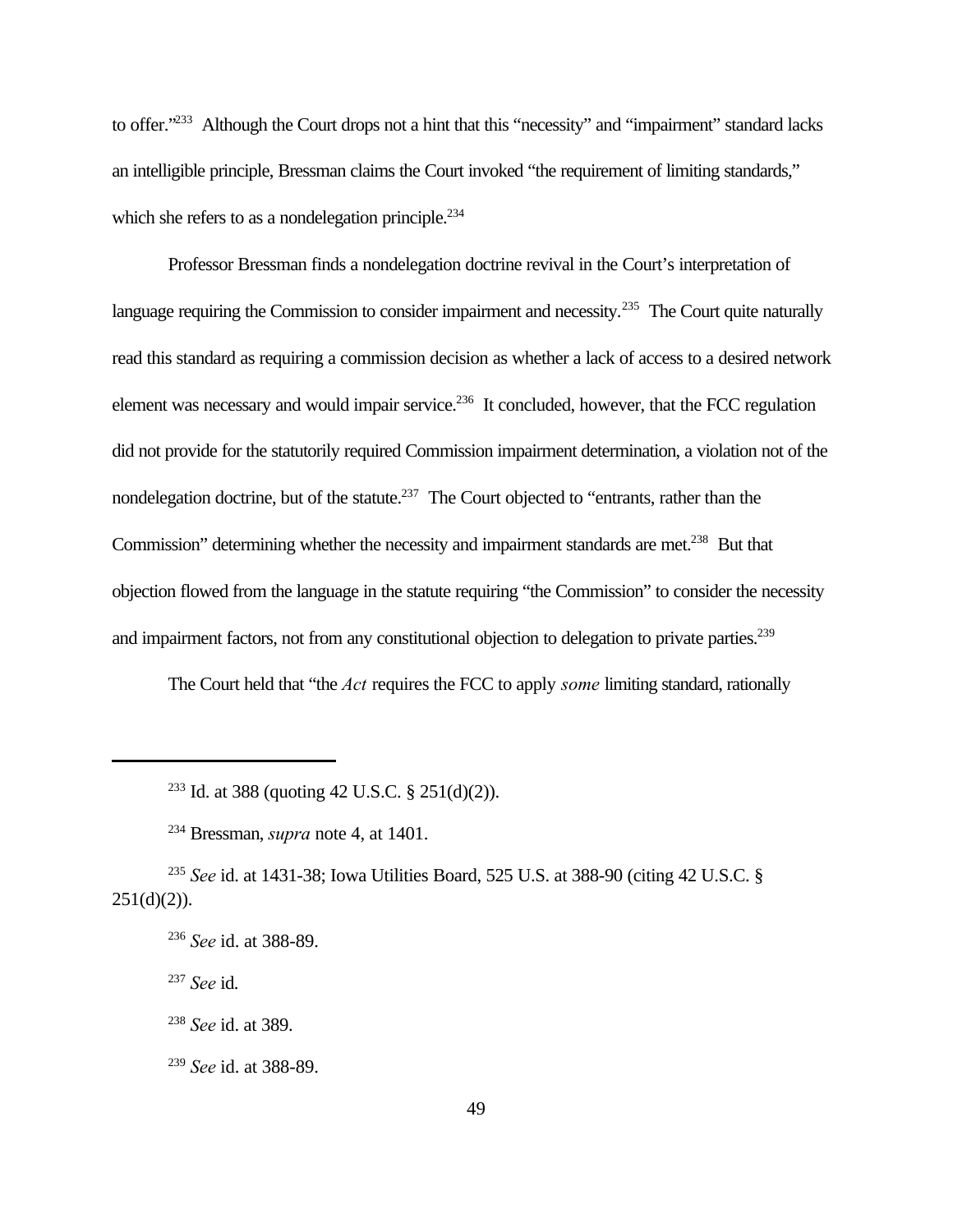related to the goals of the Act."<sup>240</sup> In context, the Court objected not to Congressional failure to limit the Commission, nor to the Commission's failure to limit itself,  $241$  but to the FCC's failure to write regulation broadly enough to limit carrier claims to access in keeping with the statutory impairment and necessity standard. Indeed, the Court objected to a limitation on Commission authority, a categorical decision to exclude evidence that access to a particular network element was not necessary because available from somebody other than the local carrier.<sup>242</sup> The Court's elaboration of that statement makes plain that the FCC regulation did not provide for any serious Commission check upon claims that a particular element was necessary and impaired service.<sup>243</sup> It based this claim not upon the regulation's breadth, but upon its narrowness.<sup>244</sup>

*American Trucking* provides further evidence that the Court's call for limiting principles and FCC decisions reflected a reading of statutory requirements not influenced by nondelegation concerns. Several petitioners cited *Iowa Utilities Board* to the Court as authority for the D.C. Circuit's practice of requiring agencies to construe mandates narrowly to address potential nondelegation concerns.<sup>245</sup>

<sup>240</sup> Id. at 388 [emphasis on "Act" added, emphasis on "some" in original].

<sup>242</sup> *See* Iowa Utilities Board, 525 U.S. at 389.

<sup>243</sup> *See* id. at 391 (claiming that FCC read the statute as requiring access whenever technically feasible, without a real showing of necessity or impairment).

<sup>244</sup> *See* id. at 388-89 (explaining that exclusion of consideration of alternative service providers rendered regulation inconsistent with the statute).

<sup>241</sup> *Cf.* Bressman, *supra* note 4 at 1401 (describing *Iowa Utilities Board* as requiring the agency to limit its own discretion).

 $245$  Brief for the Respondents Appalachian Power Co., et al. at 24, Whitman v. American Trucking Ass'ns, Inc., 531 U.S. 457 (2001) (No. 99-1257) (citing Iowa Utilities Board to support the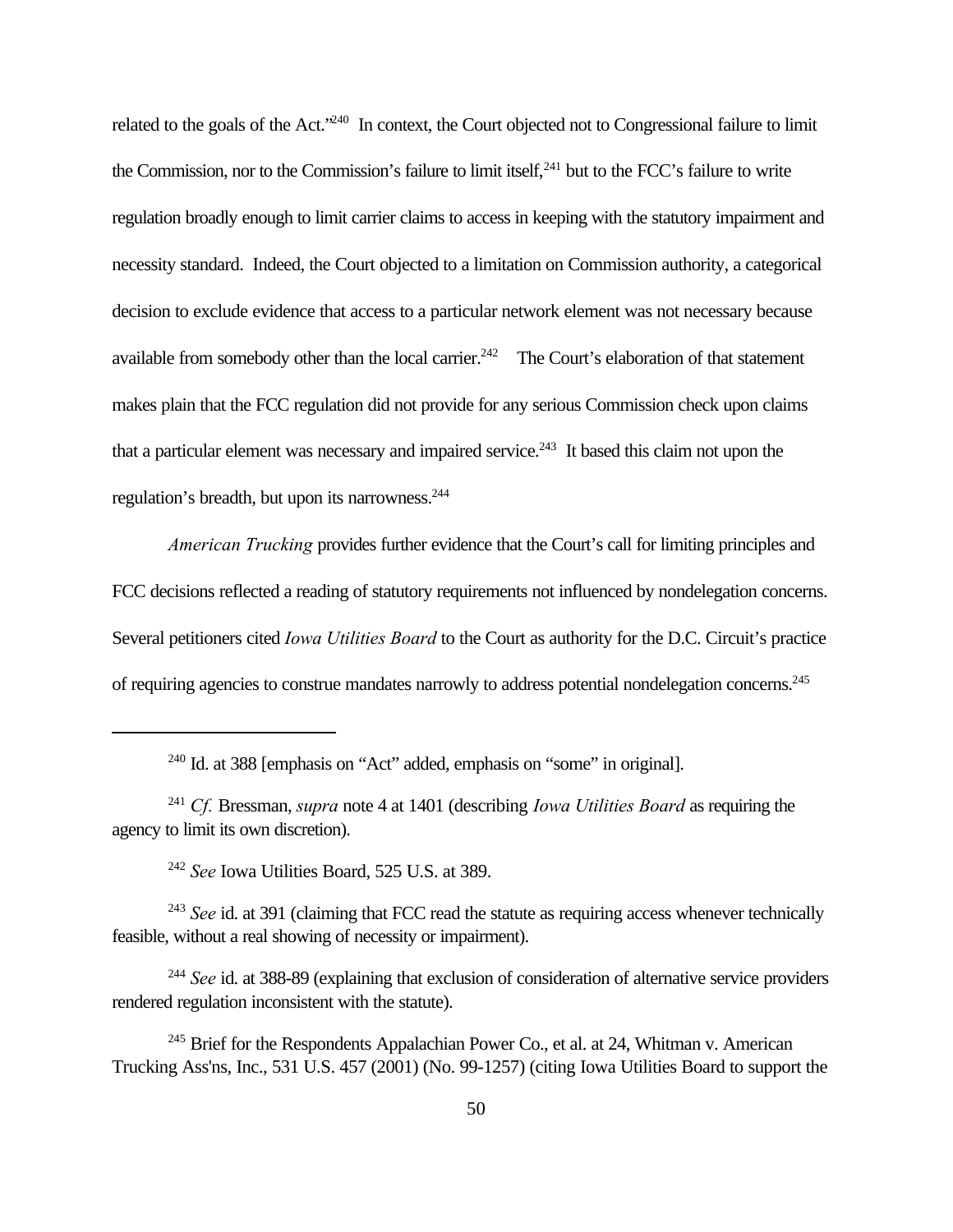The unanimous Court not only rejected the D.C. Circuit approach, it declined to even cite *Iowa Utility Board* while discussing the new nondelegation doctrine*,* thus suggesting that it found the case irrelevant to nondelegation issues.<sup>246</sup> The *American Trucking* Court cites *Iowa Utility Boards* for the proposition that agency interpretation may not go beyond the range of the ambiguities in the statute, in a portion of the opinion addressing a statutory interpretation issue with no link to the nondelegation problem.<sup>247</sup>

Bressman also claims that *Kent v. Dulles*<sup>248</sup> revives the nondelegation doctrine.<sup>249</sup> *Kent*, like *Iowa Utilities Board, does not explicitly mention the nondelegation doctrine.*<sup>250</sup> But *Kent, unlike Iowa* Utilities Board, refers to the doctrine through citation.<sup>251</sup> Kent's passing reference to nondelegation, however, has little to do with the case's holding.

*Kent* holds that the Secretary of State cannot deny an applicant a passport based on the

proposition that "where an agency construes a statute to provide no legal standard at all to constrain its discretion, the courts properly have questioned that construction under the nondelegation doctrine.").

<sup>246</sup> Whitman v. American Trucking Ass'ns, 531 U.S. 457, 472-73 (2001) (containing no citation to Iowa Utilities Board).

<sup>247</sup> *See* id. at 481.

 $248$  357 U.S. 116 (1957).

<sup>249</sup> *See* Bressman, *supra* note 4, at 1409 (citing *Kent* as "an example" of statutory construction as a surrogate for the nondelegation doctrine). *See also* Aranson *et al., supra* note 10, at 12 (Justice Douglas "reasoned" that a broad interpretation of the statute might "render the statute an invalid delegation.")

<sup>250</sup> *Cf* Kent, 357 U.S. at 129.

<sup>251</sup> *See* id. (citing Panama Refining Co. v. Ryan, 293 U.S. 388, 420-30 (1935)).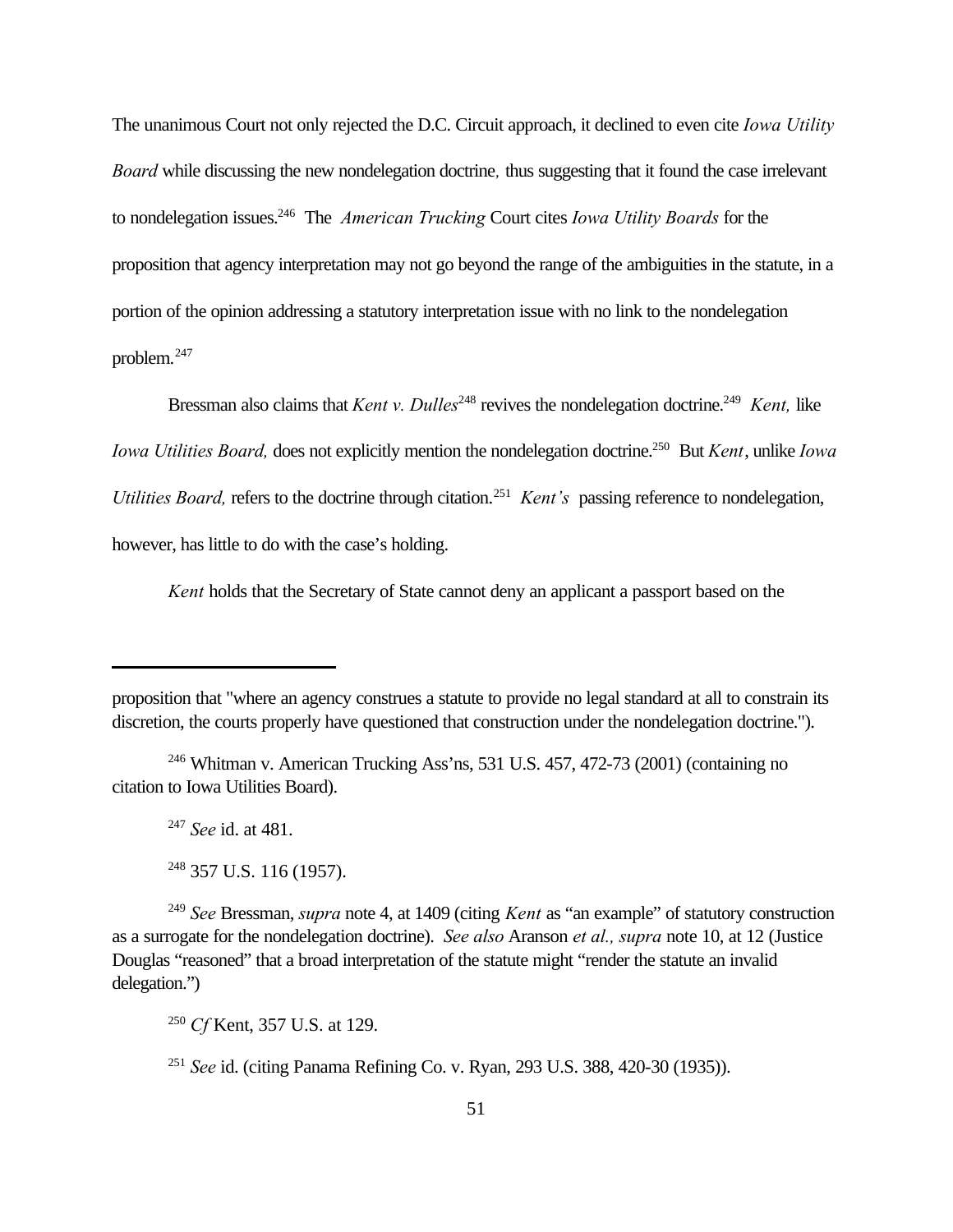applicant's beliefs and associations.<sup>252</sup> Justice Douglas' opinion for the Court found that the right to travel constitutes a "liberty" protected by the Fifth Amendment's due process clause.<sup>253</sup> The *Kent* Court construed the statute authorizing discretionary denials of passports to avoid infringement of this liberty interest.<sup>254</sup>

The statute involved would seem to pose a serious nondelegation problem even under the modern nondelegation doctrine, for it authorizes denial of passports "under such rules as the President shall designate."<sup>255</sup> It thus contains, at least on its face, no policy at all to guide the Secretary of State or the President.

Yet, at the outset of the opinion the Court suggests its lack of concern with the nondelegation doctrine. The majority opinion states that "the key to the problem . . . is in the manner in which the Secretary's discretion has been exercised, not in the bare fact that he has discretion."<sup>256</sup> This suggests no concern at all about the absolute breadth of discretion, but rather a concern about its exercise to curtail a specific constitutional right.

The Court ultimately declined to "find in this broad generalized power [to deny passports] an authority to trench so heavily on" citizens' rights.<sup>257</sup> Along the way Justice Douglas notes that standards

<sup>252</sup> *See* id. at 130-31.

<sup>253</sup> *See* id. at 125.

<sup>254</sup> *See* id. at 127-130.

<sup>255</sup> *See* id. at 123 (citing Act of July 3, 1926, 44 Stat. Part 2, 887).

<sup>256</sup> *See* id. at 125.

 $257$  Id. at 129.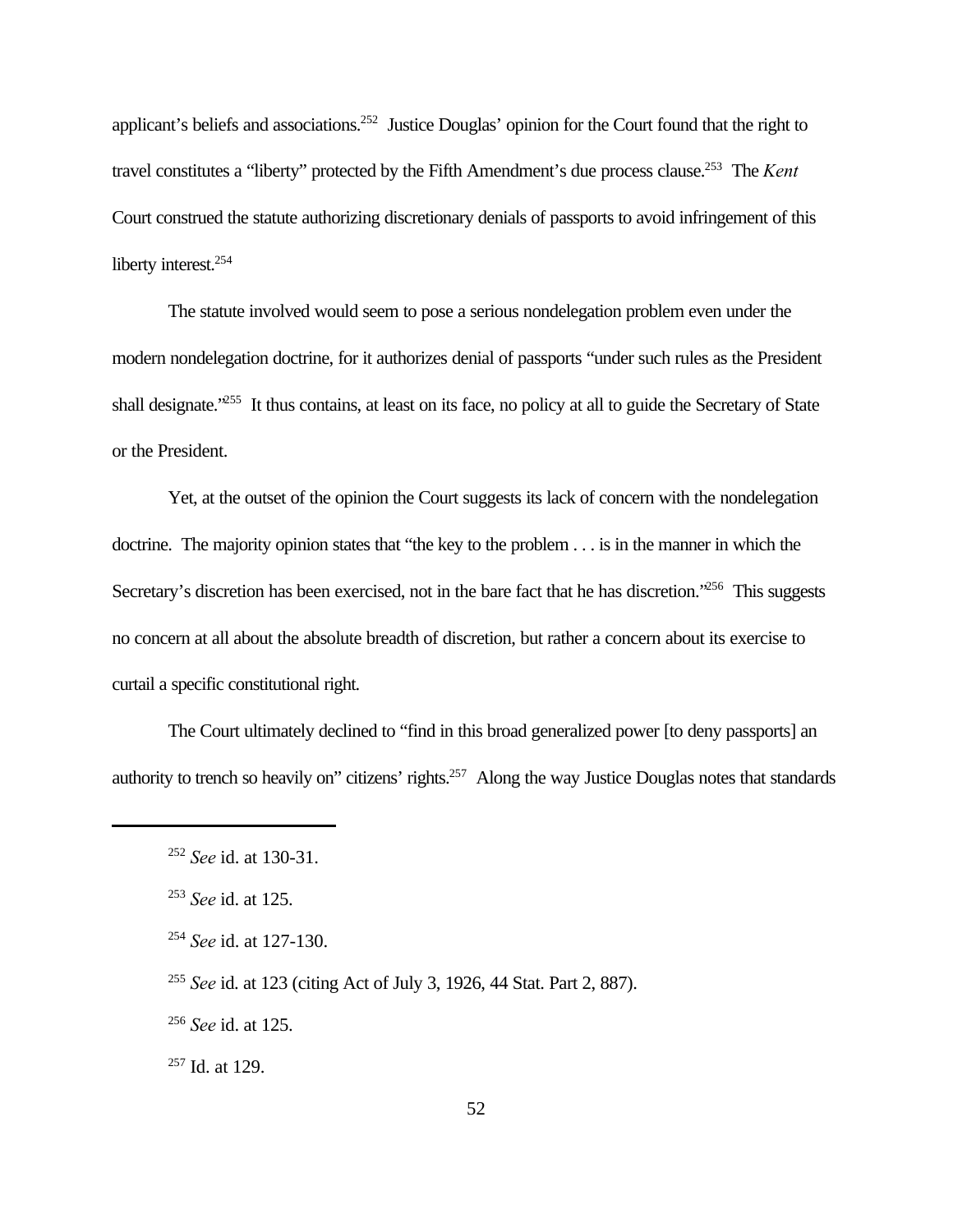governing delegated authority to deny passports "must be adequate to pass scrutiny by the accepted tests."<sup>258</sup> A citation to *Panama Refining Co. v. Ryan<sup>259</sup>* suggests that the nondelegation doctrine is one of the tests that the standards governing delegated authority must pass.<sup>260</sup> But the Court in no way relies upon the nondelegation doctrine, or its avoidance, to sustain its holding.

Indeed, if one believes that the delegation of authority to deny passports without any policy guidance violates the nondelegation doctrine, then the Court's construction did not cure this problem. The Court's decision cuts out only one ground for denial, denial based on the beliefs and associations of the applicant.<sup>261</sup> The decision otherwise leaves the Secretary of State free to grant or deny passports as he sees fit, with no policy guidance at all from Congress. But it should not surprise careful readers that the *Kent* Court does not solve a nondelegation problem through construction, because it did not seek to address a nondelegation problem.

The advocates of a new nondelegation doctrine should remember that the term "nondelegation doctrine" provides a shorthand reference to the doctrine that Congress cannot delegate its legislative authority. When the Court narrows a delegation, not because of the legislative character of the power delegated, but because of its specific substantive content, it does not implement the nondelegation doctrine, i.e. the doctrine disapproving of all delegations of legislative authority. It implements some other constitutional or policy norm.

 $258$  Id.

<sup>261</sup> *See* id. at 130.

<sup>&</sup>lt;sup>259</sup> 293 U.S. 388 (1935).

<sup>260</sup> *See* Kent, 357 U.S. at 129.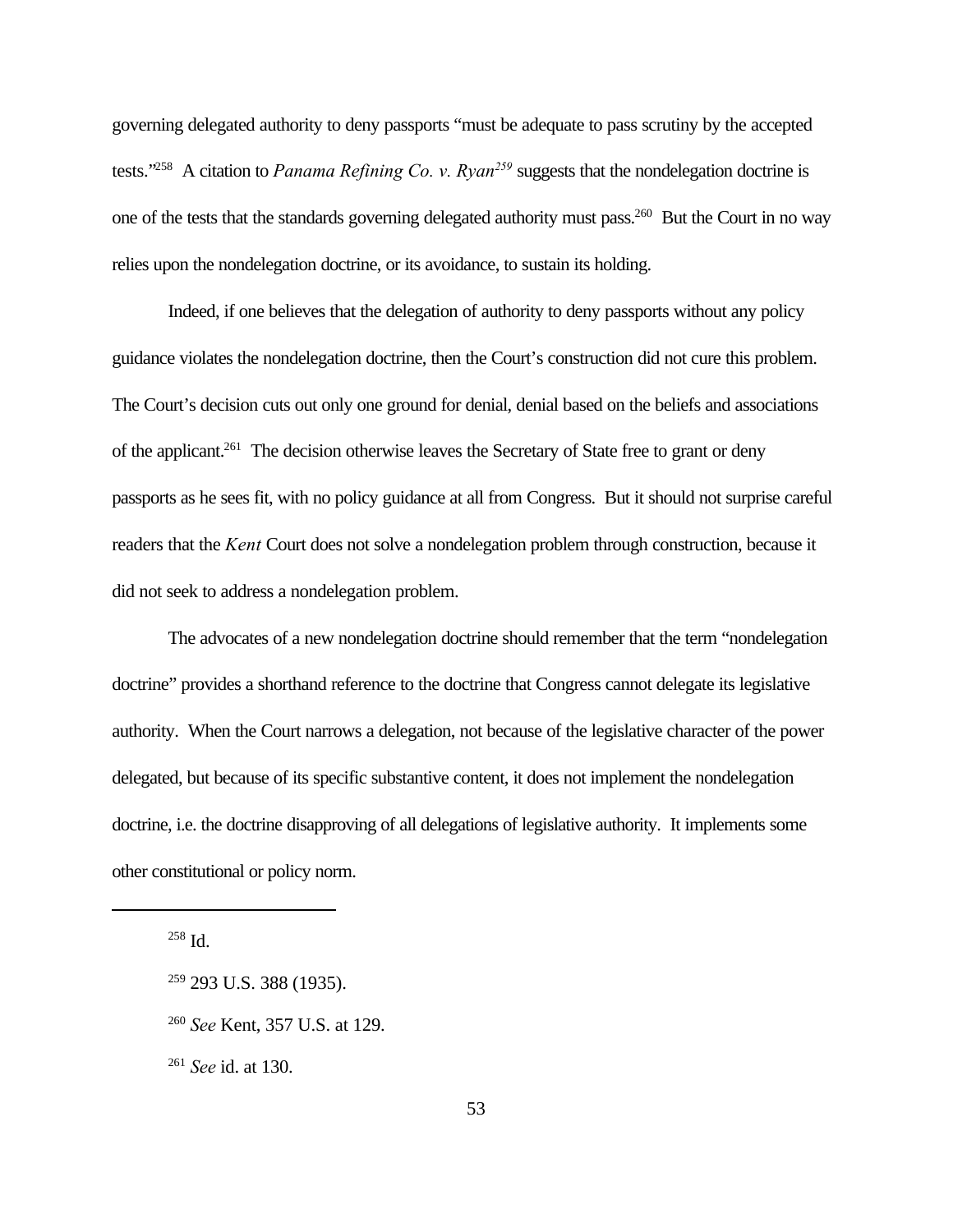A large literature exists discussing the problems and value of the substantive canons.<sup>262</sup> I will focus here upon the one application of a substantive canon that really aims to address a nondelegation problem, application of the avoidance canon to avoid adjudicating a nondelegation claim. It turns out that this particular application involves unusual constitutional problems not fully appreciated in the relevant literature.<sup>263</sup>

## II. **May Judges and Administrative Agencies Constitutionally Construe Statutes to Avoid a Nondelegation Problem?**

Allowing either an agency or a court to construe a statute that creates grave constitutional doubts under the nondelegation doctrine creates a serious constitutional problem. Grave doubt about the constitutionality of the statute under the nondelegation doctrine should create grave doubt about the authority of courts and administrative agencies to interpret a statute to avoid nondelegation defects.<sup>264</sup>

This section will explain why the *American Trucking* Court correctly disapproved of the D.C.

<sup>263</sup> *Cf.* Manning, *supra* note 6, at 228 (noting conflict between democratic theory supporting the nondelegation doctrine and rewriting of a statute).

<sup>262</sup> *See e.g.* Eskridge, *supra* note 216; Eskridge & Frickey, *supra* note 20; John Copeland Nagle, *Delaware and Hudson Revisited,* 72 NOTRE DAME L. REV. 1495 (1997); Lisa A. Kloppenberg, *supra* note 99; Frederick Schauer, *Ashwander Revisited,* 1995 SUP. CT. REV. 71; Kloppenberg, *supra* note 116; Murchison, *supra* note 116; Schacter, *supra* note 198; Symposium, *A Reevaluation of the Canons of Statutory Interpretation*, 45 VAND. L. REV. 529 (1992); Frederic Schauer, *Statutory Construction and the Coordinating Function of Plain Meaning, 1990 Sup. Ct.* Rev. 231; Jerry L. Mashaw, *Textualism, Constitutionalism, and the Interpretation of Federal* Statutes, 32 WM. & MARY L. REV. 827 (1991); Sunstein, *Interpreting Statutes*, *supra* note 29; Krent, *supra* note 203; Karl N. Llewellyn, *Remarks on the Theory of Appellate Decision and the Rules or Canons about How Statutes Are to be Construed,* 3 VAND. L. REV. 395 (1950).

<sup>264</sup> *See* Wayman v. Southard, 23 U.S. (10 Wheat.) 1, 42-43 (1825) (suggesting that Congress may not delegate exclusively legislative authority to the judiciary).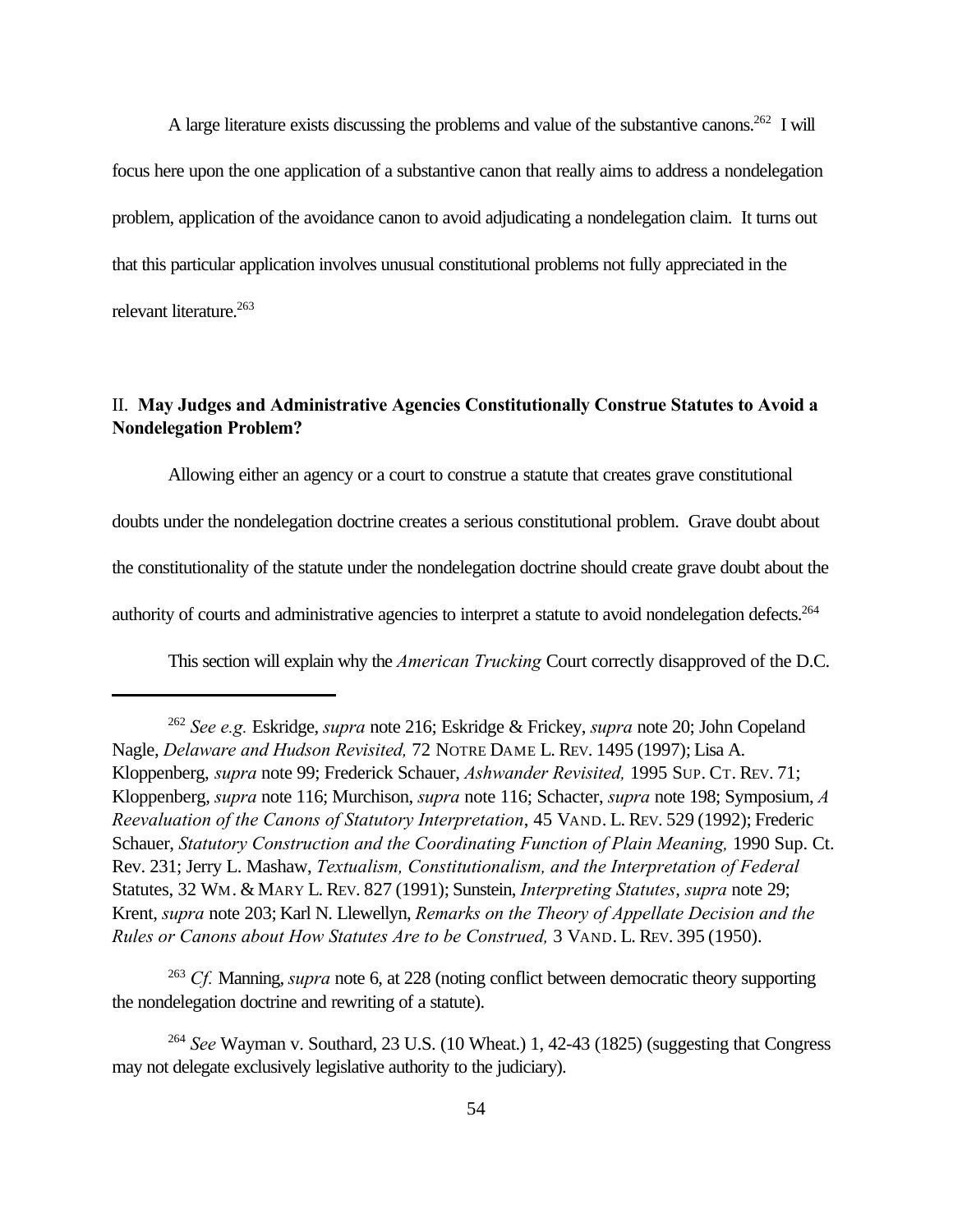Circuit's practice of ordering administrative agencies to cure nondelegation defects through saving  $\alpha$  constructions<sup>265</sup>, and why this practice is constitutionally suspect. It will then examine whether this reasoning can be extended to the judiciary. Finally, it will explain why the avoidance canon might be more problematic in the nondelegation context than in constitutional contexts where it has played a large role.

## A. **Agency Authority**

The United States Court of Appeals for the District of Columbia Circuit (D.C. Circuit), the principle forum for public law litigation under a large number of federal statutes,<sup>266</sup> has recently taken to heart the suggestion in footnote 7 of *Mistretta* that the principle application of the nondelegation doctrine may lie in construing statutes to avoid adjudication of nondelegation claims,<sup>267</sup> and added an interesting wrinkle. Confronting a nondelegation claim, the D.C. Circuit reversed and remanded a rule protecting workers from accidents by requiring that hazardous equipment be "locked down" or "tagged out" while not in use with a demand that the Occupational Health and Safety Administration interpret

<sup>265</sup> *See* American Trucking, 531 U.S. at 471.

<sup>266</sup> *See* Robert H. Frank and Cass R. Sunstein, *Cost-Benefit Analysis and Relative Position,* 68 U. CHI. L. REV. 323, 324 (2001) (characterizing the D.C. Circuit as "the most important court in regulatory law"). *See e.g.* 42 U.S.C. § 7507(b)(1) (requiring judicial review of rules having national impact in the D.C. Circuit).

<sup>267</sup> Mistretta v. United States, 488 U.S. 361, 374 n.7 (1988) (*citing* Indus. Union Dep't. v. American Petroleum Inst., 448 U.S. 607, 646 (1980); Nat'l Cable Television Ass'n, Inc. v. United States, 415 U.S. 336, 342 (1974)).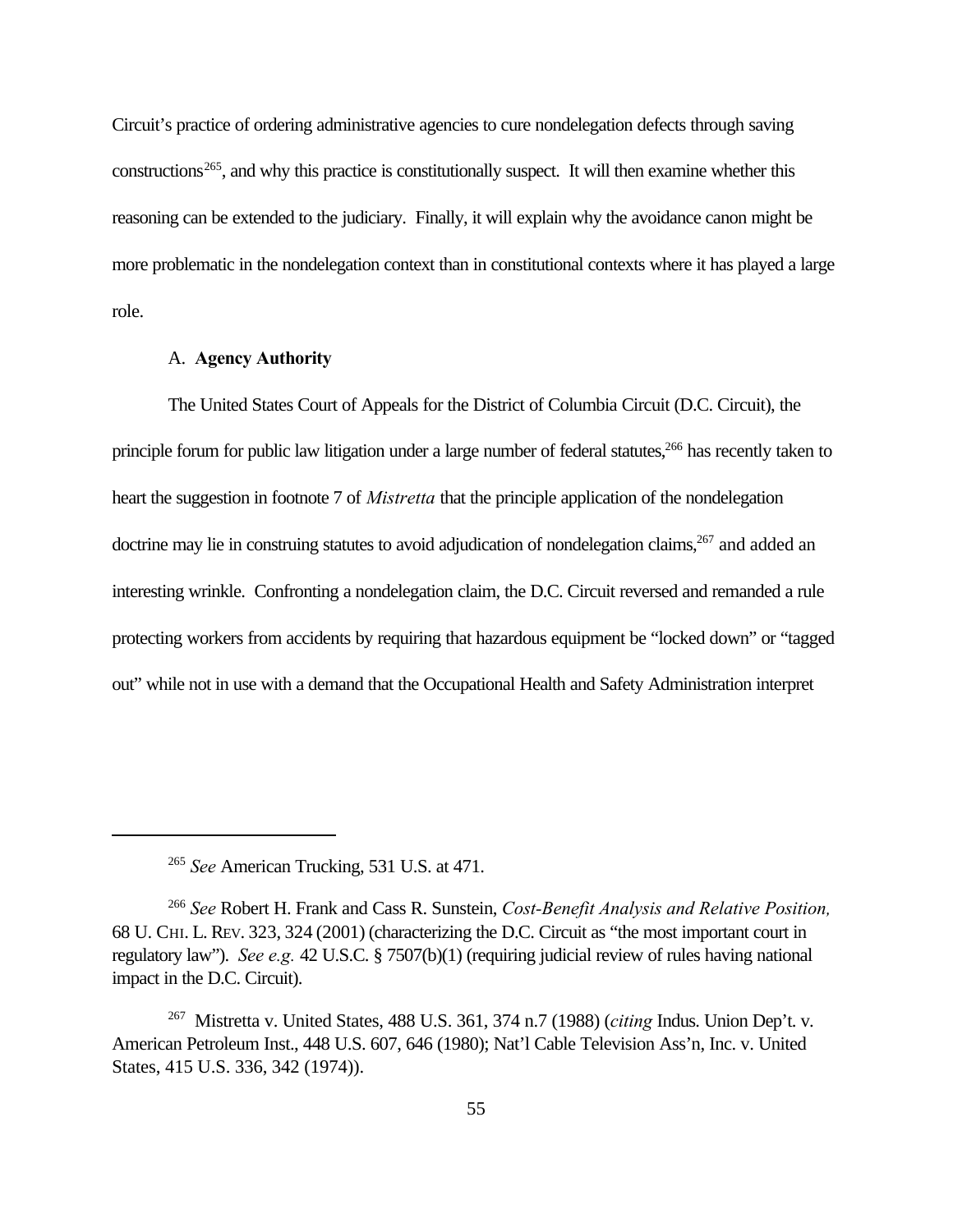the Occupational Health and Safety Act<sup>268</sup> to avoid a nondelegation claim.<sup>269</sup> This approach combines the avoidance canon with the rule in *Chevron v. Natural Resources Defense Council*<sup>270</sup> committing resolution of statutory ambiguity to agencies in the first instance.<sup>271</sup>

The D.C. Circuit applied a similar approach to the Clean Air Act<sup>272</sup> in *American Trucking Ass'ns v. Browner.<sup>273</sup>* The Court misread the nondelegation doctrine as requiring a determinate criterion in authorizing legislation<sup>274</sup> and held that the Act's requirement that EPA write national ambient air quality standards protecting the public health with an adequate margin of safety, $275$  at least as construed by EPA, violated the nondelegation doctrine.<sup>276</sup> Rather than strike down the statute, however, it remanded the rule before it to the agency, directing EPA to impose a narrowing

<sup>268</sup> 29 U.S.C. §§ 651-678.

<sup>269</sup> *See* International Union, UAW v. OSHA, 938 F.2d 1310, 1317 (D.C. Cir. 1991).

<sup>270</sup> 467 U.S. 837 (1984).

<sup>271</sup> *See generally* International Union, 938 F.2d at 1321 (remanding to the agency).

<sup>272</sup> 42 U.S.C. §§ 7401-7671.

<sup>273</sup> 175 F. 3rd 1027.

<sup>274</sup> Id. at 1034. *Cf.* American Trucking, 531 U.S. at 475 (rejecting the D. C. Circuit's determinate criterion requirement).

<sup>275</sup> *See* 42 U.S.C. § 7409(b)(1).

<sup>276</sup> *See* American Trucking, 175 F.3d at 1034. The Supreme Court characterized the Court of Appeals holding as a finding that "EPA's interpretation (but not that of the statute itself) violated the nondelegation doctrine." American Trucking, 531 U.S. at 472. This characterization seems charitable, for the Court of Appeals stated that "EPA appears to have articulated no 'intelligible principle' to channel its application of . . . statutory factors; *nor is one apparent from the statute.*" American Trucking, 175 F.3d at 1034. [emphasis added]. The italicized part of the sentence suggests that the statute itself, not just the EPA interpretation, failed the nondelegation test.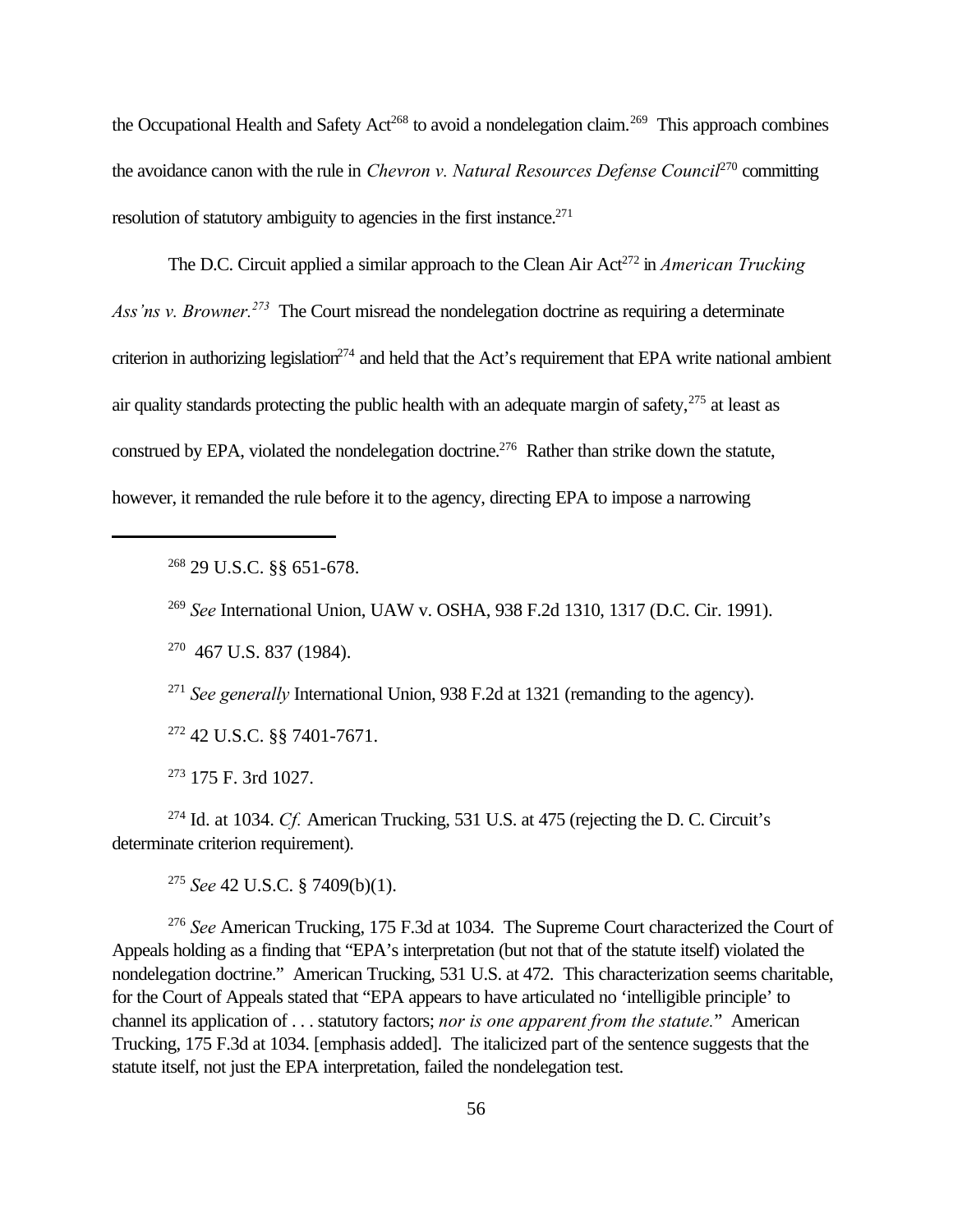construction upon the relevant provision of the Clean Air Act.<sup>277</sup>

Justice Scalia, writing for the Court in *American Trucking,* rejected the D.C. Circuit's practice of remanding rules to agencies with instructions to narrowly construe legislation creating nondelegation problems. He explained:

We have never suggested that an agency can cure an unlawful delegation of legislative power by adopting in its discretion a limiting construction of the statute. . . The idea that an agency can cure an unconstitutionally standardless delegation of power by declining to exercise some of that power seems to us internally contradictory. The very choice of which portion of the power to exercise - that is to say, the prescription of the standard that Congress had omitted- would *itself* be an exercise of the forbidden legislative authority. [emphasis in original] $^{278}$ 

This statement explained why the D.C. Circuit was incorrect to evaluate EPA's interpretation of the Clean Air Act, rather than the statute itself, for conformity with the nondelegation doctrine.<sup>279</sup> But the rejection of the relevance of agency construction as a general matter to the constitutional question also shows that a remand for purposes of construing a statute to avoid a nondelegation defect would be pointless and therefore inappropriate. This part will explain why the Court is generally correct to take this position.

Justice Scalia did not explain why agency construction of a statute should be viewed as "an exercise of the forbidden legislative authority."<sup>280</sup> The answer must be that the rule against delegating legislative authority generally makes rules issued under statutes not containing an intelligible principle

<sup>279</sup> *See* id.

 $277$  American Trucking, 175 F.3d at 1038-40.

 $278$  American Trucking, 531 U.S. at 472-73.

<sup>280</sup> *See* id. at 473.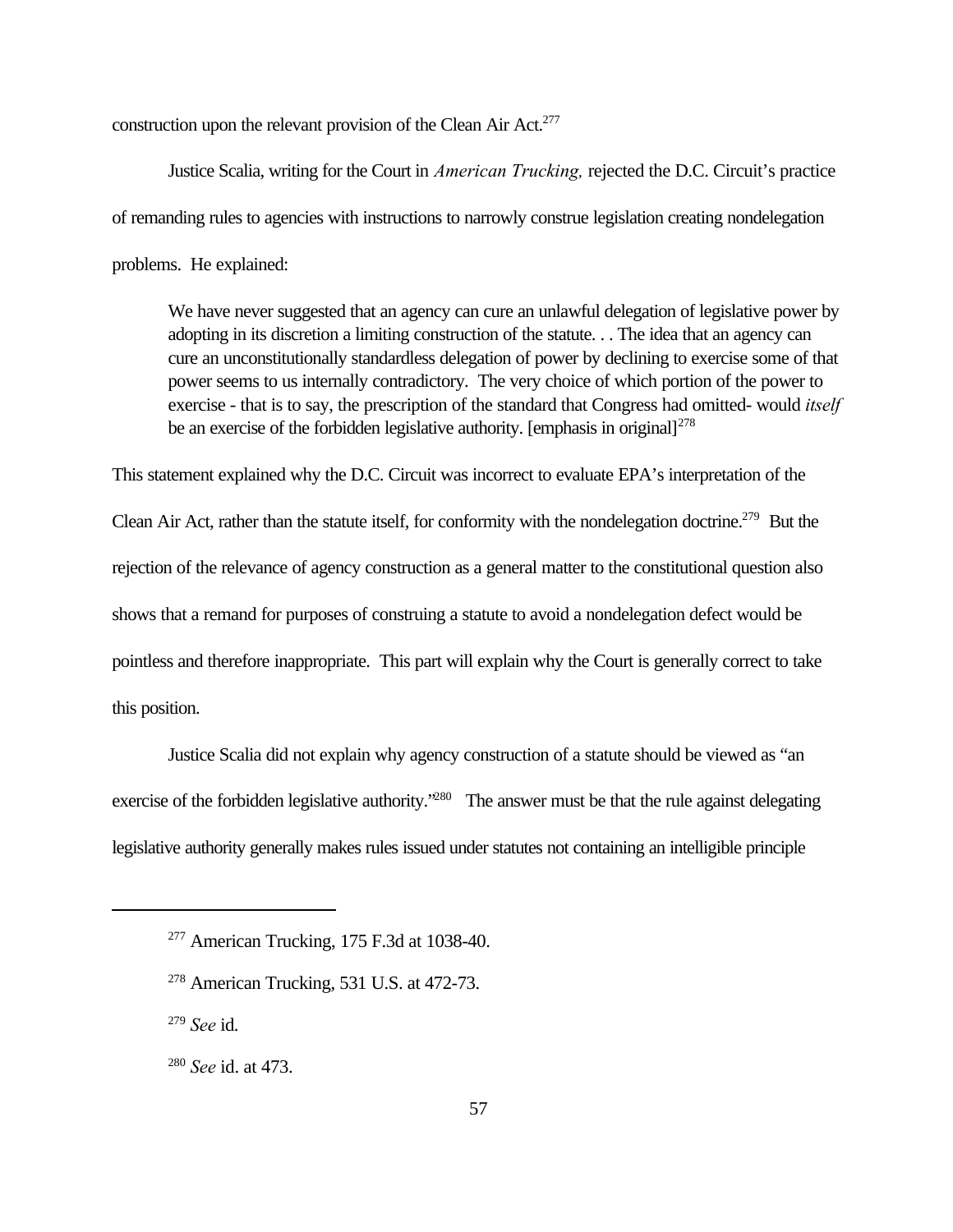invalid. *Schechter* and *Panama Refining* both confirm this, for they invalidated implementing regulations issued under statutes giving the President legislative authority.<sup>281</sup>

These decisions, however, do not fully explain why the conclusion that a statute violates the nondelegation doctrine justifies the invalidation of an implementing regulation. Both *Panama Refining* and *Shechter* contain valuable clues; they strongly suggest that executive branch action under a statute violating the nondelegation doctrine is ultra vires.<sup>282</sup> The *Panama Refining* Court states that regulations are "valid only as subordinate rules and when found to be within the framework of the policy *which the* legislature has sufficiently defined.<sup>"283</sup> It then states that due process of law requires that punishment for violations of "a legislative order of an executive office" only take place when "the order is within the authority of the officer."<sup>284</sup> Neither these decisions nor *American Trucking,* however, explain why regulations under a statute lacking an intelligible principle are *ultra vires*. 285 The reason is, however,

 $283$  293 U.S. at 429 (emphasis added).

<sup>284</sup> Id. at 432. The *Panama Refining* Court also relied on the lack of factual findings supporting the relevant executive order. Id. at 432-33.

<sup>281</sup> *See* A.L.A. Schechter Poultry Corp. v. United States*,* 295 U.S. 495, 521-527, 551 (1935) (invalidating code provisions enacted through executive order under the NIRA); Panama Refining Co. v. Ryan, 293 U.S. 388, 405-410, 433 (1935) (invalidating code provisions enacted through executive order and accompanying implementing regulations).

<sup>282</sup> *See* Schechter, 295 U.S. at 542 (objecting to "unfettered" Presidential authority to prescribe codes of fair competition); Panama Refining, 293 U.S. at 429, 432.

*Schechter* is much less explicit than *Panama Refining* about why executive action pursuant to a statute violating the nondelegation doctrine is invalid. But the *Schechter* Court does object to "unfettered" Presidential authority to prescribe codes of competition. 295 U.S. at 542. This suggests that executive action without some fetters, i.e. some prior policy decision by Congress, is ultra vires.

<sup>285</sup> *See* American Trucking*,* 531 U.S. at 472-473; Schechter, 295 U.S. 495; Panama Refining, 293 U.S. 388.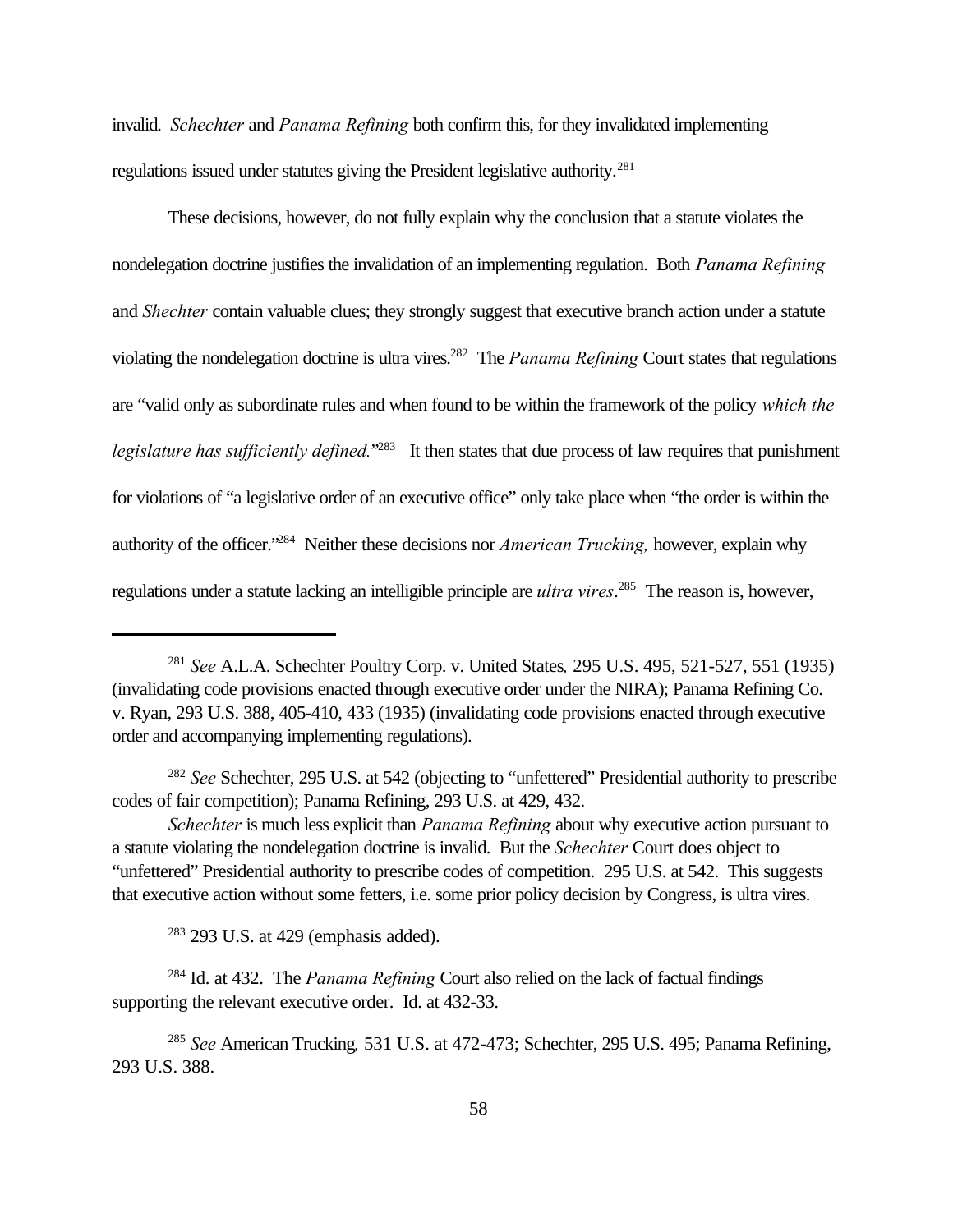plain enough.

If Congress fails to legislate while conferring authority upon the President or an administrative agency, rulemaking pursuant to the unconstitutional legislation involves an exercise of legislative authority. No policy exists in the statute, so the executive branch cannot be implementing a Congressional policy when it writes rules under such a statute. Rulemaking under a statute lacking an intelligible principle differs little from writing a law without any statute having been written at all to authorize it.<sup>286</sup> In this situation, the executive branch makes all (not just some) of the relevant and constitutionally permissible policy decisions itself, just as Congress would if it legislated.

The executive branch may only write a law without properly delegated authority if the constitution authorizes executive branch legislation.<sup>287</sup> If an agency may not constitutionally exercise legislative authority on its own, doing so is ultra vires and invalid. Article II, section 3 of the Constitution authorizes the President to "take care that the laws be faithfully executed."<sup>288</sup> This authorizes the President, and by extension the rest of the executive branch, to execute delegated authority, not to write laws with no policy guidance at all from Congress.<sup>289</sup> Hence, writing rules without legislative policy

<sup>286</sup> *Cf*. Merrill, *supra* note 99, at 22 (neither the federal judiciary nor an administrative agency may make law on its own initiative absent a delegation from Congress).

<sup>&</sup>lt;sup>287</sup> *Cf*. Miller v. AT & T Corp., 250 F.3d 820, 843 (4<sup>th</sup> Cir. 2001) (Hilton, J., dissenting) ("... .[A]gency officials do not have the constitutional right . . . to make law.").

<sup>288</sup> U.S. CONST. art. II, § 3, cl. 4.

<sup>289</sup> *See* Loving v. United States, 517 U.S. 748, 771 (1996) ("Congress may delegate no more than the authority to make policies and rules that implement its statutes."); Skinner v. Mid-America Pipeline, 490 U.S. 212, 220-21 (1988) (discussing authority Congress may delegate, consistent with the nondelegation doctrine "in order that the President may `take Care that the Laws be faithfully executed.'").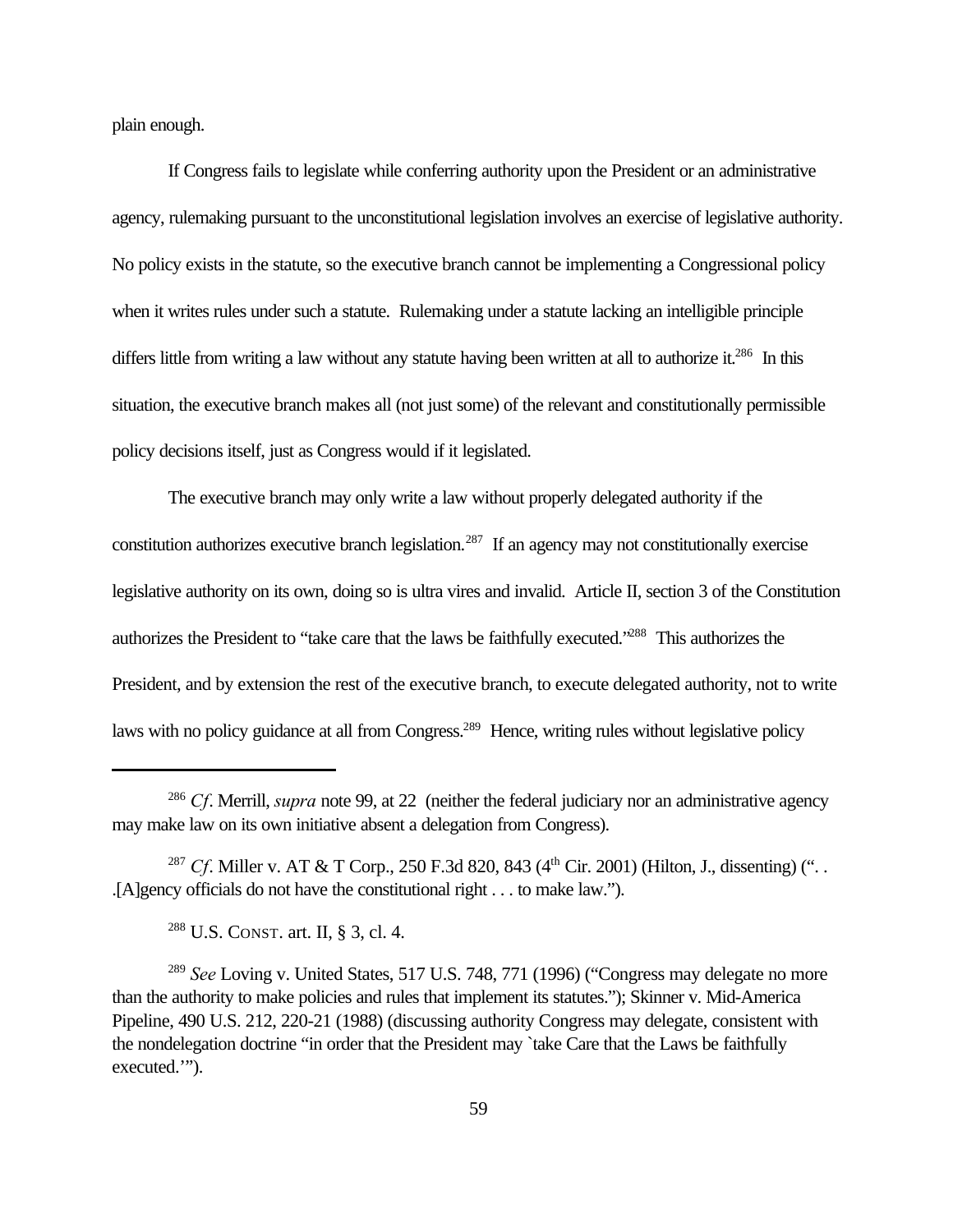guidance is *ultra vires*, because article II does not generally authorize Presidential legislation.<sup>290</sup>

In areas where the entity exercising delegated authority has independent authority over the subject matter, rulemaking pursuant to a statute lacking an intelligible principle does not violate the nondelegation doctrine.<sup>291</sup> The Court has made this fairly explicit in cases involving "delegation" of authority to Indian tribes, to states, and to voters.<sup>292</sup> This principle can apply to executive branch lawmaking in areas where the President has plenary authority under the Constitution irrespective of legislation, for example, the Presidential authority to act as commander-in-chief.<sup>293</sup> But the general rule remains that the executive branch may not write laws, except under an enacted law providing at least some policy guidance.<sup>294</sup>

<sup>290</sup> *See* U.S. CONST. art II.

<sup>291</sup> *See* Loving, 517 U.S. at 772-773 (nondelegation doctrine may not apply fully to rulemaking regarding military discipline because of President's authority as commander-in-chief); United States v. Mazurie, 419 U.S. 544, 556-557 (1975) (nondelegation doctrine does not apply fully to delegation to an Indian Tribe).

<sup>292</sup> *See e.g.* Mazurie, 419 U.S. at 556-57 (Indian tribes); United States v. Sharpnack, 355 U.S. 286 (1958) (upholding a statute that allows States to dictate what constitutes a federal crime); Eastlake v. Forest City Enterprises, 427 U.S. 668, 677-798 (1976) (upholding a city charter provision requiring voter ratification of land use changes, because the people exercised power reserved to themselves).

<sup>293</sup> *See* Loving, 517 U.S. at 772-773. *See generally* Youngstown Sheet & Tube v. Sawyer, 343 U.S. 579 (1952) (discussing the scope of Presidential law-making authority).

<sup>294</sup> *See* American Trucking, 531 U.S. at 473 (agency choice of a standard would constitute "an exercise of forbidden legislative authority."); Loving, 517 U.S. at 771-773 (suggesting that delegated power to interpret legislation is needed in areas where the executive has no inherent authority); Field v. Clark*,* 143 U.S. 649, 693-694 (1892) (approving exercise of authority to apply law to facts as legal execution, rather than legislation); Bressman, *supra* note 3, at 474 ("In the absence of a constitutional transfer of authority, the agency simply possesses no authority at all.").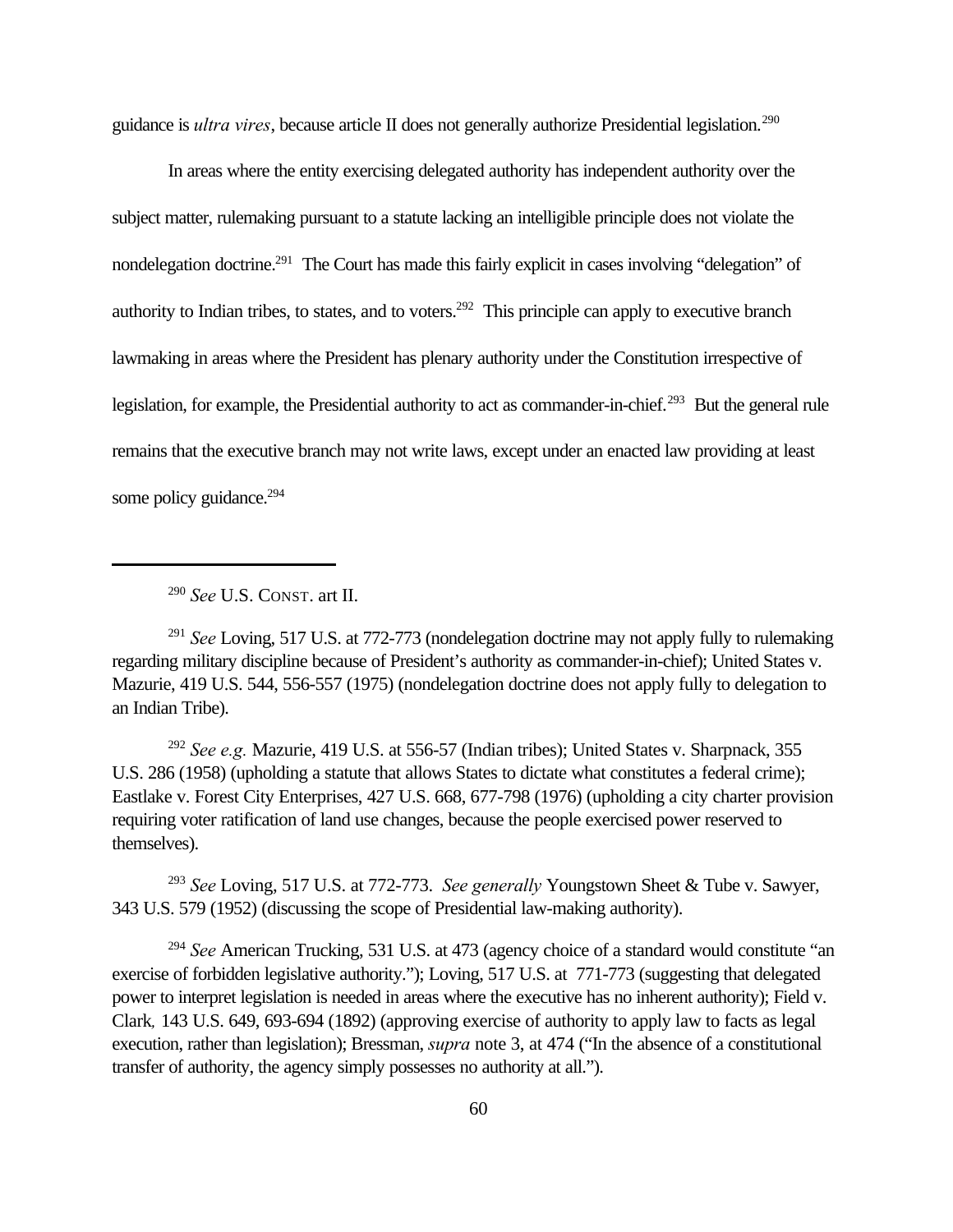It follows that an agency interpreting a statute with a nondelegation defect to make it more specific acts unconstitutionally as well.<sup>295</sup> This implies that grave doubt about the constitutionality of a statute under the nondelegation doctrine introduces grave doubt about the constitutionality of an agency construction of the statute clarifying the statute.

For example, imagine that Congress enacts a statute requiring EPA to make "good environmental policy.<sup>296</sup> A court reviewing an agency rule under this statute limiting an air pollutant to 5 parts per million in the atmosphere concludes that this very general statute gives rise to grave constitutional doubts under the nondelegation doctrine.<sup>297</sup> It directs the agency on remand to interpret the statute to make the policy more specific. On remand, the agency must decide whether good environmental policy means health protective policy, policy that balances costs and benefits, or something else. This very general interpretive decision involves an exercise of legislative judgment without adequate Congressional guidance. Hence, the decision, no matter how wise and specific, is constitutionally suspect, because the legislative guidance behind it was so vague as to raise a serious nondelegation issue.

Indeed, the agency's general decision about the meaning of the statute is, in some respects, more

<sup>295</sup> *See* American Trucking, 531 U.S. at 473 (agency "perscription of the standard that Congress had omitted . . . would *itself* be an exercise of forbidden legislative power") (italics in original) .

<sup>296</sup> *Cf.* Sunstein, *supra* note 22, at 339 (suggesting that a statute authorizing the President to "enact such environmental regulations as he deemed best" would offend the nondelegation doctrine).

 $297$  Given the breadth of permissible delegations under the nondelegation doctrine, this statute may not raise a grave issue under the doctrine. I ask the reader to assume that it does for purposes of this discussion and further discussion of this hypothetical in the article.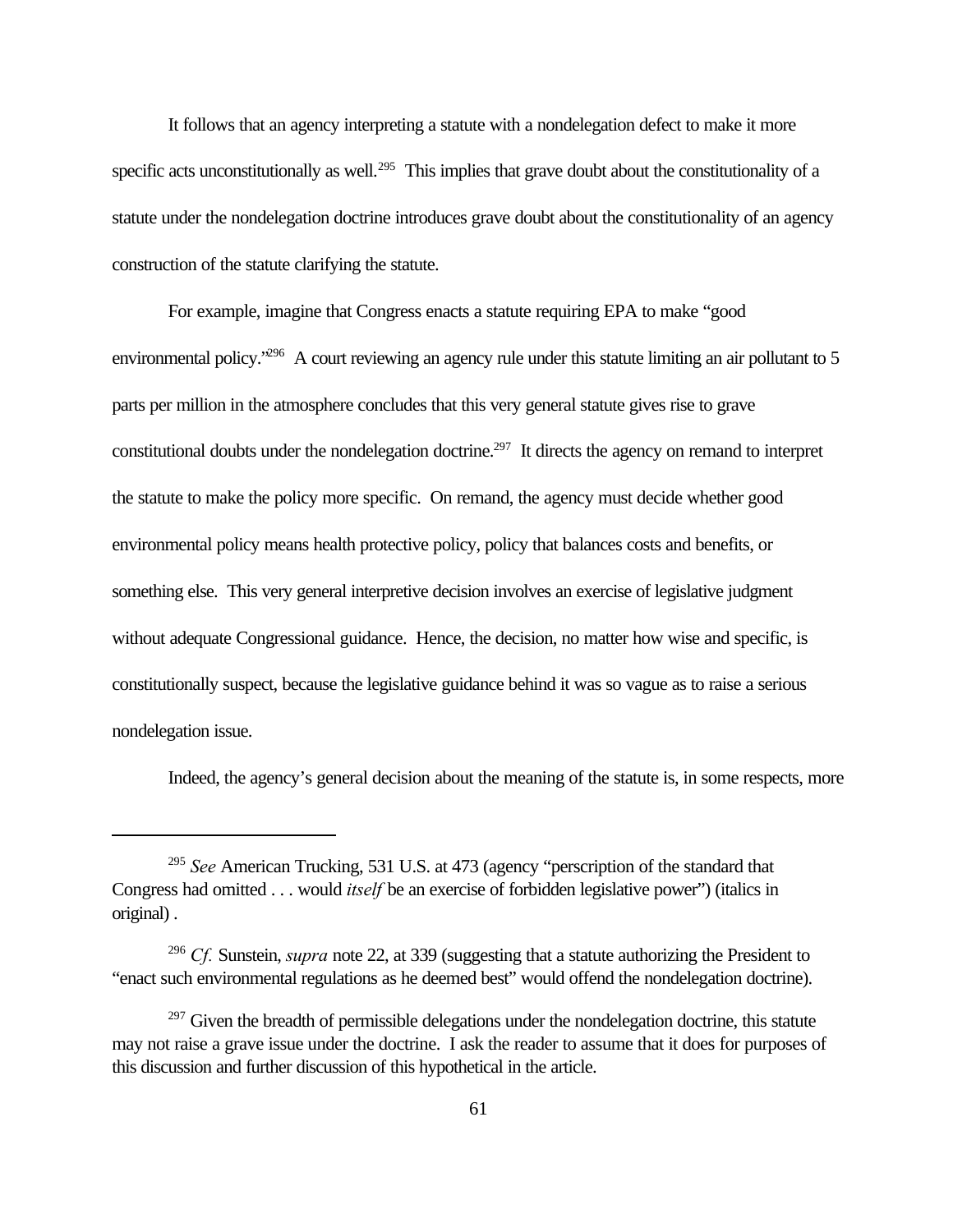"legislative" than the decision to write the 5 parts per million standard. The agency's interpretation is general, and like legislation, guides a host of future agency actions. The decision to write the 5 parts per million standard only governs the particular pollutant at issue. On the other hand, the 5 parts per million standard presumably binds those who must implement the standard, while an agency generally may change its interpretation of its own legislation with an adequate explanation.<sup>298</sup> But the main point is simple, both rulemaking under a defective mandate and interpretation curing the defect are constitutionally suspect under the nondelegation doctrine.<sup>299</sup>

Nevertheless, the *American Trucking* Court's disapproval of agency construction of a statute to avoid a nondelegation difficulty stands in some tension with the Court's prior practice of considering administrative practice when deciding whether a statute violates the nondelegation doctrine. Scalia addresses this problem, stating that, "We have never suggested that an agency can cure an unlawful delegation of legislative power by adopting in its discretion a limiting construction of the statute."300 While this is literally true, it would be hard to reconcile disapproval of agency construction with a general rule that such agency construction of an otherwise invalid statute generally saves it from an unfavorable nondelegation ruling. Such a general rule would amount to giving controlling weight to unconstitutional decisions by administrative agencies.

It is not clear, however, that such a general rule of giving weight to an agency construction in this

<sup>298</sup> *See* Motor Vehicle Mfrs. Ass'n v. State Farm Mutual Ins. Co., 463 U.S. 29, 41-42 (1983) (agency may reverse its previous decision if it provides a reasoned explanation for the change).

<sup>299</sup> *See* American Trucking, 531 U.S. at 472-73; Schechter Corp. v. United States, 295 U.S. 495, 551 (1934) (striking down regulations because issued pursuant to an invalid delegation).

<sup>300</sup> American Trucking, 531 U.S. at 472.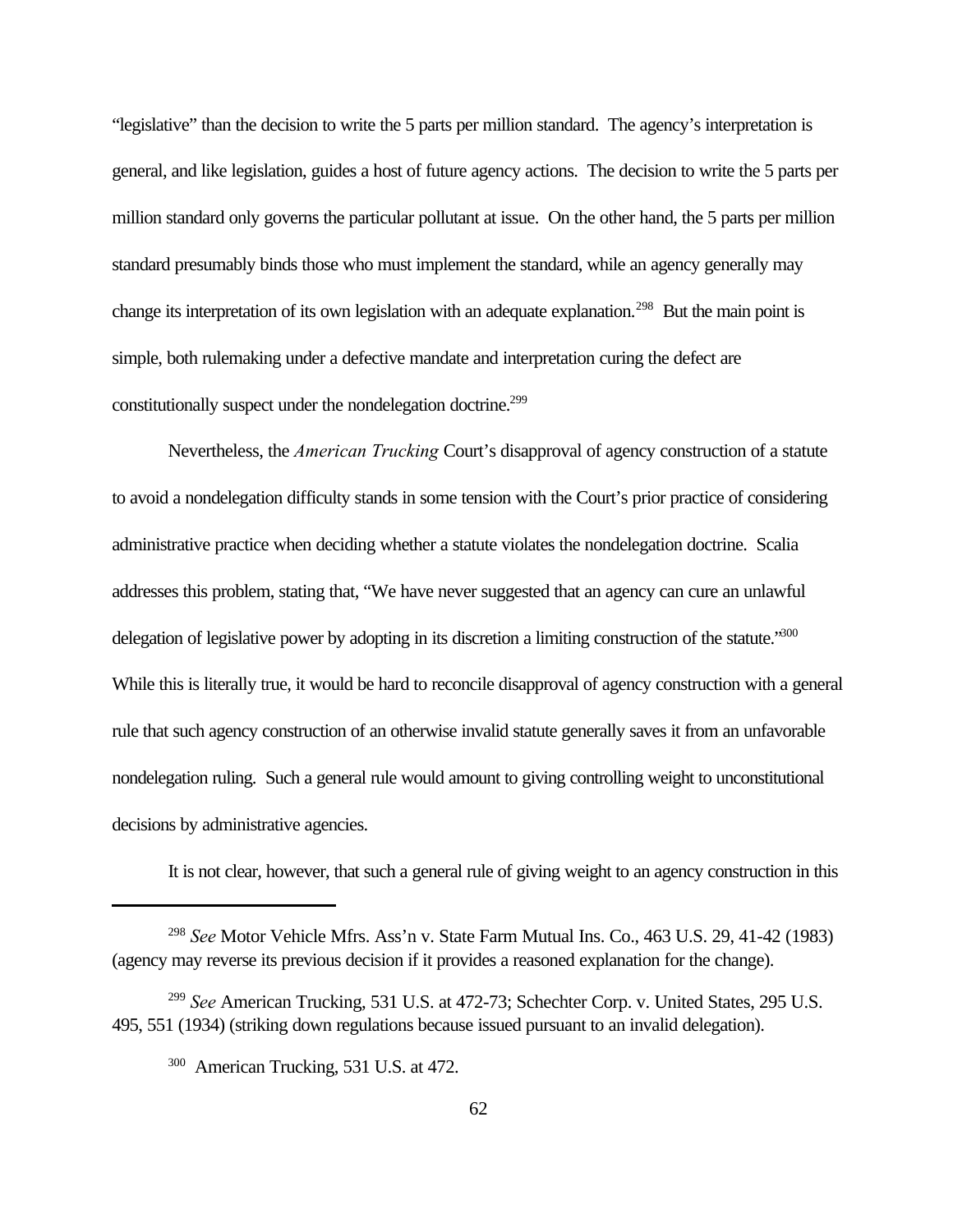context exists. The Court has not always explicitly explained why and how administrative practice effects nondelegation analysis. Scalia's *American Trucking* opinion distinguishes the leading cases in which administrative construction has played a role.<sup>301</sup> In doing so, the Court provides a basis for reconciling a practice of sometimes considering agency interpretation germane to the question of whether a nondelegation defect exists, while still recognizing the lack of a satisfactory constitutional basis for construing an otherwise unintelligible mandate.

Scalia points out that the Court in *Lichter v. United States<sup>302</sup>* took agency regulations into account because Congress subsequently incorporated the agency regulations before the Court into the statute.<sup>303</sup> Lichter thus demonstrates that administrative practice may help a court assess the acceptability of a statutory mandate under the nondelegation doctrine for reasons independent of the mere existence of a narrowing administrative interpretation. Thus, reliance upon an unconstitutional interpretation by an agency did not influence the result in *Lichter,* rather the decision by Congress to incorporate the agency interpretation influenced the result.<sup>304</sup>

If Congress did intend to adopt an administrative interpretation clarifying a statute's meaning, then the Court should consider that interpretation in ruling on a nondelegation objection. Otherwise, the Court will invalidate legislation that in fact provides perfectly intelligible guidance to the delegate because of a shared understanding of terms that might seem utterly vapid to a reviewing court if taken out of

 $301$  Id.

<sup>303</sup> American Trucking, 531 U.S. at 472.

 $304$  Id.

<sup>302</sup> 334 U.S. 742, 783 (1948).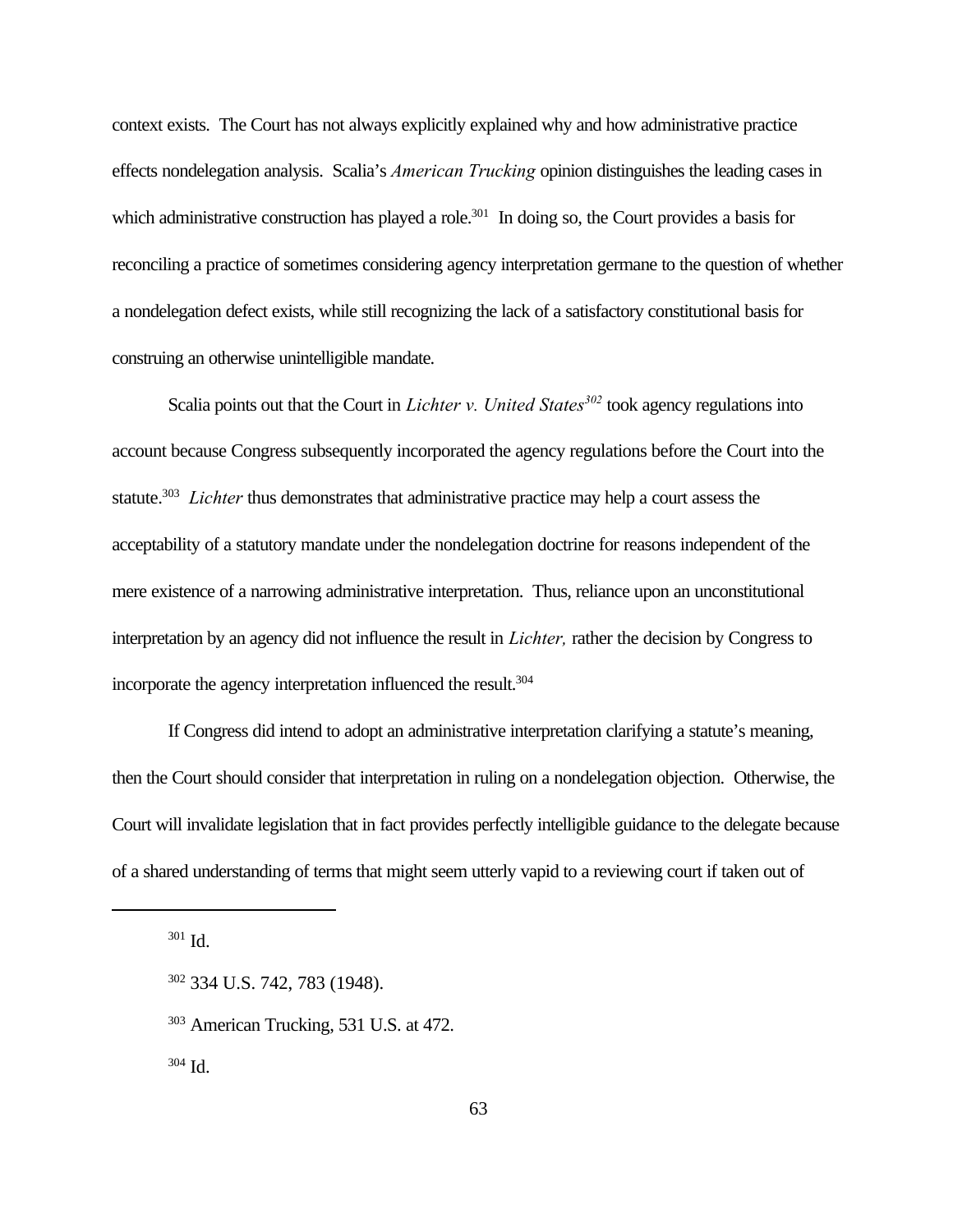context. Using administrative interpretation as a tool to understand actual legislative intent, however, is very different from allowing an agency to cure a statute lacking any intelligible principle upon which one might base an interpretation through post-enactment "construction" that Congress did not intend to adopt.

If the Court automatically assumed that Congress intends to adopt every agency construction, then the distinction between reliance upon an unconstitutional administrative agency interpretation and Congressional adoption of an agency interpretation would vanish. *Lichter,* however, held that the particular administrative interpretation before it revealed Congressional intent, because Congress was aware of the interpretation, acquiesced in it, and then adopted it explicitly in a statutory amendment.<sup>305</sup> The Court often presumes that Congress intends to adopt a pre-existing administrative interpretation when it re-enacts a statute without change.<sup>306</sup> This presumption, however, does not establish a per se rule that Congress always intends to incorporate administrative interpretation, because the rule does not apply if no reenactment takes place and because the presumption can sometimes be overcome.<sup>307</sup> Indeed, the Court has sometimes rejected the assumption that Congress intended to adopt a prior

<sup>305</sup> Lichter, 334 U.S. at 783.

<sup>306</sup> Lorillard v. Pons, 575 U.S. 575, 580 (1978).

<sup>307</sup> *See e.g.* FDA v. Brown and Williamson Tobacco Corp. 529 U.S. 120, 131-33 (2000) (holding that Congress did not acquiesce in agency construction of authority to regulate a "medical device" as including cigarette regulation); Solid Waste Agency of Northern Cook County (SWANCC) v. Army Corp of Engineers, 531 U.S. 159, 168-170 (2001) (declining to acquiesce in an administration interpretation of the definition of navigable waters under the Federal Water Pollution Control Act, despite reenactment of relevant provision).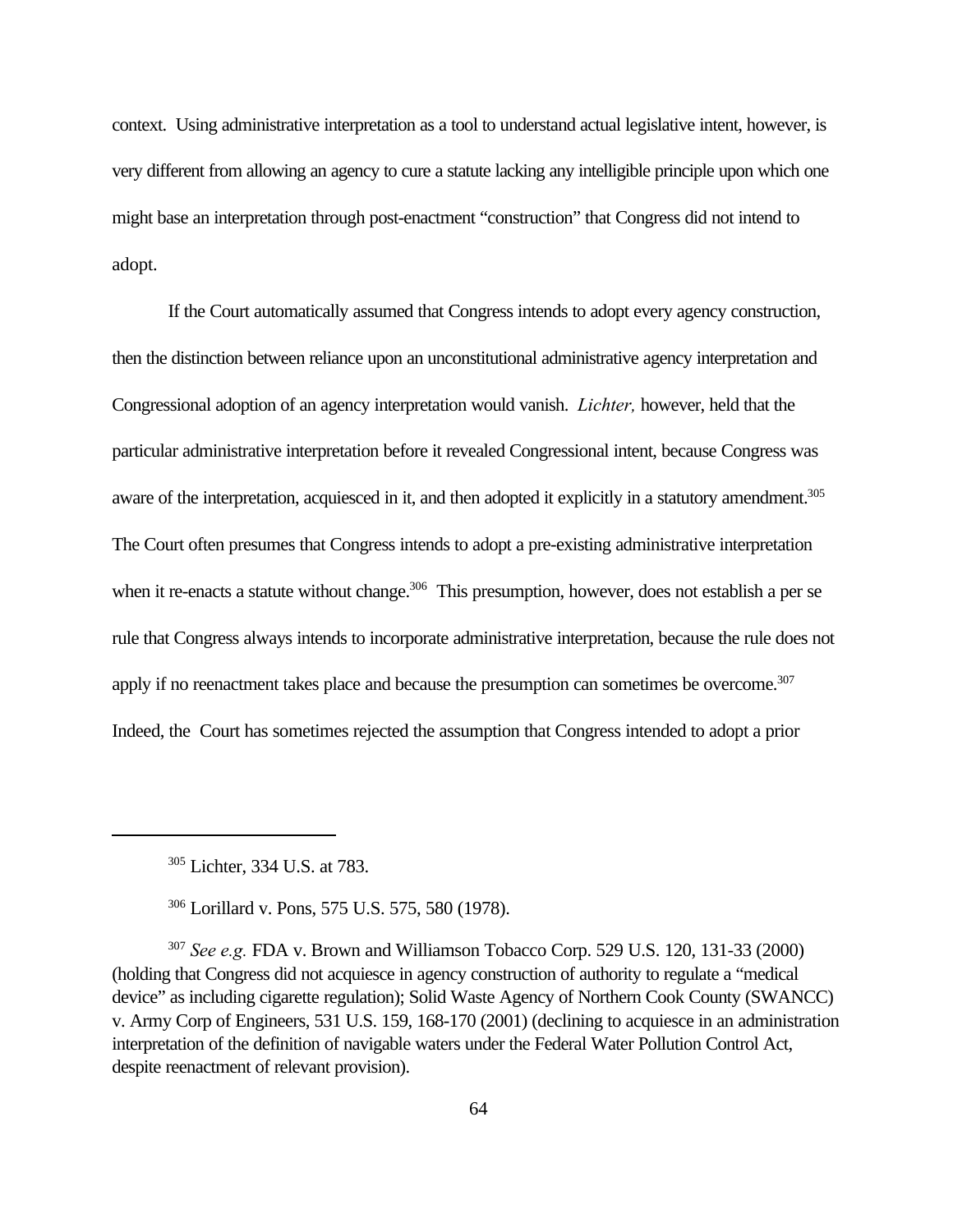agency construction, even in the face of some evidence of acquiescence.<sup>308</sup>

Scalia also distinguishes, albeit with some difficulty, *Fahey v. Mallonee*,<sup>309</sup> another nondelegation case that involves agency construction.<sup>310</sup> Scalia claims that the *Fahey* Court mentioned agency regulations "because the customary practices in the area, implicitly incorporated in the statute, were reflected in the regulations."<sup>311</sup>

Surely, a court should consider Congressional incorporation of customary practice in evaluating a nondelegation claim, for the same reason that it should consider adopted administrative practice. A court should not evaluate the intelligibility of a statutory mandate without fully understanding what it means to implementing officials and Congress. While the *Fahey* Court did not explicitly say that Congress had adopted the custom the Court referred to, $312$  such a conclusion is a plausible inference from the opaque discussion in *Fahey*. 313

 In context, it seems more likely, however, that the *Fahey* Court intended to suggest that if administrators and courts had sufficient experience with a problem, then an intelligible legislative policy

<sup>309</sup> 332 U.S. 245, 252-53 (1947).

<sup>310</sup> *See* American Trucking, 531 U.S. at 472-73.

<sup>311</sup> Id.

<sup>313</sup> *See* id. at 249-58.

<sup>308</sup> *See e.g.* SWANCC, 531 U.S. at 168-70 (declining to acquiesce in an administration interpretation of the definition of navigable waters under the Federal Water Pollution Control Act). *Cf*. Haig v. Agee, 453 U.S. 280, 300 (1980) ("congressional acquiescence may *sometimes* be found from nothing more than silence in the face of an administrative policy.") [emphasis added].

<sup>312</sup> *See* Fahey, 332 U.S. at 251-54 (suggesting that the custom clarifies the statute, but not expressly claiming that Congress had incorporated the relevant custom).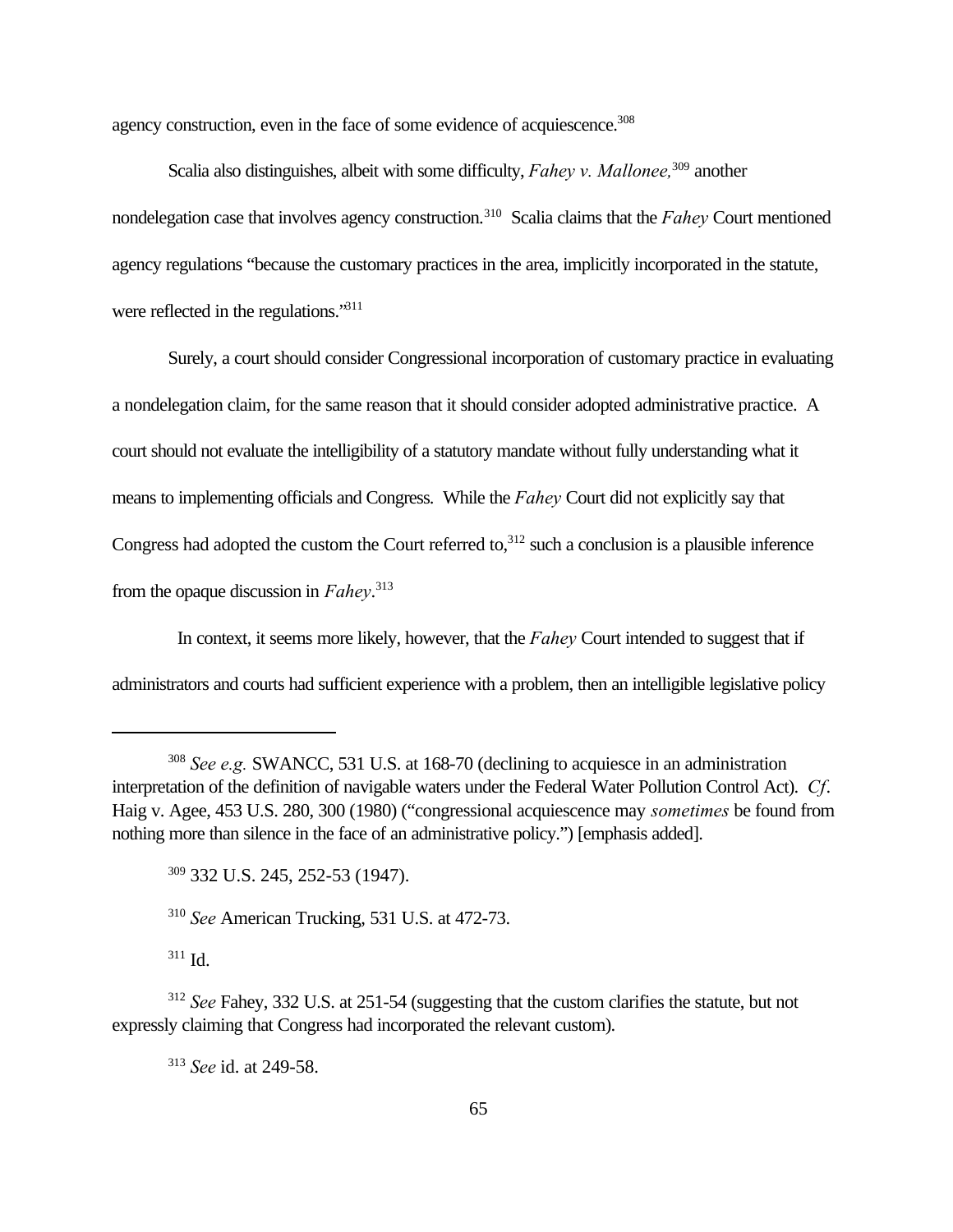may not be necessary.<sup>314</sup> This would suggest that the *Fahey* Court did not, in fact, rely upon administrative interpretation to clarify an otherwise impermissibly vague statutory mandate on a predictable across the board basis. Rather, it relied on administrative experience to suggest that some pragmatically acceptable substitute for Congressional control of policy is available. If that is what the Court means, then this part of *Fahey* has little to teach about the constitutional acceptability of relying on particular administrative interpretations to clarify an otherwise impermissibly vague mandate.

Scalia did not discuss another prominent nondelegation case in which administrative interpretation played a role, *Yakus v. United States.*<sup>315</sup> That case, however, does not present any real difficulty for Scalia's position. In *Yakus*, the Court considered a statement accompanying challenged regulations relevant, because it established a predicate for political and judicial review of the regulations to ascertain their conformity (or non-conformity) with the underlying statute.<sup>316</sup> This use of administrative practice does not give great weight to the clarity the regulations themselves may add to the statutory mandate. Rather, it relies on the existence of an explanation as evidence that the underlying statute itself provides meaningful guidance to the agency and that a check exists to limit the power of the agency under the statute.<sup>317</sup> *Yakus* is basically irrelevant to the question of whether the Court should allow a

<sup>314</sup> *See* id. at 250 (citing judicial and administrative experience with banking regulation as a reason to demand very little specificity under a statute involving federally created banks).

<sup>315</sup> 321 U.S. 414 (1944).

<sup>316</sup> Id. at 426.

<sup>&</sup>lt;sup>317</sup> *See* id. (because administrative "statement of considerations" enables Congress, the courts, and the public, has conformed to statutory standards, there is no unauthorized delegation of legislative power).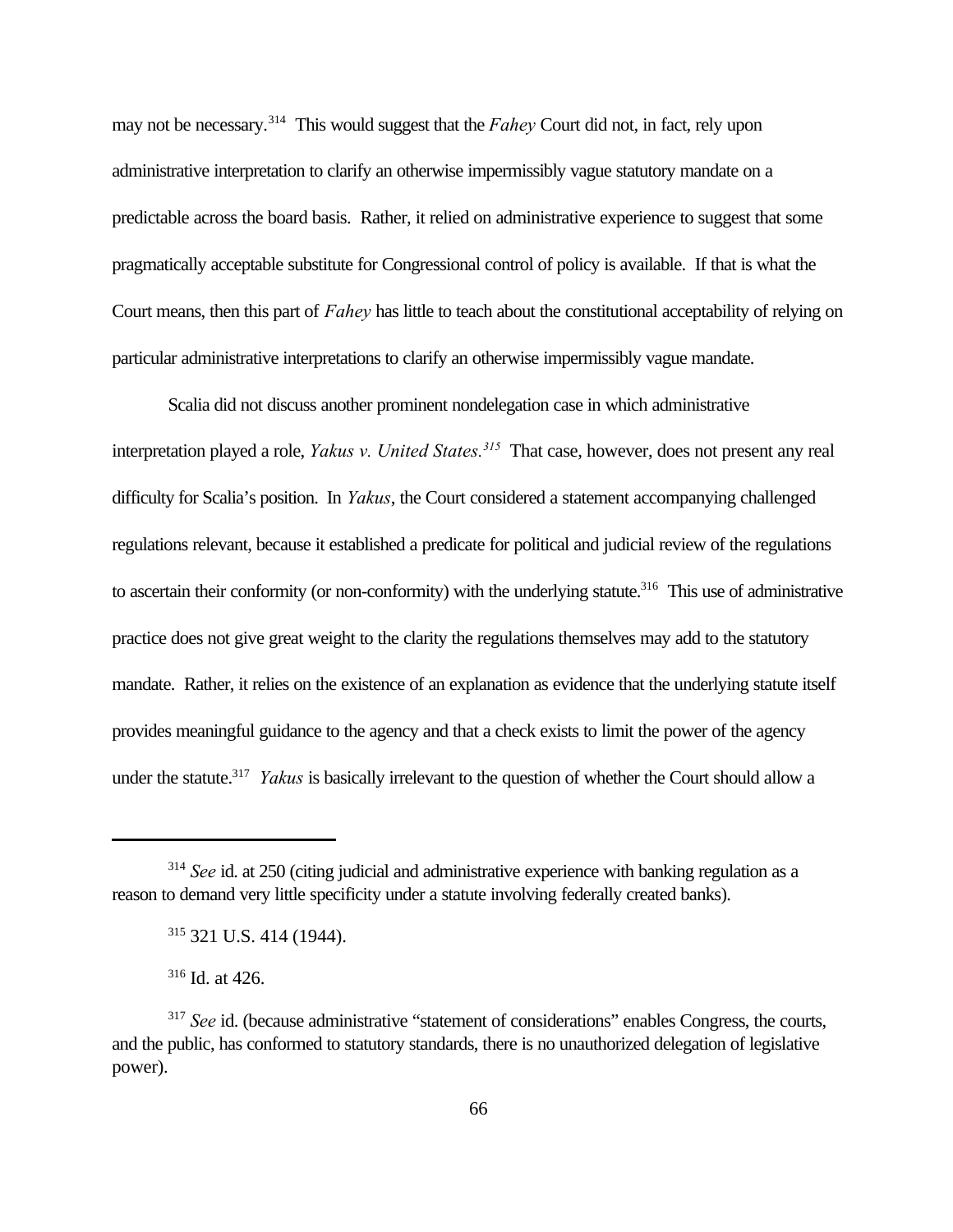regulation clarifying an otherwise unconstitutionally vague statute to help justify the statute.<sup>318</sup>

While the *American Trucking* Court clearly rejected remands to agencies for the purpose of administrative construction, *American Trucking* might not preclude reliance upon well established prior administrative construction to save a statute. The formal logic of Scalia's rationale seems to preclude this, but the Court still might allow a well established prior gloss on a statute to influence its nondelegation analysis. The Court sometimes construes a lack of legislative response to statutory construction as acquiescence, so it can always claim that Congress intended to adopt an administrative gloss upon the statute.<sup>319</sup> That approach can render incorporation of any prior administrative construction in a nondelegation analysis consistent with Scalia's statements for the *American Trucking* Court. Indeed, even if an agency should seek Congressional clarification, rather than interpret a statute to "solve" a nondelegation problem when it sees one, it may appropriately interpret a statute for the simple purpose of deciding how to implement it. Indeed, such interpretation is often unavoidable. Once established, it would seem unduly formalistic, if not for Scalia, than perhaps for much of the rest of the Court, to ignore it.

In sum, the precedent giving weight to administrative practice in nondelegation cases does not squarely conflict with the suggestion that construction of an unintelligible statute to solve a nondelegation problem is constitutionally suspect. While a court decision ordering an agency to prospectively choose a new policy where no policy exists in the underlying legislation is problematic, recognizing that past

<sup>318</sup> *See* Yakus v. United States, 321 U.S. 414 (1944).

<sup>319</sup> *See* Haig v. Agee, 453 U.S. 280, 300 (1980) ("congressional acquiescence may sometimes be found from nothing more than silence in the face of an administrative policy.")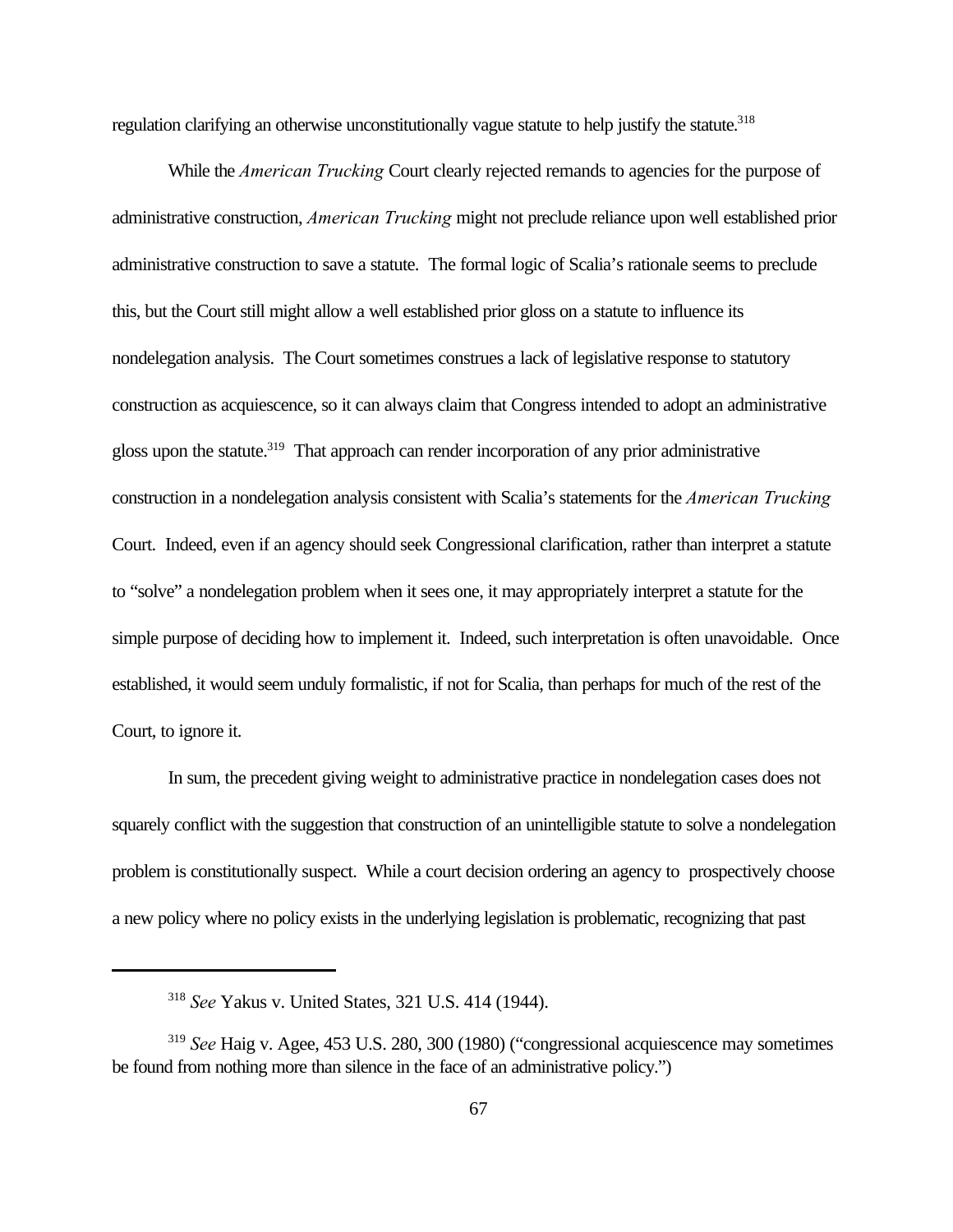administrative practice may cast light on the content of the legislative mandate or demonstrate that judicial review will prove effective is legitimate. In such cases, the Court is not using administrative practice to cure a constitutional defect; instead, the Court uses administrative practice as an interpretive tool to discern whether the underlying legislation has such a defect.

This discussion establishes several crucial principles. A body that may act only pursuant to delegated authority may not constitutionally act pursuant to an unintelligible delegation. Therefore, an arguably unintelligible delegation makes construction of the delegating legislation constitutionally suspect. $320$ 

Even if Bressman's characterization of the statement rejecting administrative construction as dictum were clearly correct, that would not obviate the need to consider that statement carefully. Lower courts usually follow Supreme Court dicta if possible, and dicta often become holdings in subsequent cases.

Bressman does not really grapple with the Court's point that administrative construction as a cure for serious nondelegation problems conflicts with the legislative supremacy principle at the heart of the nondelegation doctrine. *See* id. at 474-78 (arguing that the Court's statement simply reflects rejection of administrative usurpation of the Court's interpretive authority). She simply claims that "delegations susceptible to narrowing construction are not invalid *ab initio.*" Id. at 476. But she makes no attempt to reconcile this statement with *Schechter's* rejection of convictions obtained before the Court held that the National Industrial Recovery Act conflicts with the nondelegation doctrine, *see* A.L.A. Schechter Corp. v. United States, 295 U.S. 495, 519, 555 (1935), or with *American Trucking's* language, *see* American Trucking, 531 U.S. at 472-73 (rejecting saving administrative construction). In the end, she essentially claims that the Court cannot mean what it said, because its logic would doom judicial construction to avoid nondelegation claims as well. *See* Bressman, *supra* note 3, at 477. I agree that the Court's logic does call into question judicial construction, but that calls

<sup>320</sup> Professor Bressman resists this conclusion. She claims that the *American Trucking* Court's discussion of administrative construction is dictum. *See* Bressman, *supra* note 3, at 473. But the Court discusses administrative construction in a case where the D.C. Circuit ordered construction of the statute to avoid the nondelegation problem. Hence, the Court's unanimous general rejection of administrative saving construction supports *American Trucking's* result as directly as the Court's holding that the avoidance canon cannot apply because the statute raises no grave constitutional doubt on constitutional grounds. When the Court offers two rationales for a decision, either of which is sufficient to justify reversal, writing one off as dictum is problematic.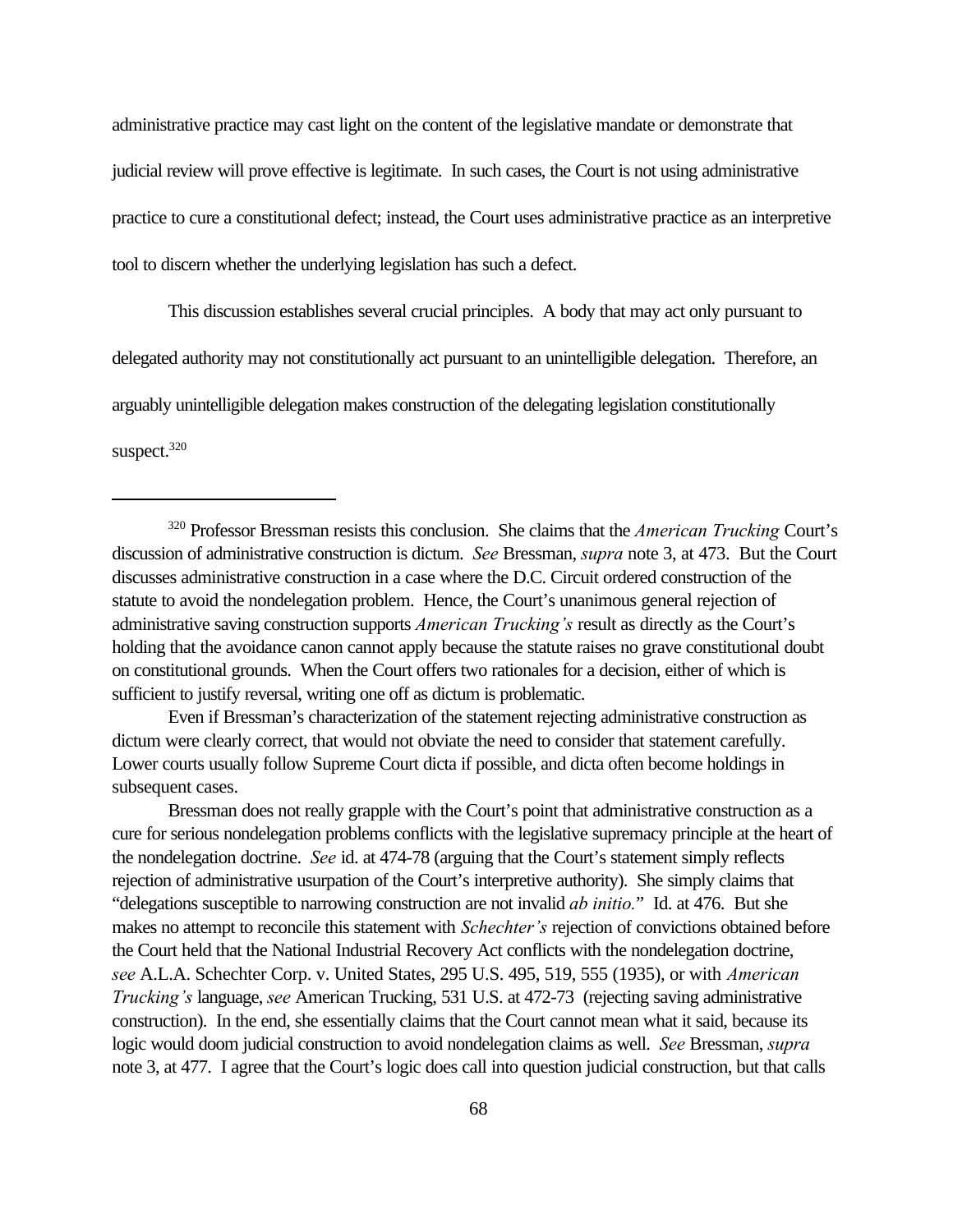## B. **Judicial Authority**

Scalia's rationale for disapproving of agency saving constructions might apply equally well to courts.<sup>321</sup> The idea that a court can "cure an unconstitutionally standardless delegation of power by declining to exercise some of that power" (or ordering an agency not to), seems as "internally contradictory" as the notion of agency cure through construction.<sup>322</sup> Surely, "the very choice of which portion of the power to exercise - that is to say, the prescription of the standard that Congress had omitted- would *itself* be an exercise of the forbidden legislative authority.<sup>323</sup> If the nondelegation doctrine requires at least a general policy choice from Congress, then neither a Court nor agency can "cure" Congressional failure to make such a choice by making a choice in Congress' stead.

Judicial saving "construction" not only raises a constitutional issue, it poses even more troubling problems for democratic theory than administrative saving construction.<sup>324</sup> Suppose that a court rather than an agency interprets the good environmental policy statute, holding that the statute requires

<sup>323</sup> *Cf.* id.

for an assessment of whether judicial construction should be called into question, a problem that the following pages address. But Bressman's reading of *American Trucking* simply refuses to accept that the Court meant what it said on this issue.

<sup>321</sup> *Cf.* Bressman, *supra* note 3, at 477 (noting that if delegations susceptible to narrowing constructions were "invalid *ab initio*,*"* courts could not resuscitate them through statutory construction either).

<sup>322</sup> *Cf.* American Trucking, 531 U.S. at 473.

<sup>324</sup> *See* Marshall, *supra* note 113, at 223-25 (delegation of authority to judiciary is more problematic than delegation to an agency, because democratic controls do not limit the judiciary as much); Richard J. Pierce, Jr., *The Inherent Limits on Judicial Control of Agency Discretion: The D.C. Circuit and the Nondelegation Doctrine,* 52 ADMIN. L. REV. 63, 92 (2000) .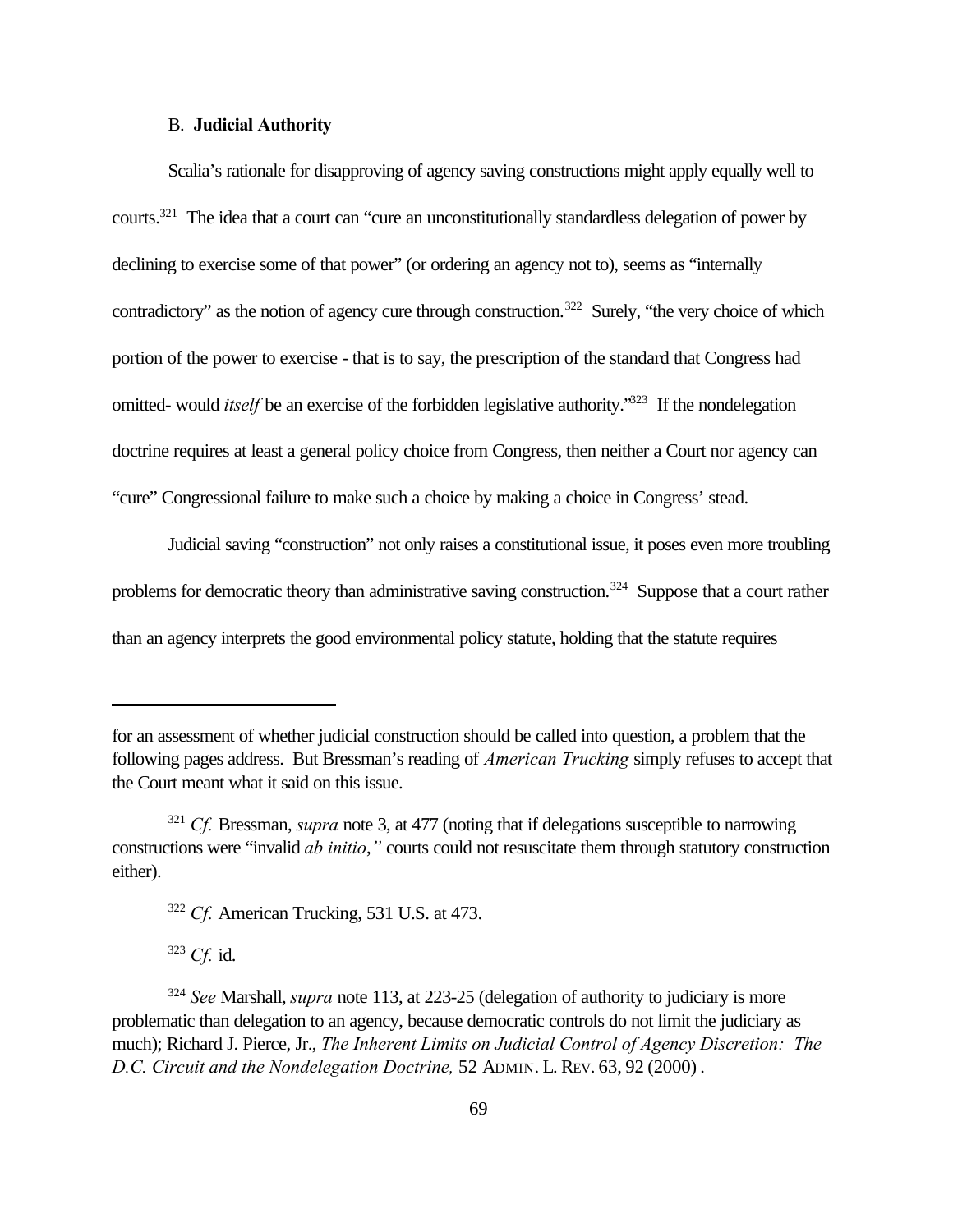protection of public health. That holding amounts to judicial legislation for all practical purposes. The protect public health rule reflects the Court's own policy decision without any meaningful Congressional guidance, and this rule prospectively binds a host of future actions by the implementing agency.

Democratic constraints do not limit the judiciary's policy choices, but such constraints might well limit an administrative agency's policy choices in making a similar unbounded policy decision.<sup>325</sup> Administrative agencies, unlike the judiciary, face supervision from elected officials, the President of the United States and Congressional representatives serving on oversight committees.<sup>326</sup> From the standpoint of democratic theory, it would be quite senseless to discourage saving constructions from the agencies, while encouraging them from courts.<sup>327</sup>

Like agencies, courts may not exercise legislative authority without some constitutional

justification.<sup>328</sup> In most administrative law cases, applicable statutes delegate interpretive authority to the

<sup>326</sup> *See generally* WILLIAM N. ESKRIDGE JR. & PHILIP P. FRICKEY, CASES AND MATERIALS ON LEGISLATION: STATUTES AND THE CREATION OF PUBLIC POLICY 909-938, 954-57 (1995); Pierce *supra* note 324, at 94 (discussing Presidential "arm twisting" and "jawboning.").

<sup>327</sup> Richard Pierce has objected to the D.C. Circuit practice of ordering agencies to narrowly construe their statutory mandates as anti-democratic. *See* Pierce, *supra* note 324, at 92-94. He points out that to the extent a narrowing administrative construction binds future administrations, it limits the policy discretion of future administrations, and therefore the effects of future Presidential elections. *See* id. Even if administrative decisions do bind future presidents, they are less anti-democratic than judicial constructions. For the judicial constructions not only bind and limit future Presidents but come from the "*least* politically accountable officials," namely judges. *See* id. at 92 (emphasis in original).

<sup>328</sup> *Cf* Martha A. Field, *Sources of Law: The Scope of Federal Common Law,* 99 HARV. L. REV. 883, 893 n. 46 (there must always be statutory or constitutional authority for any federal common law rule).

<sup>325</sup> *See* Chevron U.S.A., Inc. v. Natural Resources Defense Council, Inc., 467 U.S. 837, 865- 866 (1984) (describing administrative agencies as part of a political branch and indirectly accountable to the people).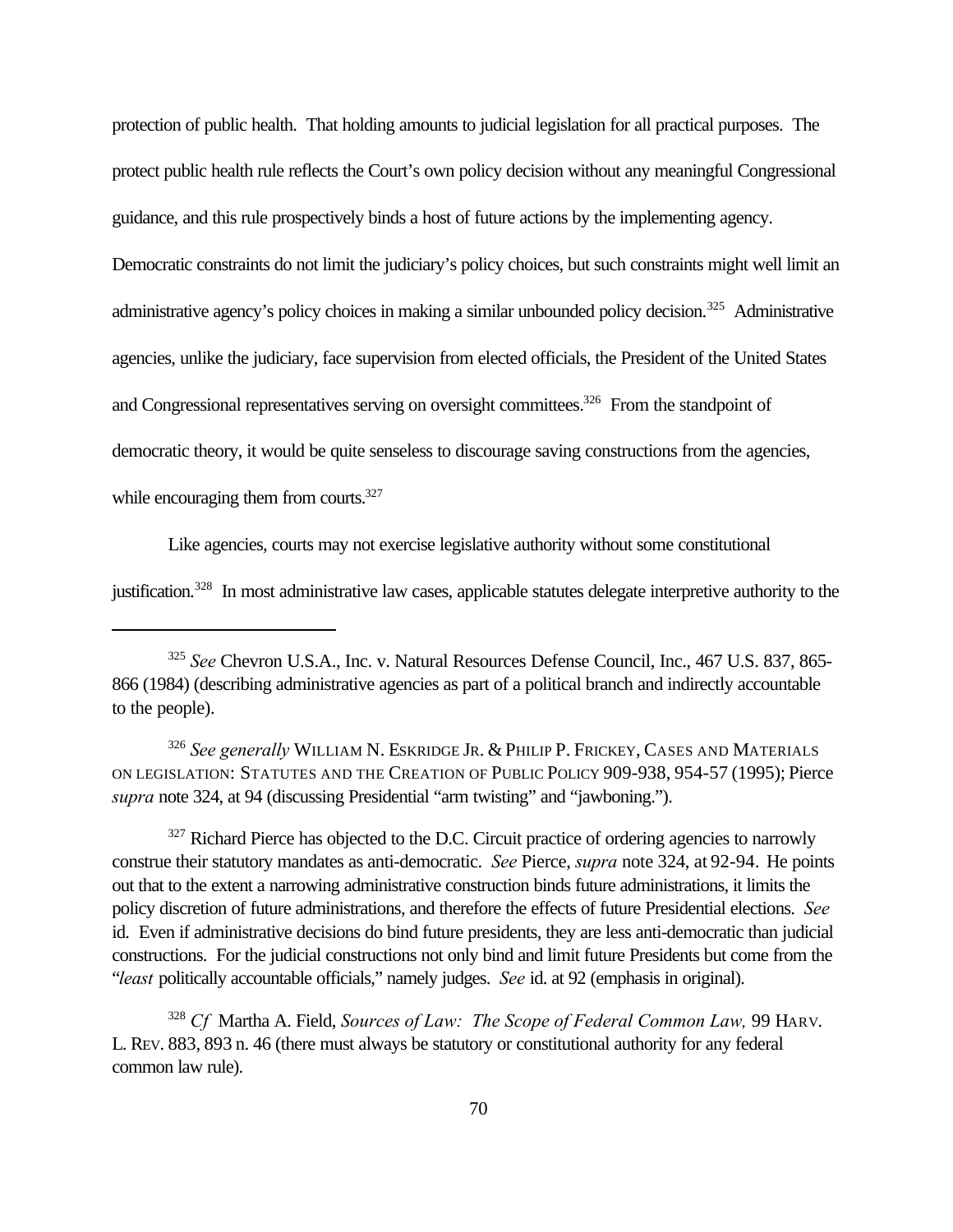judiciary.<sup>329</sup> If a statute itself does not properly delegate the needed authority to the judiciary, because it lacks an intelligible principle, then the statute's existence may not justify judicial construction. A lack of an intelligible principle might suggest that there is "no law to apply" in resolving a case.<sup>330</sup> Traditionally, the courts have declined to review agency action where no law applies, suggesting doubt about judicial authority to second guess agency decision-making where no intelligible principle exists.<sup>331</sup>

In other words, if Congress may not delegate legislative authority, Congress may not delegate legislative authority to courts. And to throw a question to the courts without the benefit of an announcement of at least a general policy seems just as suspect as to delegate quasi-legislative rulemaking authority to an agency with no guidance.

To the extent federal judicial authority to craft a policy emanates from a statute,<sup>332</sup> judicial construction of a statute that arguably lacks an intelligible principle is at least as constitutionally suspect as administrative construction. In light of the line of cases approving delegations to entities that have independent authority to address the matter at hand without strict application of the intelligible principle

<sup>329</sup> *See e.g.* 5 U.S.C. § 706; 42 U.S.C. § 7607(b).

<sup>330</sup> *See generally,* Zellmer, *supra* note 9, at 989-991 (suggesting that a situation where no law applies might create a serious nondelegation issue). *Cf*. Sidney A. Shapiro & Robert L. Glicksman, *Congress, the Supreme Court, and The Quiet Revolution in Administrative Law, 1988 DUKE L. J.* 819, 874 (calling for repeal of the Administrative Procedure Act provision prohibiting judicial review where no law applies); Kenneth Culp Davis, *No Law to Apply,* 25 SAN DIEGO L. REV. 1, 4-10 (1988) (recommending judicial review even without law to apply).

<sup>331</sup> *See* Heckler v. Chaney, 470 U.S. 821, 830-31 (1985).

<sup>332</sup> *See e.g.* Texas Ind., Inc. v. Radcliff Materials, Inc., 451 U.S. 630, 641 (1981) (power to write common law rule emanates from statute); Wallis v. Pan Am. Petroleum Corp., 384 U.S. 63, 68 (1966) (declining to craft federal common law rule governing federal mineral leases, because the Court found no threat to a discernable federal policy or interest).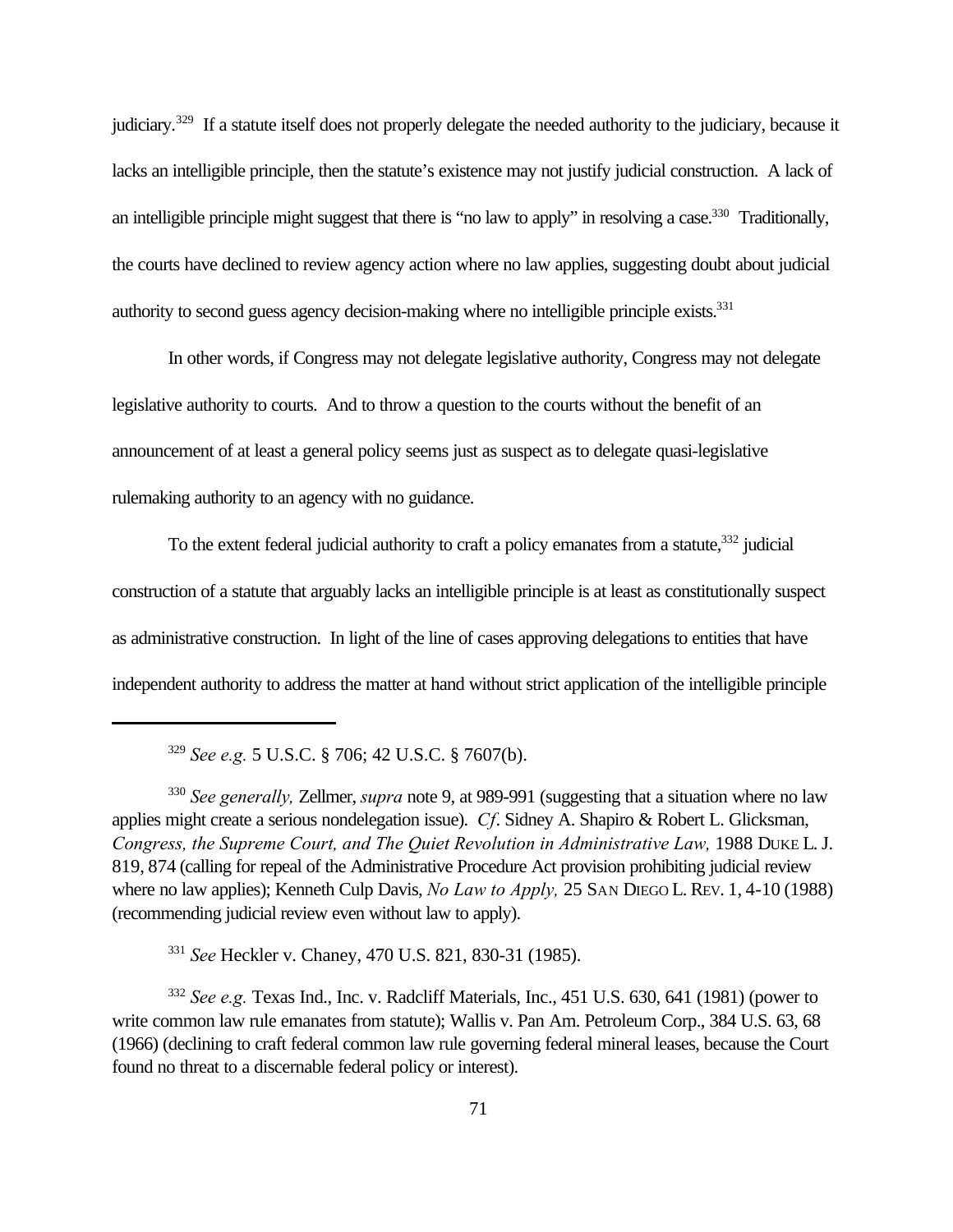requirement,<sup>333</sup> one must inquire into the scope of federal court's independent authority to make law. Just as *American Trucking's* rejection of administrative saving construction should not apply in areas where independent executive branch lawmaking authority exists under the constitution, so too rejection of judicial saving constructions should not apply to areas where federal courts have lawmaking power independent of any Congressional authorization.

Under *Erie R. Co. v. Tompkins*, however, the federal courts enjoy no general lawmaking authority.<sup>334</sup> The *Erie* Court held that state law, rather than federal common law, should define the scope of a railroad's liability for accidents occurring along its right of way.<sup>335</sup> In doing so, it rejected the general authority of federal courts to develop rules of decision. The rationale for this rejection reflected a combination of both statutory and constitutional restraints upon the independent law-making authority of federal courts.<sup>336</sup> The *Erie* Court overruled a prior decision, *Swift v. Tyson,<sup>337</sup>* construing the Federal Judiciary Act of 1789 to authorize federal courts to decide "what the common law of the State

<sup>333</sup> *See e.g. See* Loving v. United States, 517 U.S. 748, 772-73 (1996) (nondelegation doctrine may not apply fully to rulemaking regarding military discipline because of President's authority as commander-in-chief); United States v. Mazurie, 419 U.S. 544, 556-557 (1975) (nondelegation doctrine does not apply fully to delegation to an Indian Tribe).

<sup>&</sup>lt;sup>334</sup> Erie R.R. Co. v. Tompkins, 304 U.S. 64, 78 (1937) ("There is no general federal common law."); Milwaukee v. Illinois, 451 U.S. 304, 312 (1981) (federal courts "do not possess a general power to develop and apply their own rules of decision").

<sup>335</sup> Erie, 304 U.S. at 69, 80.

<sup>336</sup> *See* Erie, 304 U.S. at 71-80 (discussing the reasons behind the Court's denial of a federal common law).

<sup>337</sup> 16 Pet. 1 (1842).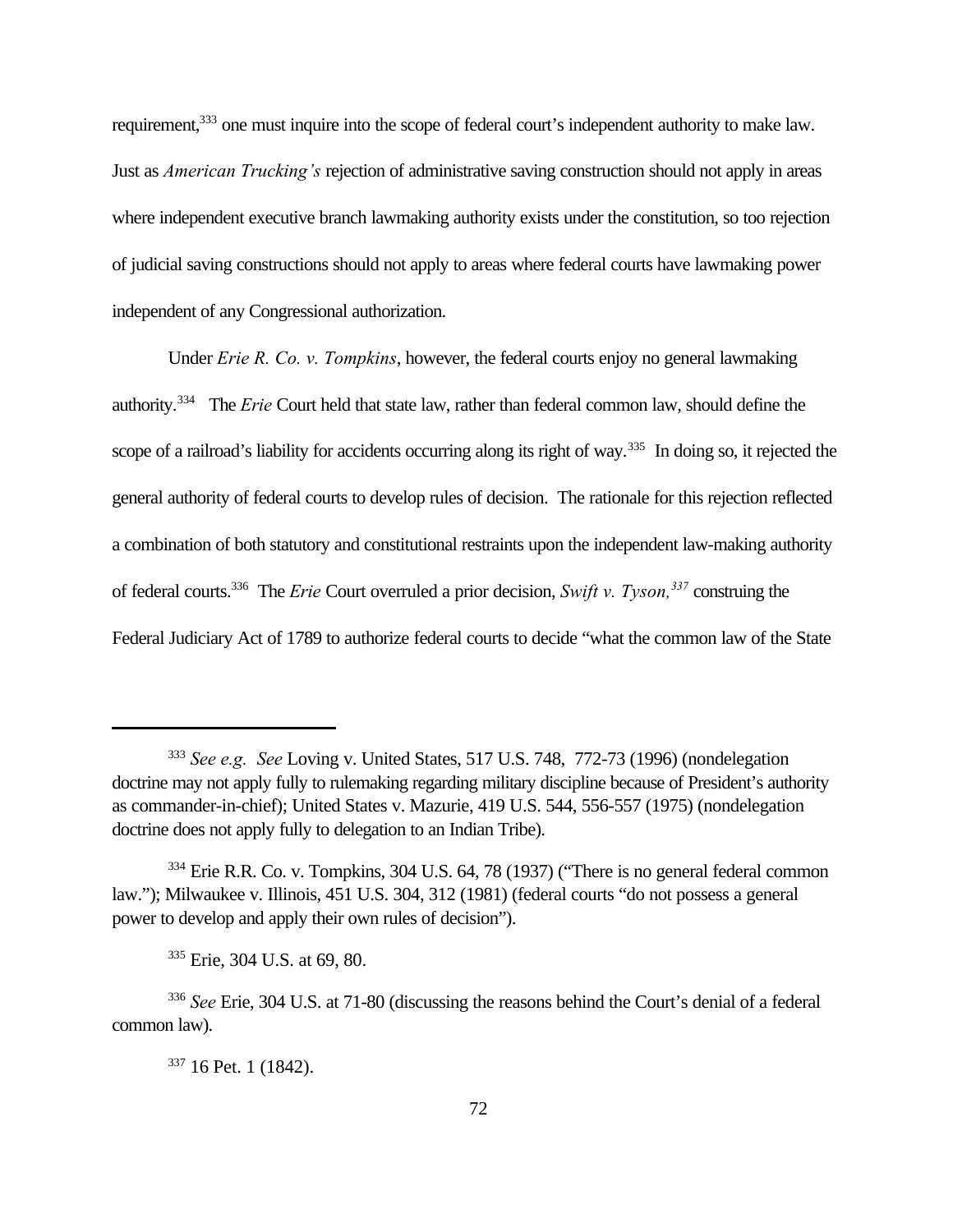is or should be."<sup>338</sup> *Swift* interpreted a statutory requirement that federal courts must generally apply the "laws of the several States" to exclude any federal judicial obligation to follow state supreme court decisions announcing common law rules,<sup>339</sup> thus allowing federal courts to choose the common law rules that would apply in diversity suits. *Swift's* view that state supreme court decisions were not state laws made sense in an era when the common law was viewed as a "transcendental body of law" that courts discovered rather than created.<sup>340</sup> Under this view, state court decisions, while evidence of the content of the law, were not themselves law.<sup>341</sup> But once the Supreme Court perceived that federal selection of common law rules reflected judicial policy judgments (in keeping with legal realism), it decided that federal courts ought not exercise the general lawmaking power approved in *Swift.<sup>342</sup> Erie*'s rejection of judicial policy-making also rested in part upon constitutional grounds, creating a rule that the federal courts lack general lawmaking power.<sup>343</sup>

Exceptions to the general principle that federal courts lack legislative authority exist.<sup>344</sup> But the

<sup>343</sup> *See* id. at 77-78 (the unconstitutionality of the "course pursued" compels reversal of *Swift).*

<sup>344</sup> *See e.g.* Hinterlider v. La Plata River & Cherry Creek Ditch Co., 304 U.S. 92 (1938) (holding on the day Erie issued that federal common law governs apportionment of water from an interstate stream). *See generally* Henry J. Friendly, *In Praise of Erie-And of the New Federal Common Law*, 39 N.Y.U. L. REV. 383, 405-422 (1964) (noting and defending the existence of some federal common law); Henry M. Hart, *The Relations Between State and Federal Law*, 54 COLUM. L. REV. 489 (1954); Alfred Hill, *The Lawmaking Power of the Federal Courts: Constitutional*

<sup>338</sup> Erie, 304 U.S. at 71-80.

<sup>339</sup> Id. at 71.

<sup>340</sup> *See* id. at 79.

<sup>341</sup> *See* id. at 79.

<sup>342</sup> *See id*.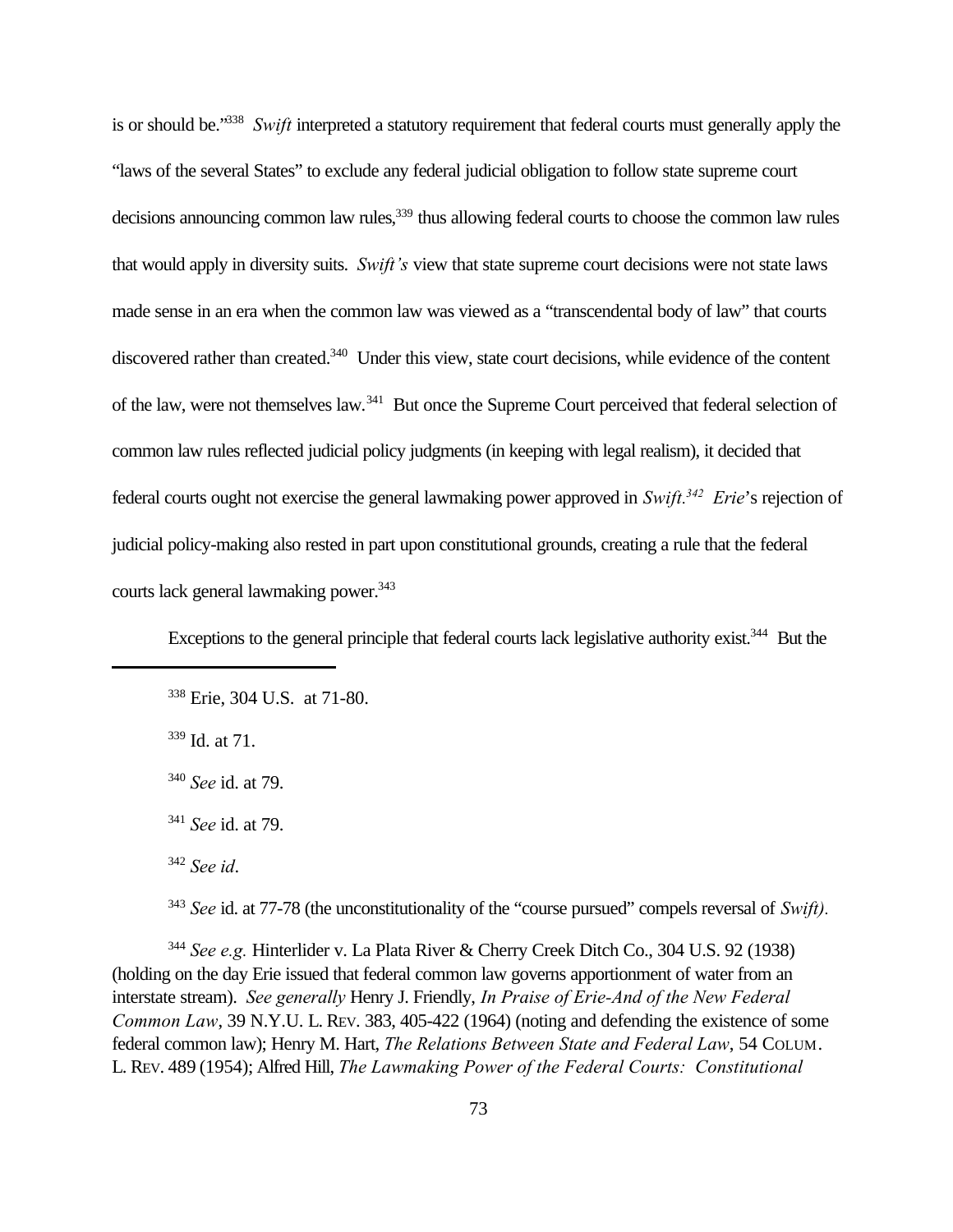Supreme Court has repeatedly stated that the courts may only craft federal rules of decision in a few narrowly circumscribed areas.<sup>345</sup> These exceptions probably do not reach many things of importance, such as the power to establish public law standards to govern administrative agencies.

For example, a court probably does not have the authority to write legislative instructions to EPA about how to write pollution control standards without any delegated authority to do so. The Court has certainly never suggested that the limited exceptions to the rule that federal courts may not legislate embrace such a sweeping power.<sup>346</sup> If the courts would not have this authority to create a legislative program for a federal agency without an authorizing statute, then its authority to write

<sup>345</sup> *See* Texas Industries v. Radcliff Materials, Inc. 451 U.S. 630, 640 (1981) (federal common law applies only in "some limited areas."); Boyle v. United Technologies Corp., 487 U.S. 500, 504 (1988) (federal common law exists in a "few areas, involving `uniquely federal interests.'") (citations omitted); Wheedin v. Wheeler, 373 U.S. 647, 651 (1963) (areas of federal common law are "few and restricted").

<sup>346</sup> Cf. C. Wright, A. Miller, & E. Cooper Jurisdiction and Related Matters 2d §§ 4514-19 (listing cases). I cannot offer a full theoretical proof that the constitution bars the creation of such an authority here, because doing so would require the development and defense of an entire theory of the scope of federal common law.

*Preemption,* 67 COLUM. L. REV. 1024 (1967); Paul J. Mishkin, *The Variousness of Federal Law": Competence and Discretion in the Choice of National and State Rules for Decision, 105 U. PENN.* L. REV. 797 (1957); Note, *The Federal Common Law,* 82 HARV. L. REV. 1512 (1969); Note, *The Competence of Federal Courts to Formulate Rules of Decision, 77 HARV. L. REV. 1084 (1964);* Note, *Federal Common Law and Article III: A Jurisdictional Approach to Erie*, 74 YALE L. J. 325 (1964); Comment, *Rules of Decision in Nondiversity Suits,* 69 YALE L.J. 1428 (1960); Thomas W. Merrill, *The Judicial Prerogative*, 12 PACE L. REV. 327 (1992); Martin H. Redish, *Federal Common Law, Political Legitimacy and the Interpretive Process: An Institutionalist Perspective*, 83 NW. U. L. REV. 761 (1989); Louise Weinberg, *Federal Common Law*, 83 NW. U. L. REV. 805 (1989); Martin H. Redish, *Federal Common Law and American Political Theory: A Response to Professor Weinberg*, 83 NW. U. L. REV. 853 (1989); Louise Weinberg, *The Curious Notion that the Rules of Decision Act Blocks Supreme Federal Common Law*, 83 NW U. L. REV. 860 (1989).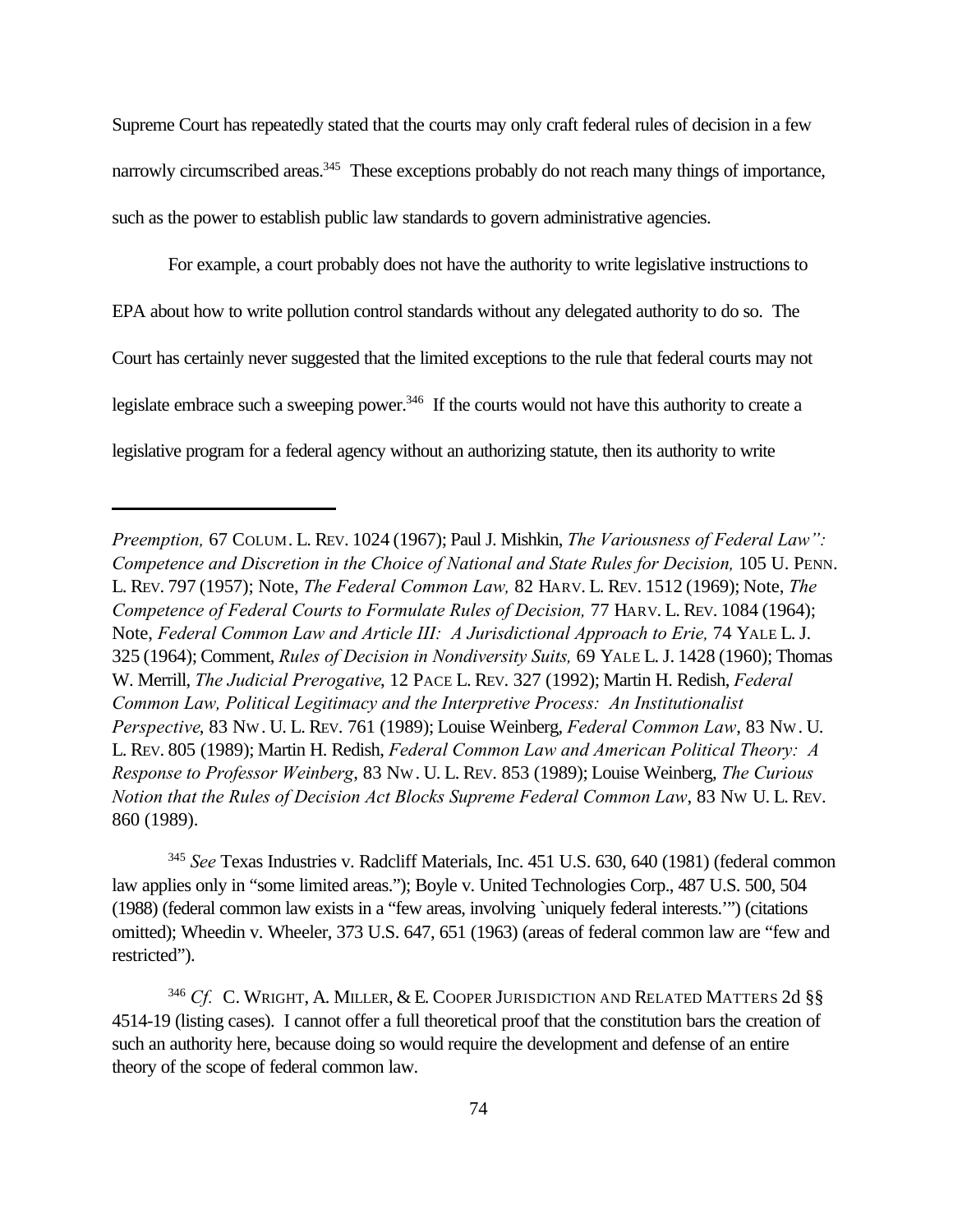standards governing agency action relies upon delegated authority.<sup>347</sup> If that is the case, then exercise of that authority in the face of a serious nondelegation challenge seems suspect indeed.<sup>348</sup>

Even when a statute contains a general policy clearly satisfying the nondelegation doctrine, recent Supreme Court cases express skepticism about the constitutional authority of courts to create legal rules filling in the interstices of very broad statutes. In a number of cases, the Court has turned to state law to fill in these interstices, on the grounds that judges should not make law without adequate Congressional guidance.

For example, in *O'Melveny & Myers v. FDIC*,<sup>349</sup> the Court declined to fashion a federal common law rule that would affect the Federal Deposit Insurance Company's (FDIC's) ability to recover damages against a law firm that had represented a failed federally insured savings and loan association (S & L).<sup>350</sup> The Court bottomed its refusal on separation of powers grounds (like those that give rise to the nondelegation doctrine).<sup>351</sup> It explained that a decision affecting the tort liability of lawyers and accountants representing S & Ls would require weighing and appraisal of a host of

<sup>348</sup> *See* Larry Kramer, *The Lawmaking Power of the Federal Courts,* 12 PACE L. REV. 263, 290 (1992) (arguing that federal common law must further "ascertainable statutory purposes").

<sup>349</sup> 512 U.S. 79 (1994).

<sup>350</sup> *See* id. at 80-81, 89.

<sup>347</sup> Whitman v. American Trucking Ass'ns, Inc., 531 U.S. 457, 472 (2001) (characterizing the nondelegation doctrine has precluding any Congressional delegation of legislative power, not just a delegation to an agency); Loving v. United States, 517 U.S. 748, 771, 776-77 (1996); J.W. Hampton, Jr. & Co. v. United States, 276 U.S. 394, 409 (1928)).

<sup>351</sup> *See* Bradford R. Clark, *Federal Common Law: A Structural Reinterpretation*, 144 U. PA. L. REV. 1245, 1367 (1996). *See generally* Weiser, *supra* note 222 at 1704 (noting the role separation of powers has played in increasing judicial reluctance to create federal common law).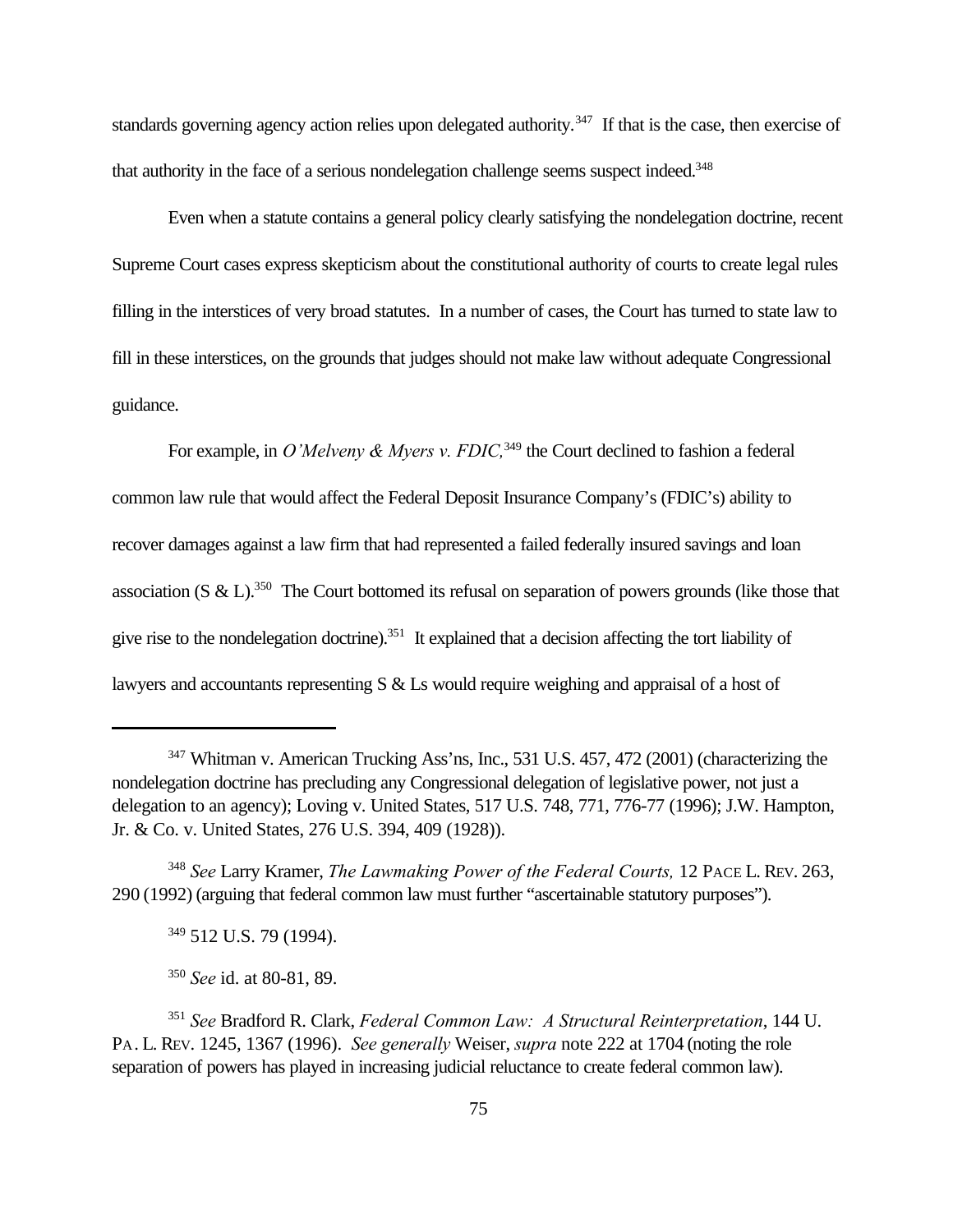competing policy considerations.<sup>352</sup> That weighing and appraising, said the Court, is more appropriate for "those who write the laws" than for "those who interpret them."<sup>353</sup> It thus suggested that no federal common law rulemaking was appropriate, because Congress should make the relevant policy choice.<sup>354</sup>

Recently, the Court has emphasized the need for some Congressional policy as a prerequisite to federal judicial use of common law authority. For example, in *Atherton v. FDIC,<sup>355</sup>* the Court rejected the applicability of federal common law standards establishing the duty of care officers and directors owe to federally chartered and insured banks.<sup>356</sup> The Court emphasized that a conflict between a federal policy or interest and a state law is normally a precondition for the application of federal common law to a problem.<sup>357</sup>

If a statute contains no federal policy, then a Court cannot find a conflict between a federal policy or interest and a state law to justify creation of a federal rule of decision. Indeed, the *Atherton* Court declined to create a federal common law rule notwithstanding a federal statute expressing the general policy of assuring the solvency of federally chartered and insured institutions and a specific policy

<sup>353</sup> Id.

<sup>352</sup> O'Melveny & Myers, 512 U.S. at 89.

<sup>354</sup> *Cf*. Paul Lund, *The Decline of Federal Common Law*, 76 B.U.L.REV. 895, 901, 920-954 (1996) (arguing that a Court should have crafted a federal rule to serve identifiable federal policy interests).

<sup>355</sup> 519 U.S. 213 (1997).

 $356$  Id. at 215-18.

<sup>357</sup> Id. at 218.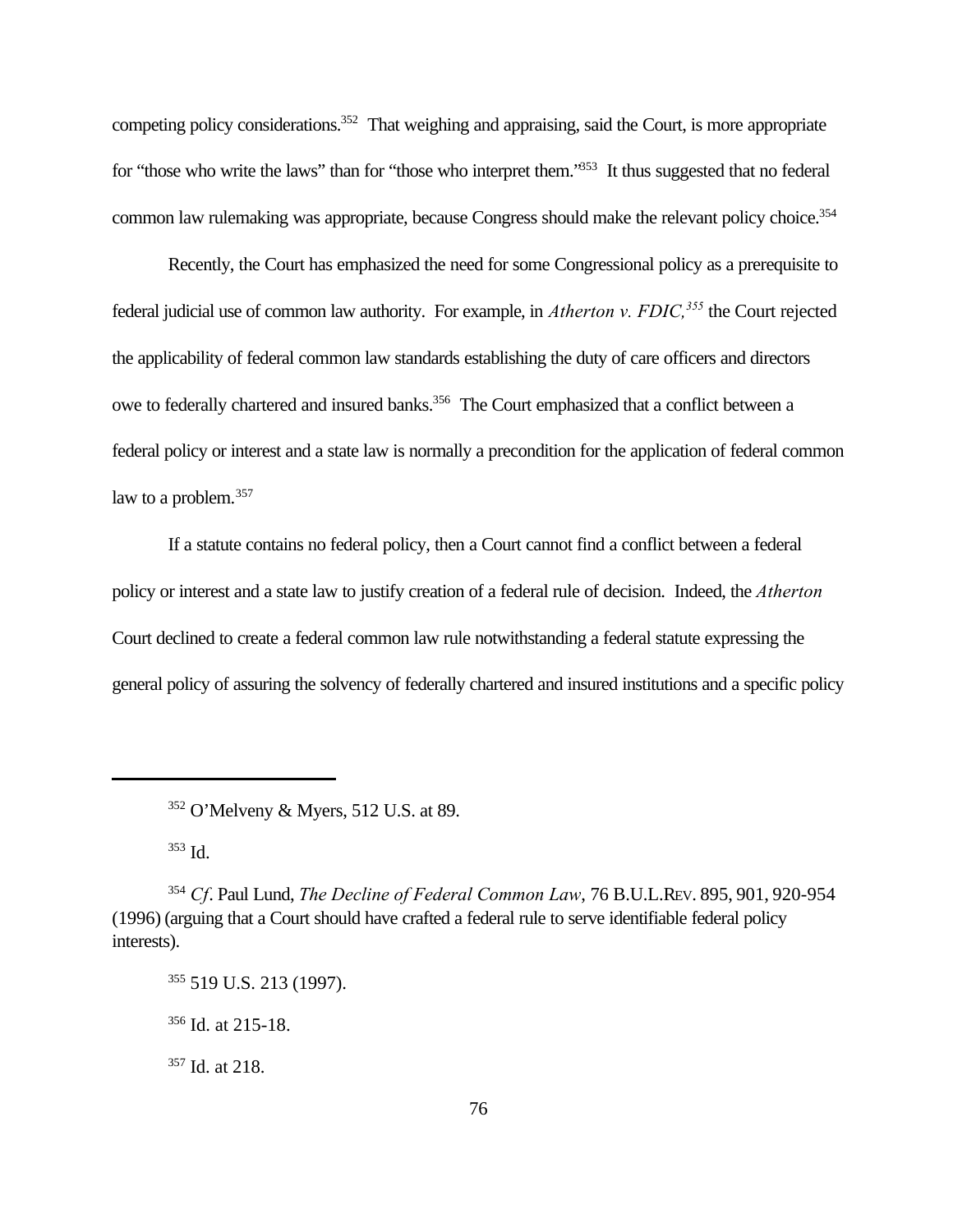regarding a duty of care.<sup>358</sup>

Courts do have the authority to fashion common law rules addressing unanswered policy issues in federal statutes that contain an intelligible principle.<sup>359</sup> But the Court's expressions of doubt about the appropriateness of judicial creation of policy, even in cases where some intelligible principle exists, suggest a grave constitutional doubt about judicial authority to write federal rules where a statute provides no intelligible principle.

Readers should not confuse a want of intelligible principle with the mere existence of some ambiguity in a statute.<sup>360</sup> Every statute, no matter how specific, will provide ambiguous guidance as to

<sup>359</sup> *See generally* Donald L. Doernberg, *Juridical Chameleons in the "New Erie" Canal,* 1990 UTAH L. REV. 759, 803 (claiming that cases creating federal law involve a relevant federal statute).

<sup>&</sup>lt;sup>358</sup> The Court suggested that the federal interest in promoting the fiscal soundness of banks it chartered and insured should not count as a ground for creating a federal common law rule on formalist grounds. Specifically, since the Federal Deposit Insurance Corporation acted as a "receiver of a failed institution," the Court assumed that it "is not pursuing the interest of the Federal Government as a bank insurer." Id. at 225. It did not explain why it believed that the use of a federal receiver was unrelated to the federal interest in making banks fiscally sound or conserving insurance proceeds. Nor did it explain why the limits of the particular interest a litigating agency had in a given case should limit the federal policies that a Court should consider relevant to deciding whether to create a federal rule of decision.

The Court divorced its decision about creation of a federal law rule from its consideration of the specific statutory provisions creating a standard of care for such cases. It held that the statutory language created a gross negligence standard as a minimum floor governing the standards of directors. Id. at 226-27. It held that stricter state law would continue to apply as well. Id. at 227-231. The holding that no federal common law applied had the effect, in this context, of buttressing the conclusion that state laws establishing stricter standards of care continued to apply. *See* id. at 230-31.

<sup>360</sup> *See* Sunstein, *supra* note 22, at 361 (statutory ambiguity does not imply unconstitutionality under the nondelegation doctrine). *See generally* Lund, *supra* note 354, at 1010 (distinguishing between making policy and "making federal rules to effectuate" Congressional "policy decisions").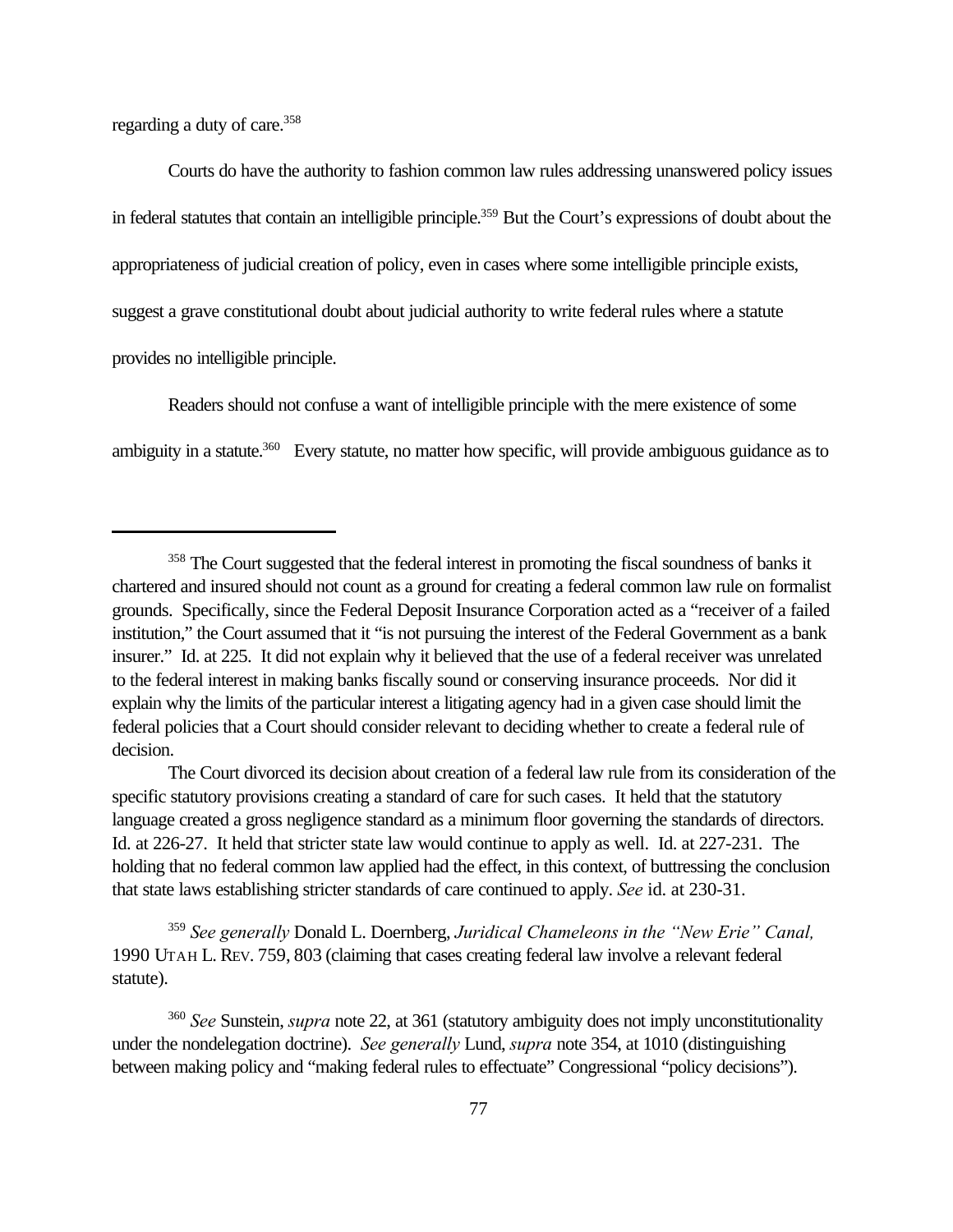some subsidiary issue.<sup>361</sup> But that's very different from lacking any intelligible policy at all.

If a statute announces some policy, courts have the authority to interpret or add to a statute, even if the policy is too general to dictate a resolution of the issue before the Court.<sup>362</sup> This principle accounts for some of the most expansive and troubling exercises of federal judicial lawmaking authority. For example, in *Textile Workers v. Lincoln Mills*, <sup>363</sup> a very controversial decision among constitutional scholars,<sup>364</sup> the Supreme Court reversed a decision not to specifically enforce an obligation to arbitrate disputes under a collective bargaining agreement.<sup>365</sup> Section 301 of the Labor Management Relations Act of 1947,<sup>366</sup> under which the Court acted, provided no rules to govern enforcement of these agreements, as the dissent pointed out.<sup>367</sup> The Court, however, provided a rule of specific enforcement,

<sup>361</sup> *See* Lund, *supra* note 354, at 1011, Merrill, *supra* note 344, at 353.

<sup>362</sup> *See* Chevron v. Natural Resources Defense Council, Inc., 467 U.S. 837 (1984) (federal courts have authority to require agencies to follow specific Congressional intent and to overrule unreasonable agency constructions of ambiguous legislation). *See e.g.* Burlington Industries, Inc. v. Ellerth, 524 U.S. 742, 755 (1998) (decision about employer liability under Title VI for a supervisor's creation of a hostile work environment involves interpretation rather than federal common law); United States v. Bestfoods, 524 U.S. 51, 63 (1998) (declining to displace state law governing parent corporation liability under CERCLA because the statute does not address parent liability).

<sup>363</sup> 353 U.S. 448 (1956).

<sup>364</sup> *Compare* Alexander M. Bickel & Harry H. Wellington, *Legislative Purpose and the Judicial Process: The Lincoln Mills Case,* 71 HARV. L. REV. 1 (1957) *with* Note, *The Federal Common Law,* 82 HARV. L. REV. 1512, 1531-35 (1969).

<sup>365</sup> 353 U.S. 448 (1956).

<sup>366</sup> (Taft-Hartley Act), § 301, 29 U.S.C. § 185(a).

<sup>367</sup> *See* Lincoln Mills, 353 U.S. at 460-61 (Frankfurter J., dissenting).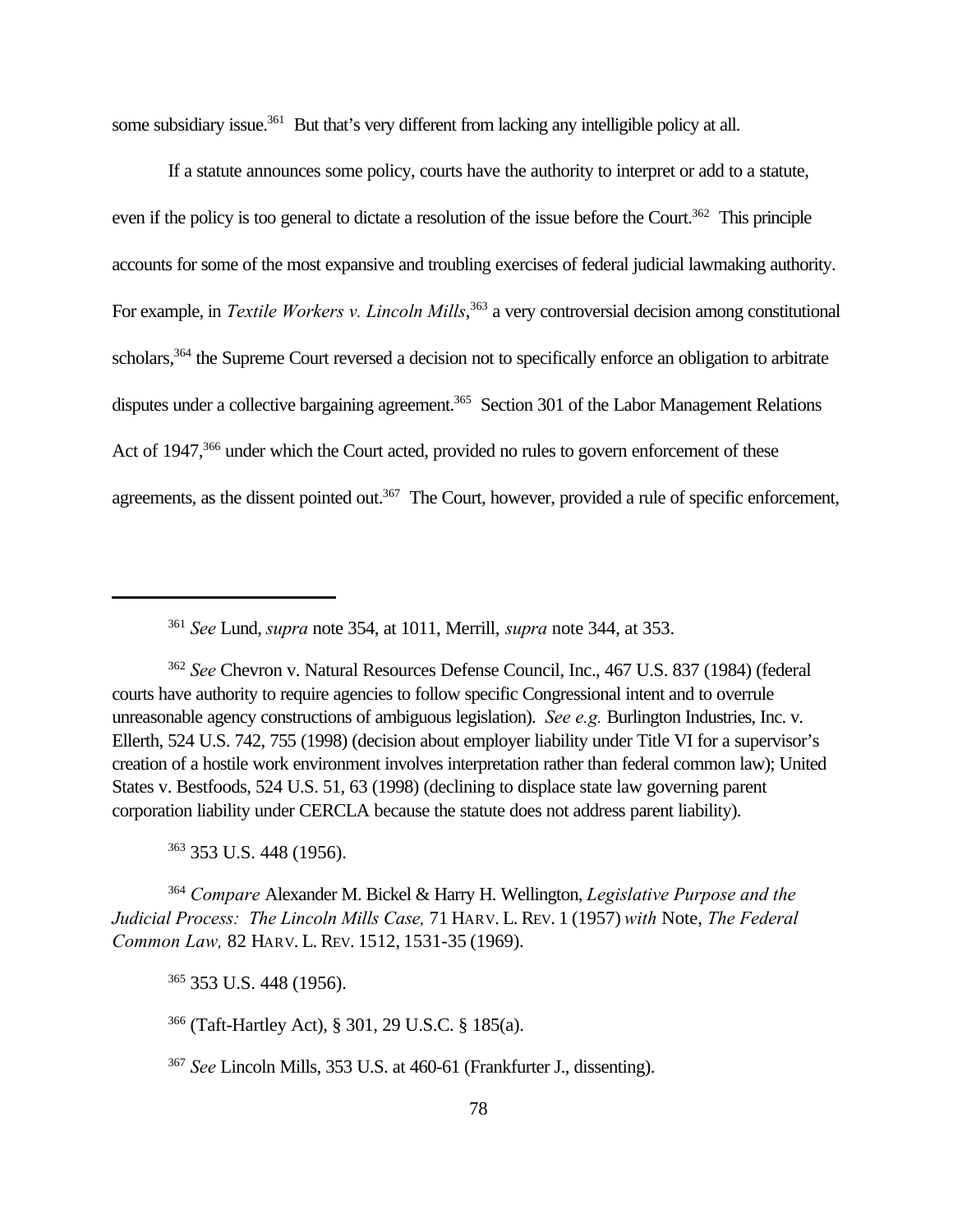notwithstanding the statutory silence as to remedies.<sup>368</sup> The Court identified an intelligible principle in the statute to guide the creation of federal common law on collective bargaining, specifically the principle of encouraging collective bargaining as a means of providing for labor peace.<sup>369</sup> That general principle led the Court to adopt a rule specifically enforcing arbitration clauses in collective bargaining agreements.<sup>370</sup> Subsequent cases developing this body of law contain common law reasoning based on general principles found in the statute.<sup>371</sup> Not surprisingly, a long line of cases allow the judiciary to make policy judgments in interpreting ambiguous statutes and even in creating common law rules to effectuate their purposes.<sup>372</sup> But the courts deciding these cases rely, at least implicitly, upon delegated authority from Congress.<sup>373</sup>

<sup>368</sup> Id. at 455-56.

<sup>369</sup> Id. at 454-56.

<sup>370</sup> Id. at 456.

<sup>371</sup> *See e.g.* United Steelworkers v. American Mfg. Co., 363 U.S. 564 (1960) (requiring arbitration of a grievance under a collective bargaining agreement before a court could rule on the validity of a grievance); United Steelworkers v. Warrior & Gulf Navigation Co., 363 U.S. 574 (1960) (subjecting a dispute over contracting out to arbitration under a collective bargaining agreement, notwithstanding a management rights clause in the agreement); United Steelworkers v. Enterprise Wheel & Car Co., 363 U.S. 593 (1960) (enforcing arbitral award after expiration of the underlying collective bargaining agreement).

<sup>372</sup> *See e.g.* Burlington Industries, Inc. v. Ellerth, 524 U.S. 742 (1998) (creating standards for employer liability under Title VI for a hostile work environment created by a supervisor); Urie v. Thompson, 337 U.S. 163 (1949); DelCostello v. International Bhd. of Teamsters, 462 U.S. 151 (1983) (federal court creates a statute of limitations for claims under a collective bargaining agreement). Martha A. Field, *The Legitimacy of Federal Common Law*, 12 PACE L. REV. 303, 317 (1992) ("the whole purpose of federal common law is to effectuate" Congressional policies).

<sup>373</sup> *See generally* Donald L. Doernberg, *Juridical Chameleons in the New Erie Canal*, 1990 UTAH L. REV. 759, 761 (federal common law does not offend separation of powers if constrained by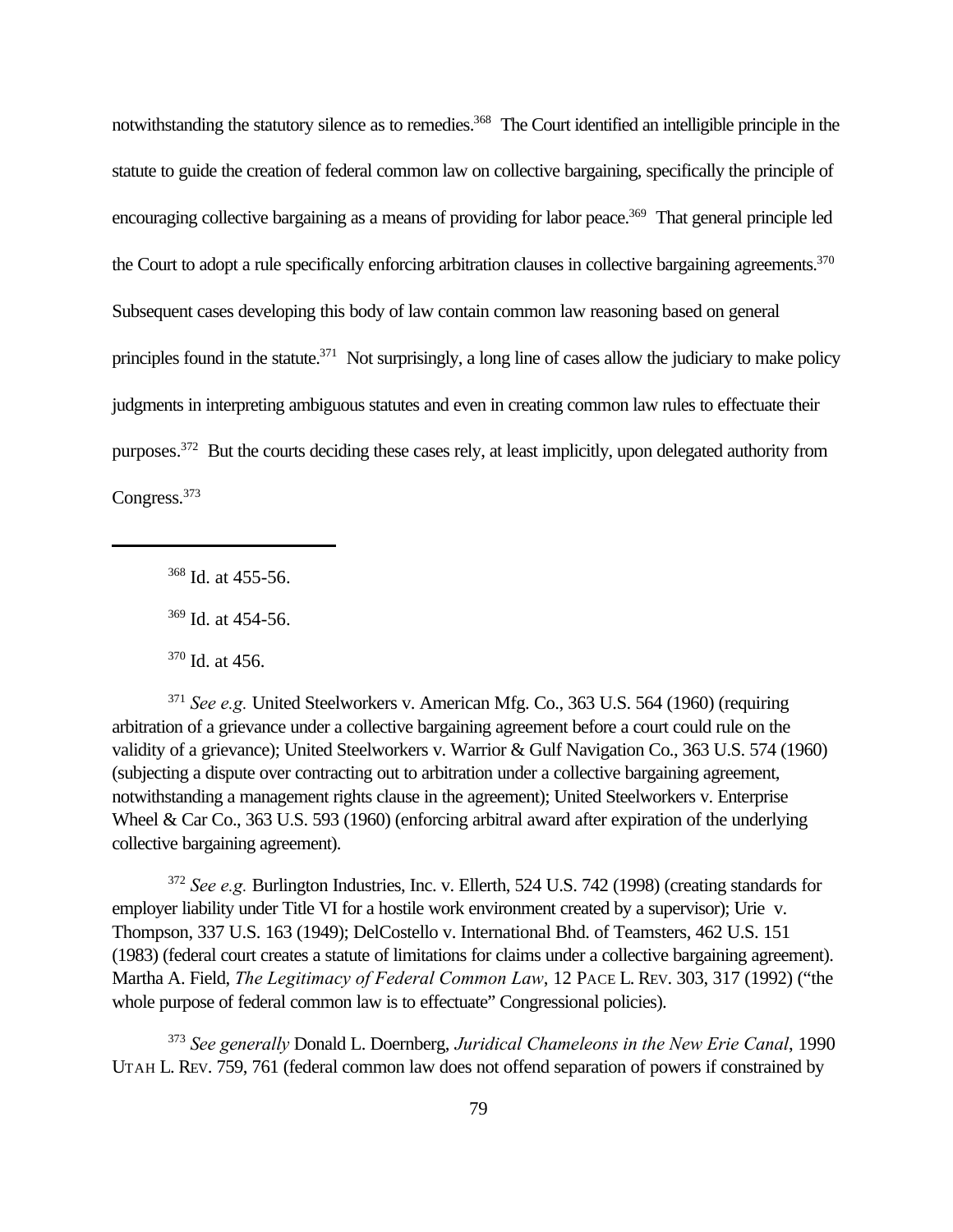I do not mean to suggest that no federal judicial common lawmaking authority exists without a statutory policy. The Court's holdings regarding admiralty,  $374$  interstate pollution,  $375$  and the act of state doctrine<sup>376</sup> pursue policies not derived from any statute. But the Court's powers to write law with no statutory predicate at all are even more limited than the power to write rules of decision to advance statutory purposes. And there's no reason to expect independent judicial legislative authority to prove relevant more often than independent executive branch legislative authority, which does exist in limited areas as well.

I would expect some federal courts scholars to argue that even without a statutory policy, courts have inherent authority to interpret a statute, including the authority to narrow it to avoid a nondelegation

<sup>375</sup> *See e.g.* Missouri v. Illinois, 200 U.S. 496 (1906) (adjudicating a dispute over discharge of sewage into interstate rivers under federal common law).

expressions of policy in positive law)*.* This does not necessarily mean that the delegation must be explicit. *Compare* Milwaukee v. Illinois, 406 U.S. 91 (1972) (majority finds no federal common law because Congress did not explicitly mandate its creation) *with* United States v. Little Lake Misere Land Co., 412 U.S. 580, 591 (1973) (rejecting argument that state law applies absent specific contrary statutory directive); Bush v. Lucas, 462 U.S. 367, 357-76 (1983) (rejecting requirement for specific Congressional authorization of federal common law). Boyle v. United Technologies Corp., 487 U.S. 500 (1988) (no specific command to create federal common law required when federal preemption applies). Even if Courts have inherent authority to write rules to elaborate or interpret a federal statute, they may have no inherent authority to write federal law on their own without a federal statute in many areas.

<sup>374</sup> *See e.g.* American Ins. Co. v. Canter 26 U.S. (1 Pet.) 511, 545-46 (1828) (courts apply admiralty law as cases arise); Southern Pacific Co. v. Jensen, 244 U.S. 205 (1917) (expansively interpreting lawmaking authority of federal courts in admiralty).

<sup>376</sup> *See e.g.* Banco Nacional de Cuba v. Sabbatino, 376 U.S. 398 (1964) (act of state doctrine precludes a claim based upon invalidity of Cuban expropriation).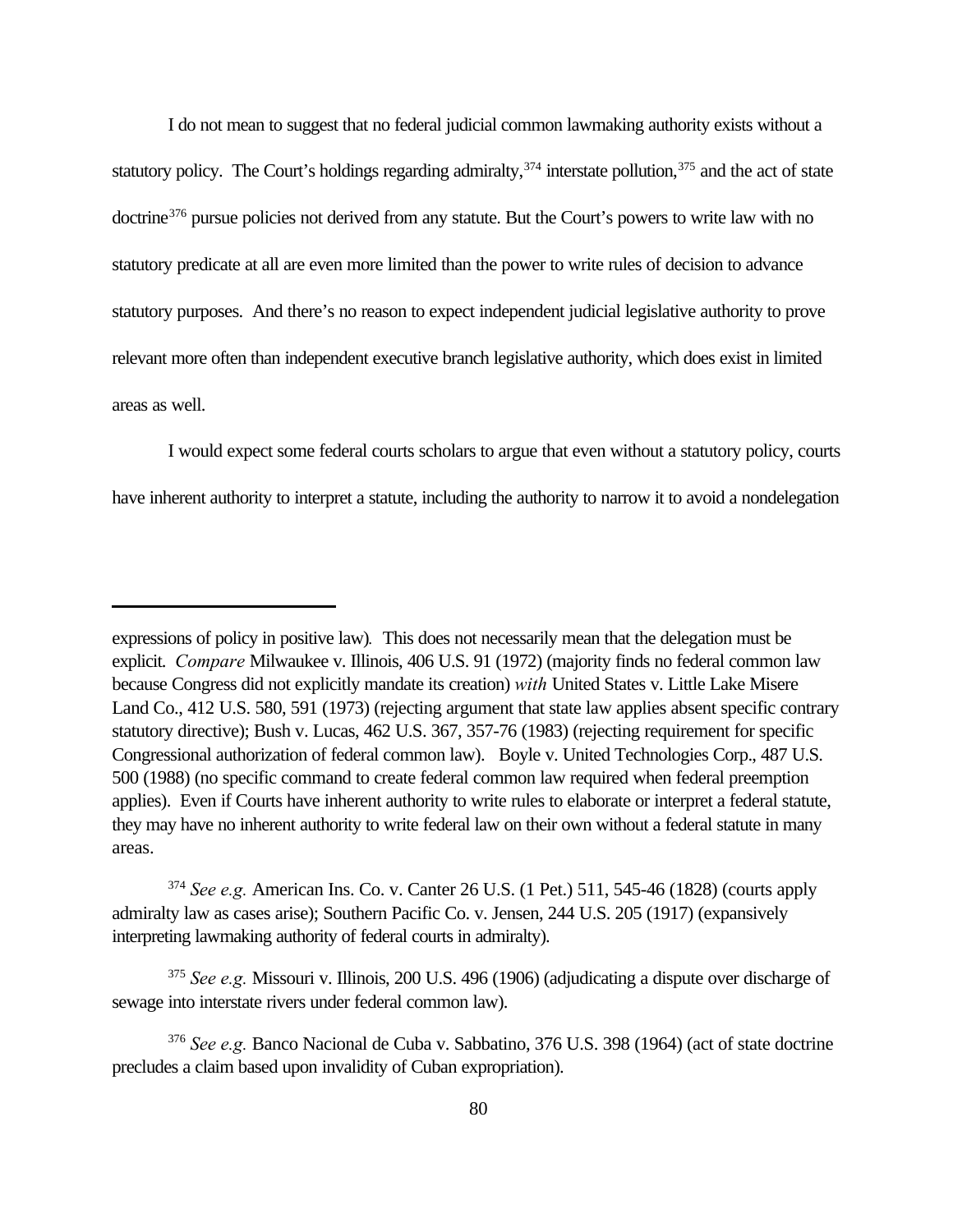claim.<sup>377</sup> If such an authority exists, it must come from the Article III authority to decide cases arising under federal law.<sup>378</sup> While this is plausible, an equally plausible rationale exists for rejecting the Court's statement that agencies cannot cure nondelegation defects. One might posit that the authority to "execute" the laws, an authority that the President, and by extension, an administrative agency clearly has under article II of the constitution, authorizes interpretation of statutes. It does not seem plausible, however, to reject inherent agency authority to interpret a statute, as the *American Trucking* Court does with respect to agency saving constructions in the face of a nondelegation claim, but to accept judicial authority to do so (except in cases where a more specific source of constitutional authority is available for either the agency or the court). After all, agencies must interpret statutes to implement them just as courts must interpret them in order to review their application.

Finally, nothing in *American Trucking* casts serious doubt upon the extension of its rationale to judicial saving construction under the avoidance canon. The Court specifically declined to apply the avoidance canon to the question of whether cost should be considered in writing national ambient air quality standards under the Clean Air Act; indeed, it reached and rejected the nondelegation claim.<sup>379</sup> Hence, the case does not address the problem of a judge saving a statute from a possible ruling on a nondelegation issue through extraordinary construction.

*American Trucking* does, however, illustrate an important caveat. Judicial and administrative

<sup>377</sup> *See generally* Jonothan T. Molot, *Reexamining Marbury in the Administrative State: A Structural and Institutional Defense of Judicial Power over Statutory Interpretation,* 96 NW. U. L. REV. \_\_\_ (2002).

<sup>378</sup> U.S. Const. Art. III, sec. 2.

<sup>379</sup> *See* American Trucking, 531 U.S. at 472-76.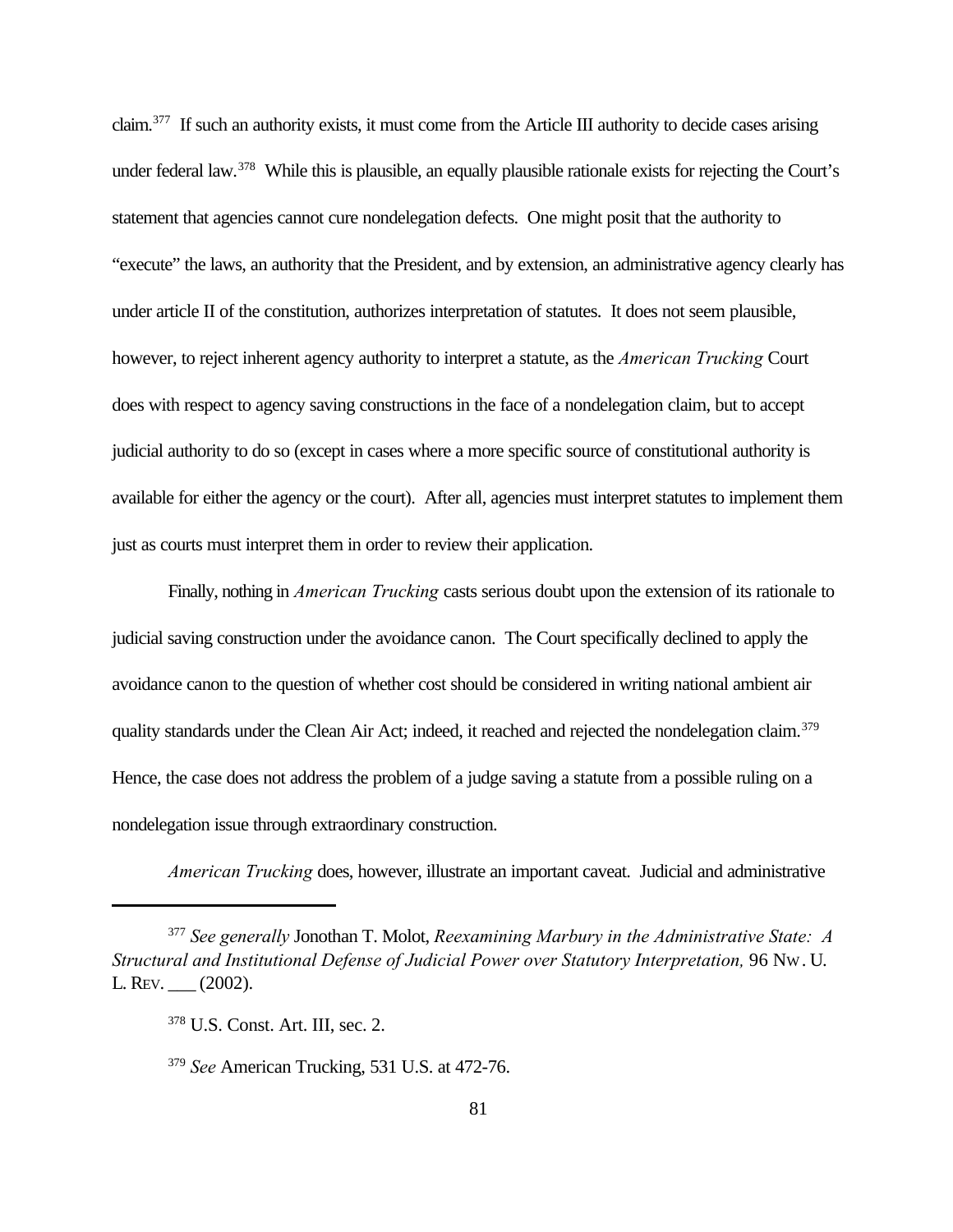construction must continue to play a role in nondelegation cases, not in saving statutes through narrowing construction, but simply in trying to understand what they mean. In the paragraph immediately following the Court's rejection of agency saving construction, the Court accepted a construction of the Clean Air Act offered by the Solicitor General.<sup>380</sup> That construction read the requirement that EPA establish standards "requisite" to protect the public health as requiring standards "sufficient, but not more than necessary."<sup>381</sup> The Court did not indicate that it adopted this reading as a saving construction facilitating the avoidance of the nondelegation issue. Nor did the Court indicate that this construction was essential to eliminating any grave doubt about the statute's constitutionality, finding "the scope of discretion 109(b)(1) allows . . . well within the outer limits" of the Court's "nondelegation precedent."<sup>382</sup> But the Court found it helpful, as one might expect, to understand the text's meaning as a prelude to evaluating it under the nondelegation doctrine.<sup>383</sup> For those purposes, administrative and judicial construction should continue to play a role.

Furthermore, the Court's statement reserving to itself the question of whether a statute delegates legislative authority<sup>384</sup> does not embrace judicial saving construction. Because a determination that a statute delegates legislative authority requires a holding of unconstitutionality, this statement reserves to

<sup>381</sup> Id.

<sup>384</sup> Id. at 473.

<sup>380</sup> Id. at 473.

<sup>382</sup> *See* id. at 474.

<sup>383</sup> *See* id. at 473 (addressing the question of the Act's interpretation first because "the first step in assessing whether a statute delegates legislative power is to determine what authority the statute confers").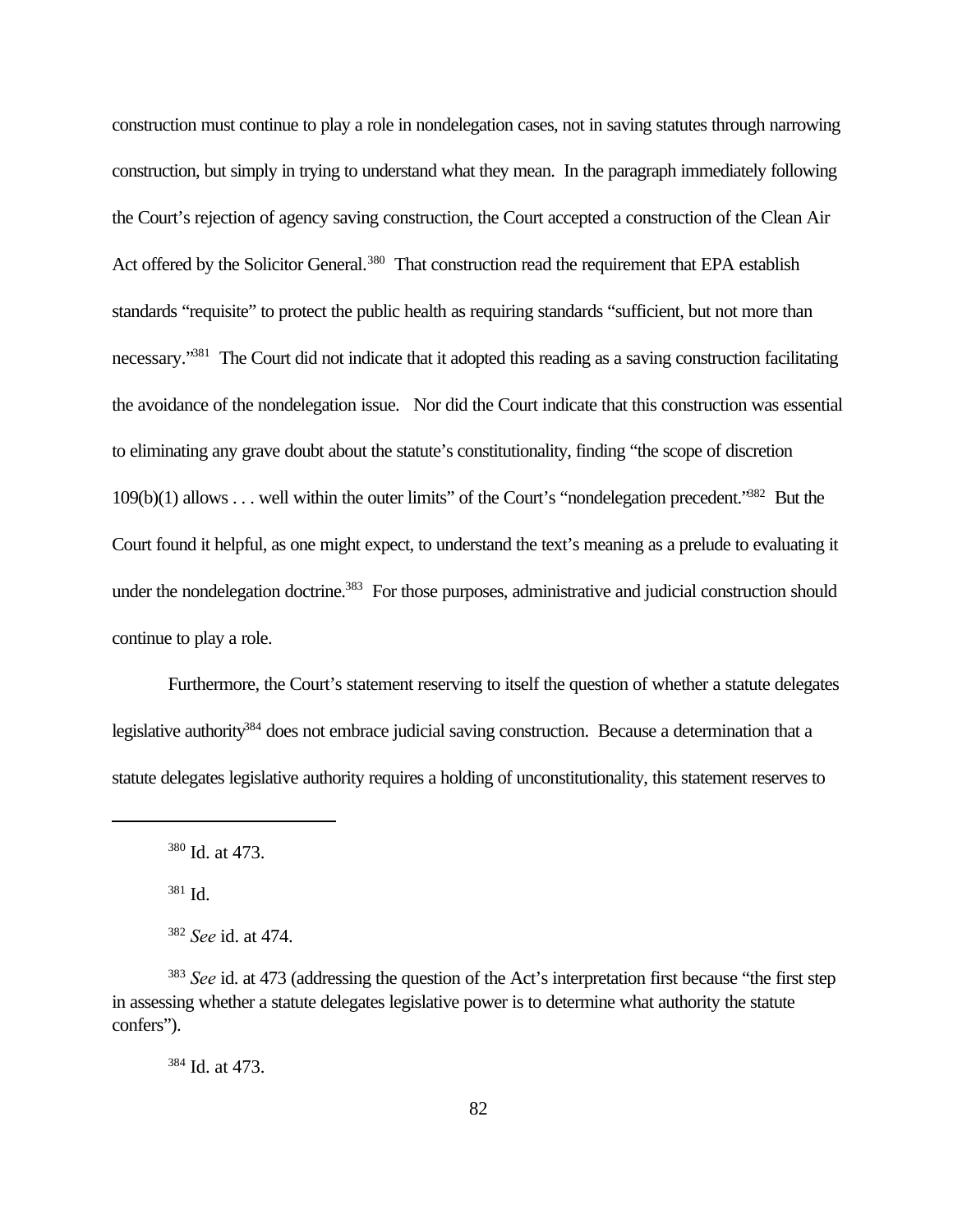the Court adjudication of the constitutional issue, but does not address the question of whether a Court should construe a statute to avoid, rather than resolve, a nondelegation issue.

Grave doubts about the constitutionality of legislation under the nondelegation doctrine generally create grave doubts about the constitutionality of constructions narrowing an unintelligible underlying mandate.<sup>385</sup> This seems as true of judicial as of administrative construction.

# C. **Why Application of the Avoidance Canon Poses Unique Problems in the Nondelegation Context.**

This problem of doubts about the constitutionality of a statute creating doubts about the constitutional authority to construe a statute to avoid a constitutional issue does not arise under most other applications of the avoidance canon, because most constitutional doctrines that trigger the avoidance canon do not really raise questions about the delegation of interpretive authority to the Court. They typically call into question a particular statutory application, not the entire statute (or even an entire statutory provision).<sup>386</sup> Furthermore, the constitutional doctrine triggering avoidance tends to enhance the legitimacy of saving judicial construction outside of the nondelegation context, by providing a constitutional basis for the substantive direction of construction. Construing a statute to avoid a nondelegation issue requires constitutionally suspect judicial policy-making without statutory guidance, in

<sup>&</sup>lt;sup>385</sup> Some exceptions may exist to this rule in areas where the courts have truly independent authority to write law. *See generally* Clark, *supra* note 351, at 1270-71 (agreeing with general principle of no federal common law, but arguing that constitutional structure supports exceptions to this principle in some areas).

<sup>386</sup> *Cf.* Aranson et al., *supra* note 10, at 16-17 (pointing out that procedural due process, equal protection, and free speech doctrines do not "void entire regulatory schemes.")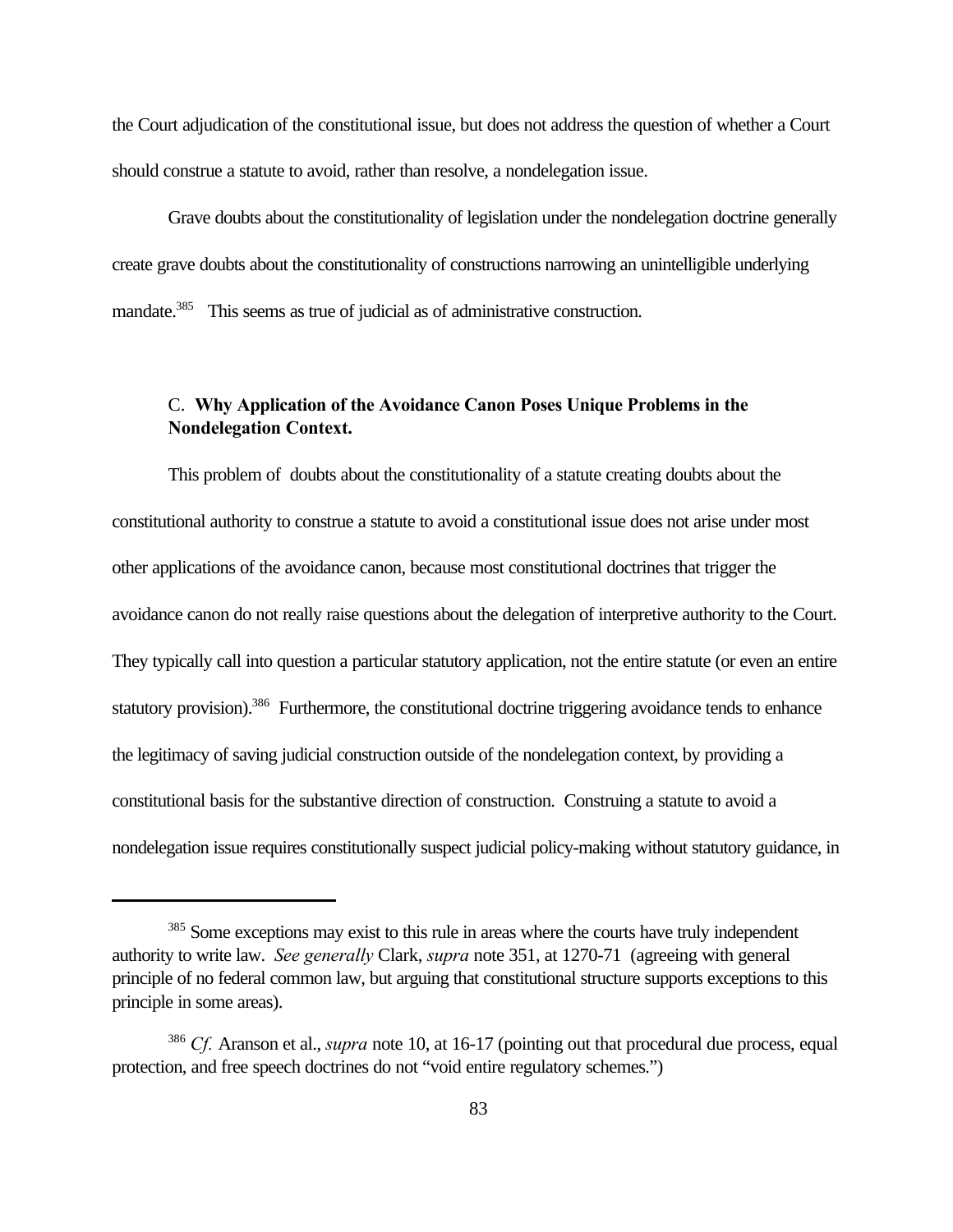great tension with the legislative supremacy principle that motivates the nondelegation doctrine.

*NLRB v. Catholic Bishops of Chicago*<sup>387</sup> illustrates the point that avoidance outside of the nondelegation context does not call into question the Court's overall authority to interpret a statute. That case raised the question of whether the National Labor Relations Act (NLRA)<sup>388</sup> applies to a parochial school.<sup>389</sup> The Court held that it did not.<sup>390</sup> The Court interpreted the legislation narrowly, because it feared that the statute, by requiring federal supervision of collective bargaining between teachers and the Church, would otherwise pose a difficult free exercise issue.<sup>391</sup> The NLRA was constitutional in general.<sup>392</sup> The Court had general authority to interpret the statute.<sup>393</sup> And Congress had made a general policy decision, namely that employers (with some exceptions set out in the act) would have to bargain in good faith with unions representing employees.<sup>394</sup> The Court's narrow interpretation simply cut off a possibly unconstitutional (in the Court's view) application of the statute, leaving the rest

<sup>390</sup> Id.

<sup>391</sup> Id. at 506-07.

<sup>392</sup> *See* NLRB v. Jones & Laughlin Steel Corp., 301 U.S. 1 (1937) (upholding statute under commerce clause).

<sup>393</sup> *See* Marbury v. Madison, 5 U.S. (1 Cranch) 137, 177 (1803) (it is the judiciary's province to say what the law is).

<sup>394</sup> *See* NLRB, 440 U.S. at 493-94 (case arises out of failure of the religious schools to recognize and bargain with the union representing its employees).

<sup>387</sup> 440 U.S. 490 (1979).

<sup>388</sup> 29 U.S.C. §§ 151-169.

<sup>389</sup> NLRB, 440 U.S. at 507.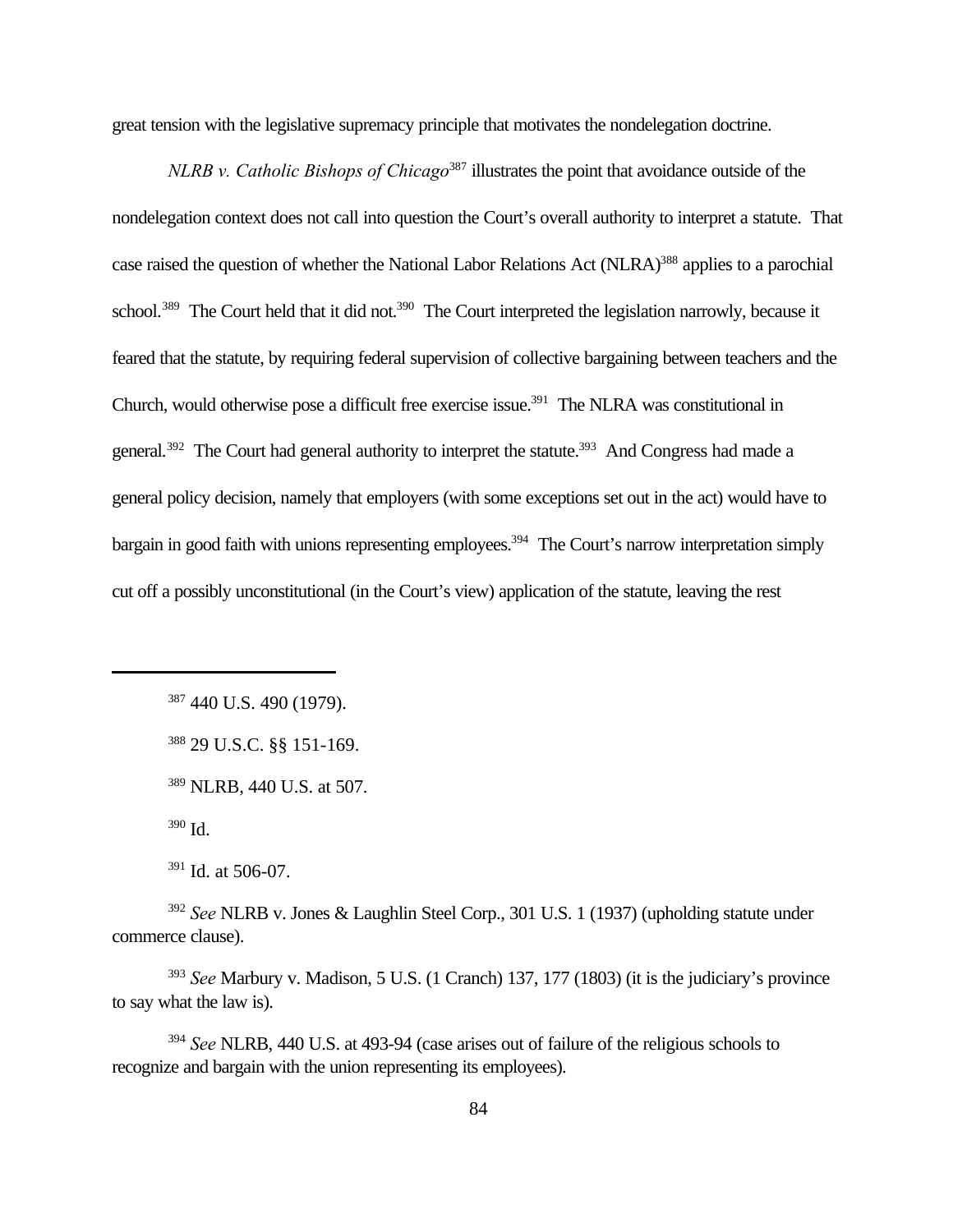intact.<sup>395</sup>

Commentators have sharply attacked this particular application of the avoidance canon, because it seemed to ignore the rule that a saving construction must be plausible.<sup>396</sup> After all, the NLRA applied by its terms to all "employees," with some exceptions not relevant in this case.<sup>397</sup> As the dissent pointed out, the Court did not explain why religious school teachers were not employees of the employing religious school.<sup>398</sup> The argument that the construction is wrong, however, does not suggest that the Court lacked authority to construe the statute and legislated when it did so.<sup>399</sup> Rather, the Court made a particular narrow decision about the statute's application that it clearly had authority to make, but did so badly. A ruling that upheld NLRB jurisdiction over religious school teachers would satisfy the concerns of this case's critics. This means that criticism of this application of the avoidance canon does not involve questioning the Court's general authority to interpret the statute. Rather, the commentators call into question the particular construction the Court chose.

The *NLRB* case also shows how, outside of the nondelegation context, the constitutional motivation for the substance of the construction can enhance the construction's legitimacy. The *NLRB*

<sup>396</sup> *See e.g.* Eskridge, *Public Values*, *supra* note 216, at 1066.

<sup>397</sup> *See* NLRB, 440 U.S. at 511 (Brennan J., dissenting); 29 U.S.C. § 152(3)..

<sup>398</sup> NLRB, 440 U.S. at 517 (Court does not provide evidence that Congress intended religious school teachers to be exempt from definition of employee).

<sup>399</sup> *See* Kramer, *supra* note 348, at 289, 300 n. 116 (distinguishing between arguments about the wisdom of a judicial decision's substance from questions about the legitimacy of the federal court's deciding an issue).

<sup>395</sup> Id. at 506-07.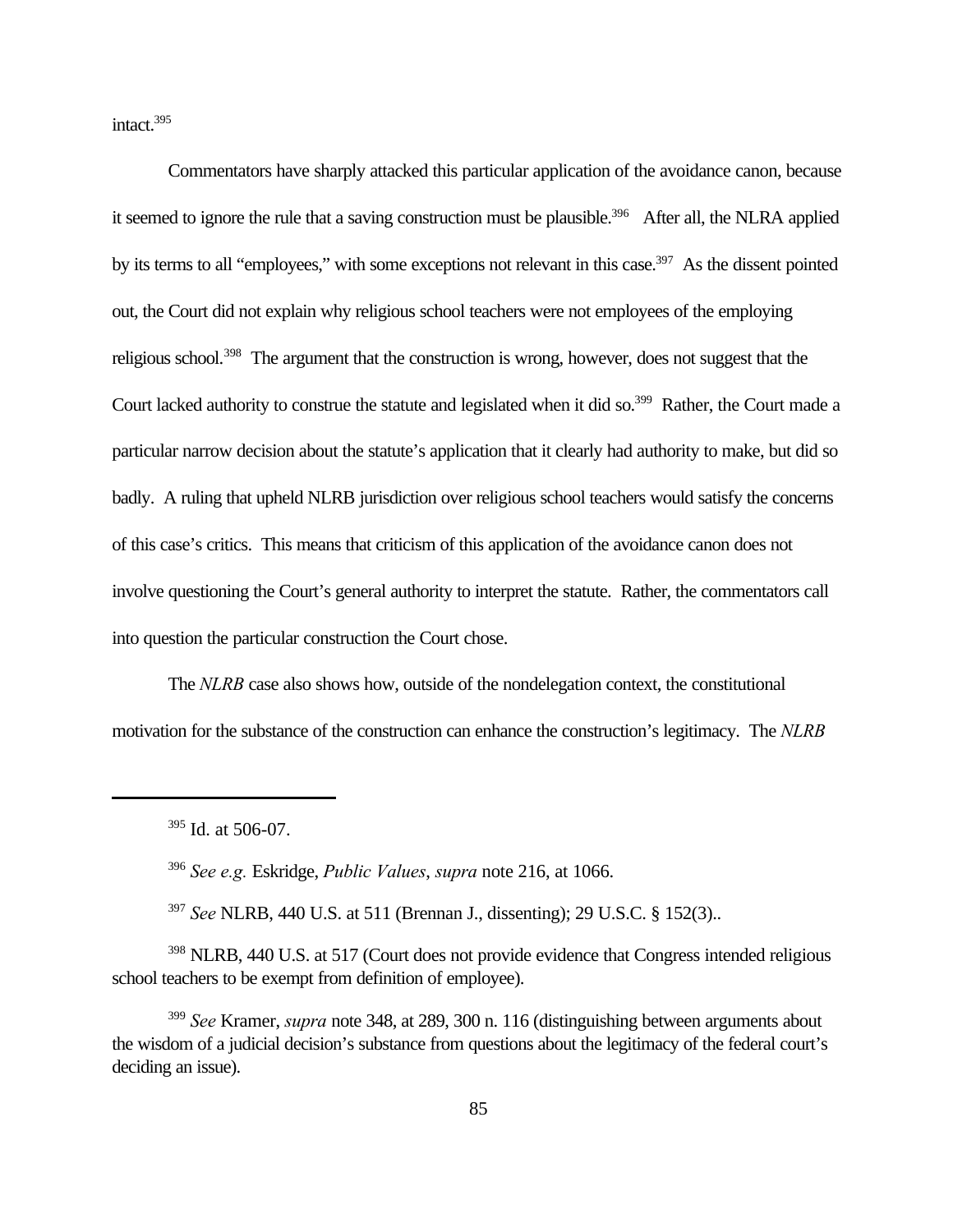Court construed this statute to avoid a serious constitutional problem, interference with freedom of religion.<sup>400</sup> Thus, the Court's decision, to the extent the constitutional analysis is at all plausible, derives some legitimacy from the constitutional values it serves.

Avoiding a nondelegation issue through statutory construction creates a serious legitimacy problem. Such constructions always take place where grave doubt exists about the very existence of any legislative policy decision. And doubt exists about the constitutionality of any construction of the statute for the sake of avoiding a nondelegation claim, because, absent some prior Congressional policy decision, the interpretation becomes a forbidden legislative act. Put another way, in many contexts the avoidance canon has some countermajoritarian constitutional basis for its countermajoritarian tendencies. But in the nondelegation context, the Court's construction undercuts the very majoritarian values the construction aims to serve.<sup>401</sup>

 Furthermore, construction to avoid a nondelegation problem will tend to prove more unprincipled than constructions serving substantive constitutional values. The arguments thus far have primarily been formalist in nature, in keeping with the general tenor of recent Supreme Court decisions.402 Judicial construction of statutes to avoid nondelegation claims, however, produces

<sup>401</sup> *Accord* Manning, *supra* note 6, at 228.

<sup>402</sup> *See* Erwin Chemerinsky, *Getting Beyond Formalism in Constitutional Law: Constitutional Theory Matters,* 54 OKLA . L. REV. 1, 2 (2001) ("the continuing allure of formalism dominates constitutional law."); Jack Goldsmith, *The New Formalism in United States Foreign Relations Law,* 70 U. COLO. L. REV. 1395 (1999); Andrew S. Gold, *Formalism and State Sovereignty in Printz v. United States: Cooperation by Consent,* 22 HARV.J. L. & PUB. POL'Y 247, 247 (1998) (describing *Printz* as replacing functionalism with "structural formalism" in the "state sovereignty context") ; Evan H. Caminker, *Printz, State Sovereignty, and the Limits of Formalism,*

<sup>400</sup> *See* NLRB, 440 U.S. at 507.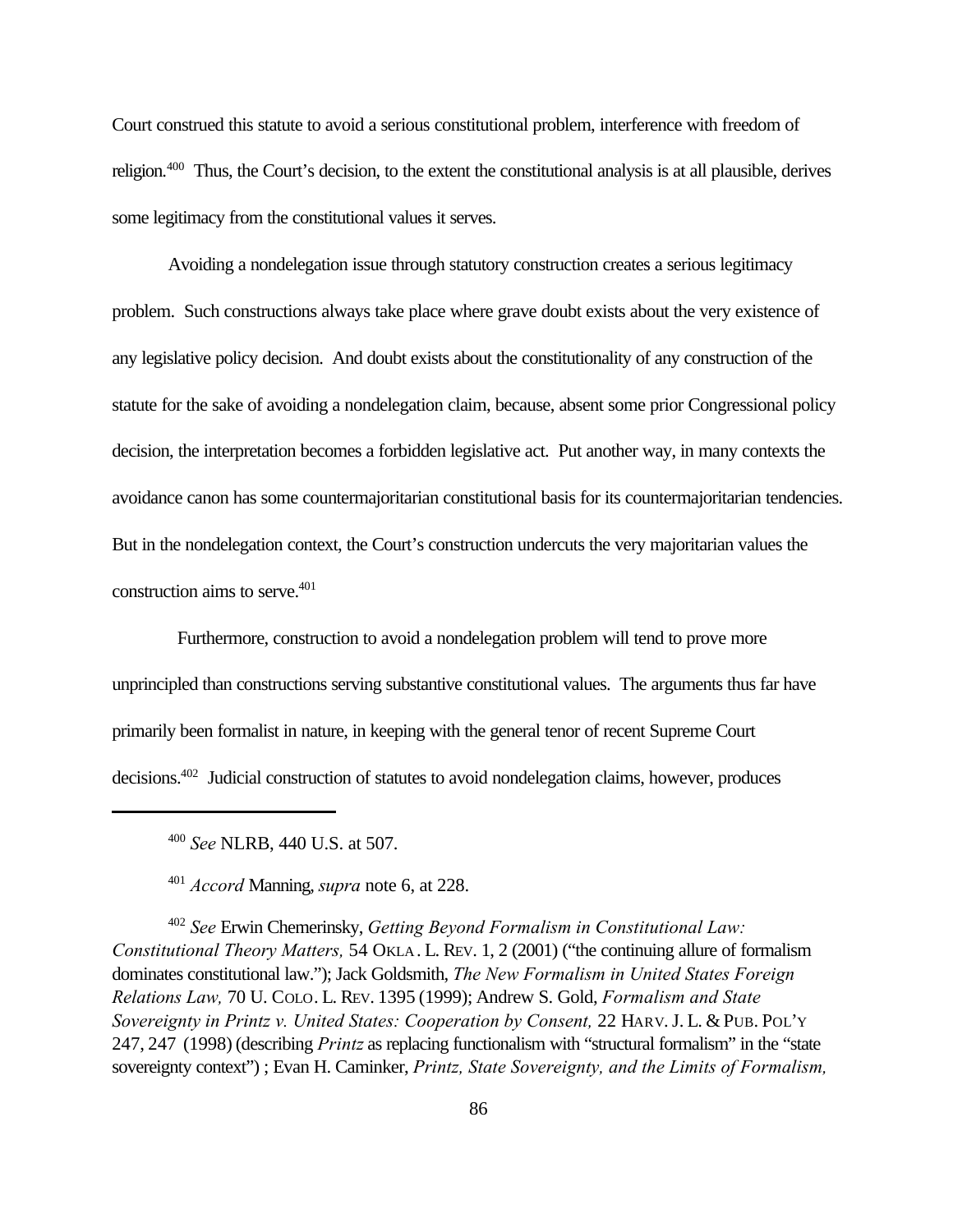functional problems as well, of the sort the modern Court has taken quite seriously in other contexts.<sup>403</sup>

Application of the avoidance canon in the nondelegation context will usually force judges to shape saving constructions reflecting their individual views of sound policy. Many different constructions serving many different values may clarify a statutory mandate. For example, take our statute requiring EPA to write "good environmental regulations." A judge could clarify this by requiring that costs not exceed benefits or that no individual suffer health impairment. The choice between these views (and other possibilities) would necessarily reflect a judicial policy preference.

In other cases, parties opposing government regulation will get to choose a saving construction, even when a saving construction supporting more vigorous government regulation is fairly available. Regulated parties will have an incentive to challenge a statute under the nondelegation doctrine, because they will escape regulation if a court finds the statute unconstitutional. They can argue in the alternative for a construction weakening regulation.

Beneficiaries of government regulation, by contrast, have no incentive to raise a nondelegation claim.

Since they will benefit from regulation under a statute, they do not want a court to find it unconstitutional.

Hence, they probably will not ask a court to construe a statute to avoid a nondelegation question.

This probably explains why the *American Trucking* Court granted certiorari on the question of

<sup>1997</sup> SUP. CT. REV. 199, 200 (describing the Court's opinion in *Printz* as "decidedly formalistic"); *Cf.* Barry Cushman, *Formalism and Realism in Commerce Clause Jurisprudence*, 67 U. CHI. L. REV. 1089, 1094 (2000) (characterizing the Court's commerce and dormant commerce clause jurisprudence as casting "aside" the "categories and methods" of "formalism" and "realism"). *See generally* William N. Eskridge, Jr., *Relationships Between Formalism and Functionalism in Separation of Powers Cases,* 22 HARV.J. L. & PUB. POL'Y 21 (1998).

<sup>403</sup> *See e.g.*. O'Melveny & Myers, 512 U.S. 79, 89 (1994) (suggesting that judicial policymaking is inappropriate and declining to fashion a federal common law rule).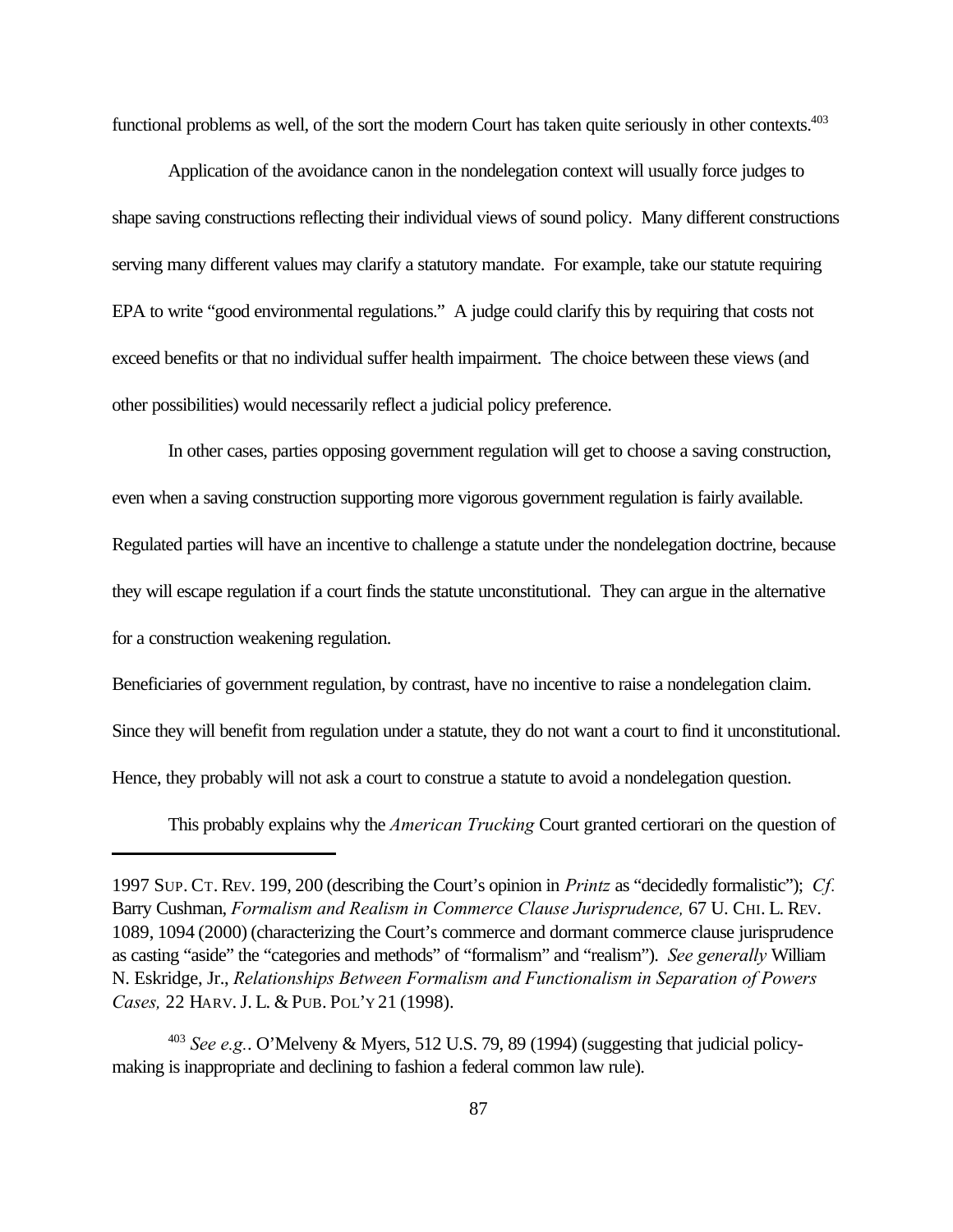whether it should construe the Clean Air Act to require EPA consideration of cost when the agency promulgated national ambient air quality standards.<sup>404</sup> The Supreme Court considered this interpretation because the parties challenging the Act under the nondelegation doctrine preferred this construction.<sup>405</sup> A court could clarify the Act's mandate that EPA protect public health with an adequate margin of safety, by specifying that this meant allowing no more than 100 people to die or experience serious injury.<sup>406</sup> But no party asked the Court to consider this construction, because EPA, environmental groups, and the pro-EPA states did not favor any statutory holding on nondelegation grounds.<sup>407</sup>

Under other constitutional doctrines, the nature of the constitutional problem controls the policy direction of constructions avoiding constitutional questions. The avoidance canon tends to encourage

<sup>405</sup> *See* American Trucking, 531 U.S. at 470.

<sup>406</sup> *Cf.* American Trucking Ass'ns v. EPA, 175 F.3rd 1027, 1038-39 (D.C. Cir. 1999) (suggesting various interpretations of the statute that do not require consideration of cost).

<sup>&</sup>lt;sup>404</sup> The issue of whether EPA should consider cost in writing the NAAQS does not present a strikingly appropriate issue for certiorari otherwise. The lower courts had consistently affirmed the principle that EPA may not consider cost in setting the NAAQS, s*ee* American Trucking, 531 U.S. at 464, and the Supreme Court had denied certiorari on the same question when it first made its way to the court of appeals. *See* Lead Industries Ass'n, Inc. v. EPA, 449 U.S. 1042 (1980).

<sup>407</sup> *See* Brief for the Federal Respondents at 48, American Trucking Ass'ns, Inc. v. Whitman, 531 U.S. 457 (2001) (No. 99-1426) (arguing that this case offers "no occasion to give Section 109 a narrowing construction"); Brief for Respondents Massachusetts & New Jersey at 37, American Trucking Ass'ns, Inc. v. Whitman, 531 U.S. 457 (2001) (No. 99-1426) (heading urges Court not to use nondelegation doctrine as an "excuse to rewrite the statute."); Brief for Cross-Respondent American Lung Association at 40, American Trucking Ass'ns, Inc. v. Whitman, 531 U.S. 457 (2001) (No. 99-1426) (stating that "[t]he Act's NAAQS provisions pose no colorable nondelegation problem that could justify imposing a narrowing construction of the Act.").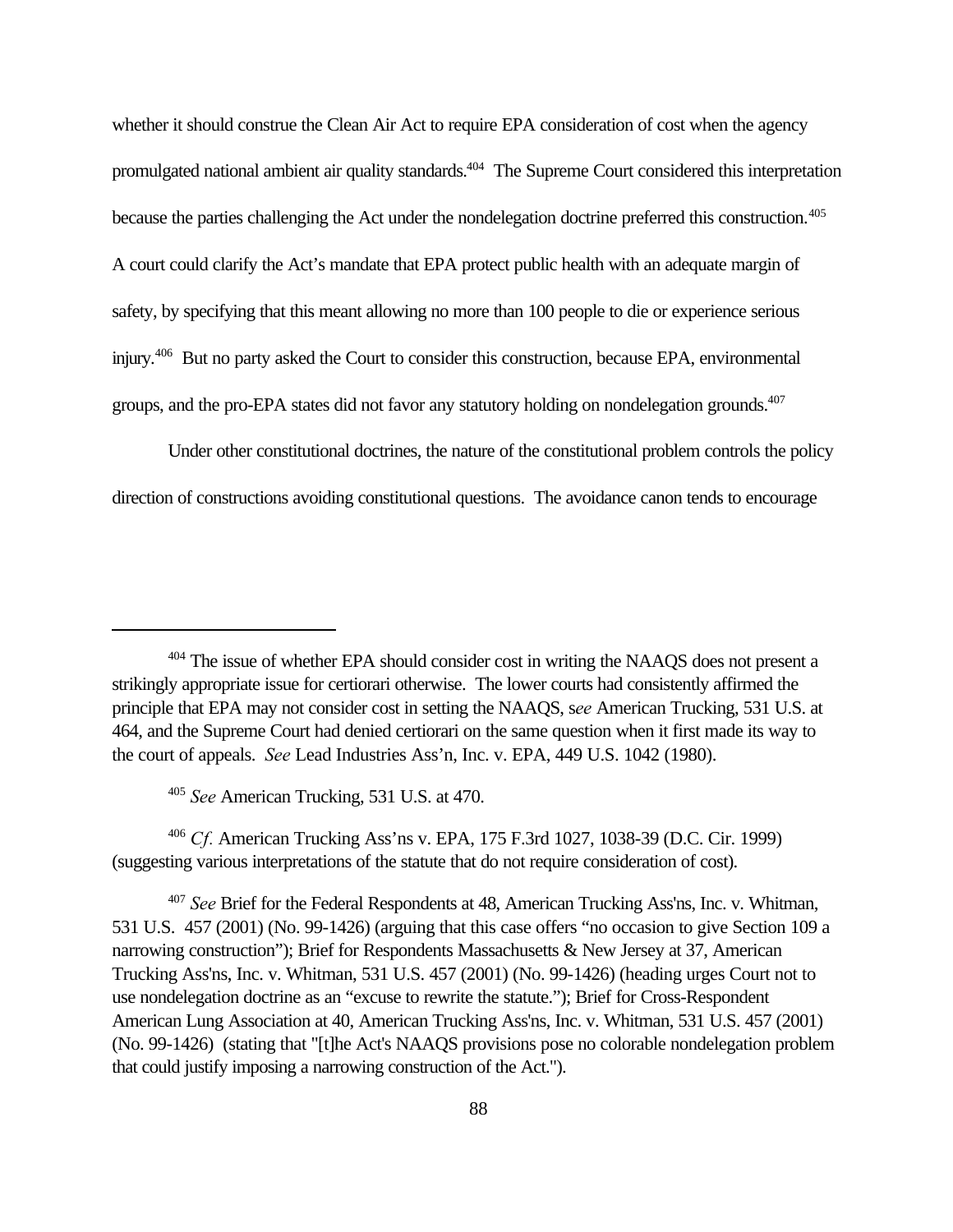free speech,<sup>408</sup> protect criminal defendants,<sup>409</sup> and limit regulation of churches<sup>410</sup> because of the substantive content of the constitutional provisions underlying the constructions.

Therefore, the substantive policies that the judicial constructions implement have roots in constitutional values, rather than judicial policy decisions lacking constitutional foundation.

This problem of constitutionally suspect and unprincipled construction has the potential to have quite broad consequences. Since legislation almost always leaves some issues unresolved, litigants can raise nondelegation claims about almost every statute relying upon executive branch implementation.<sup>411</sup> To be sure, many of these claims will appear implausible to courts and will not trigger extraordinary construction. But judges may find any one of these claims plausible and construe a statute to avoid it. The D.C. Circuit's holding in *American Trucking* suggests that this practice would prove random and unpredictable, for that court found a nondelegation attack plausible under one of the most prescriptive statutes this side of the Internal Revenue Code.<sup>412</sup>

<sup>409</sup> *See e.g.* Jones v. United States, 526 U.S. 227, 239-40 (1999).

<sup>410</sup> *See e.g.* NLRB v. Catholic Bishop of Chicago, 440 U.S. 490, 507 (1979) (construing statute to avoid NLRB jurisdiction over church-operated schools).

411 *See* United States v. Haggar Apparel Co., 526 U.S. 380, 392-93 (1999) (Congress probably cannot anticipate all applications of a general policy).

<sup>412</sup> *See* Chevron v. United States, 467 U.S. 837, 848 (1984) (describing the Clean Air Act as "detailed, lengthy," and "complex"); American Trucking Ass'ns v. EPA, 175 F.3d 1027, 1058 (D.C. Cir. 1999) (Judge Tatel dissenting) (the Act describes "in detail" many of EPA's powers), *modified,* 195 F.3d 4, *majority opinion reversed in part,* Whitman v. American Trucking Ass'ns, 531 U.S. 457 (2001); General Motors Corp. v. EPA, 871 F.2d 495, 499 (5<sup>th</sup> Cir. 1989) (describing the Act as

<sup>408</sup> *See e.g*. Int'l Ass'n of Machinists v. S. B. Street, 367 U.S. 740, 749-50 (1961); DeBartolo Corp. v. Fla. Gulf Coast Trades Council, 485 U.S. 568, 575-78 (1987) (construing statute to permit leafleting); Kloppenberg, *supra* note 116 (discussing avoidance in the first amendment context).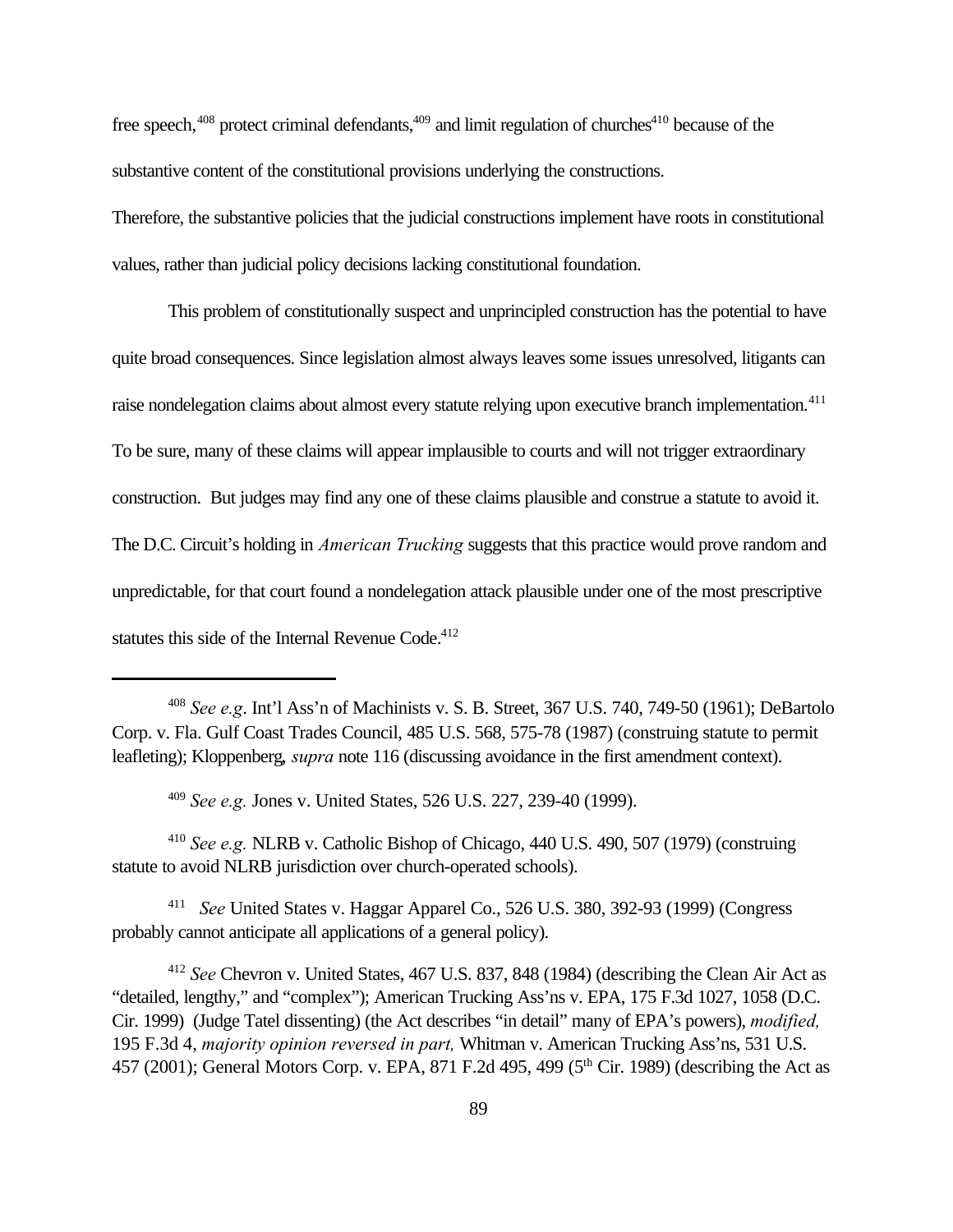A practice of construing statutes to avoid nondelegation problems, if it catches on, has the potential to unpredictably affect a lot of public law. The avoidance canon does not now control most statutory construction, because the constitution's specific provisions usually only present problems in somewhat limited areas. For example, free speech claims may arise in libel,<sup>413</sup> but arise seldom (if at all) in the environmental context, where the law limits pollution rather than communication. The nondelegation doctrine, by contrast, involves a general theory of legislation, so litigants can raise nondelegation claims about a wide variety of statutes.<sup>414</sup>

This means that frequent use of the avoidance canon in the nondelegation context could lead to significant judicial control of important policies now set by Congress. This would represent a radical change, especially for regulatory legislation. Currently, most administrative law cases revolve around searches for Congressional intent and evaluations of the reasonableness of agency actions under the Administrative Procedure Act<sup>415</sup>. They do not often involve constitutional questions. Nor do they frequently allow judges to construe statutes based on their own policy preferences, even though these preferences may subtly influence judicial reading of Congressional intent.

It is perhaps not surprising that the cases where the Court has most clearly recognized the need

a "detailed legislative scheme").

<sup>413</sup> *See e.g*. New York Times v. Sullivan, 376 U.S. 254 (1964).

<sup>414</sup> *See e.g.* American Trucking, 531 U.S. 457 (Clean Air Act); Loving v. United States, 517 U.S. 748 (1996) (Uniform Code of Military Justice); W. Hampton, Jr. & Co. v. United States, 276 U.S. 394 (1928) (Tariff Act of 1922).

<sup>415</sup> 5 U.S.C. §§ 551-559, 701-706, 1305, 3105, 3344, 4301, 5335, 5372, 7521.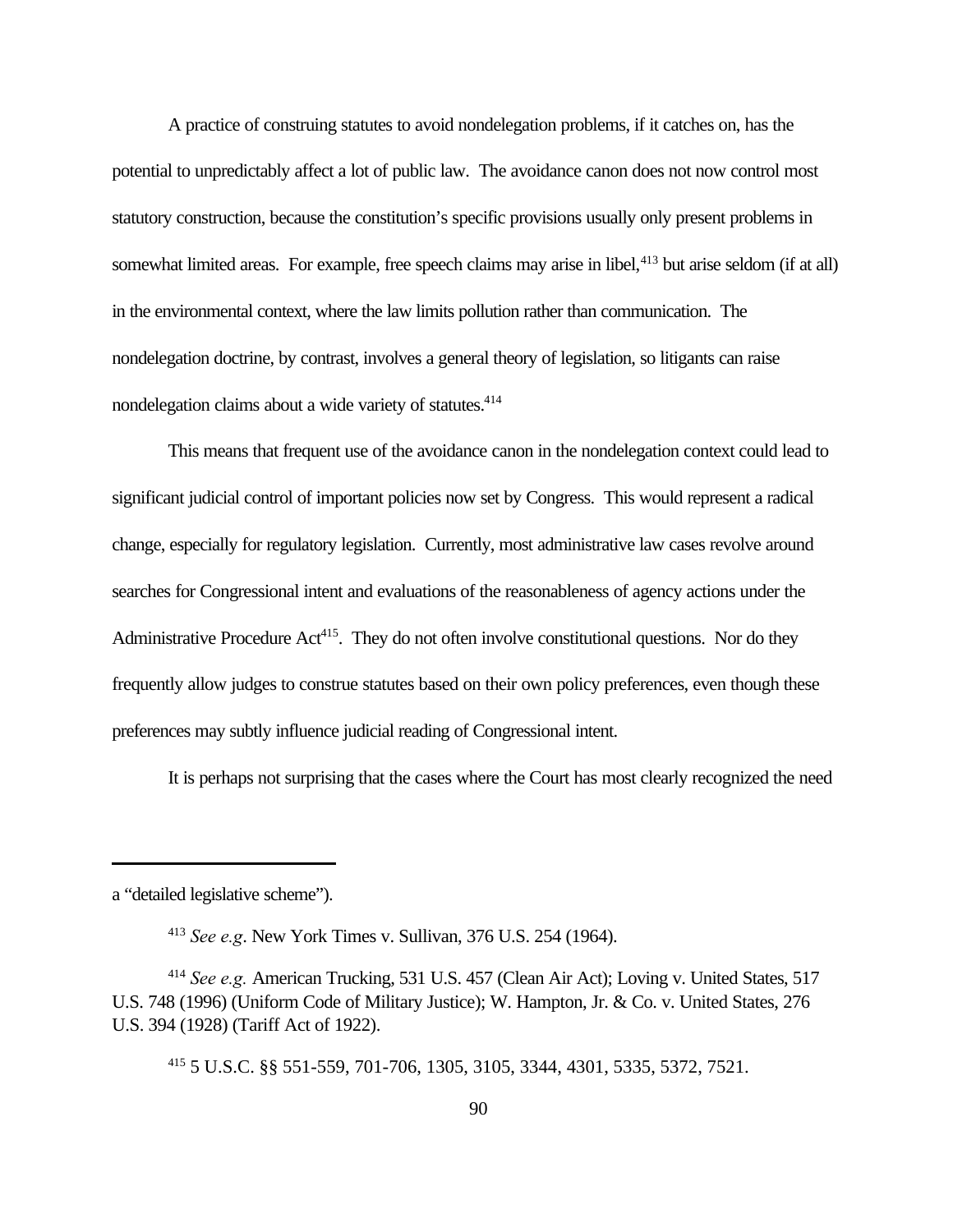to limit application of the avoidance canon have arisen in the area of criminal law.<sup>416</sup> Serious and legitimate constitutional issues arise so frequently in that area, that the Court often confronts arguments based on the avoidance canon. While the arguments arise frequently in this area, substantive constitutional values usually apply and shape the direction of constructions. Furthermore, this does not involve a radical constitutionalizing of criminal law, because constitutional issues already arise routinely in this area of the law.<sup>417</sup> This contrasts with regulatory cases that usually do not raise serious constitutional issues.

Hence, recognizing that judicial application of the avoidance canon in the nondelegation context raises serious constitutional concerns does not call its application into question in most other areas. On the other hand, introducing frequent resort to the avoidance canon under the nondelegation doctrine would radically change the judicial role in public law.

#### III. **Respecting the Limits of the Avoidance Canon and the Nondelegation Doctrine**

This part will address the implications of the argument that construction to avoid nondelegation problems leads to unprincipled and constitutionally suspect judicial policymaking. It will first discuss some of the advantages that such construction might offer, showing that they are not as strong as might appear. It will then discuss the issue of what federal courts should do when asked to construe a statute to avoid a nondelegation difficulty.

#### A. **Advantages of Construction to Avoid Resolving a Nondelegation Problem**

<sup>416</sup> *See e.g.* Almendarez-Torres v. United States, 523 U.S. 224, 238 (1998); Jones, 526 at 239-40; Miller v. French, 530 U.S. 327, 341 (2000).

<sup>417</sup> *See* WAYNE R. LAFAVE, CRIMINAL LA W 97-112, 124-135, 146-158, 163-198 (3d ed. 2000) (discussing various constitutional issues that arise in criminal law).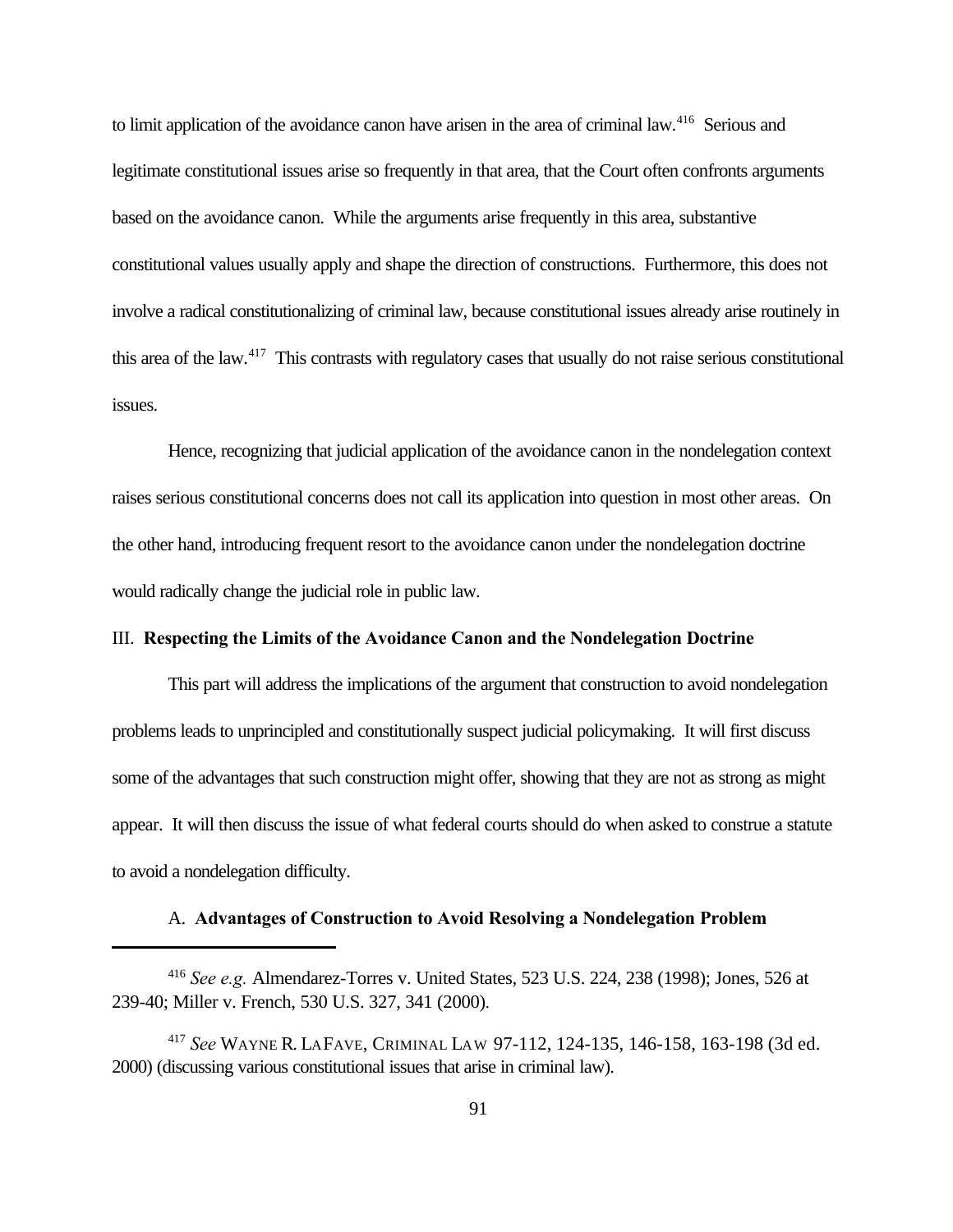If a statute poses a serious nondelegation problem, then a decision not to adopt a saving construction may leave a court with no alternative but to issue a ruling on whether that statute violates the nondelegation doctrine. The case law on the avoidance canon generally teaches that avoidance of constitutional issues is desirable, suggesting that the avoidance of a decision on a nondelegation claim is likewise desirable.<sup>418</sup>

The rationale for avoiding constitutional issues, however, does not apply as forcefully to a nondelegation claim as it does to many other types of constitutional claims. Avoiding application of the nondelegation doctrine offers fewer advantages than most decisions to avoid resolving a constitutional issue and entails greater disadvantages.

Application of the avoidance canon in many contexts avoids a permanent bar upon democratic control of an important substantive policy choice, the usual consequence of a ruling striking down a statute on constitutional grounds.<sup>419</sup> The Supreme Court's decision in *Buckley v. Valeo*<sup>420</sup> illustrates how serious cutting off democratic control of policy choices can be. *Buckley* held that Congress may not limit campaign expenditures, because doing so limits free speech.<sup>421</sup> This ruling limited democratic experimentation with campaign finance reform. Future campaign finance legislation might limit campaign

<sup>418</sup> *See* Kelly, *supra* note 31, at 836.

<sup>419</sup> *See* Lawrence C. Marshall, *Divesting the Courts: Breaking the Judicial Monopoly on Constitutional Interpretation,* 66 CHI. KENT L. REV. 481, 484 (1990) (describing constitutional decisions as "irrevocable" and "virtually impossible" to amend).

 $420$  424 U.S. 1 (1976).

 $421$  Id. at 14-20.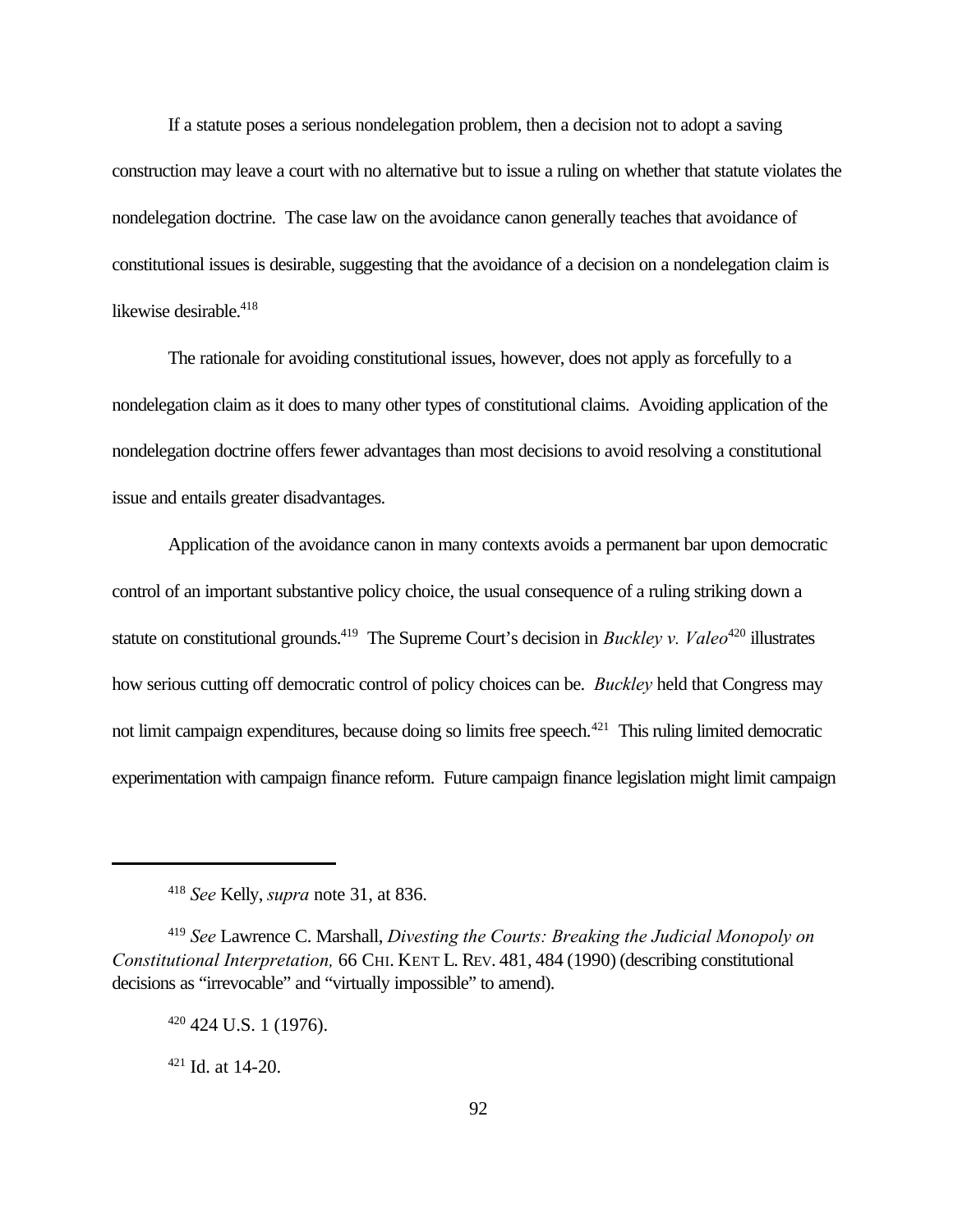contributions, but not expenditures.<sup>422</sup> Many scholars have argued that this ruling has seriously crippled efforts to limit money's influence on politics.<sup>423</sup> Thus, a ruling of unconstitutionality reduced the range of democratically available policies to solve a serious public problem.

A risk always exists that a court will exercise this power to eliminate democratic control erroneously. I have chosen a particularly important decision, and one many scholars think erroneous. But the same general problem applies to many constitutional rulings. In the area of individual rights, where the avoidance canon applies most frequently, a constitutional ruling frequently cuts off an entire policy option. While this is acceptable if the Court gets it right, the risk that the Court will get it wrong is ever present.<sup>424</sup> Largely for this reason, the avoidance canon serves an important function by preventing premature or unnecessary truncation of democratic decision-making.

The avoidance canon, however, does not serve the function of preserving the formal opportunity for democratic control of policy decisions when applied to save a statute from the nondelegation doctrine. If the Court holds that a statute violates the nondelegation doctrine, Congress remains free to effectuate the full range of policy choices otherwise available to it. Since Congress has made no policy choice to begin with, but directed another branch of government to legislate, then a judicial finding that the legislation is unconstitutional formally eliminates no legislative policy option. Congress may continue to legislate on the subject, but must adopt a policy. Thus, the avoidance canon applied to a

<sup>422</sup> Id. at 20-21.

<sup>423</sup> *See e.g.* Samuel Issacharoff & Pamela S. Karlan, *The Hydraulics of Campaign Finance Reform,* 77 TEX. L. REV. 1705 (1999).

<sup>424</sup> *See* Kloppenberg, *supra* note 99, at 1053 (discussing fallibility of judges).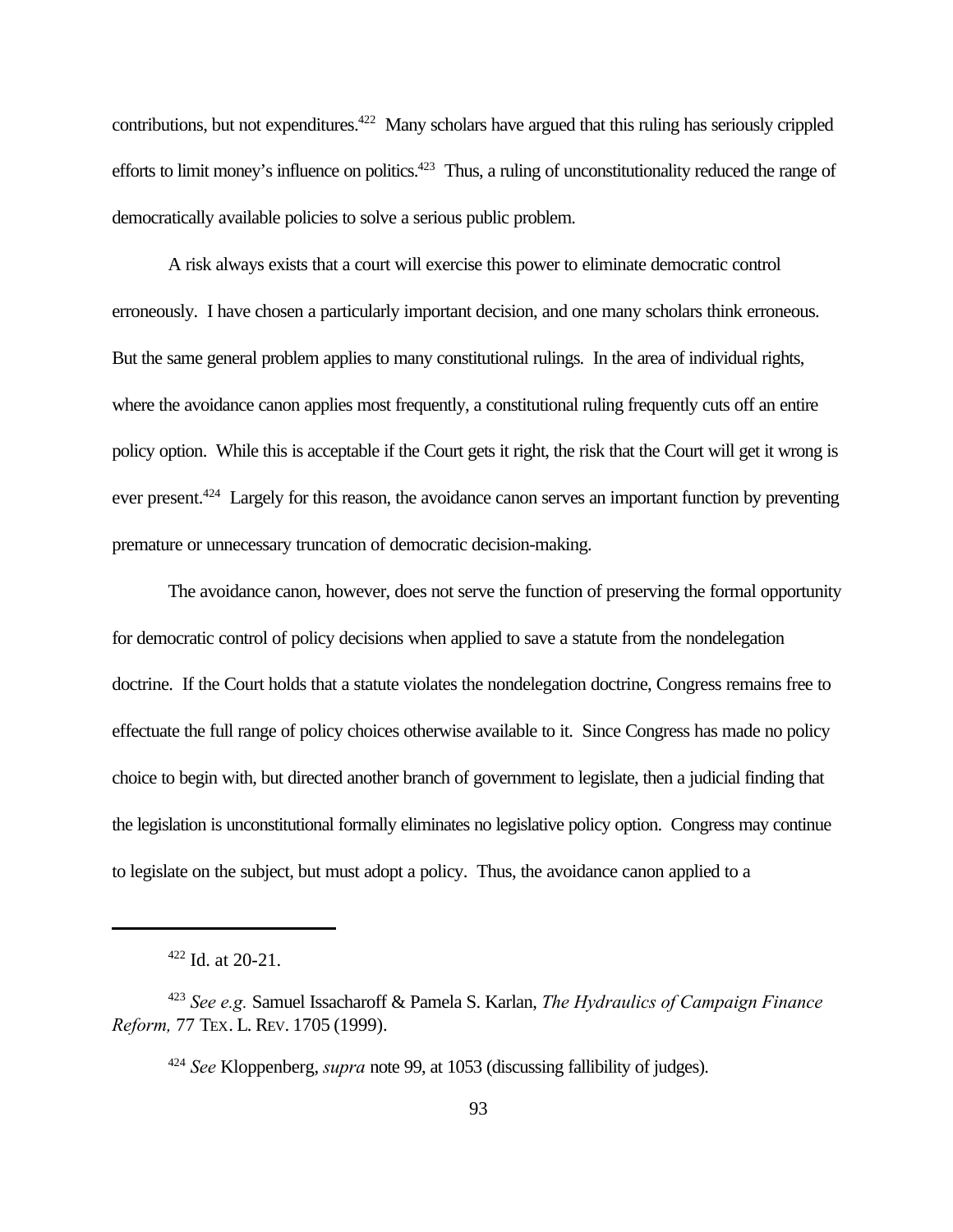nondelegation claim does not serve one of its principal functions, avoidance of a permanent ban on specific future policy options.

A ruling that Congress has unconstitutionally delegated legislative authority to an agency, however, does have serious, albeit different, consequences. Such a ruling prohibits the agency from acting, at least until Congress rewrites the legislation to embody a policy. Prohibiting executive branch action unless and until Congress adopts a policy can have very serious negative consequences. If Congress enacts legislation, it has decided that the subject matter of the legislation needs attention. Given the enormous workload that Congress has,  $425$  a Congressional decision that a matter requires executive and/or judicial attention must be taken very seriously. At a minimum, a holding of unconstitutionality implies that the government will not immediately address a pressing national problem.

More seriously, the holding of unconstitutionality may cause a failure to address a pressing problem at all. Congress may not always be able to respond to a holding of unconstitutionality by adopting a policy.<sup>426</sup> A failure to adopt a policy might arise for a number of reasons. Congress may not have the time to gather and assess relevant information, especially if a very broad and complicated problem presents itself.<sup>427</sup>

Alternatively, Congress may have sufficient information to at least make a general policy, but a

<sup>425</sup> *See generally* POSNER,*supra* note 31, at 285 (discussing increasing congressional workload).

<sup>426</sup> *See* Manning, *supra* note 18, at 714 (referring to "the substantial inertia of the legislative process.").

<sup>427</sup> *See* Mishkin, *supra* note 344, at 800; Sunstein, *supra* note 22, at 338 (lack of information may provide a good reason for Congress to delegate authority).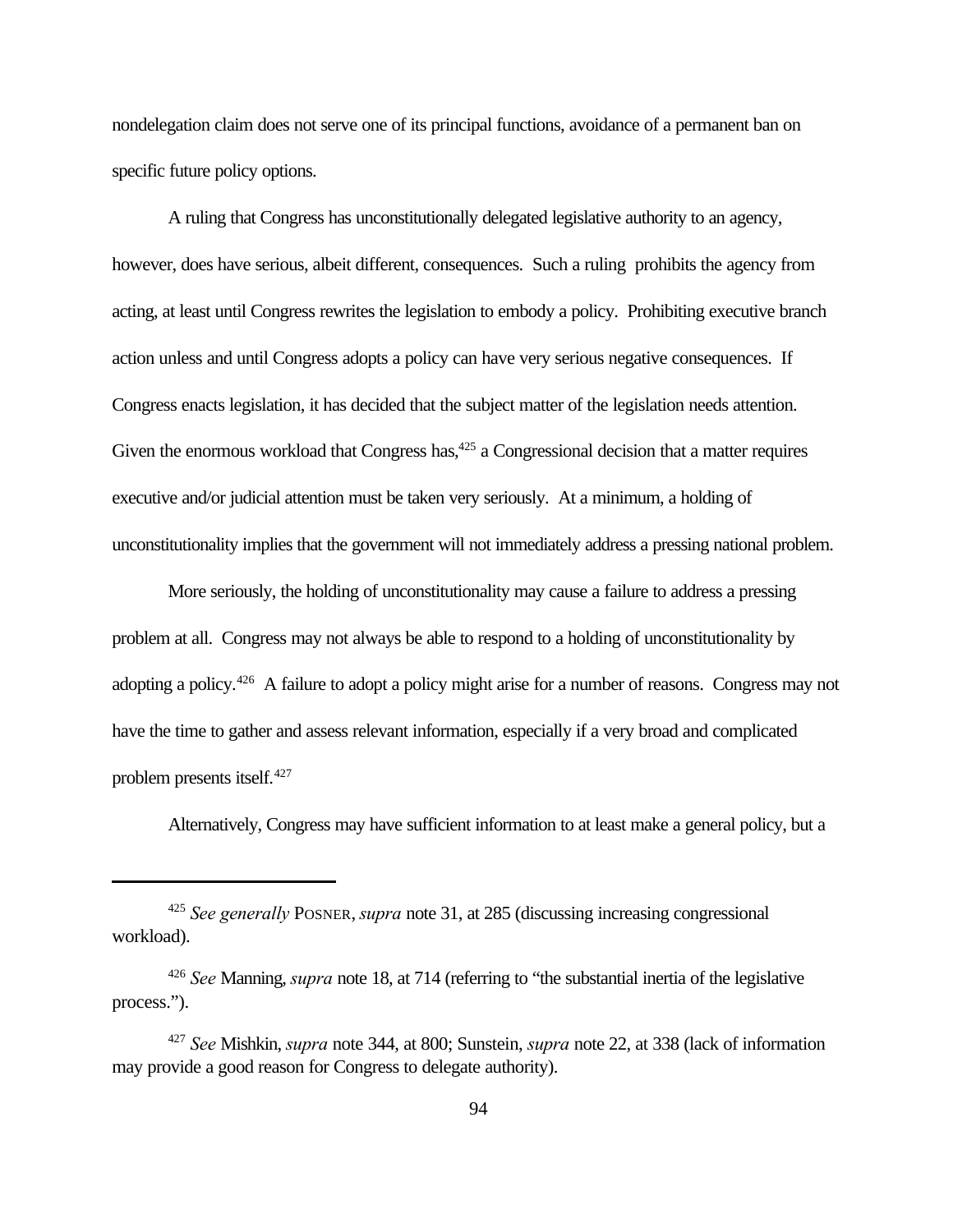legislative majority may not favor any policy choice.<sup>428</sup> In either case, a possibility exists that a nondelegation ruling will cut off a needed policy decision, thwarting a democratically elected majority's effort to make sure that some important problem is addressed.<sup>429</sup>

But this elimination of a policy choice does not come from a formal, permanent, legal prohibition. It comes from institutional choices and limits that may change over time. So, Congress may, at least on occasion, respond to a nondelegation ruling by making a policy choice. This means that the consequences of holding that a statute violates the nondelegation doctrine sometimes may prove less permanent and serious than a ruling formally limiting the scope of political decision-making to protect individual rights. Accordingly, a principle advantage of the avoidance canon, the avoidance of a formal prohibition forbidding democratic pursuit of specific substantive policy options, simply does not exist in this area.

 All this does not suggest that the Courts should feel free to make the nondelegation doctrine more stringent. I will address the subject of the appropriate scope of the nondelegation doctrine in another article, but I must say a little about this here. Congress appropriately legislates at a fairly high level of generality for a variety of reasons. The words in legislation must guide a large number of future

<sup>428</sup> *See* Sunstein, *supra* note 22, at 338 (a "multimember body" may find "closure on any particular course of action" difficult); Mishkin, *supra* note 344, at 800 (political realities may compel Congress to bypass an issue).

<sup>429</sup> *See* Seidenfeld & Rossi, *supra* note 22, at 13-14 (arguing for the appropriateness of allowing agency discretion when the "political system" dooms direct Congressional efforts to alleviate an important problem).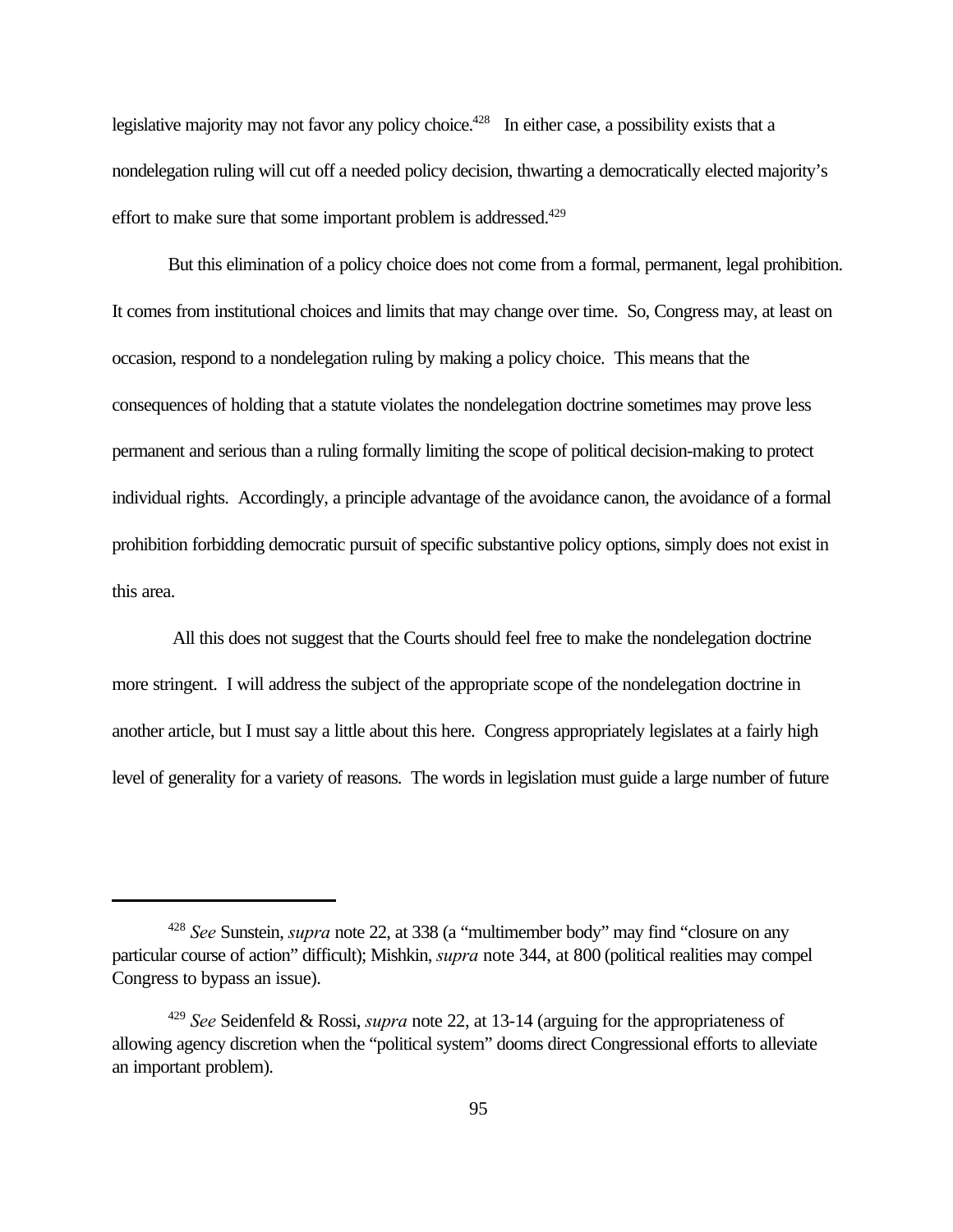actions, often over a long period of time.<sup>430</sup> Legislation must be general enough so that its principles can make sense when applied to a variety of circumstances,<sup>431</sup> some of which nobody can foresee.<sup>432</sup> Even when it is desirable to legislate with great particularity, majority rule requires less than ideal particularity. Legislation must reflect the views of a majority, and agreement between a large group of people may often only exist at a fairly high level of generality. A judicial demand for great specificity may paralyze democratic rule.

A nondelegation ruling does limit the availability of a democratic decision to have the executive branch cope with a vexing and perhaps changing problem with maximum flexibility. That can prove very serious, especially in areas where repeated detailed decisions are essential.<sup>433</sup>

Unfortunately, a court seems especially unlikely to know when a constitutional ruling will block or improve the democratic process in Congress.<sup>434</sup> Predicting whether a nondelegation holding will lead to a policy decision requires an understanding of elected officials and the political pressures they face. Because judges have little direct involvement in either electoral politics or legislative processes, they seem very unlikely to fully appreciate the changing political realities that govern the question of whether

<sup>431</sup> *See* id.

<sup>430</sup> *See* Hampton v. United States, 276 U.S. 394, 405, 407 (1928) (explaining that the facts from which a tariff should be calculated may vary over time).

<sup>432</sup> *See* id. at 407 ("Congress may feel itself unable conveniently to determine exactly when its" power over tariffs "should be effective.")

<sup>433</sup> *See* Louis F. Jaffe, *An Essay on Delegation of Legislative Power,* 47 COLUM. L. REV. 359, 361 (1947).

<sup>434</sup> *Cf.* Mistretta v. United States, 488 U.S. 361, 415-16 (Scalia J., dissenting) ("Congress is better equipped to inform itself of the necessities of government.").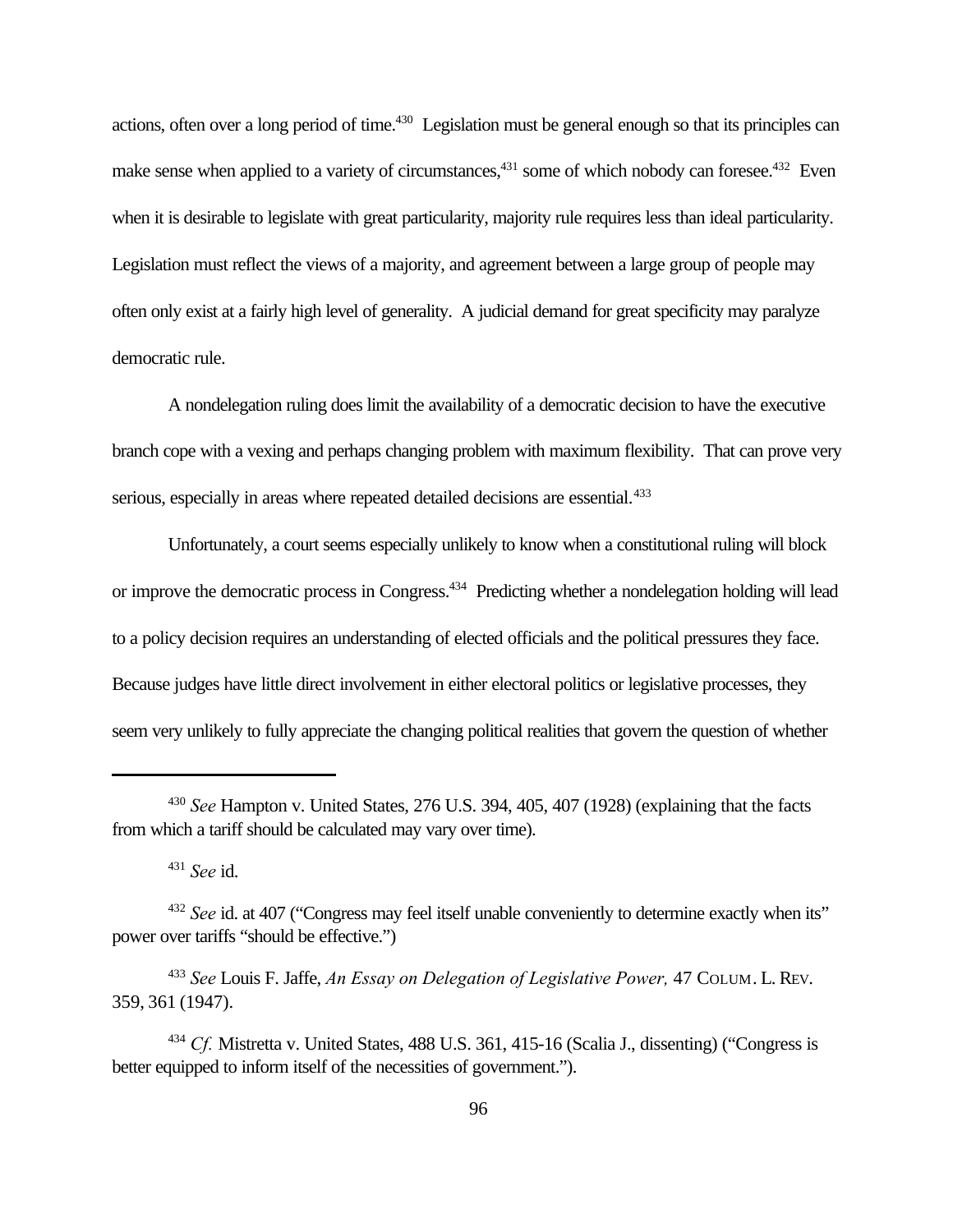Congress will respond to a constitutional ruling with a policy decision.

The point that holding a statute unconstitutional under the nondelegation doctrine creates a risk of political paralysis rather than a permanent formal prohibition on policy-making, however, sharply reframes the issue of whether avoidance of constitutional rulings under the nondelegation doctrine through saving constructions is desirable. For the risk to the democratic process that a constitutional ruling poses resembles the risk to the democratic process that a saving construction poses under the nondelegation doctrine. If a construction is erroneous, Congress may not correct it, because of political paralysis.<sup>435</sup> Similarly, if a Court erroneously strikes down a statute under the nondelegation doctrine, Congress may not correct it, because of political paralysis.

Indeed, a judicial construction may enhance the probability that Congress will fail to make a needed policy choice.<sup>436</sup> Once a Court construes a statute, a democratic policy choice requires not just a Congressional reversal of the previous paralysis that prevented a policy choice in the original legislation, but also summoning the political will to overcome a new status quo bearing judicial imprimatur. While Congress sometimes overrules judicial decisions including judicial decisions implementing various substantive canons, it usually does so, at least in part, because it has already agreed upon a policy and sees the Court as having erroneously interfered with its policy choice.<sup>437</sup> If

<sup>435</sup> *See* Merrill, *supra* note 99, at 22-23 (because of its crowded agenda, Congress is likely not to act on any given issue; therefore "lawmaking by federal courts" would shift policymaking power from Congress toward the judiciary).

<sup>436</sup> *Accord* Krent, *supra* note 203, at 220 (clear statement rules "chill congressional efforts to formulate policy").

<sup>&</sup>lt;sup>437</sup> For example, the Court interpreted the civil rights act as not applying oversees, a very dubious interpretation based upon a clear statement rule. *See* EEOC v. Arabian Am. Oil Co., 499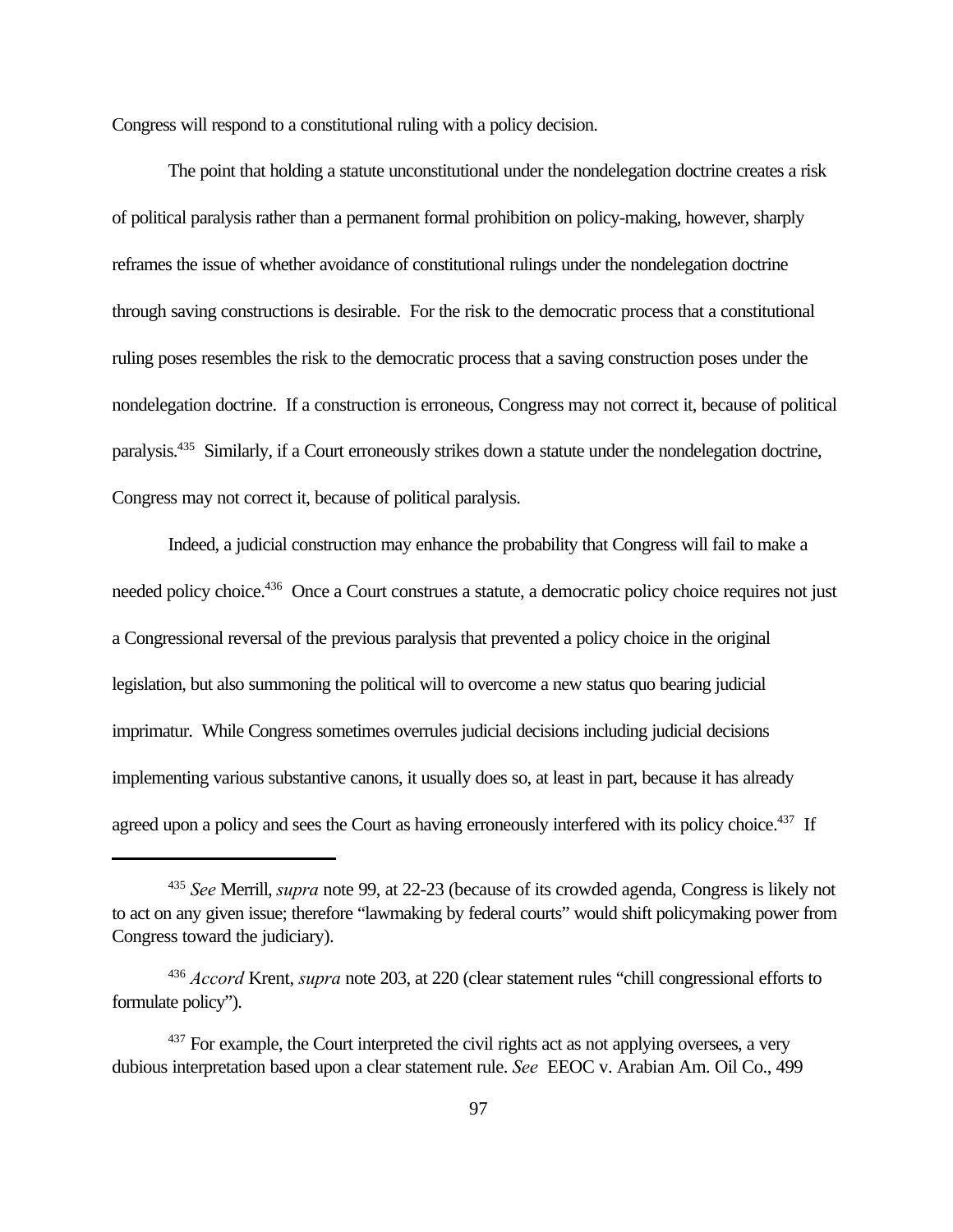Congress has not been able to choose a policy in the past, a saving construction probably will lessen the chances of it choosing one in the future.<sup>438</sup>

Saving legislation that might flunk a nondelegation test will not encourage Congress to legislate more vaguely than necessary.<sup>439</sup> Congress sometimes legislates in the hopes of exercising as much control as possible over the future. To the extent representatives want to have power over the country's future (which seems like at least one significant motivation to run for public office), they have a built in incentive to be specific when a majority can agree to specific legislation. For specificity enhances their control over future implementation.<sup>440</sup>

On the other hand, if Congress wants to do nothing while appearing to do something, it does not require the Court's endorsement of vagueness to do this. Indeed, representatives that do not want to control the future will not care if the Court strikes down their vapid legislation. A ruling of unconstitutionality only helps evaders of responsibility in Congress. Such a ruling allows evaders to claim

U.S. 244, 262-63 (1991) (dissenting opinion) (explaining why majority's construction was poor). Congress subsequently revised the statute to correct the Court's arguably erroneous construction. Landgraf v. USI Film Products*,* 511 U.S. 244, 251 (1994) (recognizing that Congress superseded *EEOC v. Arabian Am. Oil Co.'s* holding). The causes for overriding, however, are complex. *See* William N. Eskridge, *Overriding Supreme Court Statutory Interpretation Decisions,* 101 YALE L.J. 331 (1991). Professor Eskridge reaches the disturbing conclusion that Congress is unlikely to overrule decisions that harm unorganized individuals or groups. *See* id. at 352-53.

<sup>438</sup> *Cf.* Bressman, *supra* note 4, at 1420 (explaining that when broad delegation is needed to secure passage of a statute, it is hard to get another statute enacted quickly).

<sup>439</sup> *Cf*. Aranson, et al., *supra* note 10, at 21 (arguing that a weak nondelegation doctrine encourages Congress to shift from legislating to casework).

<sup>440</sup> *Cf*. Manning, *supra* note 18, at 712 (constitution imposes a "structural cost - loss of control over policy details- when Congress . . . leaves policy questions unresolved.").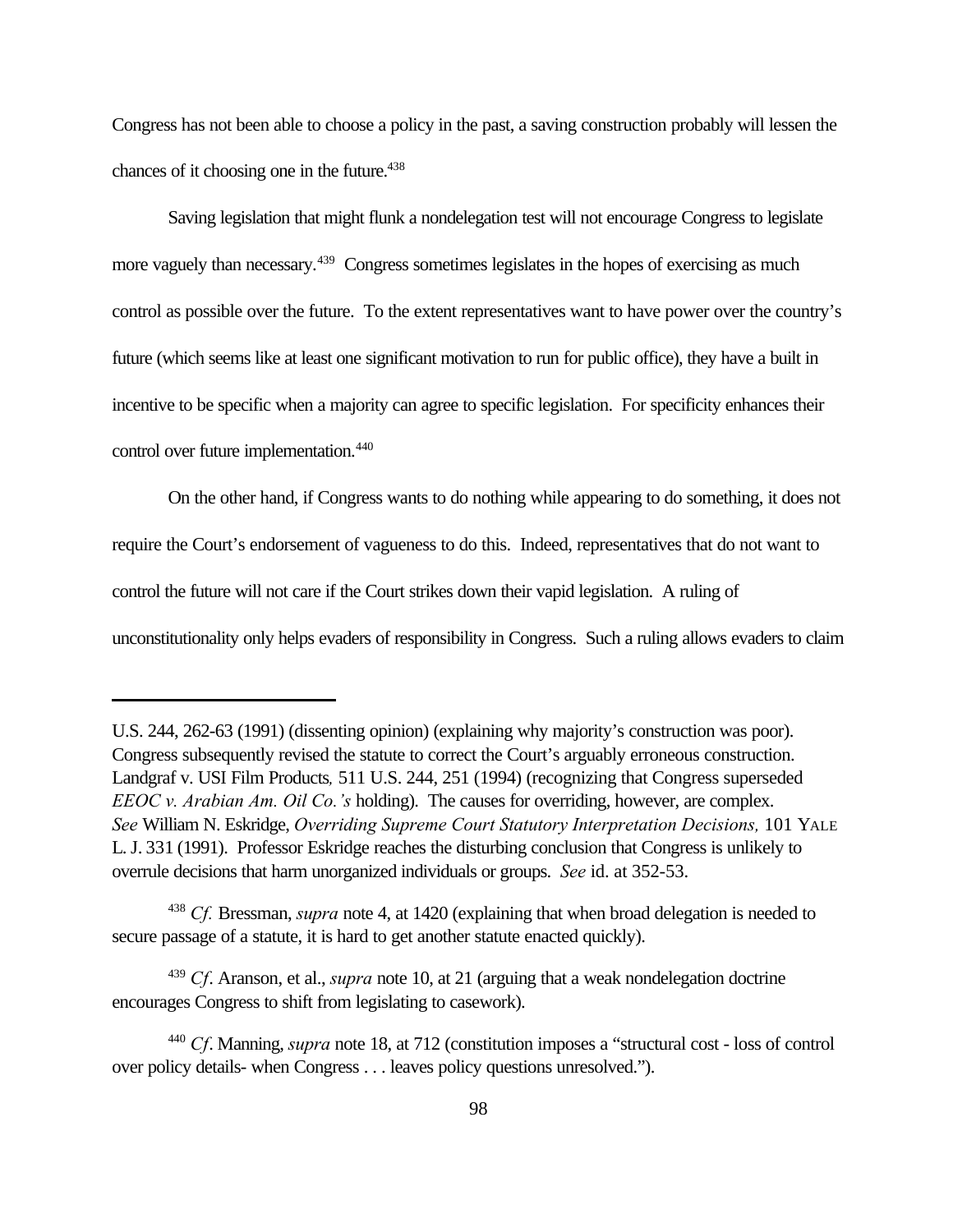credit for trying to do something, to simultaneously avoid any blame for actual implementation (since the legislation won't be implemented), and to blame the Court for the failure to get anything done.<sup>441</sup>

A saving construction facilitates the partial fulfillment of the Congressional desire that an agency solve some of the problems the legislation addresses. If this advantage suffices to justify saving construction, however, it would justify administrative or judicial construction. Hence, it would be difficult to reconcile a view that saving construction is appropriate because of the need to allow some action with *American Trucking's* rejection of administrative saving construction. Indeed, saving construction to facilitate administrative action ignores, rather than avoids, the nondelegation issue.

The value of avoidance of a ruling potentially affirming unwise legislation also seems more problematic in the nondelegation context.<sup>442</sup> A holding that a statute conforms to the nondelegation doctrine does not implicate the substantive content of the statute. Therefore, upholding a statute under the nondelegation doctrine does not lend judicial support to the statutes' substantive policies. While it's conceivable that the public will misperceive the Court as lending its imprimatur to upheld legislation, that risk is slight when the Court has said little or nothing about its substantive content. Judicial endorsement of vagueness, the problem that one might read into rulings upholding statutes under the nondelegation doctrine, is simply too abstract a problem to influence public opinion. For that reason, it will have little effect upon Congress. Judicial choices of saving constructions run a risk of encouraging questionable policies, but decisions simply upholding statutes on nondelegation grounds pose little risk of lending

<sup>441</sup> *See* Schauer, *supra* note 262, at 92 (noting that politicians pay no political penalty for voting for good policies that courts subsequently find unconstitutional).

<sup>442</sup> *See* Bickel, *supra* note 100, at 358; Kloppenberg, *supra* note 99, at 1049-1050.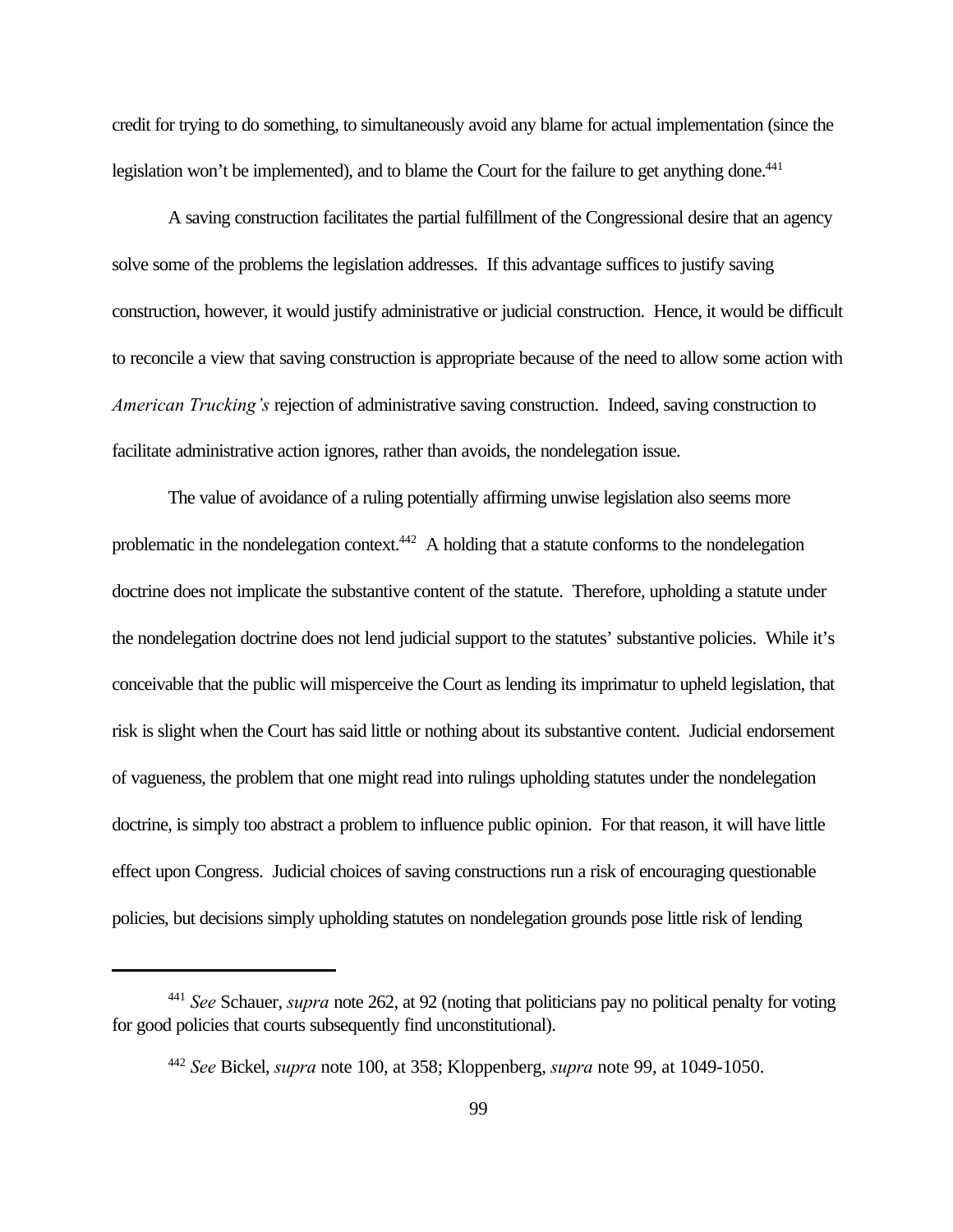judicial support to bad policies.

If an erroneous holding of constitutionality has few negative consequences, but an erroneous holding of unconstitutionality has some serious consequences (albeit not the cutting off of democratic policy choice altogether), the better approach might be to apply a different canon, the canon that requires the Court to construe statutes to avoid holdings of unconstitutionality.<sup>443</sup> This canon only comes into play when the statute will fail unless saved.<sup>444</sup> This contrasts with the avoidance canon, which properly applies even if the Court is not sure that it will otherwise strike down the statute.<sup>445</sup>

The foregoing analysis, however, casts doubt on the virtues of any construction to avoid a nondelegation ruling. The arguments about the lack of constitutional foundation for saving constructions and the lack of principled guidance for their substance apply fully to application of the canon favoring constructions to save an otherwise unconstitutional statute. The argument that construction and holdings of unconstitutionality under the nondelegation doctrine have similar consequences for future Congressional policy-making also applies fully to this older canon. The imminence of a holding of unconstitutionality, however, exacerbates the concern about thwarting any action on a matter deemed important by Congress. Thus, a slightly stronger argument exists for application of this canon, than for the application of the avoidance canon.

<sup>443</sup> *See* Henry Friendly, *Mr. Justice Frankfurter and the Reading of Statutes*, in BENCHMARKS 211-12 (1967). Judge Friendly argued that the availability of this narrower canon counsels that rulings construing statutes to avoid constitutional doubts should only come into play where the doubt is exceedingly real, a position that the Court endorsed in *Almendarez-Torres.*

<sup>444</sup> *See* id. at 210.

<sup>445</sup> *See* United States v. Jin Fuey Moy, 241 U.S. 394, 401 (1916); Nagle, *supra* note 262 (explaining the history of the two canons and their differences).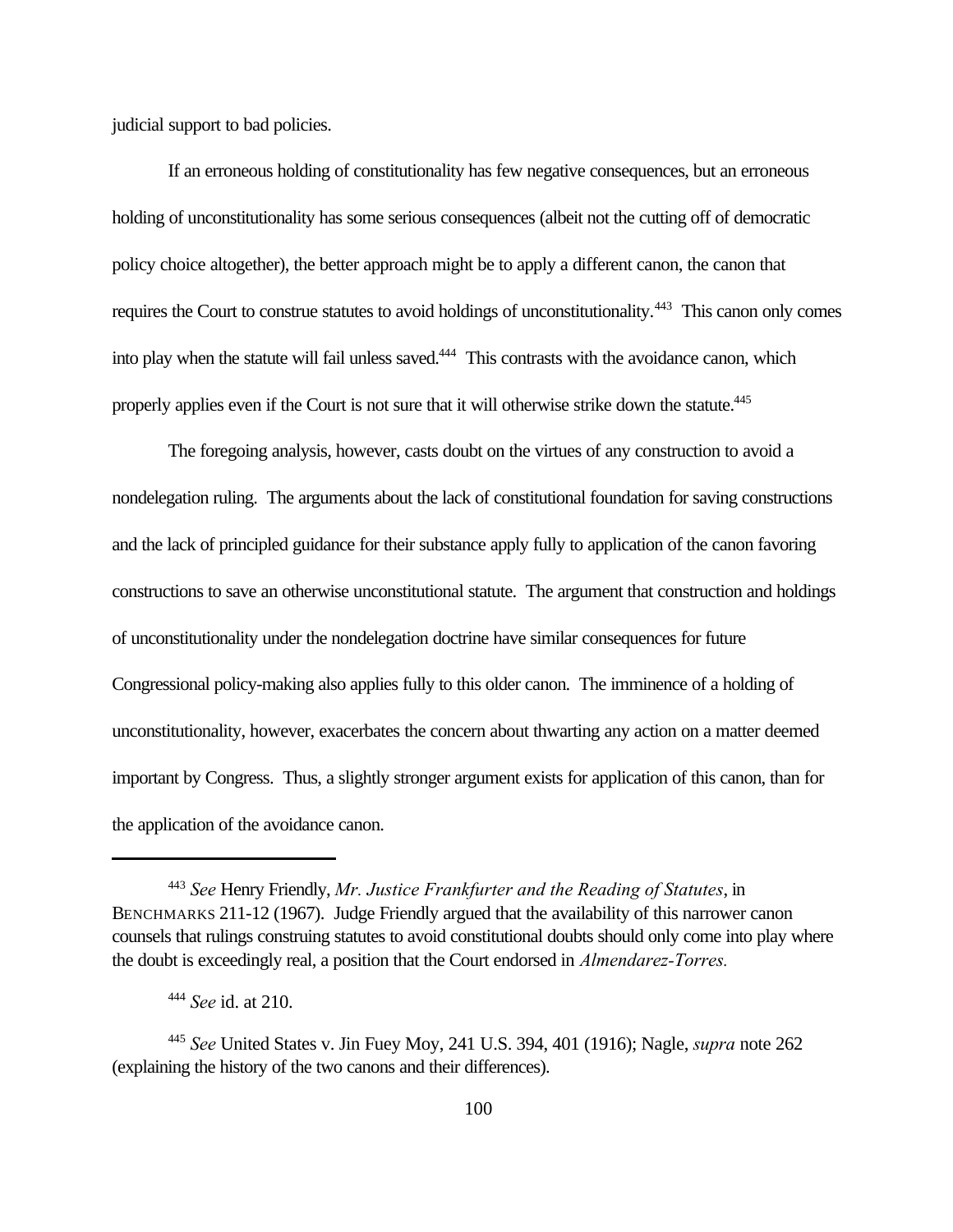The decision about whether to save a statute facing a nondelegation defeat through construction, from a functionalist perspective, requires a comparison of the threats to the democratic process posed by a constitutional ruling to that posed by a saving construction. The foregoing discussion shows that the sharp advantage avoidance usually offers from a functionalist democratic perspective simply does not exist when the avoidance canon applies to a nondelegation claim.

The functionalist perspective is the traditional perspective of the avoidance canon jurisprudence.<sup>446</sup> The Court avoids constitutional questions in order to avoid functioning as an impediment to democratic decision-making.<sup>447</sup>

On the other hand, the modern Court appears quite formalist. A formalist perspective might suggest that neither a court nor an agency should ever save a statute from a nondelegation problem. The existence of such a problem implies a failure to legislate, which implies a need for fresh legislation, not presumptively unconstitutional construction.

## B. **Avoiding the Problem of Avoidance**

The problematic nature of both nondelegation rulings and constructions avoiding nondelegation rulings supports the Court's adherence to its current views regarding the nondelegation doctrine and the limits in the avoidance canon.<sup>448</sup> The Court has largely heeded the critics of the avoidance canon and strengthened the canon's strictures in recent years. Critics have emphasized the danger activist statutory

<sup>446</sup> *See* Jin Fuey Moy, 241 U.S. at 401.

<sup>447</sup> *See* Merrill, *supra* note 99, at 27.

<sup>448</sup> *See e.g.* Almendarez-Torres v. United States, 523 U.S. 224, 238 (1998); Miller v. French, 530 U.S. 327, 341 (2000).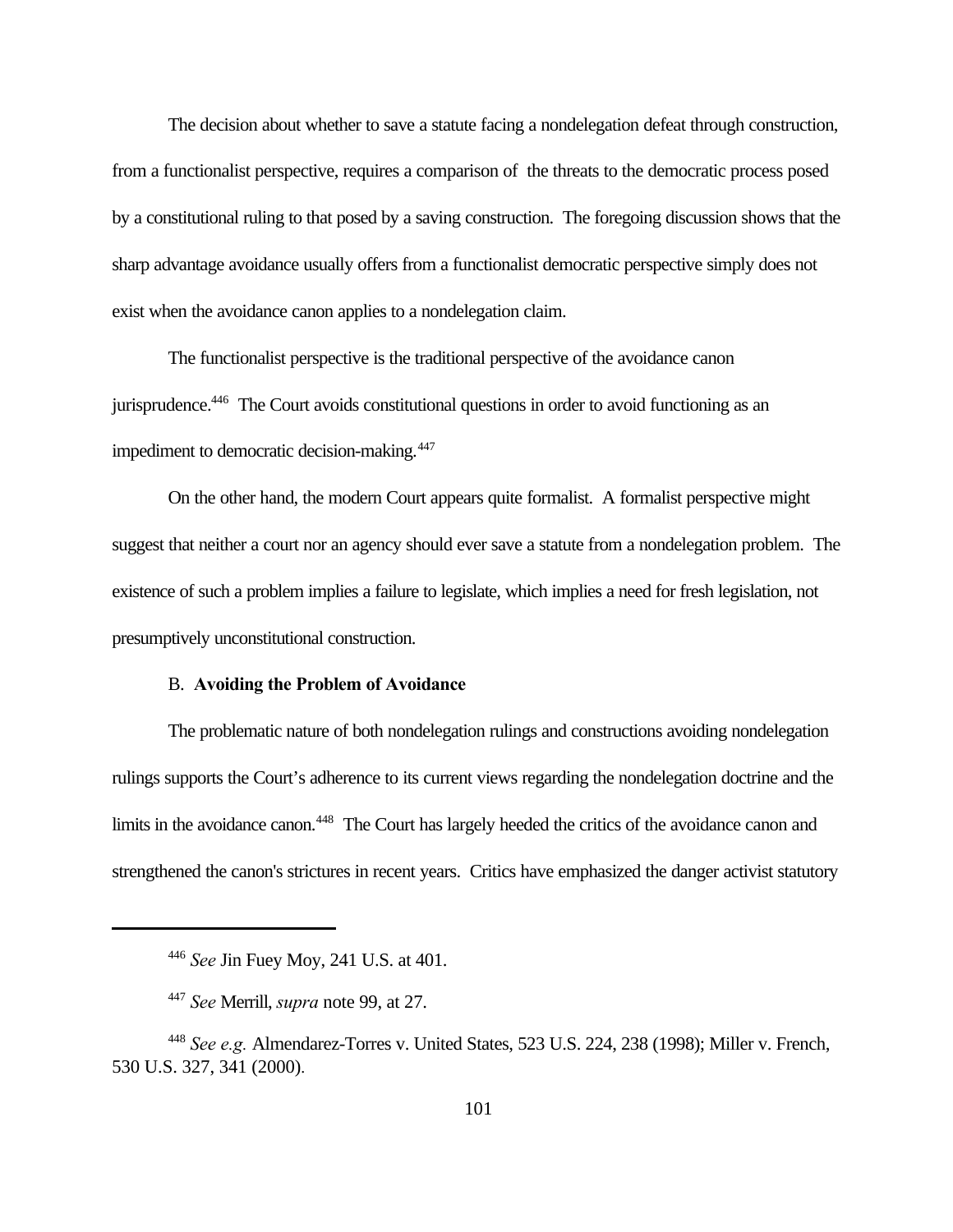construction can pose to democratic control of policy, and the Court has recently emphasized the requirement that saving construction be "reasonably available" as a result.<sup>449</sup> Nevertheless, the case for avoidance remains strong in a variety of areas, because a constitutional ruling has such serious countermajoritarian consequences.

This article's analysis, however, should lead to more attention to the variety of consequences constitutional rulings entail in different constitutional realms as part of the debate about the avoidance canon. This article shows that the consequences of a nondelegation ruling do not include formally cutting off Congressional policy options. One can generalize that conclusion, to a degree. When constitutional doctrines limit the procedures government can employ, rather than the substantive content of legislation, holdings of unconstitutionality do not cut off substantive policy options for Congress. Thus, holdings regarding the separation of powers, for example, may limit the form of government, rather than its ends. This implies that avoidance of constitutional rulings in some procedural areas may not have the direct formal consequence of avoiding limitations upon substantive democratic policy choice. By contrast, rulings avoiding holdings about the substance of individual rights and the extent of the power of the federal government, for example, may avoid cutting off Congressional control of policy.

A full assessment of the consequences differentiation of constitutional impacts should have for application of the avoidance canon lies beyond the scope of this article. In many cases, avoidance may have salutary consequences other than avoiding loss of democratic control of specific substantive policy choice. For example, avoidance of separation of powers questions may limit the need for constitutional

<sup>449</sup> *Compare* Almendarez-Torres, 523 U.S. at 238 *with* POSNER,*supra* note 31, at 285; Mashaw, *supra* note 262, at 840..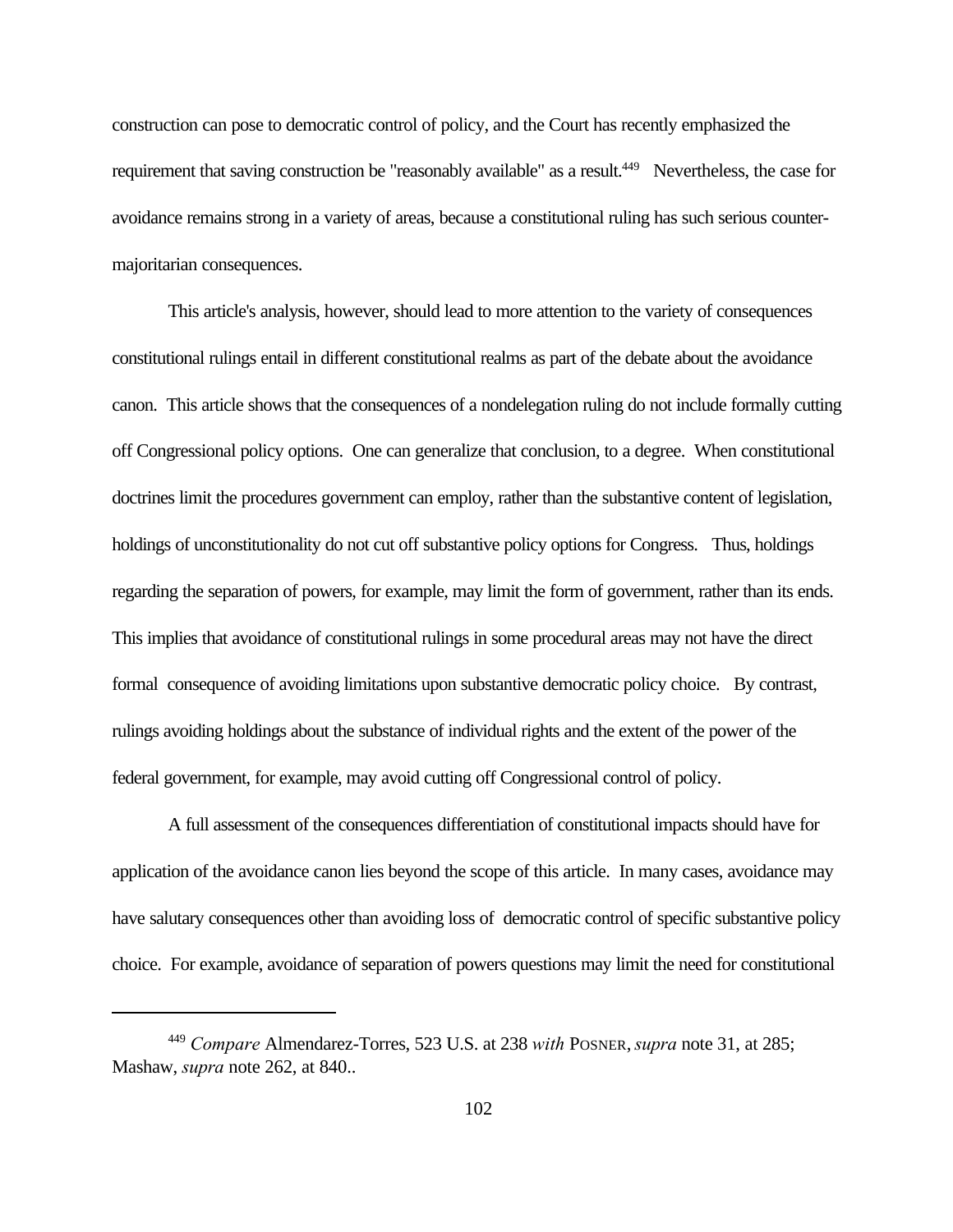decisions without adequate textual guidance.<sup>450</sup> For textualists or for those concerned about the difficulty of wise functional judicial choices in the separation of powers realm, this virtue might constitute a significant advantage.<sup>451</sup> This differentiation of consequences will add to a finer assessment of the value of application of the avoidance canon in various constitutional realms.

This article's concern about avoidance of nondelegation issues, however, also rests significantly upon concerns about the lack of a constitutional basis for a saving construction, a concern which may be unique to nondelegation cases. These concerns should, at a minimum, make judges want to avoid the problem of avoiding nondelegation rulings.

Judicial adherence to the Court's cases reaffirming the limits of the nondelegation doctrine and refusing to apply the avoidance canon without first examining the relevant constitutional precedent to ascertain whether a really serious constitutional difficulty exists may allow the Court to continue its tradition of not ducking nondelegation challenges. Congress, of course, must continue to write at least general policy into legislation. Otherwise, the Court will have to choose between narrowing construction and a holding of unconstitutionality.

This article shows that the logic of *American Trucking* leads to the conclusion that courts probably lack the power to save statutes facing truly serious nondelegation claims from constitutional attack, except in the few areas where they have lawmaking power wholly independent of legislation.

<sup>450</sup> *See* Murchison, *supra* note 116, at 112 (the Court's separation of powers jurisprudence has produced "considerable doctrinal confusion").

<sup>451</sup> *See e.g.* Association of Am. Physicians & Surgeons v. Clinton, 997 F.2d 898, 910 (D.C. Cir. 1993) (suggesting that the difficulty of applying a separation of powers balancing test justifies application of the avoidance canon).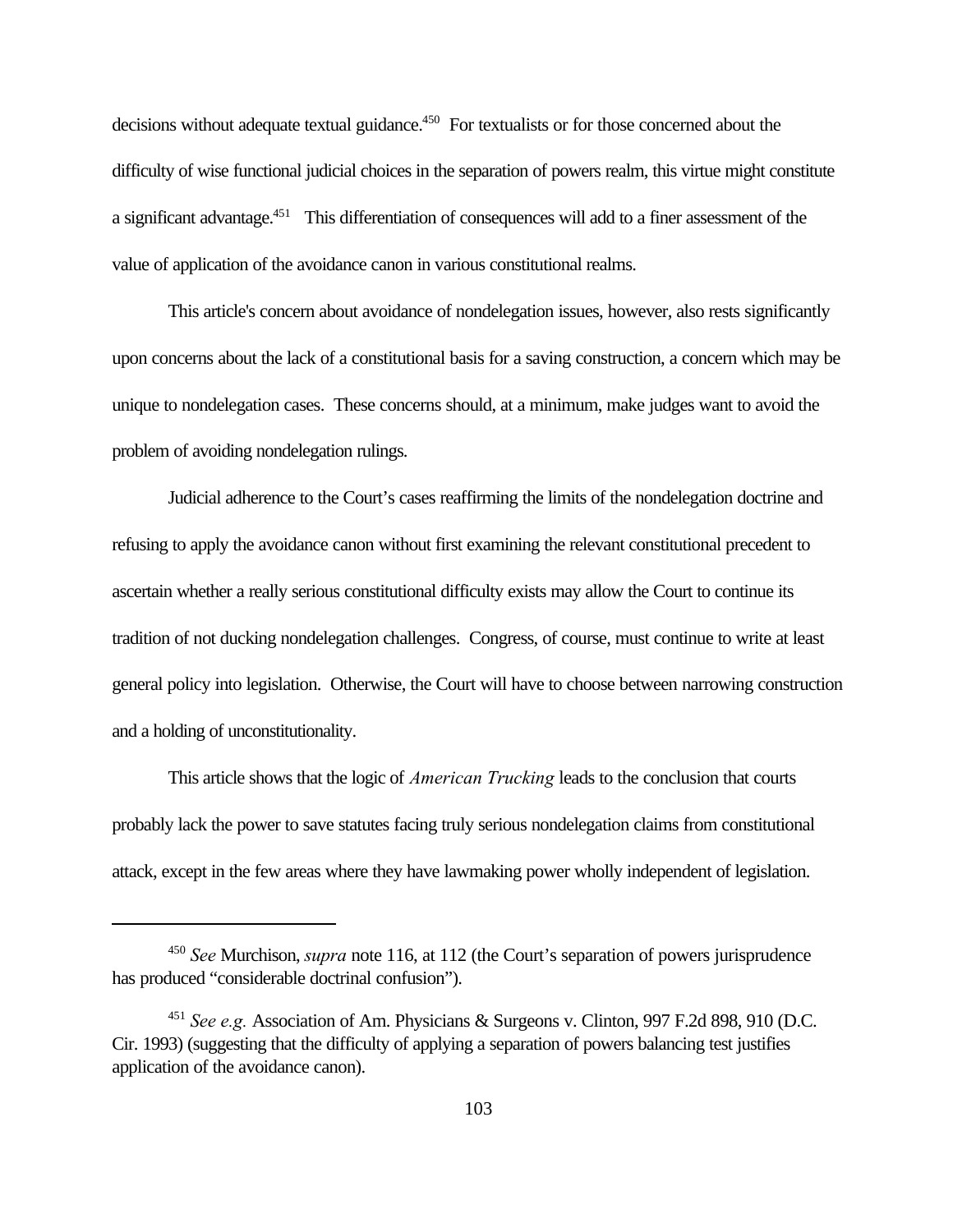Furthermore, the functional considerations supporting avoidance in most contexts do not fully apply in the nondelegation context.

Thus, the *American Trucking* Court acted properly when it reached the nondelegation issue in the Clean Air Act, finding it constitutional, thereby continuing its general practice of not ducking nondelegation issues.<sup>452</sup> I have suggested that this is not problematic and few people will mistake this holding for a ringing endorsement of the Clean Air Act's mandate to protect public health. In so doing, it remained true to the nondelegation doctrine. This article suggests that the Court also, perhaps unconsciously, avoided some peculiar problems that would arise from construing statutes to avoid nondelegation defects as well. Its decision was even wiser than the Court realized.

<sup>452</sup> *See* Whitman v. American Trucking Ass'ns, Inc., 531 U.S. 457, 472-76 (2001).